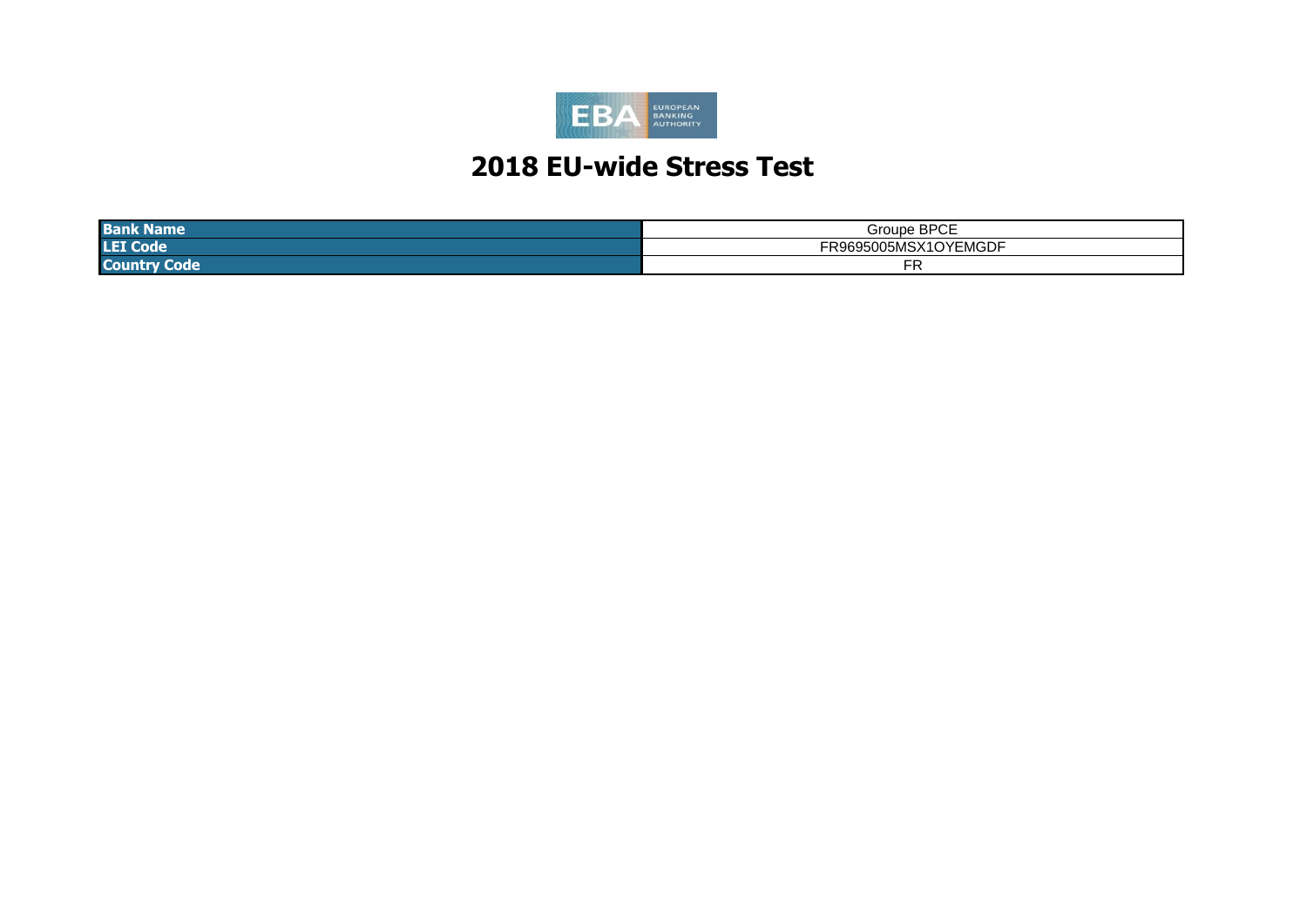

### **2018 EU-wide Stress Test: Summary**

Groupe BPCE

|                                                                                                                                                                                                        | <b>Actual</b><br>(starting year) | <b>Restated</b><br>(starting year) |            | <b>Baseline Scenario</b> |            |            | <b>Adverse Scenario</b> |            |
|--------------------------------------------------------------------------------------------------------------------------------------------------------------------------------------------------------|----------------------------------|------------------------------------|------------|--------------------------|------------|------------|-------------------------|------------|
| (mln EUR, %)                                                                                                                                                                                           | 31/12/2017                       | 31/12/2017                         | 31/12/2018 | 31/12/2019               | 31/12/2020 | 31/12/2018 | 31/12/2019              | 31/12/2020 |
| Net interest income                                                                                                                                                                                    | 8.861                            |                                    | 10,049     | 9.625                    | 9.186      | 7,580      | 5,995                   | 5,616      |
| Gains or losses on financial assets and liabilities held for trading and trading financial assets and trading financial liabilities                                                                    | 2,709                            |                                    | 1,796      | 1,796                    | 1.796      | $-1.010$   | 1,106                   | 1,331      |
| Impairment or (-) reversal of impairment on financial assets not measured at fair value through profit or loss                                                                                         | $-1,328$                         |                                    | $-1,712$   | $-1,378$                 | $-1,345$   | $-4,951$   | $-2,205$                | $-2,224$   |
| Profit or (-) loss for the year                                                                                                                                                                        | 3,673                            |                                    | 4,173      | 3,804                    | 3,360      | $-5,834$   | $-1,636$                | $-1,026$   |
| Coverage ratio: non-performing exposure (%)                                                                                                                                                            | 45.50%                           | 45.72%                             | 40.15%     | 36.54%                   | 34.05%     | 46.05%     | 40.80%                  | 37.13%     |
| Common Equity Tier 1 capital                                                                                                                                                                           | 59,042                           | 58,451                             | 62.187     | 65.651                   | 68,146     | 48,525     | 45,513                  | 43,714     |
| Total Risk exposure amount (all transitional adjustments included)                                                                                                                                     | 386,331                          | 385,459                            | 389,244    | 392,185                  | 395,191    | 393,711    | 403,887                 | 409,102    |
| Common Equity Tier 1 ratio, %                                                                                                                                                                          | 15.28%                           | 15.16%                             | 15.98%     | 16.74%                   | 17.24%     | 12.33%     | 11.27%                  | 10.69%     |
| Fully loaded Common Equity Tier 1 ratio, %                                                                                                                                                             | 15.25%                           | 15.13%                             | 15.96%     | 16.73%                   | 17.24%     | 12.28%     | 11.26%                  | 10.68%     |
| Tier 1 capital                                                                                                                                                                                         | 59,490                           | 58,898                             | 62.639     | 65,984                   | 68,361     | 48,977     | 45,846                  | 43,928     |
| Total leverage ratio exposures                                                                                                                                                                         | 1,177,243                        | 1,177,243                          | 1,177,243  | 1,177,243                | 1,177,243  | 1,177,243  | 1,177,243               | 1,177,243  |
| Leverage ratio, %                                                                                                                                                                                      | 5.05%                            | 5.00%                              | 5.32%      | 5.60%                    | 5.81%      | 4.16%      | 3.89%                   | 3.73%      |
| Fully loaded leverage ratio, %                                                                                                                                                                         | 5.00%                            | 4.95%                              | 5.28%      | 5.58%                    | 5.79%      | 4.11%      | 3.86%                   | 3.71%      |
|                                                                                                                                                                                                        |                                  | <b>Memorandum items</b>            |            |                          |            |            |                         |            |
| Total amount of instruments with mandatory conversion into ordinary shares upon a fixed date in the 2018 -2020 period<br>(cumulative conversions) <sup>1</sup>                                         |                                  |                                    |            |                          |            |            |                         |            |
| Total Additional Tier 1 and Tier 2 instruments eligible as regulatory capital under the CRR provisions that convert into<br>Common Equity Tier 1 or are written down upon a trigger event <sup>2</sup> |                                  |                                    |            |                          |            |            | $\Omega$                |            |
| Of which: eligible instruments whose trigger is above CET1 capital ratio in the adverse scenario <sup>2</sup>                                                                                          |                                  |                                    |            |                          |            |            | $\Omega$                |            |

<sup>1</sup> Conversions not considered for CET1 computation<br><sup>2</sup> Excluding instruments with mandatory conversion into ordinary shares upon a fixed date in the 2018 -2020 period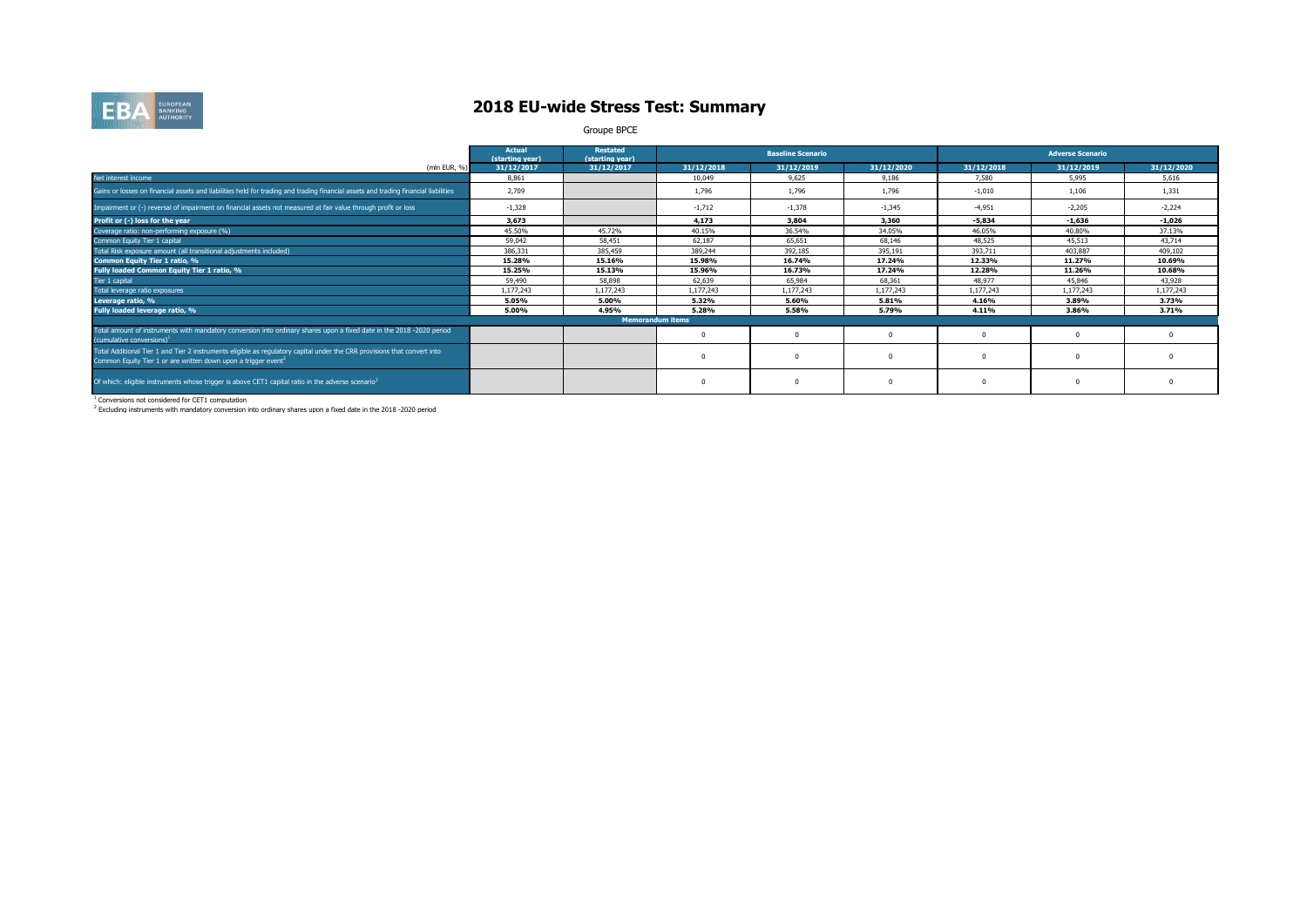

Groupe BPCE

|                    |                                                              |               |                        |               |           |               |           | Restated                     |           |                   |                       |                 |                                                   |                        |
|--------------------|--------------------------------------------------------------|---------------|------------------------|---------------|-----------|---------------|-----------|------------------------------|-----------|-------------------|-----------------------|-----------------|---------------------------------------------------|------------------------|
|                    |                                                              |               |                        |               |           |               |           | 31/12/2017                   |           |                   |                       |                 |                                                   |                        |
|                    |                                                              |               | <b>Exposure values</b> |               |           |               |           | <b>Risk exposure amounts</b> |           |                   |                       |                 |                                                   |                        |
|                    |                                                              | A-IRB         |                        | $F-IRB$       |           | $A - IRB$     |           | $F-IRB$                      |           | <b>Performing</b> | <b>Non performing</b> | <b>Stock of</b> | Of which: from Coverage Ratio -<br>non performing | Non performing         |
|                    | (mln EUR, %)                                                 | Non-defaulted | Defaulted              | Non-defaulted | Defaulted | Non-defaulted | Defaulted | Non-defaulted                | Defaulted | exposure          | exposure <sup>1</sup> | provisions      | exposures                                         | exposures <sup>1</sup> |
|                    | <b>Central banks and central governments</b>                 | 53,878        |                        | 86,896        |           | 503           |           | 551                          |           | 117,838           |                       |                 |                                                   | 97.2%                  |
|                    | <b>Institutions</b>                                          | 22,167        |                        | 10.789        |           | 3,875         |           | 1.945                        |           | 10.164            |                       |                 |                                                   | 68.2%                  |
|                    | <b>Corporates</b>                                            | 97,057        | 3,400                  | 60.452        | 2,669     | 34,010        | 2.652     | 41.455                       |           | 135.881           | 5,923                 | 3.536           | 3,007                                             | 50.8%                  |
|                    | Corporates - Of Which: Specialised Lending                   | 18.623        | 697                    | 16            |           | 4.835         |           |                              |           | 16,347            | 632                   | 297             | 235                                               | 37.2%                  |
|                    | Corporates - Of Which: SME                                   | 3.171         | 201                    | 20,093        | 885       | 1.965         | 236       | 16,169                       |           | 23,036            | 1.094                 | 810             | 635                                               | 58.1%                  |
|                    | <b>Retail</b>                                                | 337,017       | 9,525                  |               |           | 55,469        | 4,304     |                              |           | 336,600           | 9.942                 | 6.236           | 4.760                                             | 47.9%                  |
|                    | Retail - Secured on real estate property                     | 213,505       | 4.013                  |               |           | 32,471        | 1,506     |                              |           | 213,262           | 4.256                 | 2.050           | 1.322                                             | 31.1%                  |
|                    | Retail - Secured on real estate property - Of Which: SME     | 39,117        | 1.658                  |               |           | 15,006        | 663       |                              |           | 39,040            | 1.736                 | 1.064           | 609                                               | 35.1%                  |
| <b>Groupe BPCE</b> | Retail - Secured on real estate property - Of Which: non-SME | 174.388       | 2,355                  |               |           | 17,465        | 843       |                              |           | 174,223           | 2.520                 | 986             | 713                                               | 28.3%                  |
|                    | <b>Retail - Qualifying Revolving</b>                         | 8,632         | 194                    |               |           | 1.512         | 26        |                              |           | 8.629             | 198                   | 164             | 136                                               | 68,8%                  |
|                    | <b>Retail - Other Retail</b>                                 | 114,879       | 5,318                  |               |           | 21.486        | 2.772     |                              |           | 114,709           | 5,488                 | 4.023           | 3,302                                             | 60.2%                  |
|                    | Retail - Other Retail - Of Which: SME                        | 30,443        | 3.278                  |               |           | 10.150        | 1.795     |                              |           | 30,387            | 3.334                 | 2.556           | 2.105                                             | 63.1%                  |
|                    | Retail - Other Retail - Of Which: non-SME                    | 84,436        | 2,040                  |               |           | 11,336        | 977       |                              |           | 84,322            | 2.154                 | 1.467           | 1.197                                             | 55.6%                  |
|                    | <b>Equity</b>                                                |               |                        |               |           |               |           |                              |           |                   |                       |                 |                                                   |                        |
|                    | <b>Securitisation</b>                                        |               |                        |               |           |               |           |                              |           |                   |                       |                 |                                                   |                        |
|                    | Other non-credit obligation assets                           |               |                        |               |           |               |           |                              |           | 18,930            |                       |                 |                                                   |                        |
|                    | <b>IRB TOTAL</b>                                             | 510.119       | 13.030                 | 158,136       | 2.711     | 93,857        | 6,956     | 43.950                       |           | 619,413           | 16,010                | 9,897           | 7,881                                             | 49.2%                  |

<sup>1</sup> Computed as defined in paragraphs 49 and 112 of the Methodological note)

|        |                                                              |               |                        |               |           |               |           | <b>Restated</b>              |              |                       |                       |                 |                             |                                          |
|--------|--------------------------------------------------------------|---------------|------------------------|---------------|-----------|---------------|-----------|------------------------------|--------------|-----------------------|-----------------------|-----------------|-----------------------------|------------------------------------------|
|        |                                                              |               |                        |               |           |               |           | 31/12/2017                   |              |                       |                       |                 |                             |                                          |
|        |                                                              |               | <b>Exposure values</b> |               |           |               |           | <b>Risk exposure amounts</b> |              |                       |                       |                 |                             |                                          |
|        |                                                              | A-IRB         |                        | $F-IRB$       |           | A-IRB         |           | $F-IRB$                      |              | <b>Performing</b>     | Non performing        | <b>Stock of</b> |                             | Of which: from Coverage Ratio -          |
|        | (mln EUR, %)                                                 | Non-defaulted | Defaulted              | Non-defaulted | Defaulted | Non-defaulted | Defaulted | Non-defaulted                | Defaulted    | exposure <sup>1</sup> | exposure <sup>1</sup> | provisions      | non performing<br>exposures | Non performing<br>exposures <sup>1</sup> |
|        | <b>Central banks and central governments</b>                 | 4,962         |                        | 28,777        |           |               |           |                              |              | 26,363                |                       |                 |                             |                                          |
|        | <b>Institutions</b>                                          | 3,141         |                        | 7,800         |           | 500           |           | 1.159                        |              | 3,405                 |                       |                 |                             | 18.5%                                    |
|        | <b>Corporates</b>                                            | 35,271        | 757                    | 50,972        | 2,430     | 13,689        | 649       | 36,674                       |              | 78,065                | 3.173                 | 2.002           | 1.654                       | 52.1%                                    |
|        | Corporates - Of Which: Specialised Lending                   | 4,336         | $\overline{2}$         |               |           | 1.057         |           |                              |              | 3,836                 |                       |                 |                             | 75.8%                                    |
|        | Corporates - Of Which: SME                                   | 2.691         | 180                    | 19,547        | 841       | 1,624         | 223       | 15,560                       |              | 22,020                | 1.029                 | 745             | 582                         | 56.5%                                    |
|        | <b>Retail</b>                                                | 337,005       | 9,525                  |               |           | 55,465        | 4.304     |                              |              | 336,588               | 9.941                 | 6,236           | 4,760                       | 47.9%                                    |
|        | Retail - Secured on real estate property                     | 213,505       | 4,013                  |               |           | 32.471        | 1,506     |                              |              | 213,262               | 4,256                 | 2,050           | 1,322                       | 31.1%                                    |
|        | Retail - Secured on real estate property - Of Which: SME     | 39,117        | 1,658                  |               |           | 15,006        | 663       |                              |              | 39,040                | 1.736                 | 1.064           | 609                         | 35.1%                                    |
| France | Retail - Secured on real estate property - Of Which: non-SME | 174,388       | 2,355                  |               |           | 17,465        | 843       |                              |              | 174,223               | 2,520                 | 986             | 713                         | 28.3%                                    |
|        | <b>Retail - Qualifying Revolving</b>                         | 8.632         | 194                    |               |           | 1.512         |           |                              |              | 8.629                 | 198                   | 164             | 136                         | 68.8%                                    |
|        | <b>Retail - Other Retail</b>                                 | 114.867       | 5.317                  |               |           | 21,482        | 2.772     |                              |              | 114.697               | 5,488                 | 4.022           | 3,302                       | 60.2%                                    |
|        | Retail - Other Retail - Of Which: SME                        | 30,431        | 3,278                  |               |           | 10.146        | 1,795     |                              |              | 30,375                | 3.334                 | 2.555           | 2.105                       | 63.1%                                    |
|        | Retail - Other Retail - Of Which: non-SME                    | 84.436        | 2,040                  |               |           | 11,336        | 977       |                              |              | 84,322                | 2.154                 | 1.467           | 1.197                       | 55.6%                                    |
|        | <b>Equity</b>                                                |               |                        |               |           |               |           |                              |              |                       |                       |                 |                             |                                          |
|        | <b>Securitisation</b>                                        |               |                        |               |           |               |           |                              |              |                       |                       |                 |                             |                                          |
|        | Other non-credit obligation assets                           |               |                        |               |           |               |           |                              |              | 18,930                |                       |                 |                             |                                          |
|        | <b>IRB TOTAL</b>                                             | 380,378       | 10,288                 | 87.549        | 2,458     | 69,654        | 4,953     | 37,832                       | $\mathbf{r}$ | 463,351               | 13.148                | 8,248           | 6,420                       | 48.8%                                    |

1 Computed as defined in paragraphs 49 and 112 of the Methodological note)

|                      |                                                              |               |                        |               |           |               |                 | Restated                     |           |                       |                       |                 |                             |                                          |
|----------------------|--------------------------------------------------------------|---------------|------------------------|---------------|-----------|---------------|-----------------|------------------------------|-----------|-----------------------|-----------------------|-----------------|-----------------------------|------------------------------------------|
|                      |                                                              |               |                        |               |           |               |                 | 31/12/2017                   |           |                       |                       |                 |                             |                                          |
|                      |                                                              |               | <b>Exposure values</b> |               |           |               |                 | <b>Risk exposure amounts</b> |           |                       |                       |                 |                             |                                          |
|                      |                                                              | A-IRB         |                        | $F-IRB$       |           | $A - IRB$     |                 | $F-IRB$                      |           | Performing            | Non performing        | <b>Stock of</b> |                             | Of which: from Coverage Ratio -          |
|                      | (mln EUR, %)                                                 | Non-defaulted | Defaulted              | Non-defaulted | Defaulted | Non-defaulted | Defaulted       | Non-defaulted                | Defaulted | exposure <sup>1</sup> | exposure <sup>1</sup> | provisions      | non performing<br>exposures | Non performing<br>exposures <sup>1</sup> |
|                      | <b>Central banks and central governments</b>                 | 12,747        |                        | 119           |           |               |                 |                              |           | 9,988                 |                       |                 |                             |                                          |
|                      | <b>Institutions</b>                                          | 3,720         |                        | 263           |           | 283           |                 |                              |           | 1,701                 |                       |                 |                             | 96.5%                                    |
|                      | <b>Corporates</b>                                            | 16,597        | 149                    | 336           |           | 5,015         | 23 <sup>6</sup> | 159                          |           | 12,01                 | 148                   | 100             |                             | 35.3%                                    |
|                      | Corporates - Of Which: Specialised Lending                   | 4,049         |                        |               |           | 1,015         |                 |                              |           | 3,097                 |                       |                 |                             | 11.1%                                    |
|                      | Corporates - Of Which: SME                                   | 143           |                        |               |           | --            |                 |                              |           | 147                   |                       |                 |                             |                                          |
|                      | <b>Retail</b>                                                |               |                        |               |           |               |                 |                              |           |                       |                       |                 |                             |                                          |
|                      | Retail - Secured on real estate property                     |               |                        |               |           |               |                 |                              |           |                       |                       |                 |                             |                                          |
|                      | Retail - Secured on real estate property - Of Which: SME     |               |                        |               |           |               |                 |                              |           |                       |                       |                 |                             |                                          |
| <b>United States</b> | Retail - Secured on real estate property - Of Which: non-SME |               |                        |               |           |               |                 |                              |           |                       |                       |                 |                             |                                          |
|                      | <b>Retail - Qualifying Revolving</b>                         |               |                        |               |           |               |                 |                              |           |                       |                       |                 |                             |                                          |
|                      | <b>Retail - Other Retail</b>                                 |               |                        |               |           |               |                 |                              |           |                       |                       |                 |                             |                                          |
|                      | Retail - Other Retail - Of Which: SME                        |               |                        |               |           |               |                 |                              |           |                       |                       |                 |                             |                                          |
|                      | Retail - Other Retail - Of Which: non-SME                    |               |                        |               |           |               |                 |                              |           |                       |                       |                 |                             |                                          |
|                      | <b>Equity</b>                                                |               |                        |               |           |               |                 |                              |           |                       |                       |                 |                             |                                          |
|                      | <b>Securitisation</b>                                        |               |                        |               |           |               |                 |                              |           |                       |                       |                 |                             |                                          |
|                      | Other non-credit obligation assets                           |               |                        |               |           |               |                 |                              |           |                       |                       |                 |                             |                                          |
|                      | <b>IRB TOTAL</b>                                             | 33,063        | 156                    | 719           | 18        | 5,298         | 234             | 197                          |           | 23.703                | 168                   | 119             | 71                          | 42.4%                                    |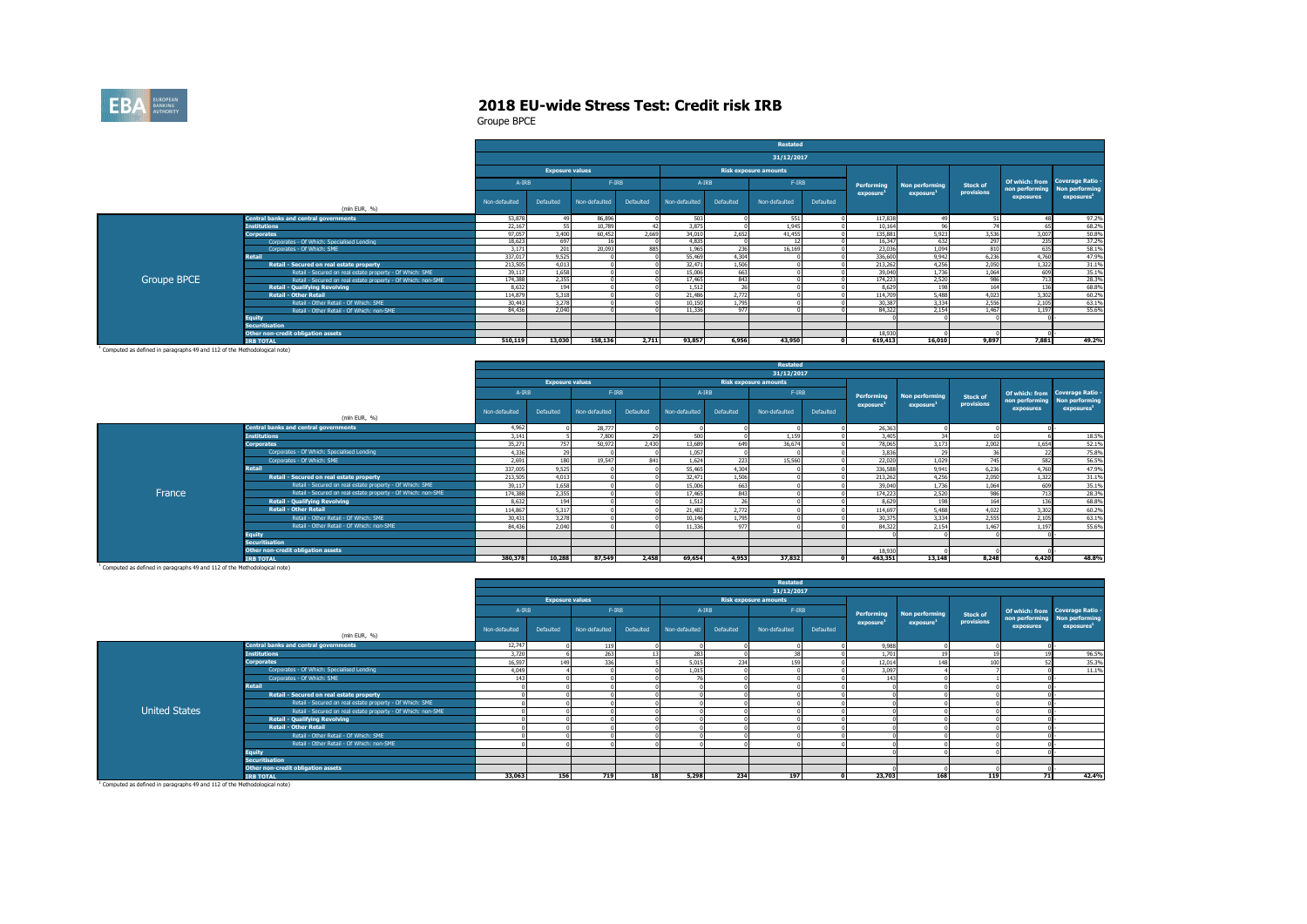

Groupe BPCE

|                |                                                              |               |                        |               |           |               |           | <b>Restated</b>              |           |                       |                       |                 |                               |                                 |
|----------------|--------------------------------------------------------------|---------------|------------------------|---------------|-----------|---------------|-----------|------------------------------|-----------|-----------------------|-----------------------|-----------------|-------------------------------|---------------------------------|
|                |                                                              |               |                        |               |           |               |           | 31/12/2017                   |           |                       |                       |                 |                               |                                 |
|                |                                                              |               | <b>Exposure values</b> |               |           |               |           | <b>Risk exposure amounts</b> |           |                       |                       |                 |                               |                                 |
|                |                                                              | $A-IRB$       |                        |               | $F-IRB$   | A-IRB         |           | $F-IRB$                      |           | <b>Performing</b>     | Non performing        | <b>Stock of</b> | non performing Non performing | Of which: from Coverage Ratio - |
|                |                                                              | Non-defaulted | Defaulted              | Non-defaulted | Defaulted | Non-defaulted | Defaulted | Non-defaulted                | Defaulted | exposure <sup>1</sup> | exposure <sup>1</sup> | provisions      | exposures                     | exposures <sup>1</sup>          |
|                | (mln EUR, %)                                                 |               |                        |               |           |               |           |                              |           |                       |                       |                 |                               |                                 |
|                | <b>Central banks and central governments</b>                 | 200           |                        | 13            |           |               |           |                              |           | 48                    |                       |                 |                               |                                 |
|                | <b>Institutions</b>                                          | 3,230         |                        | 826           |           | 487           |           | 152                          |           | 337                   |                       |                 |                               | 100.0%                          |
|                | <b>Corporates</b>                                            | 5,688         |                        | 911           |           | 1.525         |           | 385                          |           | 5,390                 |                       |                 |                               |                                 |
|                | Corporates - Of Which: Specialised Lending                   | 772           |                        |               |           | 280           |           |                              |           | 610                   |                       |                 |                               |                                 |
|                | Corporates - Of Which: SME                                   |               |                        | 47            |           | 40            |           | FA                           |           | 87                    |                       |                 |                               |                                 |
|                | Retail                                                       |               |                        |               |           |               |           |                              |           |                       |                       |                 |                               |                                 |
|                | Retail - Secured on real estate property                     |               |                        |               |           |               |           |                              |           |                       |                       |                 |                               |                                 |
|                | Retail - Secured on real estate property - Of Which: SME     |               |                        |               |           |               |           |                              |           |                       |                       |                 |                               |                                 |
| United Kingdom | Retail - Secured on real estate property - Of Which: non-SME |               |                        |               |           |               |           |                              |           |                       |                       |                 |                               |                                 |
|                | <b>Retail - Qualifying Revolving</b>                         |               |                        |               |           |               |           |                              |           |                       |                       |                 |                               |                                 |
|                | <b>Retail - Other Retail</b>                                 |               |                        |               |           |               |           |                              |           |                       |                       |                 |                               |                                 |
|                | Retail - Other Retail - Of Which: SME                        |               |                        |               |           |               |           |                              |           |                       |                       |                 |                               |                                 |
|                | Retail - Other Retail - Of Which: non-SME                    |               |                        |               |           |               |           |                              |           |                       |                       |                 |                               |                                 |
|                | <b>Equity</b>                                                |               |                        |               |           |               |           |                              |           |                       |                       |                 |                               |                                 |
|                | <b>Securitisation</b>                                        |               |                        |               |           |               |           |                              |           |                       |                       |                 |                               |                                 |
|                | Other non-credit obligation assets                           |               |                        |               |           |               |           |                              |           |                       |                       |                 |                               |                                 |
|                | <b>IRB TOTAL</b>                                             | 9.118         |                        | 1.751         |           | 2.012         |           | 537                          |           | 5.775                 |                       | 28              |                               | 100.0%                          |

ted as defined in paragraphs 49 and 112 of the Methodological note)

|         |                                                              |               |                        |               |           |               |           | Restated                     |           |                 |                       |                 |           |                                                         |
|---------|--------------------------------------------------------------|---------------|------------------------|---------------|-----------|---------------|-----------|------------------------------|-----------|-----------------|-----------------------|-----------------|-----------|---------------------------------------------------------|
|         |                                                              |               |                        |               |           |               |           | 31/12/2017                   |           |                 |                       |                 |           |                                                         |
|         |                                                              |               | <b>Exposure values</b> |               |           |               |           | <b>Risk exposure amounts</b> |           |                 |                       |                 |           |                                                         |
|         |                                                              | A-IRB         |                        | $F-IRB$       |           | $A-IRB$       |           | $F-IRB$                      |           | Performing      | Non performing        | <b>Stock of</b> |           | Of which: from Coverage Ratio -                         |
|         |                                                              | Non-defaulted | Defaulted              | Non-defaulted | Defaulted | Non-defaulted | Defaulted | Non-defaulted                | Defaulted | exposure        | exposure <sup>1</sup> | provisions      | exposures | non performing Non performing<br>exposures <sup>1</sup> |
|         | (mln EUR, %)                                                 |               |                        |               |           |               |           |                              |           |                 |                       |                 |           |                                                         |
|         | <b>Central banks and central governments</b>                 | 2.523         |                        | 454           |           |               |           |                              |           | 409             |                       |                 |           |                                                         |
|         | <b>Institutions</b>                                          | 1.494         |                        | 100           |           | 299           |           | $\sim$                       |           | 335             |                       |                 |           |                                                         |
|         | <b>Corporates</b>                                            | 1.516         | 214                    | 4,685         |           | 504           |           | 1.698                        |           | 5,890           | $\sim$                |                 |           | 40.1%                                                   |
|         | Corporates - Of Which: Specialised Lending                   | 725           | 208                    |               |           | 106           |           |                              |           | 70 <sub>6</sub> | 20                    | $^{\circ}$      |           | 38.5%                                                   |
|         | Corporates - Of Which: SME                                   |               |                        | $\sim$        |           |               |           |                              |           |                 |                       |                 |           | 88.1%                                                   |
|         | <b>Retail</b>                                                |               |                        |               |           |               |           |                              |           |                 |                       |                 |           | 79.5%                                                   |
|         | Retail - Secured on real estate property                     |               |                        |               |           |               |           |                              |           |                 |                       |                 |           |                                                         |
|         | Retail - Secured on real estate property - Of Which: SME     |               |                        |               |           |               |           |                              |           |                 |                       |                 |           |                                                         |
| Germany | Retail - Secured on real estate property - Of Which: non-SME |               |                        |               |           |               |           |                              |           |                 |                       |                 |           |                                                         |
|         | <b>Retail - Qualifying Revolving</b>                         |               |                        |               |           |               |           |                              |           |                 |                       |                 |           |                                                         |
|         | Retail - Other Retail                                        |               |                        |               |           |               |           |                              |           |                 |                       |                 |           | 79.5%                                                   |
|         | Retail - Other Retail - Of Which: SME                        |               |                        |               |           |               |           |                              |           |                 |                       |                 |           | 79.5%                                                   |
|         | Retail - Other Retail - Of Which: non-SME                    |               |                        |               |           |               |           |                              |           |                 |                       |                 |           |                                                         |
|         | Equity                                                       |               |                        |               |           |               |           |                              |           |                 |                       |                 |           |                                                         |
|         | <b>Securitisation</b>                                        |               |                        |               |           |               |           |                              |           |                 |                       |                 |           |                                                         |
|         | Other non-credit obligation assets                           |               |                        |               |           |               |           |                              |           |                 |                       |                 |           |                                                         |
|         | <b>IRB TOTAL</b>                                             | 5,534         | 214                    | 5,239         |           | 803           |           | 1,732                        |           | 6.634           | 216                   | 92              | 86        | 40.1%                                                   |

<sup>1</sup> Computed as defined in paragraphs 49 and 112 of the Methodological note)

|       |                                                              |               |                        |               |                 |               |           | Restated                     |           |                       |                       |                 |                                            |                       |
|-------|--------------------------------------------------------------|---------------|------------------------|---------------|-----------------|---------------|-----------|------------------------------|-----------|-----------------------|-----------------------|-----------------|--------------------------------------------|-----------------------|
|       |                                                              |               |                        |               |                 |               |           | 31/12/2017                   |           |                       |                       |                 |                                            |                       |
|       |                                                              |               | <b>Exposure values</b> |               |                 |               |           | <b>Risk exposure amounts</b> |           |                       |                       |                 |                                            |                       |
|       |                                                              | $A-IRB$       |                        | $F-IRB$       |                 | $A - IRB$     |           | $F-IRB$                      |           | Performing            | Non performing        | <b>Stock of</b> | Of which: from Coverage Ratio -            |                       |
|       |                                                              | Non-defaulted | Defaulted              | Non-defaulted | Defaulted       | Non-defaulted | Defaulted | Non-defaulted                | Defaulted | exposure <sup>1</sup> | exposure <sup>1</sup> | provisions      | non performing Non performing<br>exposures | exposure <sup>1</sup> |
|       | (mln EUR, %)                                                 |               |                        |               |                 |               |           |                              |           |                       |                       |                 |                                            |                       |
|       | <b>Central banks and central governments</b>                 | 415           |                        | 759           |                 | 39            |           | 01                           |           | 277                   |                       |                 |                                            |                       |
|       | <b>Institutions</b>                                          | 151           |                        | 93            |                 | 89            |           |                              |           |                       |                       |                 |                                            |                       |
|       | <b>Corporates</b>                                            | 3,790         | 308                    | 344           |                 | 1.867         |           | 276                          |           | 3.650                 | 325                   | 117             | 100                                        | 30.8%                 |
|       | Corporates - Of Which: Specialised Lending                   | 1.283         | 251                    | 16            |                 | 350           |           |                              |           | 1.171                 | 251                   | 61              |                                            | 23.1%                 |
|       | Corporates - Of Which: SME                                   |               |                        | 34            |                 | 13            |           |                              |           |                       |                       |                 |                                            | 45.4%                 |
|       | Retail                                                       |               |                        |               |                 |               |           |                              |           |                       |                       |                 |                                            | 21.2%                 |
|       | Retail - Secured on real estate property                     |               |                        |               |                 |               |           |                              |           |                       |                       |                 |                                            |                       |
|       | Retail - Secured on real estate property - Of Which: SME     |               |                        |               |                 |               |           |                              |           |                       |                       |                 |                                            |                       |
| Italy | Retail - Secured on real estate property - Of Which: non-SME |               |                        |               |                 |               |           |                              |           |                       |                       |                 |                                            |                       |
|       | <b>Retail - Qualifying Revolving</b>                         |               |                        |               |                 |               |           |                              |           |                       |                       |                 |                                            |                       |
|       | <b>Retail - Other Retail</b>                                 |               |                        |               |                 |               |           |                              |           |                       |                       |                 |                                            | 21.2%                 |
|       | Retail - Other Retail - Of Which: SME                        |               |                        |               |                 |               |           |                              |           |                       |                       |                 |                                            | 21.2%                 |
|       | Retail - Other Retail - Of Which: non-SME                    |               |                        |               |                 |               |           |                              |           |                       |                       |                 |                                            |                       |
|       | <b>Equity</b>                                                |               |                        |               |                 |               |           |                              |           |                       |                       |                 |                                            |                       |
|       | <b>Securitisation</b>                                        |               |                        |               |                 |               |           |                              |           |                       |                       |                 |                                            |                       |
|       | Other non-credit obligation assets                           |               |                        |               |                 |               |           |                              |           |                       |                       |                 |                                            |                       |
|       | <b>IRB TOTAL</b>                                             | 4.357         | 309                    | 1.196         | 17 <sup>1</sup> | 1,996         | 20        | 412                          |           | 3,952                 | 325                   | 117             | 100                                        | 30.8%                 |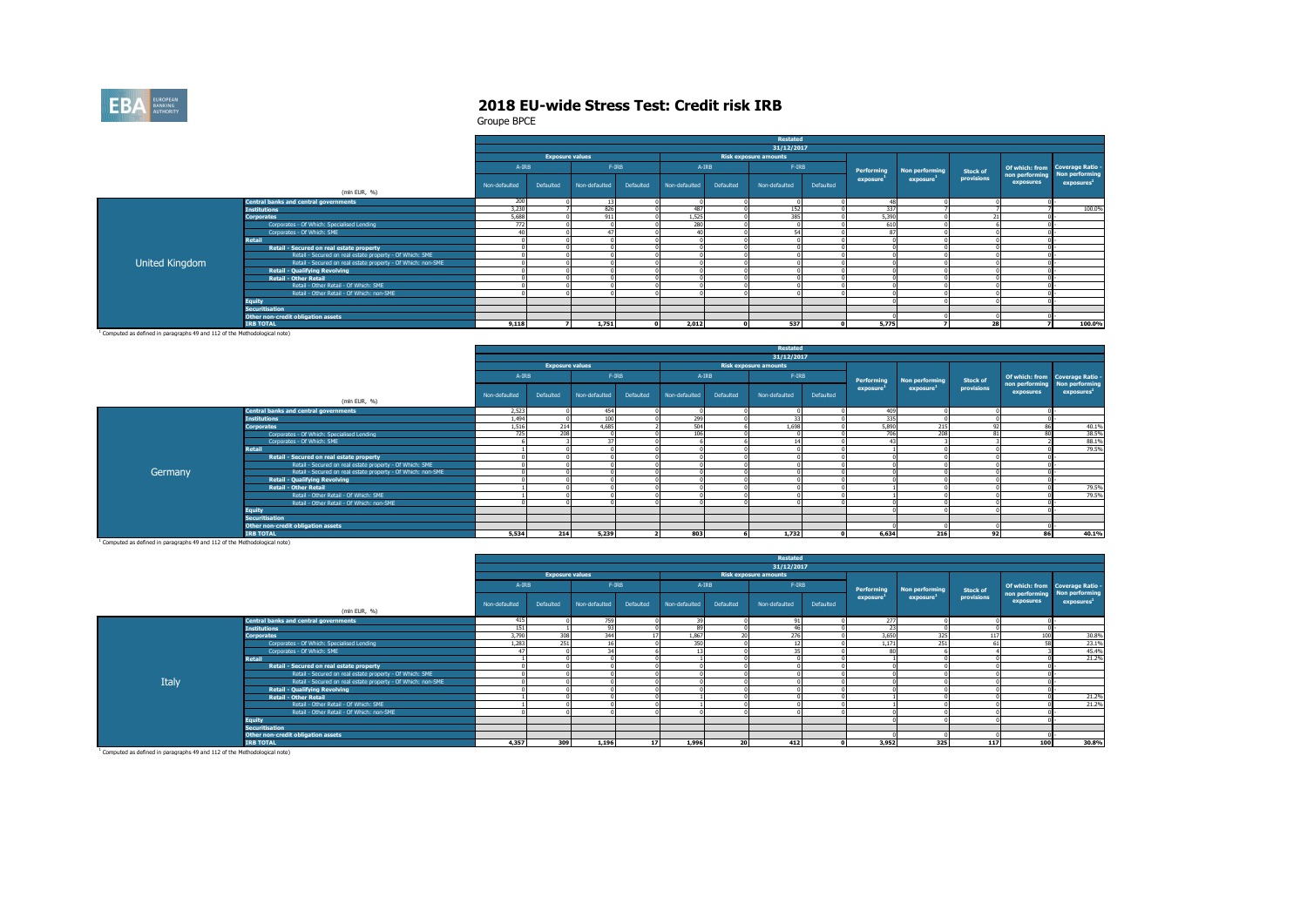

Groupe BPCE

|       |                                                              |               |                        |               |           |               |           | Restated                     |           |                       |                       |            |                 |                                                         |
|-------|--------------------------------------------------------------|---------------|------------------------|---------------|-----------|---------------|-----------|------------------------------|-----------|-----------------------|-----------------------|------------|-----------------|---------------------------------------------------------|
|       |                                                              |               |                        |               |           |               |           | 31/12/2017                   |           |                       |                       |            |                 |                                                         |
|       |                                                              |               | <b>Exposure values</b> |               |           |               |           | <b>Risk exposure amounts</b> |           |                       |                       |            |                 |                                                         |
|       |                                                              | A-IRB         |                        | $F-IRB$       |           | $A-IRB$       |           | $F-IRB$                      |           | Performing            | Non performing        | Stock of   |                 | Of which: from Coverage Ratio -                         |
|       | (mln EUR, %)                                                 | Non-defaulted | Defaulted              | Non-defaulted | Defaulted | Non-defaulted | Defaulted | Non-defaulted                | Defaulted | exposure <sup>1</sup> | exposure <sup>1</sup> | provisions | exposures       | non performing Non performing<br>exposures <sup>1</sup> |
|       |                                                              |               |                        |               |           |               |           |                              |           |                       |                       |            |                 |                                                         |
|       | <b>Central banks and central governments</b>                 | 567           |                        | 963           |           |               |           |                              |           | 144                   |                       |            |                 |                                                         |
|       | <b>Institutions</b>                                          | 353           |                        | 798           |           | 93            |           |                              |           |                       |                       |            |                 |                                                         |
|       | <b>Corporates</b>                                            | 1,885         | 145                    | 458           |           | 1,074         |           | 299                          |           | 2,116                 |                       | 122        | 10 <sup>7</sup> | 69.2%                                                   |
|       | Corporates - Of Which: Specialised Lending                   | 573           |                        |               |           | 259           |           |                              |           | 506                   |                       |            |                 | 47.5%                                                   |
|       | Corporates - Of Which: SME                                   |               |                        |               |           | R             |           |                              |           | 144                   |                       |            |                 | 64.3%                                                   |
|       | <b>Retail</b>                                                |               |                        |               |           |               |           |                              |           |                       |                       |            |                 | 68,4%                                                   |
|       | Retail - Secured on real estate property                     |               |                        |               |           |               |           |                              |           |                       |                       |            |                 |                                                         |
|       | Retail - Secured on real estate property - Of Which: SME     |               |                        |               |           |               |           |                              |           |                       |                       |            |                 |                                                         |
| Spain | Retail - Secured on real estate property - Of Which: non-SME |               |                        |               |           |               |           |                              |           |                       |                       |            |                 |                                                         |
|       | <b>Retail - Qualifying Revolving</b>                         |               |                        |               |           |               |           |                              |           |                       |                       |            |                 |                                                         |
|       | <b>Retail - Other Retail</b>                                 |               |                        |               |           |               |           |                              |           |                       |                       |            |                 | 68.4%                                                   |
|       | Retail - Other Retail - Of Which: SME                        |               |                        |               |           |               |           |                              |           |                       |                       |            |                 | 68.4%                                                   |
|       | Retail - Other Retail - Of Which: non-SME                    |               |                        |               |           |               |           |                              |           |                       |                       |            |                 |                                                         |
|       | <b>Equity</b>                                                |               |                        |               |           |               |           |                              |           |                       |                       |            |                 |                                                         |
|       | <b>Securitisation</b>                                        |               |                        |               |           |               |           |                              |           |                       |                       |            |                 |                                                         |
|       | Other non-credit obligation assets                           |               |                        |               |           |               |           |                              |           |                       |                       |            |                 |                                                         |
|       | <b>IRB TOTAL</b>                                             | 2,807         | 145                    | 2,218         |           | 1,205         | 113       | 467                          |           | 2.276                 | 149                   | 122        | 103             | 69.2%                                                   |
|       |                                                              |               |                        |               |           |               |           |                              |           |                       |                       |            |                 |                                                         |

<sup>1</sup> Computed as defined in paragraphs 49 and 112 of the Methodological note)

|             |                                                              |               |                        |               |           |               |           | Restated                     |           |            |                       |            |                |                                                   |
|-------------|--------------------------------------------------------------|---------------|------------------------|---------------|-----------|---------------|-----------|------------------------------|-----------|------------|-----------------------|------------|----------------|---------------------------------------------------|
|             |                                                              |               |                        |               |           |               |           | 31/12/2017                   |           |            |                       |            |                |                                                   |
|             |                                                              |               | <b>Exposure values</b> |               |           |               |           | <b>Risk exposure amounts</b> |           |            |                       |            |                |                                                   |
|             |                                                              | A-IRB         |                        | $F-IRB$       |           |               | $A-IRB$   | $F-IRB$                      |           | Performing | Non performing        | Stock of   | non performing | Of which: from Coverage Ratio -<br>Non performing |
|             |                                                              | Non-defaulted | Defaulted              | Non-defaulted | Defaulted | Non-defaulted | Defaulted | Non-defaulted                | Defaulted | exposure   | exposure <sup>1</sup> | provisions | exposures      | exposures <sup>1</sup>                            |
|             | (mln EUR, %)                                                 |               |                        |               |           |               |           |                              |           |            |                       |            |                |                                                   |
|             | <b>Central banks and central governments</b>                 |               |                        |               |           |               |           |                              |           |            |                       |            |                |                                                   |
|             | <b>Institutions</b>                                          | 586           |                        | 26            |           |               |           |                              |           |            |                       |            |                |                                                   |
|             | <b>Corporates</b>                                            | 3.154         |                        | 210           |           | 968           |           | 140                          |           | 2,499      |                       | 77         |                | 99.4%                                             |
|             | Corporates - Of Which: Specialised Lending                   |               |                        |               |           |               |           |                              |           |            |                       |            |                |                                                   |
|             | Corporates - Of Which: SME                                   |               |                        |               |           |               |           |                              |           |            |                       |            |                |                                                   |
|             | <b>Retail</b>                                                |               |                        |               |           |               |           |                              |           |            |                       |            |                |                                                   |
|             | Retail - Secured on real estate property                     |               |                        |               |           |               |           |                              |           |            |                       |            |                |                                                   |
|             | Retail - Secured on real estate property - Of Which: SME     |               |                        |               |           |               |           |                              |           |            |                       |            |                |                                                   |
| Switzerland | Retail - Secured on real estate property - Of Which: non-SME |               |                        |               |           |               |           |                              |           |            |                       |            |                |                                                   |
|             | <b>Retail - Qualifying Revolving</b>                         |               |                        |               |           |               |           |                              |           |            |                       |            |                |                                                   |
|             | <b>Retail - Other Retail</b>                                 |               |                        |               |           |               |           |                              |           |            |                       |            |                |                                                   |
|             | Retail - Other Retail - Of Which: SME                        |               |                        |               |           |               |           |                              |           |            |                       |            |                |                                                   |
|             | Retail - Other Retail - Of Which: non-SME                    |               |                        |               |           |               |           |                              |           |            |                       |            |                |                                                   |
|             | <b>Equity</b>                                                |               |                        |               |           |               |           |                              |           |            |                       |            |                |                                                   |
|             | <b>Securitisation</b>                                        |               |                        |               |           |               |           |                              |           |            |                       |            |                |                                                   |
|             | Other non-credit obligation assets                           |               |                        |               |           |               |           |                              |           |            |                       |            |                |                                                   |
|             | <b>IRB TOTAL</b>                                             | 3.744         | -11                    | 237           | 11        | 1.028         |           | 150                          |           | 2,525      | 22                    | 23         | 22             | 99.4%                                             |

1 Computed as defined in paragraphs 49 and 112 of the Methodological note)

|            |                                                              |               |                        |               |           |               |           | Restated                     |           |                       |                       |                 |           |                                                         |
|------------|--------------------------------------------------------------|---------------|------------------------|---------------|-----------|---------------|-----------|------------------------------|-----------|-----------------------|-----------------------|-----------------|-----------|---------------------------------------------------------|
|            |                                                              |               |                        |               |           |               |           | 31/12/2017                   |           |                       |                       |                 |           |                                                         |
|            |                                                              |               | <b>Exposure values</b> |               |           |               |           | <b>Risk exposure amounts</b> |           |                       |                       |                 |           |                                                         |
|            |                                                              | A-IRB         |                        | $F-IRB$       |           | $A - IRB$     |           | $F-IRB$                      |           | Performing            | Non performing        | <b>Stock of</b> |           | Of which: from Coverage Ratio -                         |
|            |                                                              | Non-defaulted | Defaulted              | Non-defaulted | Defaulted | Non-defaulted | Defaulted | Non-defaulted                | Defaulted | exposure <sup>1</sup> | exposure <sup>1</sup> | provisions      | exposures | non performing Non performing<br>exposures <sup>1</sup> |
|            | (mln EUR, %)                                                 |               |                        |               |           |               |           |                              |           |                       |                       |                 |           |                                                         |
|            | <b>Central banks and central governments</b>                 | 142           |                        |               |           |               |           |                              |           |                       |                       |                 |           |                                                         |
|            | <b>Institutions</b>                                          | 133           |                        |               |           |               |           |                              |           |                       |                       |                 |           |                                                         |
|            | <b>Corporates</b>                                            | 3,590         | 132                    | 248           |           | 1,057         | 207       | 232                          |           | 2,476                 | 15                    |                 |           | 18.2%                                                   |
|            | Corporates - Of Which: Specialised Lending                   | 673           |                        |               |           | 114           |           |                              |           | 601                   |                       |                 |           | 11.0%                                                   |
|            | Corporates - Of Which: SME                                   |               |                        |               |           | 86            |           |                              |           | 180                   |                       |                 |           | 0.0%                                                    |
|            | <b>Retail</b>                                                |               |                        |               |           |               |           |                              |           |                       |                       |                 |           | 98.7%                                                   |
|            | Retail - Secured on real estate property                     |               |                        |               |           |               |           |                              |           |                       |                       |                 |           |                                                         |
|            | Retail - Secured on real estate property - Of Which: SME     |               |                        |               |           |               |           |                              |           |                       |                       |                 |           |                                                         |
| Luxembourg | Retail - Secured on real estate property - Of Which: non-SME |               |                        |               |           |               |           |                              |           |                       |                       |                 |           |                                                         |
|            | <b>Retail - Qualifying Revolving</b>                         |               |                        |               |           |               |           |                              |           |                       |                       |                 |           |                                                         |
|            | <b>Retail - Other Retail</b>                                 |               |                        |               |           |               |           |                              |           |                       |                       |                 |           | 98.7%                                                   |
|            | Retail - Other Retail - Of Which: SME                        |               |                        |               |           |               |           |                              |           |                       |                       |                 |           | 98.7%                                                   |
|            | Retail - Other Retail - Of Which: non-SME                    |               |                        |               |           |               |           |                              |           |                       |                       |                 |           |                                                         |
|            | <b>Equity</b>                                                |               |                        |               |           |               |           |                              |           |                       |                       |                 |           |                                                         |
|            | <b>Securitisation</b>                                        |               |                        |               |           |               |           |                              |           |                       |                       |                 |           |                                                         |
|            | Other non-credit obligation assets                           |               |                        |               |           |               |           |                              |           |                       |                       |                 |           |                                                         |
|            | <b>IRB TOTAL</b>                                             | 3,868         | 132                    | 261           | 85        | 1.073         | 207       | 235                          |           | 2,486                 | 159                   | 34              | 29        | 18.2%                                                   |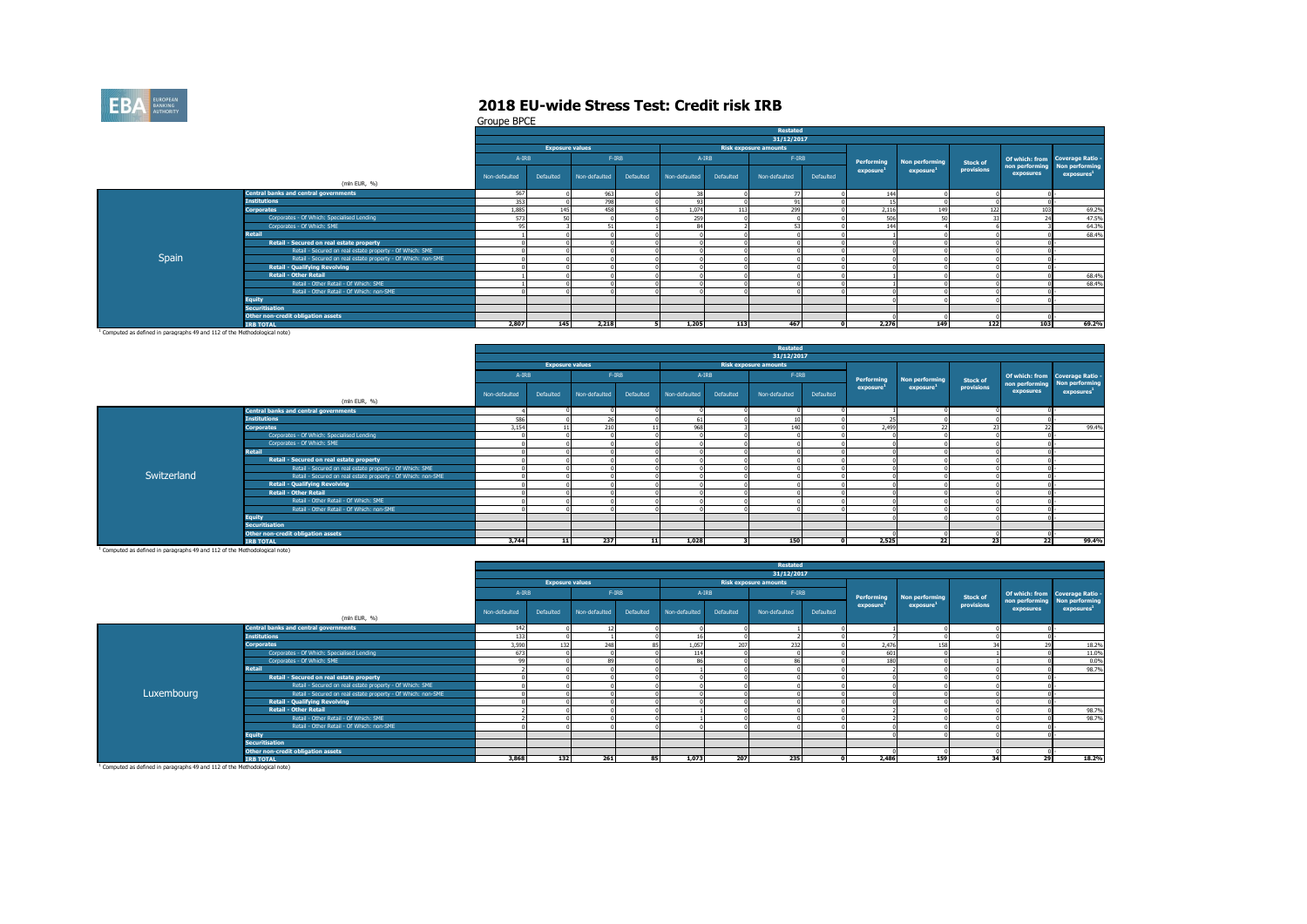

Groupe BPCE

|                    |                                                              |               |                        |               |           |               |           | Restated                     |           |                       |                       |                 |           |                                                                  |
|--------------------|--------------------------------------------------------------|---------------|------------------------|---------------|-----------|---------------|-----------|------------------------------|-----------|-----------------------|-----------------------|-----------------|-----------|------------------------------------------------------------------|
|                    |                                                              |               |                        |               |           |               |           | 31/12/2017                   |           |                       |                       |                 |           |                                                                  |
|                    |                                                              |               | <b>Exposure values</b> |               |           |               |           | <b>Risk exposure amounts</b> |           |                       |                       |                 |           |                                                                  |
|                    |                                                              | A-IRB         |                        | $F-IRB$       |           | $A - IRB$     |           | $F-IRB$                      |           | Performing            | Non performing        | <b>Stock of</b> |           | Of which: from Coverage Ratio -<br>non performing Non performing |
|                    |                                                              | Non-defaulted | Defaulted              | Non-defaulted | Defaulted | Non-defaulted | Defaulted | Non-defaulted                | Defaulted | exposure <sup>1</sup> | exposure <sup>1</sup> | provisions      | exposures | exposure <sup>1</sup>                                            |
|                    | (mln EUR, %)                                                 |               |                        |               |           |               |           |                              |           |                       |                       |                 |           |                                                                  |
|                    | <b>Central banks and central governments</b>                 | 387           |                        | 258           |           |               |           |                              |           | 296                   |                       |                 |           |                                                                  |
|                    | <b>Institutions</b>                                          | 1.272         |                        | 56            |           | 59            |           |                              |           | $\sim$                |                       |                 |           |                                                                  |
|                    | <b>Corporates</b>                                            | 2,913         | 143                    | 212           |           | 1,075         | 208       | 118                          |           | 2,523                 | 14                    |                 |           | 21.4%                                                            |
|                    | Corporates - Of Which: Specialised Lending                   | 611           |                        |               |           | 231           |           |                              |           | 568                   |                       |                 |           | 32.6%                                                            |
|                    | Corporates - Of Which: SME                                   |               |                        |               |           |               |           |                              |           |                       |                       |                 |           |                                                                  |
|                    | <b>Retail</b>                                                |               |                        |               |           |               |           |                              |           |                       |                       |                 |           |                                                                  |
|                    | Retail - Secured on real estate property                     |               |                        |               |           |               |           |                              |           |                       |                       |                 |           |                                                                  |
|                    | Retail - Secured on real estate property - Of Which: SME     |               |                        |               |           |               |           |                              |           |                       |                       |                 |           |                                                                  |
| <b>Netherlands</b> | Retail - Secured on real estate property - Of Which: non-SME |               |                        |               |           |               |           |                              |           |                       |                       |                 |           |                                                                  |
|                    | <b>Retail - Qualifying Revolving</b>                         |               |                        |               |           |               |           |                              |           |                       |                       |                 |           |                                                                  |
|                    | <b>Retail - Other Retail</b>                                 |               |                        |               |           |               |           |                              |           |                       |                       |                 |           |                                                                  |
|                    | Retail - Other Retail - Of Which: SME                        |               |                        |               |           |               |           |                              |           |                       |                       |                 |           |                                                                  |
|                    | Retail - Other Retail - Of Which: non-SME                    |               |                        |               |           |               |           |                              |           |                       |                       |                 |           |                                                                  |
|                    | <b>Equity</b>                                                |               |                        |               |           |               |           |                              |           |                       |                       |                 |           |                                                                  |
|                    | <b>Securitisation</b>                                        |               |                        |               |           |               |           |                              |           |                       |                       |                 |           |                                                                  |
|                    | Other non-credit obligation assets                           |               |                        |               |           |               |           |                              |           |                       |                       |                 |           |                                                                  |
|                    | <b>IRB TOTAL</b>                                             | 4.572         | 143                    | 526           |           | 1.134         | 208       | 124                          |           | 2,840                 | 143                   | 35              | 31        | 21.4%                                                            |
|                    |                                                              |               |                        |               |           |               |           |                              |           |                       |                       |                 |           |                                                                  |

<sup>1</sup> Computed as defined in paragraphs 49 and 112 of the Methodological note)

|         |                                                              |               |                        |               |           |               |           | Restated                     |           |                       |                       |                 |                             |                                         |
|---------|--------------------------------------------------------------|---------------|------------------------|---------------|-----------|---------------|-----------|------------------------------|-----------|-----------------------|-----------------------|-----------------|-----------------------------|-----------------------------------------|
|         |                                                              |               |                        |               |           |               |           | 31/12/2017                   |           |                       |                       |                 |                             |                                         |
|         |                                                              |               | <b>Exposure values</b> |               |           |               |           | <b>Risk exposure amounts</b> |           |                       |                       |                 |                             |                                         |
|         |                                                              | A-IRB         |                        |               | $F-IRB$   | $A-IRB$       |           | $F-IRB$                      |           | Performing            | Non performing        | <b>Stock of</b> |                             | Of which: from Coverage Ratio -         |
|         |                                                              | Non-defaulted | Defaulted              | Non-defaulted | Defaulted | Non-defaulted | Defaulted | Non-defaulted                | Defaulted | exposure <sup>1</sup> | exposure <sup>1</sup> | provisions      | non performing<br>exposures | Non performing<br>exposure <sup>1</sup> |
|         | (mln EUR, %)                                                 |               |                        |               |           |               |           |                              |           |                       |                       |                 |                             |                                         |
|         | <b>Central banks and central governments</b>                 | 782           |                        | 1.100         |           |               |           |                              |           | 408                   |                       |                 |                             |                                         |
|         | <b>Institutions</b>                                          | 713           |                        | 22            |           |               |           |                              |           | 480                   |                       |                 |                             |                                         |
|         | <b>Corporates</b>                                            | 828           |                        | 352           |           | 219           |           | 171                          |           | 957                   |                       |                 |                             | 11.0%                                   |
|         | Corporates - Of Which: Specialised Lending                   | 186           |                        |               |           | 16            |           |                              |           | 176                   |                       |                 |                             |                                         |
|         | Corporates - Of Which: SME                                   |               |                        |               |           |               |           |                              |           |                       |                       |                 |                             |                                         |
|         | Retail                                                       |               |                        |               |           |               |           |                              |           |                       |                       |                 |                             | 92.5%                                   |
|         | Retail - Secured on real estate property                     |               |                        |               |           |               |           |                              |           |                       |                       |                 |                             |                                         |
|         | Retail - Secured on real estate property - Of Which: SME     |               |                        |               |           |               |           |                              |           |                       |                       |                 |                             |                                         |
| Belgium | Retail - Secured on real estate property - Of Which: non-SME |               |                        |               |           |               |           |                              |           |                       |                       |                 |                             |                                         |
|         | <b>Retail - Qualifying Revolving</b>                         |               |                        |               |           |               |           |                              |           |                       |                       |                 |                             |                                         |
|         | <b>Retail - Other Retail</b>                                 |               |                        |               |           |               |           |                              |           |                       |                       |                 |                             | 92.5%                                   |
|         | Retail - Other Retail - Of Which: SME                        |               |                        |               |           |               |           |                              |           |                       |                       |                 |                             | 92.5%                                   |
|         | Retail - Other Retail - Of Which: non-SME                    |               |                        |               |           |               |           |                              |           |                       |                       |                 |                             |                                         |
|         | <b>Equity</b>                                                |               |                        |               |           |               |           |                              |           |                       |                       |                 |                             |                                         |
|         | <b>Securitisation</b>                                        |               |                        |               |           |               |           |                              |           |                       |                       |                 |                             |                                         |
|         | Other non-credit obligation assets                           |               |                        |               |           |               |           |                              |           |                       |                       |                 |                             |                                         |
|         | <b>IRB TOTAL</b>                                             | 2,326         |                        | 1,484         |           | 267           |           | 177                          |           | 1,848                 |                       |                 |                             | 44.6%                                   |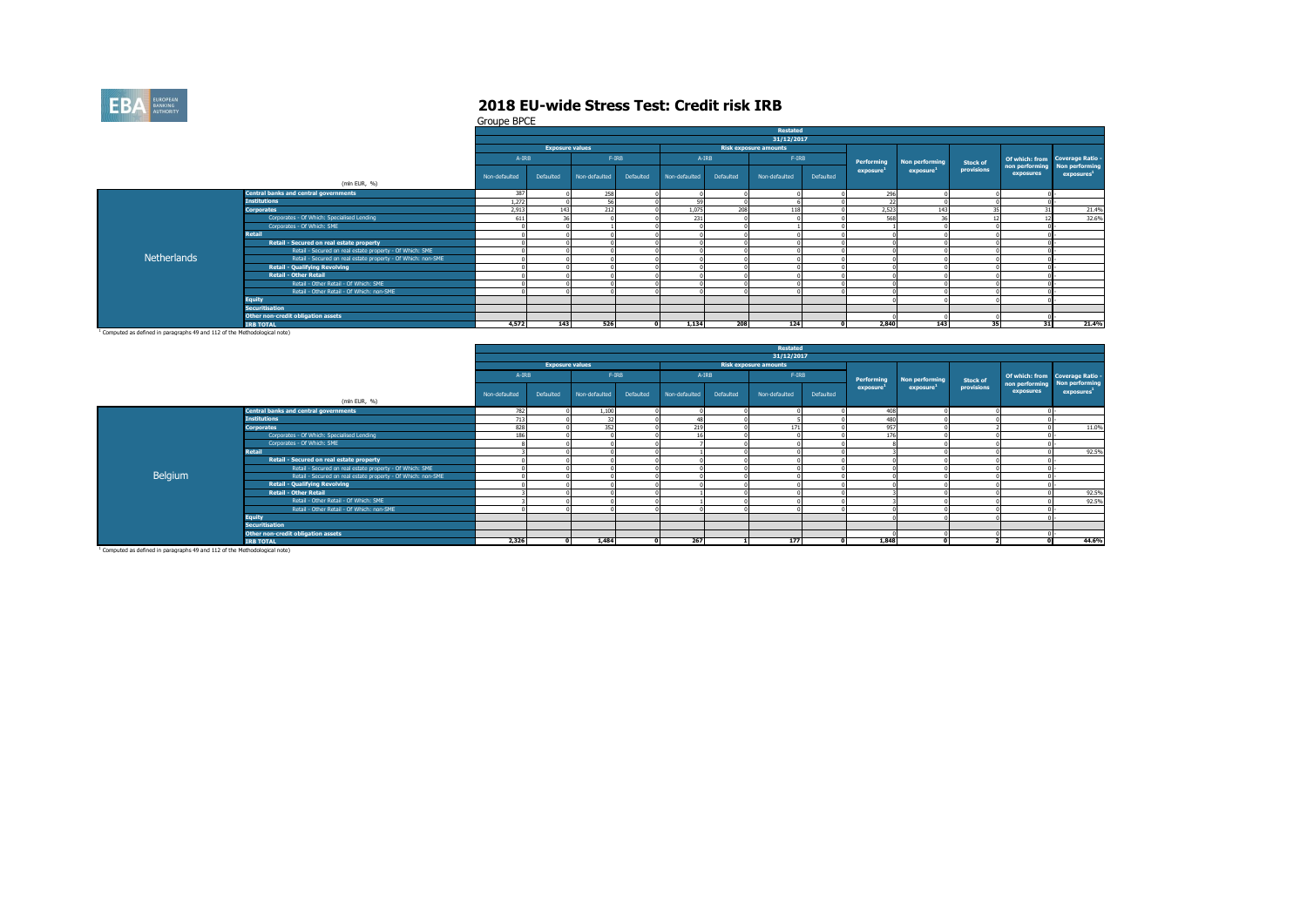

|                    |                                                              |                        |                                                   |                                      |                            |                                                                                    |                                     |                                                   | <b>Baseline Scenario</b>             |                                               |                                                                            |                                     |                                                   |                                      |                                               |                                                                     |
|--------------------|--------------------------------------------------------------|------------------------|---------------------------------------------------|--------------------------------------|----------------------------|------------------------------------------------------------------------------------|-------------------------------------|---------------------------------------------------|--------------------------------------|-----------------------------------------------|----------------------------------------------------------------------------|-------------------------------------|---------------------------------------------------|--------------------------------------|-----------------------------------------------|---------------------------------------------------------------------|
|                    |                                                              |                        |                                                   | 31/12/2018                           |                            |                                                                                    |                                     |                                                   | 31/12/2019                           |                                               |                                                                            |                                     |                                                   | 31/12/2020                           |                                               |                                                                     |
|                    | (mln EUR, %)                                                 | Performing<br>exposure | <b>Non</b><br>performing<br>exposure <sup>1</sup> | <b>Stock of</b><br><b>Provisions</b> | non performin<br>exposures | Of which: from Coverage Ratio -<br><b>Non performing</b><br>exposures <sup>1</sup> | Performing<br>exposure <sup>2</sup> | <b>Non</b><br>performing<br>exposure <sup>1</sup> | <b>Stock of</b><br><b>Provisions</b> | Of which: from<br>non performing<br>exposures | <b>Coverage Ratio -</b><br><b>Non performing</b><br>exposures <sup>1</sup> | Performing<br>exposure <sup>1</sup> | <b>Non</b><br>performing<br>exposure <sup>1</sup> | <b>Stock of</b><br><b>Provisions</b> | Of which: from<br>non performing<br>exposures | <b>Coverage Ratio -</b><br>Non performing<br>exposures <sup>1</sup> |
|                    | <b>Central banks and central governments</b>                 | 117,823                | 64                                                |                                      |                            | 84.2%                                                                              | 117,809                             |                                                   |                                      |                                               | 76.1%                                                                      | 117,795                             |                                                   |                                      |                                               | 70.7%                                                               |
|                    | <b>Institutions</b>                                          | 10,147                 |                                                   |                                      |                            | 66.6%                                                                              | 10,126                              | 133                                               |                                      |                                               | 64.6%                                                                      | 10,10                               | 156                                               |                                      |                                               | 62.7%                                                               |
|                    | <b>Corporates</b>                                            | 134,658                | 7.146                                             | 3,828                                | 3.269                      | 45.7%                                                                              | 133,385                             | 8,419                                             | 4.100                                | 3,535                                         | 42.0%                                                                      | 132,098                             | 9,706                                             | 4.379                                | 3,801                                         | 39.2%                                                               |
|                    | Corporates - Of Which: Specialised Lending                   | 16,212                 | 767                                               | 295                                  | 250                        | 32.5%                                                                              | 16,051                              | 928                                               | 308                                  | 267                                           | 28.7%                                                                      | 15,872                              | 1.107                                             | 327                                  | 285                                           | 25,8%                                                               |
|                    | Corporates - Of Which: SME                                   | 22,624                 | 1.506                                             | 928                                  | 737                        | 48.9%                                                                              | 22,239                              | 1,891                                             | 1.023                                | 833                                           | 44.1%                                                                      | 21,881                              | 2,250                                             | 1.114                                | 027                                           | 41.1%                                                               |
|                    | Retail                                                       | 332,69                 | 13.851                                            | 6.727                                | 5,366                      | 38,7%                                                                              | 329,124                             | 17,418                                            | 7.243                                | 5,899                                         | 33.9%                                                                      | 325,780                             | 20,762                                            | 7.745                                | 6.379                                         | 30.7%                                                               |
|                    | Retail - Secured on real estate property                     | 211,214                | 6.304                                             | 2.132                                | 1.511                      | 24.0%                                                                              | 209,363                             | 8,155                                             | 2.294                                | 1.674                                         | 20.5%                                                                      | 207,605                             | 9.914                                             | 2,460                                | 1.823                                         | 18,4%                                                               |
|                    | Retail - Secured on real estate property - Of Which: SME     | 38,195                 | 2.581                                             | 1.064                                | 719                        | 27,9%                                                                              | 37,490                              | 3.286                                             | 1.147                                | 813                                           | 24.7%                                                                      | 36,855                              | 3.921                                             | 1.233                                | 89 <sup>c</sup>                               | 22.9%                                                               |
| <b>Groupe BPCE</b> | Retail - Secured on real estate property - Of Which: non-SME | 173,01                 | 3.723                                             | 1.069                                | 797                        | 21.3%                                                                              | 171.874                             | 4,869                                             | 1.147                                | 860                                           | 17.7%                                                                      | 170,750                             | 5,993                                             | 1.227                                | 02                                            | 15.4%                                                               |
|                    | <b>Retail - Qualifying Revolving</b>                         | 8.501                  | 326                                               | 224                                  | 178                        | 54.8%                                                                              | 8.395                               | 432                                               | 259                                  | 214                                           | 49.6%                                                                      | 8.299                               | 528                                               | 291                                  | 746                                           | 46.7%                                                               |
|                    | <b>Retail - Other Retail</b>                                 | 112,975                | 7,222                                             | 4.371                                | 3,677                      | 50.9%                                                                              | 111,365                             | 8,832                                             | 4.691                                | 4,012                                         | 45.4%                                                                      | 109,877                             | 10,320                                            | 4.995                                | 4,309                                         | 41.8%                                                               |
|                    | Retail - Other Retail - Of Which: SME                        | 29,416                 | 4,306                                             | 2.708                                | 2,297                      | 53.4%                                                                              | 28,546                              | 5,175                                             | 2,860                                | 2,469                                         | 47.7%                                                                      | 27,77                               | 5,950                                             | 3,008                                | 2,621                                         | 44.0%                                                               |
|                    | Retail - Other Retail - Of Which: non-SME                    | 83,560                 | 2.916                                             | 1.663                                | 1.379                      | 47.3%                                                                              | 82,819                              | 3.657                                             | 1.831                                | 1.543                                         | 42.2%                                                                      | 82,106                              | 4.370                                             | 1.986                                | 1.688                                         | 38,6%                                                               |
|                    | <b>Equity</b>                                                |                        |                                                   |                                      |                            |                                                                                    |                                     |                                                   |                                      |                                               |                                                                            |                                     |                                                   |                                      |                                               |                                                                     |
|                    | <b>Securitisation</b>                                        |                        |                                                   |                                      |                            |                                                                                    |                                     |                                                   |                                      |                                               |                                                                            |                                     |                                                   |                                      |                                               |                                                                     |
|                    | Other non-credit obligation assets                           | 18.93                  |                                                   |                                      |                            |                                                                                    | 18,930                              |                                                   |                                      |                                               |                                                                            | 18,930                              |                                                   |                                      |                                               |                                                                     |
|                    | <b><i>IRB TOTAL</i></b>                                      | 614,248                | 21.174                                            | 10,726                               | 8.764                      | 41.4%                                                                              | 609,374                             | 26,049                                            | 11,532                               | 9,580                                         | 36.8%                                                                      | 604,707                             | 30,716                                            | 12.331                               | 10.342                                        | 33.7%                                                               |

|        |                                                              |                                            |                                      |                                      |                             |                                                                                    |                                     |                                      | <b>Baseline Scenario</b> |                                               |                                                                     |                                     |                                      |                               |                                               |                                                                            |
|--------|--------------------------------------------------------------|--------------------------------------------|--------------------------------------|--------------------------------------|-----------------------------|------------------------------------------------------------------------------------|-------------------------------------|--------------------------------------|--------------------------|-----------------------------------------------|---------------------------------------------------------------------|-------------------------------------|--------------------------------------|-------------------------------|-----------------------------------------------|----------------------------------------------------------------------------|
|        |                                                              |                                            |                                      | 31/12/2018                           |                             |                                                                                    |                                     |                                      | 31/12/2019               |                                               |                                                                     |                                     |                                      | 31/12/2020                    |                                               |                                                                            |
|        |                                                              | <b>Performing</b><br>exposure <sup>2</sup> | <b>Non</b><br>performing<br>exposure | <b>Stock of</b><br><b>Provisions</b> | non performing<br>exposures | Of which: from Coverage Ratio -<br><b>Non performing</b><br>exposures <sup>1</sup> | Performing<br>exposure <sup>1</sup> | <b>Non</b><br>performing<br>exposure | Stock of<br>Provisions   | Of which: from<br>non performing<br>exposures | <b>Coverage Ratio -</b><br>Non performing<br>exposures <sup>1</sup> | Performing<br>exposure <sup>1</sup> | <b>Non</b><br>performing<br>exposure | <b>Stock of</b><br>Provisions | Of which: from<br>non performing<br>exposures | <b>Coverage Ratio -</b><br><b>Non performing</b><br>exposures <sup>1</sup> |
|        | (mln EUR, %)                                                 |                                            |                                      |                                      |                             |                                                                                    |                                     |                                      |                          |                                               |                                                                     |                                     |                                      |                               |                                               |                                                                            |
|        | <b>Central banks and central governments</b>                 | 26,352                                     |                                      |                                      |                             | 40.0%                                                                              | 26,342                              |                                      |                          |                                               | 40.0%                                                               | 26,331                              |                                      |                               |                                               | 40.0%                                                                      |
|        | <b>Institutions</b>                                          | 3,404                                      |                                      |                                      |                             | 19.3%                                                                              | 3.402                               |                                      |                          |                                               | 20.1%                                                               | 3,399                               |                                      |                               |                                               | 20.7%                                                                      |
|        | <b>Corporates</b>                                            | 77.236                                     | 4.001                                | 2.219                                | 1.843                       | 46.1%                                                                              | 76.404                              | 4,833                                | 2.414                    | 2.031                                         | 42.0%                                                               | 75.582                              | 5.656                                | 2.609                         | 2.216                                         | 39.2%                                                                      |
|        | Corporates - Of Which: Specialised Lending                   | 3,814                                      |                                      |                                      |                             | 49.0%                                                                              | 3,787                               |                                      |                          |                                               | 36,6%                                                               | 3,756                               | 109                                  |                               |                                               | 29.9%                                                                      |
|        | Corporates - Of Which: SME                                   | 21,623                                     | 1.426                                | 854                                  |                             | 47.6%                                                                              | 21,252                              | 1.797                                | 04 <sup>t</sup>          | 769                                           | 42.8%                                                               | 20,908                              | 2,141                                | 1.032                         | R5                                            | 39.9%                                                                      |
|        | Retail                                                       | 332,679                                    | 13,850                               | 6.727                                | 5.366                       | 38.7%                                                                              | 329,112                             | 17,417                               | 7,242                    | 5,899                                         | 33.9%                                                               | 325,769                             | 20,760                               | 7.744                         | 6.378                                         | 30.7%                                                                      |
|        | Retail - Secured on real estate property                     | 211,214                                    | 6,304                                | 2.132                                | 1.511                       | 24.0%                                                                              | 209.363                             | 8.155                                | 2.294                    | 1.674                                         | 20.5%                                                               | 207,605                             | 9.914                                | 2.460                         | 1.823                                         | 18.4%                                                                      |
|        | Retail - Secured on real estate property - Of Which: SME     | 38,195                                     | 2,581                                | 1.064                                |                             | 27,9%                                                                              | 37,490                              | 3.286                                | 1.14                     | 813                                           | 24.7%                                                               | 36,855                              | 3,921                                | 1.233                         | 899                                           | 22.9%                                                                      |
| France | Retail - Secured on real estate property - Of Which: non-SME | 173,019                                    | 3,723                                | 1.069                                | 797                         | 21.3%                                                                              | 171,874                             | 4,869                                | 1.14                     | 860                                           | 17.7%                                                               | 170,750                             | 5.993                                | 1.227                         | 924                                           | 15.4%                                                                      |
|        | <b>Retail - Qualifying Revolving</b>                         | 8.501                                      | 326                                  | 224                                  |                             | 54,8%                                                                              | 8.395                               | 432                                  | 258                      | 214                                           | 49.6%                                                               | 8.299                               | 528                                  | 291                           | 246                                           | 46.7%                                                                      |
|        | <b>Retail - Other Retail</b>                                 | 112,964                                    | 7,221                                | 4,370                                | 3.676                       | 50.9%                                                                              | 111.354                             | 8,831                                | 4.69                     | 4,011                                         | 45.4%                                                               | 109,866                             | 10,319                               | 4,994                         | 4,309                                         | 41.8%                                                                      |
|        | Retail - Other Retail - Of Which: SME                        | 29,404                                     | 4.305                                | 2,707                                | 2.297                       | 53.4%                                                                              | 28,535                              | 5,174                                | 2,859                    | 2,468                                         | 47.7%                                                               | 27,760                              | 5,949                                | 3,008                         | 2,620                                         | 44.1%                                                                      |
|        | Retail - Other Retail - Of Which: non-SME                    | 83,560                                     | 2.916                                | 1.663                                | 1.379                       | 47.3%                                                                              | 82,819                              | 3.657                                | 1.831                    | 1.543                                         | 42.2%                                                               | 82,106                              | 4,370                                | 1986                          | 1.688                                         | 38.6%                                                                      |
|        | <b>Equity</b>                                                |                                            |                                      |                                      |                             |                                                                                    |                                     |                                      |                          |                                               |                                                                     |                                     |                                      |                               |                                               |                                                                            |
|        | <b>Securitisation</b>                                        |                                            |                                      |                                      |                             |                                                                                    |                                     |                                      |                          |                                               |                                                                     |                                     |                                      |                               |                                               |                                                                            |
|        | Other non-credit obligation assets                           | 18,930                                     |                                      |                                      |                             |                                                                                    | 18,930                              |                                      |                          |                                               |                                                                     | 18,930                              |                                      |                               |                                               |                                                                            |
|        | <b>IRB TOTAL</b>                                             | 458,601                                    | 17,898                               | 8,965                                | 7,220                       | 40.3%                                                                              | 454,190                             | 22,310                               | 9,683                    | 7,946                                         | 35.6%                                                               | 450.011                             | 26,488                               | 10,385                        | 8.615                                         | 32.5%                                                                      |

|                                                                                       |                                                              |                               |                                                   |                                      |                             |                                                                                    |                                     |                                                   | <b>Baseline Scenario</b>             |                             |                                                                             |                                     |                                                   |                               |                             |                                                                                    |
|---------------------------------------------------------------------------------------|--------------------------------------------------------------|-------------------------------|---------------------------------------------------|--------------------------------------|-----------------------------|------------------------------------------------------------------------------------|-------------------------------------|---------------------------------------------------|--------------------------------------|-----------------------------|-----------------------------------------------------------------------------|-------------------------------------|---------------------------------------------------|-------------------------------|-----------------------------|------------------------------------------------------------------------------------|
|                                                                                       |                                                              |                               |                                                   | 31/12/2018                           |                             |                                                                                    |                                     |                                                   | 31/12/2019                           |                             |                                                                             |                                     |                                                   | 31/12/2020                    |                             |                                                                                    |
|                                                                                       | (mln EUR, %)                                                 | <b>Performing</b><br>exposure | <b>Non</b><br>performing<br>exposure <sup>1</sup> | <b>Stock of</b><br><b>Provisions</b> | non performing<br>exposures | Of which: from Coverage Ratio -<br><b>Non performing</b><br>exposures <sup>1</sup> | Performing<br>exposure <sup>1</sup> | <b>Non</b><br>performing<br>exposure <sup>1</sup> | <b>Stock of</b><br><b>Provisions</b> | non performing<br>exposures | Of which: from Coverage Ratio -<br>Non performing<br>exposures <sup>1</sup> | Performing<br>exposure <sup>1</sup> | <b>Non</b><br>performing<br>exposure <sup>1</sup> | Stock of<br><b>Provisions</b> | non performing<br>exposures | Of which: from Coverage Ratio -<br><b>Non performing</b><br>exposures <sup>1</sup> |
|                                                                                       | <b>Central banks and central governments</b>                 | 9,988                         |                                                   |                                      |                             | 40.0%                                                                              | 9,988                               |                                                   |                                      |                             | 40.0%                                                                       | 9,988                               |                                                   |                               |                             | 40.0%                                                                              |
|                                                                                       | <b>Institutions</b>                                          | 1.701                         |                                                   |                                      |                             | 95.8%                                                                              | 1.700                               |                                                   |                                      |                             | 94.49                                                                       | 1,700                               |                                                   |                               |                             | 92.2%                                                                              |
|                                                                                       | <b>Corporates</b>                                            | 11,888                        |                                                   |                                      |                             | 27.5%                                                                              | 11,763                              | 400                                               |                                      |                             | 23.99                                                                       | 11,639                              |                                                   |                               |                             |                                                                                    |
|                                                                                       | Corporates - Of Which: Specialised Lending                   | 3,068                         |                                                   |                                      |                             | 9.1%                                                                               | 3.032                               |                                                   |                                      |                             | 9.0%                                                                        | 2,990                               |                                                   |                               |                             | 21.9%<br>9.0%                                                                      |
|                                                                                       | Corporates - Of Which: SME                                   | 142                           |                                                   |                                      |                             | 24.8%                                                                              | 14                                  |                                                   |                                      |                             | 24.85                                                                       | 140                                 |                                                   |                               |                             | 24.8%                                                                              |
|                                                                                       | <b>Retail</b>                                                |                               |                                                   |                                      |                             |                                                                                    |                                     |                                                   |                                      |                             |                                                                             |                                     |                                                   |                               |                             |                                                                                    |
|                                                                                       | Retail - Secured on real estate property                     |                               |                                                   |                                      |                             |                                                                                    |                                     |                                                   |                                      |                             |                                                                             |                                     |                                                   |                               |                             |                                                                                    |
|                                                                                       | Retail - Secured on real estate property - Of Which: SME     |                               |                                                   |                                      |                             |                                                                                    |                                     |                                                   |                                      |                             |                                                                             |                                     |                                                   |                               |                             |                                                                                    |
| <b>United States</b>                                                                  | Retail - Secured on real estate property - Of Which: non-SME |                               |                                                   |                                      |                             |                                                                                    |                                     |                                                   |                                      |                             |                                                                             |                                     |                                                   |                               |                             |                                                                                    |
|                                                                                       | <b>Retail - Qualifying Revolving</b>                         |                               |                                                   |                                      |                             |                                                                                    |                                     |                                                   |                                      |                             |                                                                             |                                     |                                                   |                               |                             |                                                                                    |
|                                                                                       | <b>Retail - Other Retail</b>                                 |                               |                                                   |                                      |                             |                                                                                    |                                     |                                                   |                                      |                             |                                                                             |                                     |                                                   |                               |                             |                                                                                    |
|                                                                                       | Retail - Other Retail - Of Which: SME                        |                               |                                                   |                                      |                             |                                                                                    |                                     |                                                   |                                      |                             |                                                                             |                                     |                                                   |                               |                             |                                                                                    |
|                                                                                       | Retail - Other Retail - Of Which: non-SME                    |                               |                                                   |                                      |                             |                                                                                    |                                     |                                                   |                                      |                             |                                                                             |                                     |                                                   |                               |                             |                                                                                    |
|                                                                                       | <b>Equity</b>                                                |                               |                                                   |                                      |                             |                                                                                    |                                     |                                                   |                                      |                             |                                                                             |                                     |                                                   |                               |                             |                                                                                    |
|                                                                                       | Securitisation                                               |                               |                                                   |                                      |                             |                                                                                    |                                     |                                                   |                                      |                             |                                                                             |                                     |                                                   |                               |                             |                                                                                    |
|                                                                                       | Other non-credit obligation assets                           |                               |                                                   |                                      |                             |                                                                                    |                                     |                                                   |                                      |                             |                                                                             |                                     |                                                   |                               |                             |                                                                                    |
|                                                                                       | <b>TRB TOTAL</b>                                             | 23,576                        | 295                                               | 134                                  | 94                          | 32.0%                                                                              | 23,451                              | 420                                               | 152                                  | 114                         | 27.2%                                                                       | 23.327                              | 544                                               | 171                           | 133                         | 24.5%                                                                              |
| <sup>1</sup> Computed as defined in paragraphs 49 and 112 of the Methodological note) |                                                              |                               |                                                   |                                      |                             |                                                                                    |                                     |                                                   |                                      |                             |                                                                             |                                     |                                                   |                               |                             |                                                                                    |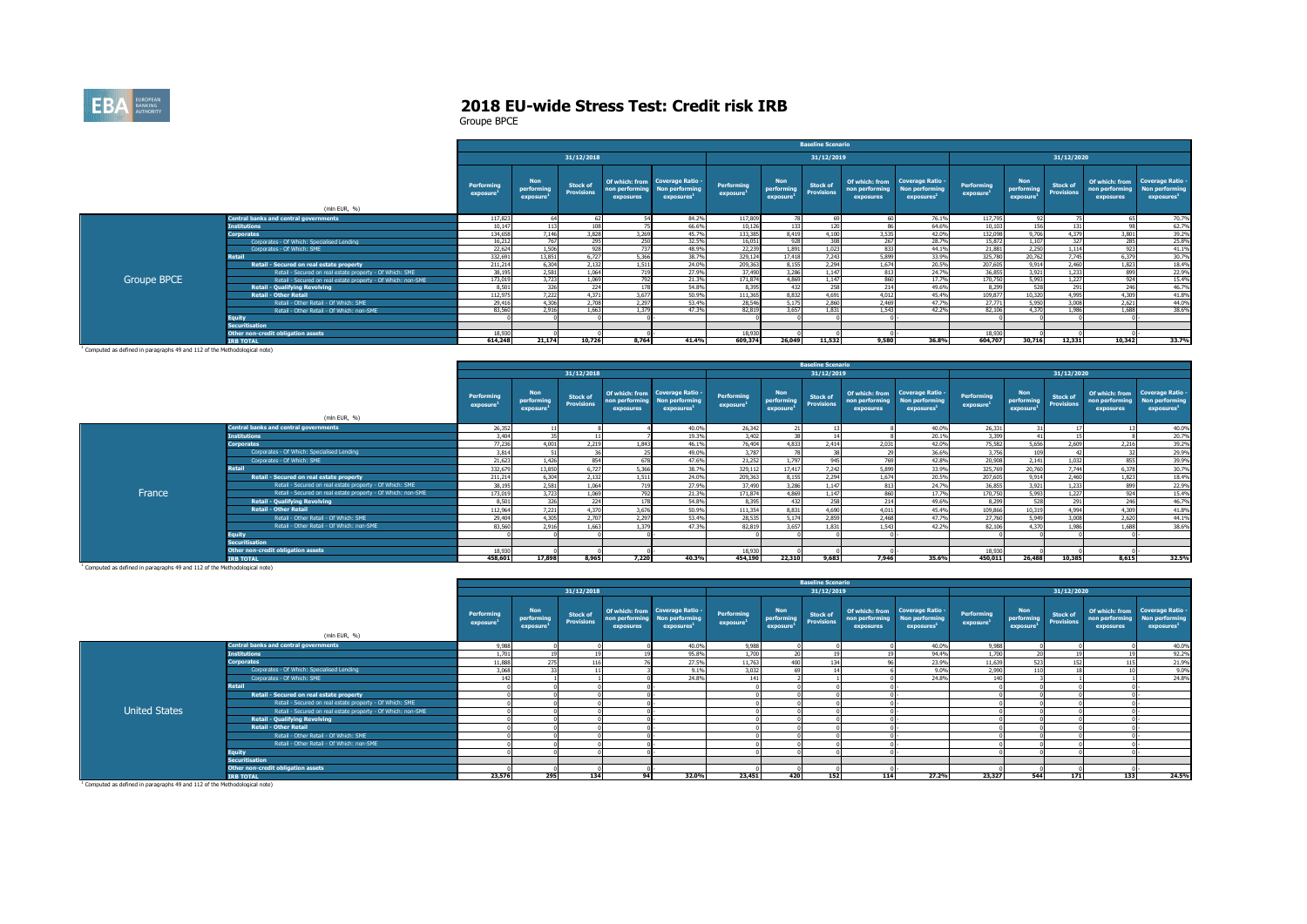

|                                                                                     |                                                              |                                     |                                                   |                                      |           |                                                                                            |                                     |                                                   | <b>Baseline Scenario</b>             |                             |                                                                             |                                     |                                                   |                                      |                             |                                                                             |
|-------------------------------------------------------------------------------------|--------------------------------------------------------------|-------------------------------------|---------------------------------------------------|--------------------------------------|-----------|--------------------------------------------------------------------------------------------|-------------------------------------|---------------------------------------------------|--------------------------------------|-----------------------------|-----------------------------------------------------------------------------|-------------------------------------|---------------------------------------------------|--------------------------------------|-----------------------------|-----------------------------------------------------------------------------|
|                                                                                     |                                                              |                                     |                                                   | 31/12/2018                           |           |                                                                                            |                                     |                                                   | 31/12/2019                           |                             |                                                                             |                                     |                                                   | 31/12/2020                           |                             |                                                                             |
|                                                                                     | (mln EUR, %)                                                 | Performing<br>exposure <sup>1</sup> | <b>Non</b><br>performing<br>exposure <sup>1</sup> | <b>Stock of</b><br><b>Provisions</b> | exposures | Of which: from Coverage Ratio -<br>non performing Non performing<br>exposures <sup>1</sup> | Performing<br>exposure <sup>1</sup> | <b>Non</b><br>performing<br>exposure <sup>1</sup> | <b>Stock of</b><br><b>Provisions</b> | non performing<br>exposures | Of which: from Coverage Ratio -<br>Non performing<br>exposures <sup>1</sup> | Performing<br>exposure <sup>1</sup> | <b>Non</b><br>performing<br>exposure <sup>+</sup> | <b>Stock of</b><br><b>Provisions</b> | non performing<br>exposures | Of which: from Coverage Ratio -<br>Non performing<br>exposures <sup>1</sup> |
|                                                                                     | <b>Central banks and central governments</b>                 |                                     |                                                   |                                      |           | 40.0%                                                                                      | AQ                                  |                                                   |                                      |                             | 40.0%                                                                       |                                     |                                                   |                                      |                             | 40.0%                                                                       |
|                                                                                     | <b>Institutions</b>                                          | 337                                 |                                                   |                                      |           | 99.0%                                                                                      | 337                                 |                                                   |                                      |                             | 97.0%                                                                       | 336                                 |                                                   |                                      |                             | 94.4%                                                                       |
|                                                                                     | <b>Corporates</b>                                            | 5.376                               |                                                   |                                      |           | 20.7%                                                                                      | 5,360                               |                                                   |                                      |                             | 20.3%                                                                       | 5.341                               |                                                   |                                      |                             | 20.0%                                                                       |
|                                                                                     | Corporates - Of Which: Specialised Lending                   | 606                                 |                                                   |                                      |           | 13.4%                                                                                      | 600                                 |                                                   |                                      |                             | 13.3%                                                                       | 594                                 |                                                   |                                      |                             | 13.2%                                                                       |
|                                                                                     | Corporates - Of Which: SME                                   |                                     |                                                   |                                      |           | 21.7%                                                                                      |                                     |                                                   |                                      |                             | 21.9%                                                                       |                                     |                                                   |                                      |                             | 22.0%                                                                       |
|                                                                                     | <b>Retail</b>                                                |                                     |                                                   |                                      |           |                                                                                            |                                     |                                                   |                                      |                             |                                                                             |                                     |                                                   |                                      |                             |                                                                             |
|                                                                                     | Retail - Secured on real estate property                     |                                     |                                                   |                                      |           |                                                                                            |                                     |                                                   |                                      |                             |                                                                             |                                     |                                                   |                                      |                             |                                                                             |
|                                                                                     | Retail - Secured on real estate property - Of Which: SME     |                                     |                                                   |                                      |           |                                                                                            |                                     |                                                   |                                      |                             |                                                                             |                                     |                                                   |                                      |                             |                                                                             |
| United Kingdom                                                                      | Retail - Secured on real estate property - Of Which: non-SME |                                     |                                                   |                                      |           |                                                                                            |                                     |                                                   |                                      |                             |                                                                             |                                     |                                                   |                                      |                             |                                                                             |
|                                                                                     | <b>Retail - Qualifying Revolving</b>                         |                                     |                                                   |                                      |           |                                                                                            |                                     |                                                   |                                      |                             |                                                                             |                                     |                                                   |                                      |                             |                                                                             |
|                                                                                     | <b>Retail - Other Retail</b>                                 |                                     |                                                   |                                      |           |                                                                                            |                                     |                                                   |                                      |                             |                                                                             |                                     |                                                   |                                      |                             |                                                                             |
|                                                                                     | Retail - Other Retail - Of Which: SME                        |                                     |                                                   |                                      |           |                                                                                            |                                     |                                                   |                                      |                             |                                                                             |                                     |                                                   |                                      |                             |                                                                             |
|                                                                                     | Retail - Other Retail - Of Which: non-SME                    |                                     |                                                   |                                      |           |                                                                                            |                                     |                                                   |                                      |                             |                                                                             |                                     |                                                   |                                      |                             |                                                                             |
|                                                                                     | <b>Equity</b>                                                |                                     |                                                   |                                      |           |                                                                                            |                                     |                                                   |                                      |                             |                                                                             |                                     |                                                   |                                      |                             |                                                                             |
|                                                                                     | <b>Securitisation</b>                                        |                                     |                                                   |                                      |           |                                                                                            |                                     |                                                   |                                      |                             |                                                                             |                                     |                                                   |                                      |                             |                                                                             |
|                                                                                     | Other non-credit obligation assets                           |                                     |                                                   |                                      |           |                                                                                            |                                     |                                                   |                                      |                             |                                                                             |                                     |                                                   |                                      |                             |                                                                             |
| I would not be absented to be a simple and containing change in the contract of the | <b>IRB TOTAL</b>                                             | 5,762                               |                                                   | 19                                   |           | 47.5%                                                                                      | 5,745                               | 29                                                |                                      | 13                          | 35.1%                                                                       | 5,726                               | 57                                                |                                      |                             | 29.8%                                                                       |

|                                                                                       |                                                              |                               |                                      |                                      |           |                                                                                            |                        |                                      | <b>Baseline Scenario</b>             |                             |                                                                             |                                     |                                                   |                                      |                             |                                                                             |
|---------------------------------------------------------------------------------------|--------------------------------------------------------------|-------------------------------|--------------------------------------|--------------------------------------|-----------|--------------------------------------------------------------------------------------------|------------------------|--------------------------------------|--------------------------------------|-----------------------------|-----------------------------------------------------------------------------|-------------------------------------|---------------------------------------------------|--------------------------------------|-----------------------------|-----------------------------------------------------------------------------|
|                                                                                       |                                                              |                               |                                      | 31/12/2018                           |           |                                                                                            |                        |                                      | 31/12/2019                           |                             |                                                                             |                                     |                                                   | 31/12/2020                           |                             |                                                                             |
|                                                                                       | (mln EUR, %)                                                 | <b>Performing</b><br>exposure | <b>Non</b><br>performing<br>exposure | <b>Stock of</b><br><b>Provisions</b> | exposures | Of which: from Coverage Ratio -<br>non performing Non performing<br>exposures <sup>1</sup> | Performing<br>exposure | <b>Non</b><br>performing<br>exposure | <b>Stock of</b><br><b>Provisions</b> | non performing<br>exposures | Of which: from Coverage Ratio -<br>Non performing<br>exposures <sup>1</sup> | Performing<br>exposure <sup>1</sup> | <b>Non</b><br>performing<br>exposure <sup>1</sup> | <b>Stock of</b><br><b>Provisions</b> | non performing<br>exposures | Of which: from Coverage Ratio -<br>Non performing<br>exposures <sup>1</sup> |
|                                                                                       | <b>Central banks and central governments</b>                 | 409                           |                                      |                                      |           | 40.0%                                                                                      | 409                    |                                      |                                      |                             | 40.0%                                                                       | 409                                 |                                                   |                                      |                             | 40.0%                                                                       |
|                                                                                       | <b>Institutions</b>                                          | 225                           |                                      |                                      |           | 7.9%                                                                                       | 334                    |                                      |                                      |                             | 7.8%                                                                        | 334                                 |                                                   |                                      |                             | 7.8%                                                                        |
|                                                                                       | <b>Corporates</b>                                            | 5,855                         |                                      |                                      |           | 36.2%                                                                                      | 5,815                  | 291                                  |                                      |                             | 32.7%                                                                       | 5,770                               | 226                                               |                                      |                             | 29.8%                                                                       |
|                                                                                       | Corporates - Of Which: Specialised Lending                   | 702                           |                                      |                                      |           | 37.99                                                                                      | 697                    | 217                                  |                                      |                             | 37.1%                                                                       | 691                                 | כרר                                               |                                      |                             | 36.3%                                                                       |
|                                                                                       | Corporates - Of Which: SME                                   |                               |                                      |                                      |           | 86.09                                                                                      | A2                     |                                      |                                      |                             | 83.4%                                                                       |                                     |                                                   |                                      |                             | 80.9%                                                                       |
|                                                                                       | Retail                                                       |                               |                                      |                                      |           | 53.1%                                                                                      |                        |                                      |                                      |                             | 44.6%                                                                       |                                     |                                                   |                                      |                             | 40.4%                                                                       |
|                                                                                       | Retail - Secured on real estate property                     |                               |                                      |                                      |           |                                                                                            |                        |                                      |                                      |                             |                                                                             |                                     |                                                   |                                      |                             |                                                                             |
|                                                                                       | Retail - Secured on real estate property - Of Which: SME     |                               |                                      |                                      |           |                                                                                            |                        |                                      |                                      |                             |                                                                             |                                     |                                                   |                                      |                             |                                                                             |
| Germany                                                                               | Retail - Secured on real estate property - Of Which: non-SME |                               |                                      |                                      |           |                                                                                            |                        |                                      |                                      |                             |                                                                             |                                     |                                                   |                                      |                             |                                                                             |
|                                                                                       | <b>Retail - Qualifving Revolving</b>                         |                               |                                      |                                      |           |                                                                                            |                        |                                      |                                      |                             |                                                                             |                                     |                                                   |                                      |                             |                                                                             |
|                                                                                       | <b>Retail - Other Retail</b>                                 |                               |                                      |                                      |           | 53.19                                                                                      |                        |                                      |                                      |                             | 44.6%                                                                       |                                     |                                                   |                                      |                             | 40.4%                                                                       |
|                                                                                       | Retail - Other Retail - Of Which: SME                        |                               |                                      |                                      |           | 53.1%                                                                                      |                        |                                      |                                      |                             | 44.6%                                                                       |                                     |                                                   |                                      |                             | 40.4%                                                                       |
|                                                                                       | Retail - Other Retail - Of Which: non-SME                    |                               |                                      |                                      |           |                                                                                            |                        |                                      |                                      |                             |                                                                             |                                     |                                                   |                                      |                             |                                                                             |
|                                                                                       | <b>Equity</b>                                                |                               |                                      |                                      |           |                                                                                            |                        |                                      |                                      |                             |                                                                             |                                     |                                                   |                                      |                             |                                                                             |
|                                                                                       | <b>Securitisation</b>                                        |                               |                                      |                                      |           |                                                                                            |                        |                                      |                                      |                             |                                                                             |                                     |                                                   |                                      |                             |                                                                             |
|                                                                                       | Other non-credit obligation assets                           |                               |                                      |                                      |           |                                                                                            |                        |                                      |                                      |                             |                                                                             |                                     |                                                   |                                      |                             |                                                                             |
|                                                                                       | <b>IRB TOTAL</b>                                             | 6,600                         | 250                                  | 99 <sub>1</sub>                      | 90        | 36.1%                                                                                      | 6,558                  | 291                                  | 105                                  | 95 <sub>1</sub>             | 32.6%                                                                       | 6.513                               | 337                                               | 110                                  | 100                         | 29.8%                                                                       |
| <sup>1</sup> Computed as defined in paragraphs 49 and 112 of the Methodological note) |                                                              |                               |                                      |                                      |           |                                                                                            |                        |                                      |                                      |                             |                                                                             |                                     |                                                   |                                      |                             |                                                                             |

|                                                                                       |                                                              |                        |                                                   |                                      |                             |                                                                             |                                     |                                      | <b>Baseline Scenario</b>             |                             |                                                                                    |                                     |                                                   |                                      |                                                                |                                          |
|---------------------------------------------------------------------------------------|--------------------------------------------------------------|------------------------|---------------------------------------------------|--------------------------------------|-----------------------------|-----------------------------------------------------------------------------|-------------------------------------|--------------------------------------|--------------------------------------|-----------------------------|------------------------------------------------------------------------------------|-------------------------------------|---------------------------------------------------|--------------------------------------|----------------------------------------------------------------|------------------------------------------|
|                                                                                       |                                                              |                        |                                                   | 31/12/2018                           |                             |                                                                             |                                     |                                      | 31/12/2019                           |                             |                                                                                    |                                     |                                                   | 31/12/2020                           |                                                                |                                          |
|                                                                                       | (mln EUR, %)                                                 | Performing<br>exposure | <b>Non</b><br>performing<br>exposure <sup>1</sup> | <b>Stock of</b><br><b>Provisions</b> | non performing<br>exposures | Of which: from Coverage Ratio -<br>Non performing<br>exposures <sup>1</sup> | Performing<br>exposure <sup>1</sup> | <b>Non</b><br>performing<br>exposure | <b>Stock of</b><br><b>Provisions</b> | non performing<br>exposures | Of which: from Coverage Ratio -<br><b>Non performing</b><br>exposures <sup>3</sup> | Performing<br>exposure <sup>1</sup> | <b>Non</b><br>performing<br>exposure <sup>1</sup> | <b>Stock of</b><br><b>Provisions</b> | Of which: from Coverage Ratio -<br>non performing<br>exposures | Non performing<br>exposures <sup>1</sup> |
|                                                                                       | <b>Central banks and central governments</b>                 | 277                    |                                                   |                                      |                             | 40.0%                                                                       | 276                                 |                                      |                                      |                             | 40.0%                                                                              | 276                                 |                                                   |                                      |                                                                | 40.0%                                    |
|                                                                                       | <b>Institutions</b>                                          | $\mathbf{B}$           |                                                   |                                      |                             | 28.5%                                                                       |                                     |                                      |                                      |                             | 28.7%                                                                              | 73                                  |                                                   |                                      |                                                                |                                          |
|                                                                                       | <b>Corporates</b>                                            | 3,626                  | 349                                               | 125                                  |                             | 30.4%                                                                       | 3,596                               |                                      | 127                                  |                             | 29.9%                                                                              | 3,563                               | 412                                               |                                      | 121                                                            | 28.6%<br>29.4%<br>22.3%                  |
|                                                                                       | Corporates - Of Which: Specialised Lending                   | 1,166                  | 255                                               |                                      |                             | 22.9%                                                                       | 1.160                               | 261                                  |                                      |                             | 22.6%                                                                              | 1,153                               | 250                                               |                                      |                                                                |                                          |
|                                                                                       | Corporates - Of Which: SME                                   |                        |                                                   |                                      |                             | 43.5%                                                                       |                                     |                                      |                                      |                             | 42.3%                                                                              | 76                                  |                                                   |                                      |                                                                | 41.4%                                    |
|                                                                                       | Retail                                                       |                        |                                                   |                                      |                             | 20.7%                                                                       |                                     |                                      |                                      |                             | 20,4%                                                                              |                                     |                                                   |                                      |                                                                | 20.1%                                    |
|                                                                                       | Retail - Secured on real estate property                     |                        |                                                   |                                      |                             |                                                                             |                                     |                                      |                                      |                             |                                                                                    |                                     |                                                   |                                      |                                                                |                                          |
|                                                                                       | Retail - Secured on real estate property - Of Which: SME     |                        |                                                   |                                      |                             |                                                                             |                                     |                                      |                                      |                             |                                                                                    |                                     |                                                   |                                      |                                                                |                                          |
| Italy                                                                                 | Retail - Secured on real estate property - Of Which: non-SME |                        |                                                   |                                      |                             |                                                                             |                                     |                                      |                                      |                             |                                                                                    |                                     |                                                   |                                      |                                                                |                                          |
|                                                                                       | <b>Retail - Qualifying Revolving</b>                         |                        |                                                   |                                      |                             |                                                                             |                                     |                                      |                                      |                             |                                                                                    |                                     |                                                   |                                      |                                                                |                                          |
|                                                                                       | <b>Retail - Other Retail</b>                                 |                        |                                                   |                                      |                             | 20.7%                                                                       |                                     |                                      |                                      |                             | 20.4%                                                                              |                                     |                                                   |                                      |                                                                | 20.1%                                    |
|                                                                                       | Retail - Other Retail - Of Which: SME                        |                        |                                                   |                                      |                             | 20.7%                                                                       |                                     |                                      |                                      |                             | 20.4%                                                                              |                                     |                                                   |                                      |                                                                | 20.1%                                    |
|                                                                                       | Retail - Other Retail - Of Which: non-SME                    |                        |                                                   |                                      |                             |                                                                             |                                     |                                      |                                      |                             |                                                                                    |                                     |                                                   |                                      |                                                                |                                          |
|                                                                                       | <b>Equity</b>                                                |                        |                                                   |                                      |                             |                                                                             |                                     |                                      |                                      |                             |                                                                                    |                                     |                                                   |                                      |                                                                |                                          |
|                                                                                       | <b>Securitisation</b>                                        |                        |                                                   |                                      |                             |                                                                             |                                     |                                      |                                      |                             |                                                                                    |                                     |                                                   |                                      |                                                                |                                          |
|                                                                                       | Other non-credit obligation assets                           |                        |                                                   |                                      |                             |                                                                             |                                     |                                      |                                      |                             |                                                                                    |                                     |                                                   |                                      |                                                                |                                          |
|                                                                                       | <b>IRB TOTAL</b>                                             | 3.927                  | 349                                               | 126                                  | 106                         | 30.4%                                                                       | 3,897                               | 380                                  | 134                                  | 114                         | 30.0%                                                                              | 3,863                               | 414                                               | 143                                  | 122                                                            | 29.5%                                    |
| <sup>1</sup> Computed as defined in paragraphs 49 and 112 of the Methodological note) |                                                              |                        |                                                   |                                      |                             |                                                                             |                                     |                                      |                                      |                             |                                                                                    |                                     |                                                   |                                      |                                                                |                                          |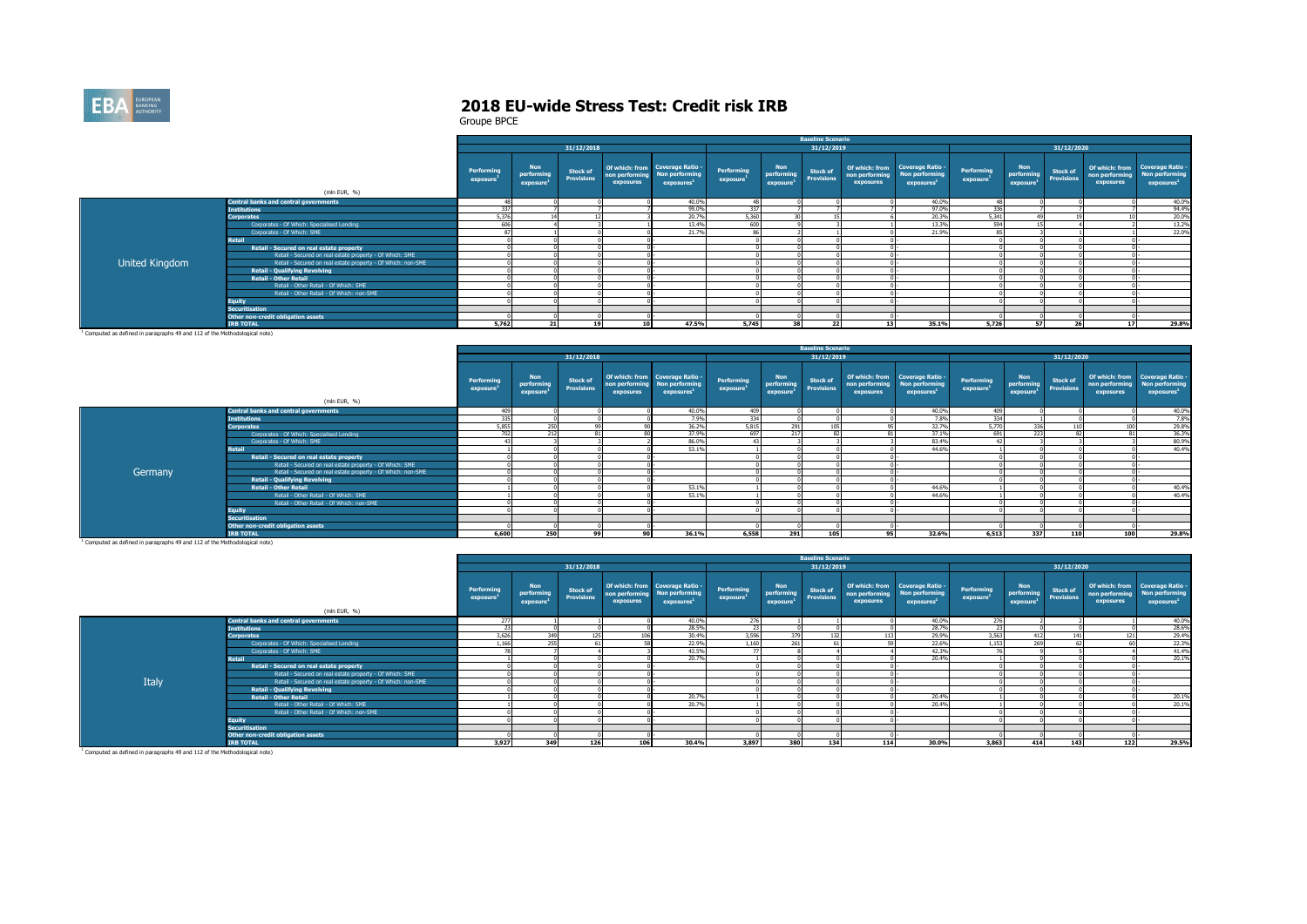

Groupe BPCE

|                                                                                                                                                                                                                                |                                                              |                        |                                      |                                      |           |                                                                                            |                                     |                                                   | <b>Baseline Scenario</b>      |                             |                                                                             |                                     |                                      |                                      |                             |                                                                             |
|--------------------------------------------------------------------------------------------------------------------------------------------------------------------------------------------------------------------------------|--------------------------------------------------------------|------------------------|--------------------------------------|--------------------------------------|-----------|--------------------------------------------------------------------------------------------|-------------------------------------|---------------------------------------------------|-------------------------------|-----------------------------|-----------------------------------------------------------------------------|-------------------------------------|--------------------------------------|--------------------------------------|-----------------------------|-----------------------------------------------------------------------------|
|                                                                                                                                                                                                                                |                                                              |                        |                                      | 31/12/2018                           |           |                                                                                            |                                     |                                                   | 31/12/2019                    |                             |                                                                             |                                     |                                      | 31/12/2020                           |                             |                                                                             |
|                                                                                                                                                                                                                                | (mln EUR, %)                                                 | Performing<br>exposure | <b>Non</b><br>performing<br>exposure | <b>Stock of</b><br><b>Provisions</b> | exposures | Of which: from Coverage Ratio -<br>non performing Non performing<br>exposures <sup>1</sup> | Performing<br>exposure <sup>1</sup> | <b>Non</b><br>performing<br>exposure <sup>1</sup> | Stock of<br><b>Provisions</b> | non performing<br>exposures | Of which: from Coverage Ratio -<br>Non performing<br>exposures <sup>1</sup> | Performing<br>exposure <sup>1</sup> | <b>Non</b><br>performing<br>exposure | <b>Stock of</b><br><b>Provisions</b> | non performing<br>exposures | Of which: from Coverage Ratio -<br>Non performing<br>exposures <sup>1</sup> |
|                                                                                                                                                                                                                                | <b>Central banks and central governments</b>                 | 144                    |                                      |                                      |           | 40.0%                                                                                      | 144                                 |                                                   |                               |                             | 40.0%                                                                       | 144                                 |                                      |                                      |                             | 40.0%                                                                       |
|                                                                                                                                                                                                                                | <b>Institutions</b>                                          |                        |                                      |                                      |           | 37.2%                                                                                      |                                     |                                                   |                               |                             | 37.2%                                                                       |                                     |                                      |                                      |                             | 37.2%                                                                       |
|                                                                                                                                                                                                                                | <b>Corporates</b>                                            | 2,094                  |                                      |                                      |           | 62.7%                                                                                      | 2,069                               | 196                                               |                               |                             | 56.9%                                                                       | 2,042                               |                                      |                                      |                             | 52.3%                                                                       |
|                                                                                                                                                                                                                                | Corporates - Of Which: Specialised Lending                   | 495                    |                                      |                                      |           | 40.6%                                                                                      |                                     |                                                   |                               |                             | 35.6%                                                                       | 471                                 |                                      |                                      |                             | 32.0%                                                                       |
|                                                                                                                                                                                                                                | Corporates - Of Which: SME                                   | 147                    |                                      |                                      |           | 52.6%                                                                                      |                                     |                                                   |                               |                             | 46.2%                                                                       | 137                                 |                                      |                                      |                             | 42.8%                                                                       |
|                                                                                                                                                                                                                                | Retail                                                       |                        |                                      |                                      |           | 27.7%                                                                                      |                                     |                                                   |                               |                             | 23.6%                                                                       |                                     |                                      |                                      |                             | 22.1%                                                                       |
|                                                                                                                                                                                                                                | Retail - Secured on real estate property                     |                        |                                      |                                      |           |                                                                                            |                                     |                                                   |                               |                             |                                                                             |                                     |                                      |                                      |                             |                                                                             |
|                                                                                                                                                                                                                                | Retail - Secured on real estate property - Of Which: SME     |                        |                                      |                                      |           |                                                                                            |                                     |                                                   |                               |                             |                                                                             |                                     |                                      |                                      |                             |                                                                             |
| Spain                                                                                                                                                                                                                          | Retail - Secured on real estate property - Of Which: non-SME |                        |                                      |                                      |           |                                                                                            |                                     |                                                   |                               |                             |                                                                             |                                     |                                      |                                      |                             |                                                                             |
|                                                                                                                                                                                                                                | <b>Retail - Qualifying Revolving</b>                         |                        |                                      |                                      |           |                                                                                            |                                     |                                                   |                               |                             |                                                                             |                                     |                                      |                                      |                             |                                                                             |
|                                                                                                                                                                                                                                | <b>Retail - Other Retail</b>                                 |                        |                                      |                                      |           | 27.7%                                                                                      |                                     |                                                   |                               |                             | 23.6%                                                                       |                                     |                                      |                                      |                             | 22.1%                                                                       |
|                                                                                                                                                                                                                                | Retail - Other Retail - Of Which: SME                        |                        |                                      |                                      |           | 27.7%                                                                                      |                                     |                                                   |                               |                             | 23.6%                                                                       |                                     |                                      |                                      |                             | 22.1%                                                                       |
|                                                                                                                                                                                                                                | Retail - Other Retail - Of Which: non-SME                    |                        |                                      |                                      |           |                                                                                            |                                     |                                                   |                               |                             |                                                                             |                                     |                                      |                                      |                             |                                                                             |
|                                                                                                                                                                                                                                | <b>Equity</b>                                                |                        |                                      |                                      |           |                                                                                            |                                     |                                                   |                               |                             |                                                                             |                                     |                                      |                                      |                             |                                                                             |
|                                                                                                                                                                                                                                | <b>Securitisation</b>                                        |                        |                                      |                                      |           |                                                                                            |                                     |                                                   |                               |                             |                                                                             |                                     |                                      |                                      |                             |                                                                             |
|                                                                                                                                                                                                                                | Other non-credit obligation assets                           |                        |                                      |                                      |           |                                                                                            |                                     |                                                   |                               |                             |                                                                             |                                     |                                      |                                      |                             |                                                                             |
|                                                                                                                                                                                                                                | <b>TRB TOTAL</b>                                             | 2,254                  | 171                                  | 118                                  | 107       | 62.6%                                                                                      | 2,228                               | 197                                               | 123                           | 112                         | 56.8%                                                                       | 2,201                               | 224                                  | 129                                  | 117                         | 52.3%                                                                       |
| the contract of the communication of the contract of the contract of the contract of the contract of the contract of the contract of the contract of the contract of the contract of the contract of the contract of the contr |                                                              |                        |                                      |                                      |           |                                                                                            |                                     |                                                   |                               |                             |                                                                             |                                     |                                      |                                      |                             |                                                                             |

<sup>1</sup> Computed as defined in paragraphs 49 and 112 of the Methodological note)

|             |                                                              |                                     |                                                   |                                      |                             |                                                                             |                                     |                                            | <b>Baseline Scenario</b>      |                                               |                                                                            |                                     |                                                   |                        |                             |                                                                             |
|-------------|--------------------------------------------------------------|-------------------------------------|---------------------------------------------------|--------------------------------------|-----------------------------|-----------------------------------------------------------------------------|-------------------------------------|--------------------------------------------|-------------------------------|-----------------------------------------------|----------------------------------------------------------------------------|-------------------------------------|---------------------------------------------------|------------------------|-----------------------------|-----------------------------------------------------------------------------|
|             |                                                              |                                     |                                                   | 31/12/2018                           |                             |                                                                             |                                     |                                            | 31/12/2019                    |                                               |                                                                            |                                     |                                                   | 31/12/2020             |                             |                                                                             |
|             | (mln EUR, %)                                                 | Performing<br>exposure <sup>1</sup> | <b>Non</b><br>performing<br>exposure <sup>1</sup> | <b>Stock of</b><br><b>Provisions</b> | non performing<br>exposures | Of which: from Coverage Ratio -<br>Non performing<br>exposures <sup>1</sup> | Performing<br>exposure <sup>1</sup> | Non<br>performing<br>exposure <sup>1</sup> | Stock of<br><b>Provisions</b> | Of which: from<br>non performing<br>exposures | <b>Coverage Ratio -</b><br><b>Non performing</b><br>exposures <sup>1</sup> | Performing<br>exposure <sup>1</sup> | <b>Non</b><br>performing<br>exposure <sup>1</sup> | Stock of<br>Provisions | non performing<br>exposures | Of which: from Coverage Ratio -<br>Non performing<br>exposures <sup>1</sup> |
|             | <b>Central banks and central governments</b>                 |                                     |                                                   |                                      |                             | 40.0%                                                                       |                                     |                                            |                               |                                               | 40.0%                                                                      |                                     |                                                   |                        |                             | 40.0%                                                                       |
|             | <b>Institutions</b>                                          |                                     |                                                   |                                      |                             | 16.1%                                                                       |                                     |                                            |                               |                                               | 15.0%                                                                      | 25                                  |                                                   |                        |                             | 14.4%                                                                       |
|             | <b>Corporates</b>                                            | 2.487                               |                                                   |                                      |                             | 70.6%                                                                       | 2.473                               |                                            |                               |                                               | 55.1%                                                                      | 2.458                               |                                                   |                        |                             | 46.3%                                                                       |
|             | Corporates - Of Which: Specialised Lending                   |                                     |                                                   |                                      |                             |                                                                             |                                     |                                            |                               |                                               |                                                                            |                                     |                                                   |                        |                             |                                                                             |
|             | Corporates - Of Which: SME                                   |                                     |                                                   |                                      |                             | 14.7%                                                                       |                                     |                                            |                               |                                               | 14.7%                                                                      |                                     |                                                   |                        |                             | 14.7%                                                                       |
|             | Retail                                                       |                                     |                                                   |                                      |                             |                                                                             |                                     |                                            |                               |                                               |                                                                            |                                     |                                                   |                        |                             |                                                                             |
|             | Retail - Secured on real estate property                     |                                     |                                                   |                                      |                             |                                                                             |                                     |                                            |                               |                                               |                                                                            |                                     |                                                   |                        |                             |                                                                             |
|             | Retail - Secured on real estate property - Of Which: SME     |                                     |                                                   |                                      |                             |                                                                             |                                     |                                            |                               |                                               |                                                                            |                                     |                                                   |                        |                             |                                                                             |
| Switzerland | Retail - Secured on real estate property - Of Which: non-SME |                                     |                                                   |                                      |                             |                                                                             |                                     |                                            |                               |                                               |                                                                            |                                     |                                                   |                        |                             |                                                                             |
|             | <b>Retail - Qualifying Revolving</b>                         |                                     |                                                   |                                      |                             |                                                                             |                                     |                                            |                               |                                               |                                                                            |                                     |                                                   |                        |                             |                                                                             |
|             | <b>Retail - Other Retail</b>                                 |                                     |                                                   |                                      |                             |                                                                             |                                     |                                            |                               |                                               |                                                                            |                                     |                                                   |                        |                             |                                                                             |
|             | Retail - Other Retail - Of Which: SME                        |                                     |                                                   |                                      |                             |                                                                             |                                     |                                            |                               |                                               |                                                                            |                                     |                                                   |                        |                             |                                                                             |
|             | Retail - Other Retail - Of Which: non-SME                    |                                     |                                                   |                                      |                             |                                                                             |                                     |                                            |                               |                                               |                                                                            |                                     |                                                   |                        |                             |                                                                             |
|             | <b>Equity</b>                                                |                                     |                                                   |                                      |                             |                                                                             |                                     |                                            |                               |                                               |                                                                            |                                     |                                                   |                        |                             |                                                                             |
|             | <b>Securitisation</b>                                        |                                     |                                                   |                                      |                             |                                                                             |                                     |                                            |                               |                                               |                                                                            |                                     |                                                   |                        |                             |                                                                             |
|             | Other non-credit obligation assets                           |                                     |                                                   |                                      |                             |                                                                             |                                     |                                            |                               |                                               |                                                                            |                                     |                                                   |                        |                             |                                                                             |
|             | <b>IRB TOTAL</b>                                             | 2.513                               | 34                                                | 30                                   |                             | 70.6%                                                                       | 2.499                               | 48                                         |                               |                                               | 55.1%                                                                      | 2,484                               | 63                                                | 36                     |                             | 46.3%                                                                       |

|                                                                                       |                                                              |                        |                                                   |                                      |           |                                                                                            |                                     |                                      | <b>Baseline Scenario</b>             |                             |                                                                             |                                     |                                      |                               |                             |                                                                             |
|---------------------------------------------------------------------------------------|--------------------------------------------------------------|------------------------|---------------------------------------------------|--------------------------------------|-----------|--------------------------------------------------------------------------------------------|-------------------------------------|--------------------------------------|--------------------------------------|-----------------------------|-----------------------------------------------------------------------------|-------------------------------------|--------------------------------------|-------------------------------|-----------------------------|-----------------------------------------------------------------------------|
|                                                                                       |                                                              |                        |                                                   | 31/12/2018                           |           |                                                                                            |                                     |                                      | 31/12/2019                           |                             |                                                                             |                                     |                                      | 31/12/2020                    |                             |                                                                             |
|                                                                                       | (mln EUR, %)                                                 | Performing<br>exposure | <b>Non</b><br>performing<br>exposure <sup>1</sup> | <b>Stock of</b><br><b>Provisions</b> | exposures | Of which: from Coverage Ratio -<br>non performing Non performing<br>exposures <sup>1</sup> | Performing<br>exposure <sup>1</sup> | <b>Non</b><br>performing<br>exposure | <b>Stock of</b><br><b>Provisions</b> | non performing<br>exposures | Of which: from Coverage Ratio -<br>Non performing<br>exposures <sup>1</sup> | Performing<br>exposure <sup>1</sup> | <b>Non</b><br>performing<br>exposure | <b>Stock of</b><br>Provisions | non performing<br>exposures | Of which: from Coverage Ratio -<br>Non performing<br>exposures <sup>1</sup> |
|                                                                                       | <b>Central banks and central governments</b>                 |                        |                                                   |                                      |           | 40.0%                                                                                      |                                     |                                      |                                      |                             | 40.0%                                                                       |                                     |                                      |                               |                             | 40.0%                                                                       |
|                                                                                       | <b>Institutions</b>                                          |                        |                                                   |                                      |           | 84.1%                                                                                      |                                     |                                      |                                      |                             | 83.2%                                                                       |                                     |                                      |                               |                             | 82.3%                                                                       |
|                                                                                       | <b>Corporates</b>                                            | 2,466                  | 169                                               |                                      |           | 18.5%                                                                                      | 2.454                               |                                      |                                      |                             | 18.5%                                                                       | 2,440                               | 195                                  |                               |                             | 18.6%                                                                       |
|                                                                                       | Corporates - Of Which: Specialised Lending                   | 598                    |                                                   |                                      |           | 9.3%                                                                                       | 5951                                |                                      |                                      |                             | 9.0%                                                                        | 592                                 |                                      |                               |                             | 8.9%                                                                        |
|                                                                                       | Corporates - Of Which: SME                                   | 178                    |                                                   |                                      |           | 21.6%                                                                                      |                                     |                                      |                                      |                             | 21.7%                                                                       | 173                                 |                                      |                               |                             | 22.0%                                                                       |
|                                                                                       | <b>Retail</b>                                                |                        |                                                   |                                      |           | 52.7%                                                                                      |                                     |                                      |                                      |                             | 39.8%                                                                       |                                     |                                      |                               |                             | 34.6%                                                                       |
|                                                                                       | Retail - Secured on real estate property                     |                        |                                                   |                                      |           |                                                                                            |                                     |                                      |                                      |                             |                                                                             |                                     |                                      |                               |                             |                                                                             |
|                                                                                       | Retail - Secured on real estate property - Of Which: SME     |                        |                                                   |                                      |           |                                                                                            |                                     |                                      |                                      |                             |                                                                             |                                     |                                      |                               |                             |                                                                             |
| Luxembourg                                                                            | Retail - Secured on real estate property - Of Which: non-SME |                        |                                                   |                                      |           |                                                                                            |                                     |                                      |                                      |                             |                                                                             |                                     |                                      |                               |                             |                                                                             |
|                                                                                       | <b>Retail - Qualifying Revolving</b>                         |                        |                                                   |                                      |           |                                                                                            |                                     |                                      |                                      |                             |                                                                             |                                     |                                      |                               |                             |                                                                             |
|                                                                                       | <b>Retail - Other Retail</b>                                 |                        |                                                   |                                      |           | 52,7%                                                                                      |                                     |                                      |                                      |                             | 39.8%                                                                       |                                     |                                      |                               |                             | 34.6%                                                                       |
|                                                                                       | Retail - Other Retail - Of Which: SME                        |                        |                                                   |                                      |           | 52,7%                                                                                      |                                     |                                      |                                      |                             | 39.8%                                                                       |                                     |                                      |                               |                             | 34.6%                                                                       |
|                                                                                       | Retail - Other Retail - Of Which: non-SME                    |                        |                                                   |                                      |           |                                                                                            |                                     |                                      |                                      |                             |                                                                             |                                     |                                      |                               |                             |                                                                             |
|                                                                                       | <b>Equity</b>                                                |                        |                                                   |                                      |           |                                                                                            |                                     |                                      |                                      |                             |                                                                             |                                     |                                      |                               |                             |                                                                             |
|                                                                                       | <b>Securitisation</b>                                        |                        |                                                   |                                      |           |                                                                                            |                                     |                                      |                                      |                             |                                                                             |                                     |                                      |                               |                             |                                                                             |
|                                                                                       | Other non-credit obligation assets                           |                        |                                                   |                                      |           |                                                                                            |                                     |                                      |                                      |                             |                                                                             |                                     |                                      |                               |                             |                                                                             |
|                                                                                       | <b>IRB TOTAL</b>                                             | 2,475                  | 169                                               | 20 <sup>1</sup>                      | 31        | 18.5%                                                                                      | 2,463                               | 181                                  | 41                                   | 34                          | 18.5%                                                                       | 2,449                               | 195                                  | AA                            | 36                          | 18.6%                                                                       |
| <sup>1</sup> Computed as defined in paragraphs 49 and 112 of the Methodological note) |                                                              |                        |                                                   |                                      |           |                                                                                            |                                     |                                      |                                      |                             |                                                                             |                                     |                                      |                               |                             |                                                                             |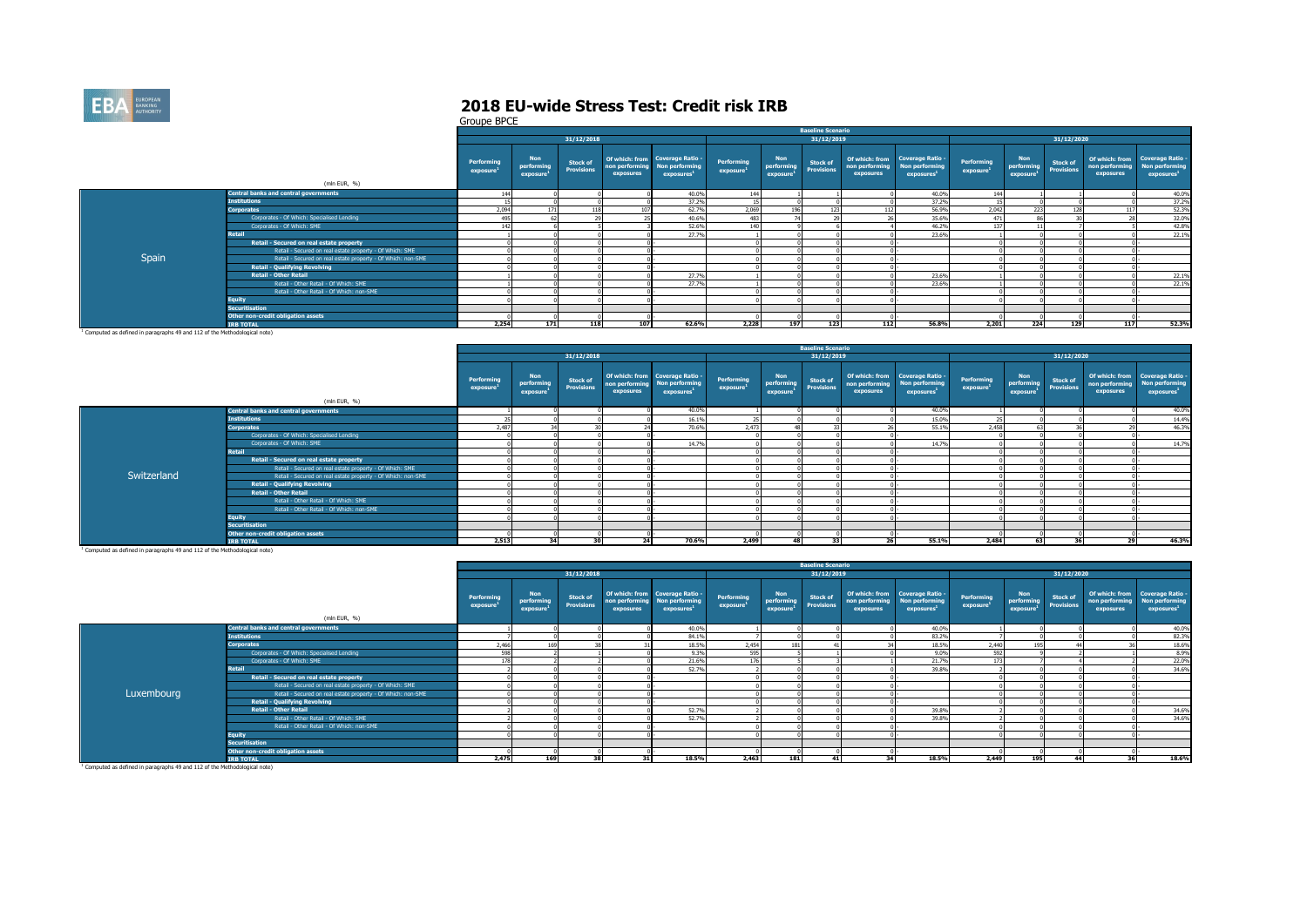

Groupe BPCE

|                                                                                                                                                                                                                               |                                                              |                        |                                                   |                                      |           |                                                                                            |                                     |                                      | <b>Baseline Scenario</b>             |                             |                                                                             |                                     |                                                   |                                      |                             |                                                                             |
|-------------------------------------------------------------------------------------------------------------------------------------------------------------------------------------------------------------------------------|--------------------------------------------------------------|------------------------|---------------------------------------------------|--------------------------------------|-----------|--------------------------------------------------------------------------------------------|-------------------------------------|--------------------------------------|--------------------------------------|-----------------------------|-----------------------------------------------------------------------------|-------------------------------------|---------------------------------------------------|--------------------------------------|-----------------------------|-----------------------------------------------------------------------------|
|                                                                                                                                                                                                                               |                                                              |                        |                                                   | 31/12/2018                           |           |                                                                                            |                                     |                                      | 31/12/2019                           |                             |                                                                             |                                     |                                                   | 31/12/2020                           |                             |                                                                             |
|                                                                                                                                                                                                                               | (mln EUR, %)                                                 | Performing<br>exposure | <b>Non</b><br>performing<br>exposure <sup>1</sup> | <b>Stock of</b><br><b>Provisions</b> | exposures | Of which: from Coverage Ratio -<br>non performing Non performing<br>exposures <sup>1</sup> | Performing<br>exposure <sup>1</sup> | <b>Non</b><br>performing<br>exposure | <b>Stock of</b><br><b>Provisions</b> | non performing<br>exposures | Of which: from Coverage Ratio -<br>Non performing<br>exposures <sup>1</sup> | Performing<br>exposure <sup>1</sup> | <b>Non</b><br>performing<br>exposure <sup>1</sup> | <b>Stock of</b><br><b>Provisions</b> | non performing<br>exposures | Of which: from Coverage Ratio -<br>Non performing<br>exposures <sup>1</sup> |
|                                                                                                                                                                                                                               | Central banks and central governments                        | 296                    |                                                   |                                      |           | 40.0%                                                                                      | 296                                 |                                      |                                      |                             | 40.0%                                                                       | 296                                 |                                                   |                                      |                             | 40.0%                                                                       |
|                                                                                                                                                                                                                               | <b>Institutions</b>                                          | - 7                    |                                                   |                                      |           | 13.09                                                                                      | 22                                  |                                      |                                      |                             | 11.3%                                                                       | 22                                  |                                                   |                                      |                             | 10.6%                                                                       |
|                                                                                                                                                                                                                               | <b>Corporates</b>                                            | 2,512                  |                                                   |                                      |           | 21.3%                                                                                      | 2,499                               | 167                                  |                                      |                             | 21.3%                                                                       | 2,483                               |                                                   |                                      |                             | 21.2%                                                                       |
|                                                                                                                                                                                                                               | Corporates - Of Which: Specialised Lending                   | 564                    |                                                   |                                      |           | 30.4%                                                                                      | 559                                 |                                      |                                      |                             | 28.2%                                                                       | 552                                 |                                                   |                                      |                             | 26.2%                                                                       |
|                                                                                                                                                                                                                               | Corporates - Of Which: SME                                   |                        |                                                   |                                      |           | 21.8%                                                                                      |                                     |                                      |                                      |                             | 21.8%                                                                       |                                     |                                                   |                                      |                             | 21.8%                                                                       |
|                                                                                                                                                                                                                               | Retail                                                       |                        |                                                   |                                      |           |                                                                                            |                                     |                                      |                                      |                             |                                                                             |                                     |                                                   |                                      |                             |                                                                             |
|                                                                                                                                                                                                                               | Retail - Secured on real estate property                     |                        |                                                   |                                      |           |                                                                                            |                                     |                                      |                                      |                             |                                                                             |                                     |                                                   |                                      |                             |                                                                             |
|                                                                                                                                                                                                                               | Retail - Secured on real estate property - Of Which: SME     |                        |                                                   |                                      |           |                                                                                            |                                     |                                      |                                      |                             |                                                                             |                                     |                                                   |                                      |                             |                                                                             |
| Netherlands                                                                                                                                                                                                                   | Retail - Secured on real estate property - Of Which: non-SME |                        |                                                   |                                      |           |                                                                                            |                                     |                                      |                                      |                             |                                                                             |                                     |                                                   |                                      |                             |                                                                             |
|                                                                                                                                                                                                                               | <b>Retail - Qualifying Revolving</b>                         |                        |                                                   |                                      |           |                                                                                            |                                     |                                      |                                      |                             |                                                                             |                                     |                                                   |                                      |                             |                                                                             |
|                                                                                                                                                                                                                               | <b>Retail - Other Retail</b>                                 |                        |                                                   |                                      |           |                                                                                            |                                     |                                      |                                      |                             |                                                                             |                                     |                                                   |                                      |                             |                                                                             |
|                                                                                                                                                                                                                               | Retail - Other Retail - Of Which: SME                        |                        |                                                   |                                      |           |                                                                                            |                                     |                                      |                                      |                             |                                                                             |                                     |                                                   |                                      |                             |                                                                             |
|                                                                                                                                                                                                                               | Retail - Other Retail - Of Which: non-SME                    |                        |                                                   |                                      |           |                                                                                            |                                     |                                      |                                      |                             |                                                                             |                                     |                                                   |                                      |                             |                                                                             |
|                                                                                                                                                                                                                               | <b>Equity</b>                                                |                        |                                                   |                                      |           |                                                                                            |                                     |                                      |                                      |                             |                                                                             |                                     |                                                   |                                      |                             |                                                                             |
|                                                                                                                                                                                                                               | <b>Securitisation</b>                                        |                        |                                                   |                                      |           |                                                                                            |                                     |                                      |                                      |                             |                                                                             |                                     |                                                   |                                      |                             |                                                                             |
|                                                                                                                                                                                                                               | Other non-credit obligation assets                           |                        |                                                   |                                      |           |                                                                                            |                                     |                                      |                                      |                             |                                                                             |                                     |                                                   |                                      |                             |                                                                             |
|                                                                                                                                                                                                                               | <b>IRB TOTAL</b>                                             | 2,830                  | 153                                               | 39                                   |           | 21.3%                                                                                      | 2.816                               | 167                                  |                                      |                             | 21.3%                                                                       | 2,800                               | 183                                               | 46                                   |                             | 21.2%                                                                       |
| the company of the company of the company of the company of the company of the company of the company of the company of the company of the company of the company of the company of the company of the company of the company | .                                                            |                        |                                                   |                                      |           |                                                                                            |                                     |                                      |                                      |                             |                                                                             |                                     |                                                   |                                      |                             |                                                                             |

<sup>1</sup> Computed as defined in paragraphs 49 and 112 of the Methodological note)

|         |                                                              |                        |                                                   |                                      |                             |                                                                             |                                     |                                      | <b>Baseline Scenario</b>      |                             |                                                                             |                        |                                                   |                                      |                             |                                                                             |
|---------|--------------------------------------------------------------|------------------------|---------------------------------------------------|--------------------------------------|-----------------------------|-----------------------------------------------------------------------------|-------------------------------------|--------------------------------------|-------------------------------|-----------------------------|-----------------------------------------------------------------------------|------------------------|---------------------------------------------------|--------------------------------------|-----------------------------|-----------------------------------------------------------------------------|
|         |                                                              |                        |                                                   | 31/12/2018                           |                             |                                                                             |                                     |                                      | 31/12/2019                    |                             |                                                                             |                        |                                                   | 31/12/2020                           |                             |                                                                             |
|         |                                                              | Performing<br>exposure | <b>Non</b><br>performing<br>exposure <sup>1</sup> | <b>Stock of</b><br><b>Provisions</b> | non performing<br>exposures | Of which: from Coverage Ratio -<br>Non performing<br>exposures <sup>1</sup> | Performing<br>exposure <sup>1</sup> | <b>Non</b><br>performing<br>exposure | <b>Stock of</b><br>Provisions | non performing<br>exposures | Of which: from Coverage Ratio -<br>Non performing<br>exposures <sup>1</sup> | Performing<br>exposure | <b>Non</b><br>performing<br>exposure <sup>1</sup> | <b>Stock of</b><br><b>Provisions</b> | non performing<br>exposures | Of which: from Coverage Ratio -<br>Non performing<br>exposures <sup>1</sup> |
|         | (mln EUR, %)                                                 |                        |                                                   |                                      |                             |                                                                             |                                     |                                      |                               |                             |                                                                             |                        |                                                   |                                      |                             |                                                                             |
|         | <b>Central banks and central governments</b>                 | 408                    |                                                   |                                      |                             | 40,0%                                                                       | 408                                 |                                      |                               |                             | 40.0%                                                                       | 408                    |                                                   |                                      |                             | 40.0%                                                                       |
|         | <b>Institutions</b>                                          | 480                    |                                                   |                                      |                             | 13.1%                                                                       | 480                                 |                                      |                               |                             | 11.09                                                                       | 480                    |                                                   |                                      |                             | 10.0%                                                                       |
|         | <b>Corporates</b>                                            | 954                    |                                                   |                                      |                             | 26.9%                                                                       | 950                                 |                                      |                               |                             | 26.0%                                                                       | 946                    |                                                   |                                      |                             | 25.1%                                                                       |
|         | Corporates - Of Which: Specialised Lending                   | 176                    |                                                   |                                      |                             | 4.8%                                                                        |                                     |                                      |                               |                             | 4.7%                                                                        | 174                    |                                                   |                                      |                             | 4.7%                                                                        |
|         | Corporates - Of Which: SME                                   |                        |                                                   |                                      |                             | 36.1%                                                                       |                                     |                                      |                               |                             | 36.0%                                                                       |                        |                                                   |                                      |                             | 35.9%                                                                       |
|         | <b>Retail</b>                                                |                        |                                                   |                                      |                             | 55.5%                                                                       |                                     |                                      |                               |                             | 48.2%                                                                       |                        |                                                   |                                      |                             | 44.0%                                                                       |
|         | Retail - Secured on real estate property                     |                        |                                                   |                                      |                             |                                                                             |                                     |                                      |                               |                             |                                                                             |                        |                                                   |                                      |                             |                                                                             |
|         | Retail - Secured on real estate property - Of Which: SME     |                        |                                                   |                                      |                             |                                                                             |                                     |                                      |                               |                             |                                                                             |                        |                                                   |                                      |                             |                                                                             |
| Belgium | Retail - Secured on real estate property - Of Which: non-SME |                        |                                                   |                                      |                             |                                                                             |                                     |                                      |                               |                             |                                                                             |                        |                                                   |                                      |                             |                                                                             |
|         | <b>Retail - Qualifying Revolving</b>                         |                        |                                                   |                                      |                             |                                                                             |                                     |                                      |                               |                             |                                                                             |                        |                                                   |                                      |                             |                                                                             |
|         | <b>Retail - Other Retail</b>                                 |                        |                                                   |                                      |                             | 55.5%                                                                       |                                     |                                      |                               |                             | 48.2%                                                                       |                        |                                                   |                                      |                             | 44.0%                                                                       |
|         | Retail - Other Retail - Of Which: SME                        |                        |                                                   |                                      |                             | 55.5%                                                                       |                                     |                                      |                               |                             | 48.2%                                                                       |                        |                                                   |                                      |                             | 44.0%                                                                       |
|         | Retail - Other Retail - Of Which: non-SME                    |                        |                                                   |                                      |                             |                                                                             |                                     |                                      |                               |                             |                                                                             |                        |                                                   |                                      |                             |                                                                             |
|         | <b>Equity</b>                                                |                        |                                                   |                                      |                             |                                                                             |                                     |                                      |                               |                             |                                                                             |                        |                                                   |                                      |                             |                                                                             |
|         | <b>Securitisation</b>                                        |                        |                                                   |                                      |                             |                                                                             |                                     |                                      |                               |                             |                                                                             |                        |                                                   |                                      |                             |                                                                             |
|         | Other non-credit obligation assets                           |                        |                                                   |                                      |                             |                                                                             |                                     |                                      |                               |                             |                                                                             |                        |                                                   |                                      |                             |                                                                             |
|         | <b>IRB TOTAL</b>                                             | 1.844                  |                                                   |                                      |                             | 29.6%                                                                       | 1,840                               |                                      |                               |                             | 27.7%                                                                       | 1.836                  | 12                                                |                                      |                             | 26.5%                                                                       |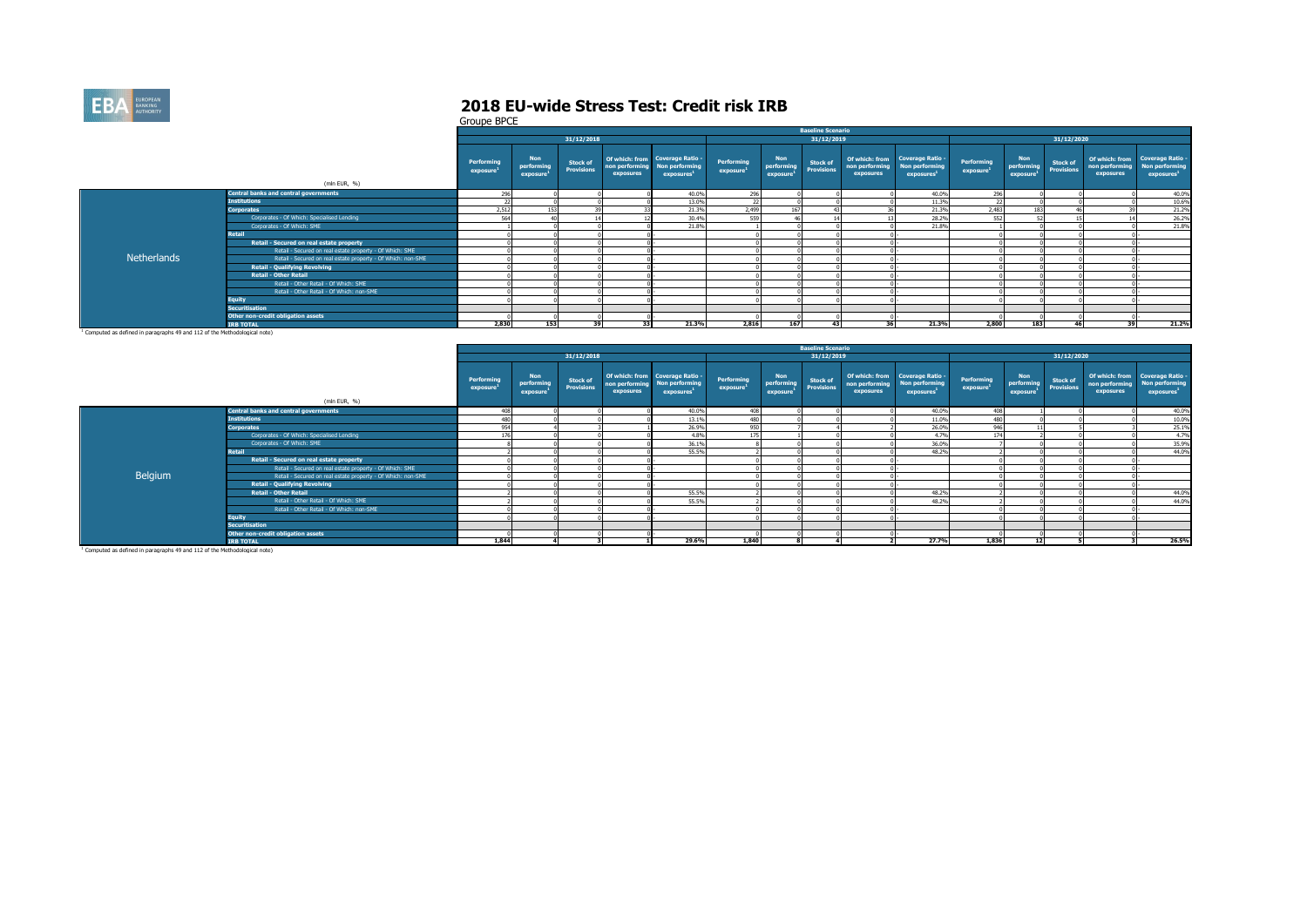

|                    |                                                              |                        |                                      |                               |                                               |                                                                            |                                     |                                                   | <b>Adverse Scenario</b>              |                             |                                                                                    |                                     |                                                   |                                      |                                               |                                                                     |
|--------------------|--------------------------------------------------------------|------------------------|--------------------------------------|-------------------------------|-----------------------------------------------|----------------------------------------------------------------------------|-------------------------------------|---------------------------------------------------|--------------------------------------|-----------------------------|------------------------------------------------------------------------------------|-------------------------------------|---------------------------------------------------|--------------------------------------|-----------------------------------------------|---------------------------------------------------------------------|
|                    |                                                              |                        |                                      | 31/12/2018                    |                                               |                                                                            |                                     |                                                   | 31/12/2019                           |                             |                                                                                    |                                     |                                                   | 31/12/2020                           |                                               |                                                                     |
|                    | (mln EUR, %)                                                 | Performing<br>exposure | <b>Non</b><br>performing<br>exposure | Stock of<br><b>Provisions</b> | Of which: from<br>non performing<br>exposures | <b>Coverage Ratio -</b><br><b>Non performing</b><br>exposures <sup>1</sup> | Performing<br>exposure <sup>1</sup> | <b>Non</b><br>performing<br>exposure <sup>1</sup> | <b>Stock of</b><br><b>Provisions</b> | non performing<br>exposures | Of which: from Coverage Ratio -<br><b>Non performing</b><br>exposures <sup>1</sup> | Performing<br>exposure <sup>1</sup> | <b>Non</b><br>performing<br>exposure <sup>1</sup> | <b>Stock of</b><br><b>Provisions</b> | Of which: from<br>non performing<br>exposures | <b>Coverage Ratio -</b><br>Non performing<br>exposures <sup>1</sup> |
|                    | <b>Central banks and central governments</b>                 | 117,823                | 64                                   |                               |                                               | 83.9%                                                                      | 117,808                             |                                                   | 71                                   |                             | 75.5%                                                                              | 117,792                             |                                                   |                                      |                                               | 69,6%                                                               |
|                    | <b>Institutions</b>                                          | 10.134                 | 126                                  |                               |                                               | 65.3%                                                                      | 10.091                              |                                                   | 157                                  | 107                         | 63.1%                                                                              | 10,055                              | 205                                               | 169                                  | 176                                           | 61.3%                                                               |
|                    | <b>Corporates</b>                                            | 134,240                | 7,564                                | 4,506                         | 3,538                                         | 46.8%                                                                      | 132,341                             | 9,463                                             | 4,804                                | 3.944                       | 41.7%                                                                              | 130,429                             | 11,375                                            | 5.223                                | 4.362                                         | 38.4%                                                               |
|                    | Corporates - Of Which: Specialised Lending                   | 16,107                 | 872                                  | 360                           | 272                                           | 31.2%                                                                      | 15,864                              | 1,11                                              | 346                                  |                             | 26.6%                                                                              | 15,655                              | 1.324                                             | 364                                  | 318                                           | 24.0%                                                               |
|                    | Corporates - Of Which: SME                                   | 22,575                 | 1,556                                | 1.031                         | 749                                           | 48.2%                                                                      | 22,015                              | 2,115                                             | 1,190                                | 889                         | 42.0%                                                                              | 21,405                              | 2,726                                             | 1.345                                | 1.043                                         | 38,3%                                                               |
|                    | Retail                                                       | 332,456                | 14,086                               | 7,688                         | 5,960                                         | 42.3%                                                                      | 327.958                             | 18,585                                            | 8,608                                | 6.713                       | 36.1%                                                                              | 323,085                             | 23,457                                            | 9,372                                | 7,490                                         | 31.9%                                                               |
|                    | Retail - Secured on real estate property                     | 211,090                | 6.429                                | 2,838                         | 2,009                                         | 31.2%                                                                      | 208,719                             | 8.800                                             | 3.213                                | 2,291                       | 26.0%                                                                              | 206.071                             | 11.447                                            | 3.506                                | 2,587                                         | 22.6%                                                               |
|                    | Retail - Secured on real estate property - Of Which: SME     | 38.147                 | 2.629                                | 1.211                         | 810                                           | 30.8%                                                                      | 37.273                              | 3,502                                             | 1.357                                | 934                         | 26.7%                                                                              | 36,387                              | 4.389                                             | 1.477                                | 1.059                                         | 24.1%                                                               |
| <b>Groupe BPCE</b> | Retail - Secured on real estate property - Of Which: non-SME | 172,943                | 3,800                                | 1.627                         | 1.199                                         | 31.5%                                                                      | 171.445                             | 5.297                                             | 1,856                                | 1.357                       | 25.6%                                                                              | 169,684                             | 7.059                                             | 2,029                                | 1.528                                         | 21.7%                                                               |
|                    | <b>Retail - Qualifying Revolving</b>                         | 8,492                  | 335                                  | 238                           | 182                                           | 54.3%                                                                      | 8.356                               | 471                                               | 289                                  |                             | 48.3%                                                                              | 8.213                               | 614                                               | 337                                  | 276                                           | 45.0%                                                               |
|                    | <b>Retail - Other Retail</b>                                 | 112,875                | 7,322                                | 4,612                         | 3,770                                         | 51.5%                                                                      | 110,883                             | 9,314                                             | 5,106                                | 4.195                       | 45.0%                                                                              | 108,801                             | 11,396                                            | 5,529                                | 4.626                                         | 40.6%                                                               |
|                    | Retail - Other Retail - Of Which: SME                        | 29,365                 | 4.356                                | 2.795                         | 2.325                                         | 53.4%                                                                      | 28,327                              | 5,395                                             | 3.014                                | 2.532                       | 46.9%                                                                              | 27,310                              | 6.412                                             | 3.203                                | 2,734                                         | 42.6%                                                               |
|                    | Retail - Other Retail - Of Which: non-SME                    | 83,509                 | 2,966                                | 1.817                         | 1,444                                         | 48.7%                                                                      | 82.556                              | 3,919                                             | 2,092                                | 1.663                       | 42.4%                                                                              | 81.492                              | 4.984                                             | 2,326                                | 1.892                                         | 38,0%                                                               |
|                    | <b>Equity</b>                                                |                        |                                      |                               |                                               |                                                                            |                                     |                                                   |                                      |                             |                                                                                    |                                     |                                                   |                                      |                                               |                                                                     |
|                    | <b>Securitisation</b>                                        |                        |                                      |                               |                                               |                                                                            |                                     |                                                   |                                      |                             |                                                                                    |                                     |                                                   |                                      |                                               |                                                                     |
|                    | Other non-credit obligation assets                           | 18,930                 |                                      |                               |                                               |                                                                            | 18.930                              |                                                   |                                      |                             |                                                                                    | 18,930                              |                                                   |                                      |                                               |                                                                     |
|                    | <b>TRB TOTAL</b>                                             | 613,583                | 21.840                               | 12,399                        | 9,634                                         | 44.1%                                                                      | 607.127                             | 28,296                                            | 13,638                               | 10.824                      | 38.3%                                                                              | 600,290                             | 35.132                                            | 14.843                               | 12.044                                        | 34.3%                                                               |

|        |                                                              |                        |                                      |                                      |                                               |                                                                   |                                     |                                                         | <b>Adverse Scenario</b>              |                             |                                                                |                                     |                                                          |                 |                             |                                                                             |
|--------|--------------------------------------------------------------|------------------------|--------------------------------------|--------------------------------------|-----------------------------------------------|-------------------------------------------------------------------|-------------------------------------|---------------------------------------------------------|--------------------------------------|-----------------------------|----------------------------------------------------------------|-------------------------------------|----------------------------------------------------------|-----------------|-----------------------------|-----------------------------------------------------------------------------|
|        |                                                              |                        |                                      | 31/12/2018                           |                                               |                                                                   |                                     |                                                         | 31/12/2019                           |                             |                                                                |                                     |                                                          | 31/12/2020      |                             |                                                                             |
|        | (mln EUR, %)                                                 | Performing<br>exposure | <b>Non</b><br>performing<br>exposure | <b>Stock of</b><br><b>Provisions</b> | Of which: from<br>non performing<br>exposures | <b>Coverage Ratio</b><br>Non performing<br>exposures <sup>1</sup> | Performing<br>exposure <sup>1</sup> | Non <sup>1</sup><br>performing<br>exposure <sup>1</sup> | <b>Stock of</b><br><b>Provisions</b> | non performing<br>exposures | Of which: from Coverage Ratio -<br>Non performing<br>exposures | Performing<br>exposure <sup>1</sup> | <b>Non</b><br><b>Provisions</b><br>exposure <sup>1</sup> | <b>Stock of</b> | non performing<br>exposures | Of which: from Coverage Ratio -<br>Non performing<br>exposures <sup>1</sup> |
|        | <b>Central banks and central governments</b>                 | 26,352                 |                                      |                                      |                                               | 40.0%                                                             | 26,341                              |                                                         |                                      |                             | 40.0%                                                          | 26,329                              |                                                          |                 |                             | 40.0%                                                                       |
|        | <b>Institutions</b>                                          | 3,403                  |                                      |                                      |                                               | 19.9%                                                             | 3,395                               |                                                         |                                      |                             | 22.9%                                                          | 3,388                               |                                                          |                 |                             | 24.5%                                                                       |
|        | <b>Corporates</b>                                            | 77,046                 | 4.191                                | 2,503                                | 1,902                                         | 45.4%                                                             | 75,801                              | 5,436                                                   | 2,792                                | 2,18                        | 40.2%                                                          | 74,486                              | 6,751                                                    | 3.107           | 2,493                       | 36.9%                                                                       |
|        | Corporates - Of Which: Specialised Lending                   | 3,797                  |                                      |                                      |                                               | 43.3%                                                             | 3,755                               | 11                                                      |                                      |                             | 31.7%                                                          | 3,718                               | 147                                                      |                 |                             | 26.8%                                                                       |
|        | Corporates - Of Which: SME                                   | 21,575                 | 1.474                                | 945                                  | 690                                           | 46.8%                                                             | 21.037                              | 2,012                                                   | 1.102                                | 823                         | 40.9%                                                          | 20,450                              | 2,599                                                    | 1.249           | 96                          | 37.3%                                                                       |
|        | <b>Retail</b>                                                | 332.445                | 14.085                               | 7.687                                | 5.959                                         | 42.3%                                                             | 327.947                             | 18,583                                                  | 8.607                                | 6.713                       | 36.1%                                                          | 323,074                             | 23,455                                                   | 9,372           | 7,489                       | 31.9%                                                                       |
|        | Retail - Secured on real estate property                     | 211.090                | 6.429                                | 2,838                                | 2,009                                         | 31.2%                                                             | 208,719                             | 8,800                                                   | 3.213                                | 2.291                       | 26.0%                                                          | 206.071                             | 11.447                                                   | 3,506           | 2,587                       | 22.6%                                                                       |
|        | Retail - Secured on real estate property - Of Which: SME     | 38,147                 | 2,629                                | 1,211                                | 810                                           | 30.8%                                                             | 37,273                              | 3,502                                                   | 1.357                                | 934                         | 26.7%                                                          | 36,387                              | 4,389                                                    | 1.477           | 1,059                       | 24.1%                                                                       |
| France | Retail - Secured on real estate property - Of Which: non-SME | 172,943                | 3,800                                | 1.627                                | 1.199                                         | 31.5%                                                             | 171,445                             | 5.297                                                   | 1,856                                | 1.357                       | 25.6%                                                          | 169.684                             | 7.059                                                    | 2.029           | 1,528                       | 21.7%                                                                       |
|        | <b>Retail - Qualifying Revolving</b>                         | 8.492                  |                                      | 238                                  | 182                                           | 54.3%                                                             | 8.356                               | 47                                                      | 289                                  | 228                         | 48.3%                                                          | 8.213                               | 614                                                      | 337             | 27                          | 45.0%                                                                       |
|        | <b>Retail - Other Retail</b>                                 | 112,863                | 7,322                                | 4,611                                | 3,769                                         | 51.5%                                                             | 110,872                             | 9.313                                                   | 5.105                                | 4.19                        | 45.0%                                                          | 108,791                             | 11.394                                                   | 5,528           | 4,626                       | 40.6%                                                                       |
|        | Retail - Other Retail - Of Which: SME                        | 29,354                 | 4.355                                | 2,794                                | 2.325                                         | 53.4%                                                             | 28.316                              | 5.393                                                   | 3.013                                | 2,532                       | 46.9%                                                          | 27,299                              | 6,410                                                    | 3,202           | 2,733                       | 42.6%                                                                       |
|        | Retail - Other Retail - Of Which: non-SME                    | 83,509                 | 2.966                                | 1.817                                | 1.444                                         | 48.7%                                                             | 82.556                              | 3,919                                                   | 2.092                                | 1.663                       | 42.4%                                                          | 81.492                              | 4.984                                                    | 2.326           | 1.892                       | 38,0%                                                                       |
|        | <b>Equity</b>                                                |                        |                                      |                                      |                                               |                                                                   |                                     |                                                         |                                      |                             |                                                                |                                     |                                                          |                 |                             |                                                                             |
|        | <b>Securitisation</b>                                        |                        |                                      |                                      |                                               |                                                                   |                                     |                                                         |                                      |                             |                                                                |                                     |                                                          |                 |                             |                                                                             |
|        | Other non-credit obligation assets                           | 18,930                 |                                      |                                      |                                               |                                                                   | 18,930                              |                                                         |                                      |                             |                                                                | 18,930                              |                                                          |                 |                             |                                                                             |
|        | <b>IRB TOTAL</b>                                             | 458,175                | 18.324                               | 10,220                               | 7,874                                         | 43.0%                                                             | 452.413                             | 24,086                                                  | 11,435                               | 8,920                       | 37.0%                                                          | 446,208                             | 30,292                                                   | 12,520          | 10,008                      | 33.0%                                                                       |

|                                                                                       |                                                              |                        |                                                   |                                      |                                               |                                                                            |                                     |                                                   | <b>Adverse Scenario</b>              |           |                                                                                            |                        |                                                   |                               |                             |                                                                             |
|---------------------------------------------------------------------------------------|--------------------------------------------------------------|------------------------|---------------------------------------------------|--------------------------------------|-----------------------------------------------|----------------------------------------------------------------------------|-------------------------------------|---------------------------------------------------|--------------------------------------|-----------|--------------------------------------------------------------------------------------------|------------------------|---------------------------------------------------|-------------------------------|-----------------------------|-----------------------------------------------------------------------------|
|                                                                                       |                                                              |                        |                                                   | 31/12/2018                           |                                               |                                                                            |                                     |                                                   | 31/12/2019                           |           |                                                                                            |                        |                                                   | 31/12/2020                    |                             |                                                                             |
|                                                                                       | (mln EUR, %)                                                 | Performing<br>exposure | <b>Non</b><br>performing<br>exposure <sup>1</sup> | <b>Stock of</b><br><b>Provisions</b> | Of which: from<br>non performing<br>exposures | <b>Coverage Ratio -</b><br><b>Non performing</b><br>exposures <sup>1</sup> | Performing<br>exposure <sup>1</sup> | <b>Non</b><br>performing<br>exposure <sup>1</sup> | <b>Stock of</b><br><b>Provisions</b> | exposures | Of which: from Coverage Ratio -<br>non performing Non performing<br>exposures <sup>1</sup> | Performing<br>exposure | <b>Non</b><br>performing<br>exposure <sup>1</sup> | Stock of<br><b>Provisions</b> | non performing<br>exposures | Of which: from Coverage Ratio -<br>Non performing<br>exposures <sup>1</sup> |
|                                                                                       | <b>Central banks and central governments</b>                 | 9,988                  |                                                   |                                      |                                               | 40.0%                                                                      | 9,988                               |                                                   |                                      |           | 40.0%                                                                                      | 9,988                  |                                                   |                               |                             | 40.0%                                                                       |
|                                                                                       | <b>Institutions</b>                                          | 1,700                  |                                                   |                                      |                                               | 95.0%                                                                      | 1,700                               |                                                   |                                      |           | 91.8%                                                                                      | 1.699                  |                                                   |                               |                             | 88.5%                                                                       |
|                                                                                       | <b>Corporates</b>                                            | 11,821                 | 341                                               | 180                                  |                                               | 28.2%                                                                      | 11,641                              | 522                                               |                                      | 12        | 24.4%                                                                                      | 11,487                 | 675                                               | 204                           | 15                          | 22.9%                                                                       |
|                                                                                       | Corporates - Of Which: Specialised Lending                   | 3,045                  |                                                   | - -                                  |                                               | 12.8%                                                                      | 2,988                               | 113                                               |                                      |           | 10.9%                                                                                      | 2,939                  |                                                   | $\sim$                        |                             | 10.3%                                                                       |
|                                                                                       | Corporates - Of Which: SME                                   | 142                    |                                                   |                                      |                                               | 27.8%                                                                      | 140                                 |                                                   |                                      |           | 26.2%                                                                                      | 139                    |                                                   |                               |                             | 25,7%                                                                       |
|                                                                                       | <b>Retail</b>                                                |                        |                                                   |                                      |                                               |                                                                            |                                     |                                                   |                                      |           |                                                                                            |                        |                                                   |                               |                             |                                                                             |
|                                                                                       | Retail - Secured on real estate property                     |                        |                                                   |                                      |                                               |                                                                            |                                     |                                                   |                                      |           |                                                                                            |                        |                                                   |                               |                             |                                                                             |
|                                                                                       | Retail - Secured on real estate property - Of Which: SME     |                        |                                                   |                                      |                                               |                                                                            |                                     |                                                   |                                      |           |                                                                                            |                        |                                                   |                               |                             |                                                                             |
| <b>United States</b>                                                                  | Retail - Secured on real estate property - Of Which: non-SME |                        |                                                   |                                      |                                               |                                                                            |                                     |                                                   |                                      |           |                                                                                            |                        |                                                   |                               |                             |                                                                             |
|                                                                                       | <b>Retail - Qualifying Revolving</b>                         |                        |                                                   |                                      |                                               |                                                                            |                                     |                                                   |                                      |           |                                                                                            |                        |                                                   |                               |                             |                                                                             |
|                                                                                       | <b>Retail - Other Retail</b>                                 |                        |                                                   |                                      |                                               |                                                                            |                                     |                                                   |                                      |           |                                                                                            |                        |                                                   |                               |                             |                                                                             |
|                                                                                       | Retail - Other Retail - Of Which: SME                        |                        |                                                   |                                      |                                               |                                                                            |                                     |                                                   |                                      |           |                                                                                            |                        |                                                   |                               |                             |                                                                             |
|                                                                                       | Retail - Other Retail - Of Which: non-SME                    |                        |                                                   |                                      |                                               |                                                                            |                                     |                                                   |                                      |           |                                                                                            |                        |                                                   |                               |                             |                                                                             |
|                                                                                       | <b>Equity</b>                                                |                        |                                                   |                                      |                                               |                                                                            |                                     |                                                   |                                      |           |                                                                                            |                        |                                                   |                               |                             |                                                                             |
|                                                                                       | <b>Securitisation</b>                                        |                        |                                                   |                                      |                                               |                                                                            |                                     |                                                   |                                      |           |                                                                                            |                        |                                                   |                               |                             |                                                                             |
|                                                                                       | Other non-credit obligation assets                           |                        |                                                   |                                      |                                               |                                                                            |                                     |                                                   |                                      |           |                                                                                            |                        |                                                   |                               |                             |                                                                             |
|                                                                                       | <b>TRB TOTAL</b>                                             | 23,510                 | 361                                               | 198                                  | 115                                           | 31.8%                                                                      | 23,328                              | 542                                               | 200                                  | 146       | 27.0%                                                                                      | 23.174                 | 697                                               | 223                           | 173                         | 24.9%                                                                       |
| <sup>1</sup> Computed as defined in paragraphs 49 and 112 of the Methodological note) |                                                              |                        |                                                   |                                      |                                               |                                                                            |                                     |                                                   |                                      |           |                                                                                            |                        |                                                   |                               |                             |                                                                             |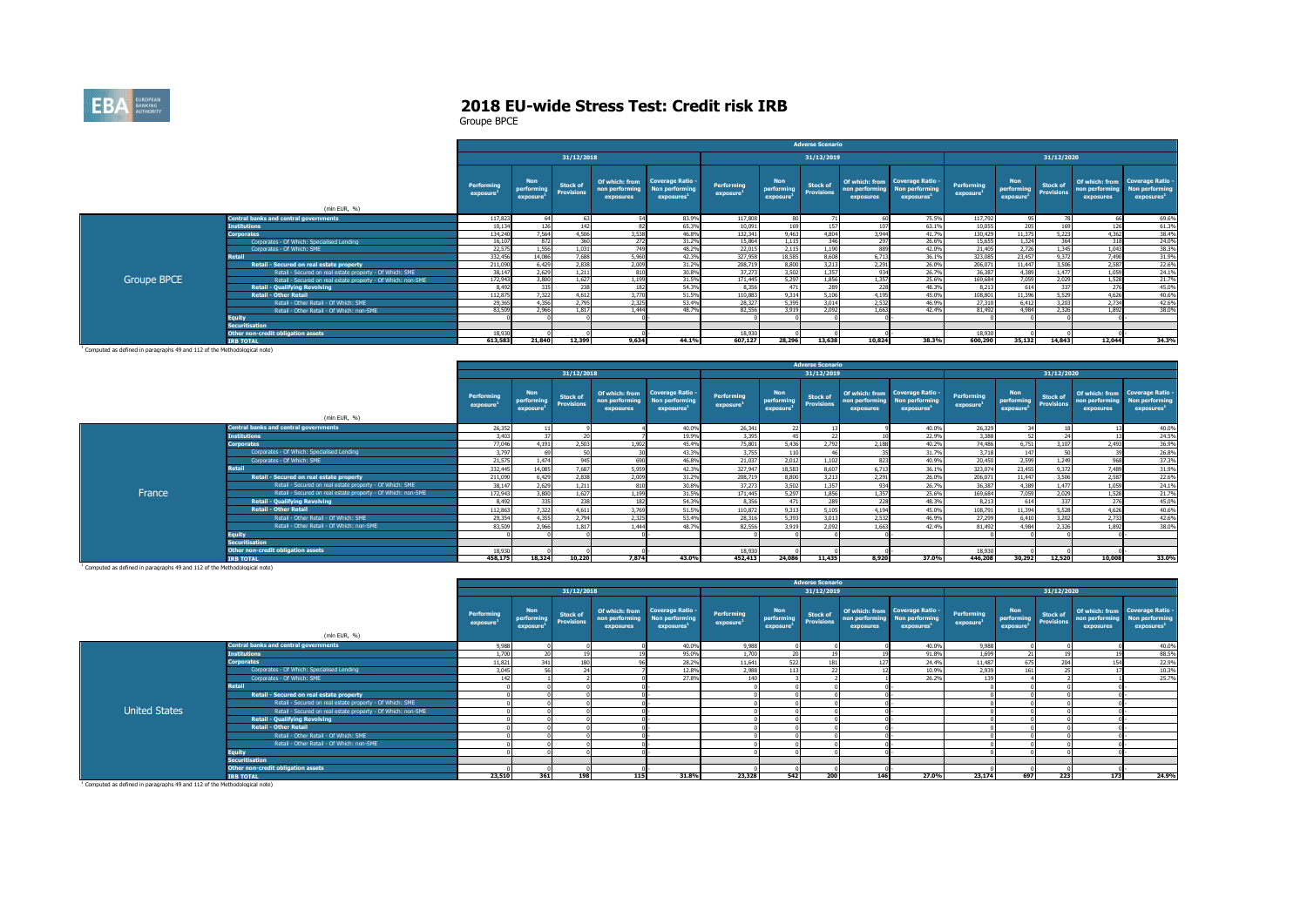

|                |                                                              |                        |                                      |                               |                                               |                                                              |                                     |                                                   | <b>Adverse Scenario</b>              |                             |                                                                             |                                     |                                                   |                               |                             |                                                                             |
|----------------|--------------------------------------------------------------|------------------------|--------------------------------------|-------------------------------|-----------------------------------------------|--------------------------------------------------------------|-------------------------------------|---------------------------------------------------|--------------------------------------|-----------------------------|-----------------------------------------------------------------------------|-------------------------------------|---------------------------------------------------|-------------------------------|-----------------------------|-----------------------------------------------------------------------------|
|                |                                                              |                        |                                      | 31/12/2018                    |                                               |                                                              |                                     |                                                   | 31/12/2019                           |                             |                                                                             |                                     |                                                   | 31/12/2020                    |                             |                                                                             |
|                |                                                              | Performing<br>exposure | <b>Non</b><br>performing<br>exposure | Stock of<br><b>Provisions</b> | Of which: from<br>non performing<br>exposures | Coverage Ratio -<br>Non performing<br>exposures <sup>1</sup> | Performing<br>exposure <sup>1</sup> | <b>Non</b><br>performing<br>exposure <sup>1</sup> | <b>Stock of</b><br><b>Provisions</b> | non performing<br>exposures | Of which: from Coverage Ratio -<br>Non performing<br>exposures <sup>2</sup> | Performing<br>exposure <sup>1</sup> | <b>Non</b><br>performing<br>exposure <sup>1</sup> | <b>Stock of</b><br>Provisions | non performing<br>exposures | Of which: from Coverage Ratio -<br>Non performing<br>exposures <sup>1</sup> |
|                | (mln EUR, %)                                                 |                        |                                      |                               |                                               |                                                              |                                     |                                                   |                                      |                             |                                                                             |                                     |                                                   |                               |                             |                                                                             |
|                | <b>Central banks and central governments</b>                 |                        |                                      |                               |                                               | 40.0%                                                        | $\Lambda$ <sup>O</sup>              |                                                   |                                      |                             | 40.0%                                                                       | 48                                  |                                                   |                               |                             | 40.0%                                                                       |
|                | <b>Institutions</b>                                          | -כל                    |                                      |                               |                                               | 97.8%                                                        | 336                                 |                                                   |                                      |                             | 94.0%                                                                       | 336                                 |                                                   |                               |                             | 90.2%                                                                       |
|                | <b>Corporates</b>                                            | 5,368                  |                                      | $\sim$                        |                                               | 25.09                                                        | 5,342                               |                                                   |                                      |                             | 22.1%                                                                       | 5,316                               |                                                   |                               |                             | 21.4%                                                                       |
|                | Corporates - Of Which: Specialised Lending                   | 602                    |                                      |                               |                                               | 19.2%                                                        | 594                                 |                                                   |                                      |                             | 16.0%                                                                       | 587                                 |                                                   |                               |                             | 15.0%                                                                       |
|                | Corporates - Of Which: SME                                   |                        |                                      |                               |                                               | 20.6%                                                        | 85                                  |                                                   |                                      |                             | 21.5%                                                                       | 83                                  |                                                   |                               |                             | 22.3%                                                                       |
|                | <b>Retail</b>                                                |                        |                                      |                               |                                               |                                                              |                                     |                                                   |                                      |                             |                                                                             |                                     |                                                   |                               |                             |                                                                             |
|                | Retail - Secured on real estate property                     |                        |                                      |                               |                                               |                                                              |                                     |                                                   |                                      |                             |                                                                             |                                     |                                                   |                               |                             |                                                                             |
|                | Retail - Secured on real estate property - Of Which: SME     |                        |                                      |                               |                                               |                                                              |                                     |                                                   |                                      |                             |                                                                             |                                     |                                                   |                               |                             |                                                                             |
| United Kingdom | Retail - Secured on real estate property - Of Which: non-SME |                        |                                      |                               |                                               |                                                              |                                     |                                                   |                                      |                             |                                                                             |                                     |                                                   |                               |                             |                                                                             |
|                | <b>Retail - Qualifying Revolving</b>                         |                        |                                      |                               |                                               |                                                              |                                     |                                                   |                                      |                             |                                                                             |                                     |                                                   |                               |                             |                                                                             |
|                | Retail - Other Retail                                        |                        |                                      |                               |                                               |                                                              |                                     |                                                   |                                      |                             |                                                                             |                                     |                                                   |                               |                             |                                                                             |
|                | Retail - Other Retail - Of Which: SME                        |                        |                                      |                               |                                               |                                                              |                                     |                                                   |                                      |                             |                                                                             |                                     |                                                   |                               |                             |                                                                             |
|                | Retail - Other Retail - Of Which: non-SME                    |                        |                                      |                               |                                               |                                                              |                                     |                                                   |                                      |                             |                                                                             |                                     |                                                   |                               |                             |                                                                             |
|                | <b>Equity</b>                                                |                        |                                      |                               |                                               |                                                              |                                     |                                                   |                                      |                             |                                                                             |                                     |                                                   |                               |                             |                                                                             |
|                | <b>Securitisation</b>                                        |                        |                                      |                               |                                               |                                                              |                                     |                                                   |                                      |                             |                                                                             |                                     |                                                   |                               |                             |                                                                             |
|                | Other non-credit obligation assets                           |                        |                                      |                               |                                               |                                                              |                                     |                                                   |                                      |                             |                                                                             |                                     |                                                   |                               |                             |                                                                             |
|                | <b>IRB TOTAL</b>                                             | 5.754                  | 29                                   | 30                            | 12 <sup>1</sup>                               | 43.1%                                                        | 5.727                               | EG.                                               | 30                                   |                             | 31.8%                                                                       | 5.701                               | 82 <sup>1</sup>                                   | 35                            | 23                          | 28.0%                                                                       |

|         |                                                              |                                     |                                      |                                      |                             |                                                                             |                                     |                                   | <b>Adverse Scenario</b>              |                             |                                                                             |                                     |                                                              |                 |                             |                                                                             |
|---------|--------------------------------------------------------------|-------------------------------------|--------------------------------------|--------------------------------------|-----------------------------|-----------------------------------------------------------------------------|-------------------------------------|-----------------------------------|--------------------------------------|-----------------------------|-----------------------------------------------------------------------------|-------------------------------------|--------------------------------------------------------------|-----------------|-----------------------------|-----------------------------------------------------------------------------|
|         |                                                              |                                     |                                      | 31/12/2018                           |                             |                                                                             |                                     |                                   | 31/12/2019                           |                             |                                                                             |                                     |                                                              | 31/12/2020      |                             |                                                                             |
|         |                                                              | Performing<br>exposure <sup>1</sup> | <b>Non</b><br>performing<br>exposure | <b>Stock of</b><br><b>Provisions</b> | non performing<br>exposures | Of which: from Coverage Ratio -<br>Non performing<br>exposures <sup>1</sup> | Performing<br>exposure <sup>1</sup> | <b>Non</b><br>perform<br>exposure | <b>Stock of</b><br><b>Provisions</b> | non performing<br>exposures | Of which: from Coverage Ratio -<br>Non performing<br>exposures <sup>1</sup> | Performing<br>exposure <sup>1</sup> | <b>Non</b><br>performing Provisions<br>exposure <sup>1</sup> | <b>Stock of</b> | non performing<br>exposures | Of which: from Coverage Ratio -<br>Non performing<br>exposures <sup>1</sup> |
|         | (mln EUR, %)                                                 |                                     |                                      |                                      |                             |                                                                             |                                     |                                   |                                      |                             |                                                                             |                                     |                                                              |                 |                             |                                                                             |
|         | <b>Central banks and central governments</b>                 | 409                                 |                                      |                                      |                             | 40.0%                                                                       | 409                                 |                                   |                                      |                             | 40.0%                                                                       | 409                                 |                                                              |                 |                             | 40.0%                                                                       |
|         | <b>Institutions</b>                                          | 334                                 |                                      |                                      |                             | 8.0%                                                                        | 334                                 |                                   |                                      | 101                         | 9.0%                                                                        | 333                                 |                                                              |                 |                             | 9.1%                                                                        |
|         | <b>Corporates</b>                                            | 5,832                               | 273                                  | $\sim$                               |                             | 34.4%                                                                       | 5.771                               | 334                               | 115                                  |                             | 30.2%                                                                       | 5.717                               | 389                                                          | 121             |                             | 27.6%                                                                       |
|         | Corporates - Of Which: Specialised Lending                   | 699                                 | 215                                  |                                      |                             | 37.5%                                                                       | 691                                 | 224                               |                                      |                             | 36.3%                                                                       | 684                                 | 231                                                          |                 |                             | 35.3%                                                                       |
|         | Corporates - Of Which: SME                                   |                                     |                                      |                                      |                             | 85.5%                                                                       |                                     |                                   |                                      |                             | 81.6%                                                                       |                                     |                                                              |                 |                             | 77.8%                                                                       |
|         | <b>Retail</b>                                                |                                     |                                      |                                      |                             | 52.5%                                                                       |                                     |                                   |                                      |                             | 43.3%                                                                       |                                     |                                                              |                 |                             | 38.7%                                                                       |
|         | Retail - Secured on real estate property                     |                                     |                                      |                                      |                             |                                                                             |                                     |                                   |                                      |                             |                                                                             |                                     |                                                              |                 |                             |                                                                             |
|         | Retail - Secured on real estate property - Of Which: SME     |                                     |                                      |                                      |                             |                                                                             |                                     |                                   |                                      |                             |                                                                             |                                     |                                                              |                 |                             |                                                                             |
| Germany | Retail - Secured on real estate property - Of Which: non-SME |                                     |                                      |                                      |                             |                                                                             |                                     |                                   |                                      |                             |                                                                             |                                     |                                                              |                 |                             |                                                                             |
|         | <b>Retail - Qualifving Revolving</b>                         |                                     |                                      |                                      |                             |                                                                             |                                     |                                   |                                      |                             |                                                                             |                                     |                                                              |                 |                             |                                                                             |
|         | <b>Retail - Other Retail</b>                                 |                                     |                                      |                                      |                             | 52.5%                                                                       |                                     |                                   |                                      |                             | 43.39                                                                       |                                     |                                                              |                 |                             | 38.7%                                                                       |
|         | Retail - Other Retail - Of Which: SME                        |                                     |                                      |                                      |                             | 52.5%                                                                       |                                     |                                   |                                      |                             | 43.3%                                                                       |                                     |                                                              |                 |                             | 38.7%                                                                       |
|         | Retail - Other Retail - Of Which: non-SME                    |                                     |                                      |                                      |                             |                                                                             |                                     |                                   |                                      |                             |                                                                             |                                     |                                                              |                 |                             |                                                                             |
|         | <b>Equity</b>                                                |                                     |                                      |                                      |                             |                                                                             |                                     |                                   |                                      |                             |                                                                             |                                     |                                                              |                 |                             |                                                                             |
|         | <b>Securitisation</b>                                        |                                     |                                      |                                      |                             |                                                                             |                                     |                                   |                                      |                             |                                                                             |                                     |                                                              |                 |                             |                                                                             |
|         | Other non-credit obligation assets                           |                                     |                                      |                                      |                             |                                                                             |                                     |                                   |                                      |                             |                                                                             |                                     |                                                              |                 |                             |                                                                             |
|         | <b>IRB TOTAL</b>                                             | 6,576                               | 274                                  | 111                                  | 94                          | 34.4%                                                                       | 6,514                               | 335                               | 115                                  | 101                         | 30.2%                                                                       | 6,459                               | 390                                                          | 122             | 108                         | 27.6%                                                                       |

|                                                                                       |                                                              |                                     |                                                   |                                      |                             |                                                                                    |                                     |                                      | <b>Adverse Scenario</b>              |                             |                                                                             |                                     |                                                   |                                      |                             |                                                                             |
|---------------------------------------------------------------------------------------|--------------------------------------------------------------|-------------------------------------|---------------------------------------------------|--------------------------------------|-----------------------------|------------------------------------------------------------------------------------|-------------------------------------|--------------------------------------|--------------------------------------|-----------------------------|-----------------------------------------------------------------------------|-------------------------------------|---------------------------------------------------|--------------------------------------|-----------------------------|-----------------------------------------------------------------------------|
|                                                                                       |                                                              |                                     |                                                   | 31/12/2018                           |                             |                                                                                    |                                     |                                      | 31/12/2019                           |                             |                                                                             |                                     |                                                   | 31/12/2020                           |                             |                                                                             |
|                                                                                       | (mln EUR, %)                                                 | Performing<br>exposure <sup>1</sup> | <b>Non</b><br>performing<br>exposure <sup>2</sup> | <b>Stock of</b><br><b>Provisions</b> | non performing<br>exposures | Of which: from Coverage Ratio -<br><b>Non performing</b><br>exposures <sup>1</sup> | Performing<br>exposure <sup>1</sup> | <b>Non</b><br>performing<br>exposure | <b>Stock of</b><br><b>Provisions</b> | non performing<br>exposures | Of which: from Coverage Ratio -<br>Non performing<br>exposures <sup>1</sup> | Performing<br>exposure <sup>1</sup> | <b>Non</b><br>performing<br>exposure <sup>1</sup> | <b>Stock of</b><br><b>Provisions</b> | non performing<br>exposures | Of which: from Coverage Ratio -<br>Non performing<br>exposures <sup>1</sup> |
|                                                                                       | <b>Central banks and central governments</b>                 | 277                                 |                                                   |                                      |                             | 40.0%                                                                              | 276                                 |                                      |                                      |                             | 40.0%                                                                       | 275                                 |                                                   |                                      |                             | 40.0%                                                                       |
|                                                                                       | <b>Institutions</b>                                          | $\sim$                              |                                                   |                                      |                             | 28.9%                                                                              | 22                                  |                                      |                                      |                             | 31.6%                                                                       | -33                                 |                                                   |                                      |                             | 32.0%                                                                       |
|                                                                                       | <b>Corporates</b>                                            | 3.613                               | 362                                               | 151                                  | 117                         | 31.0%                                                                              | 3,566                               | <b>ADD</b>                           | 152                                  | 12 <sub>0</sub>             | 30.5%                                                                       | 3,520                               | 455                                               | 163                                  |                             | 30.0%                                                                       |
|                                                                                       | Corporates - Of Which: Specialised Lending                   | 1.162                               | 250                                               |                                      |                             | 22.8%                                                                              | 1.152                               |                                      |                                      |                             | 22.4%                                                                       | 1.143                               | 279                                               |                                      |                             | 22.0%                                                                       |
|                                                                                       | Corporates - Of Which: SME                                   |                                     |                                                   |                                      |                             | 43.3%                                                                              | $\rightarrow$                       |                                      |                                      |                             | 41.7%                                                                       |                                     |                                                   |                                      |                             | 40.5%                                                                       |
|                                                                                       | <b>Retail</b>                                                |                                     |                                                   |                                      |                             | 20,8%                                                                              |                                     |                                      |                                      |                             | 20,4%                                                                       |                                     |                                                   |                                      |                             | 20.2%                                                                       |
|                                                                                       | Retail - Secured on real estate property                     |                                     |                                                   |                                      |                             |                                                                                    |                                     |                                      |                                      |                             |                                                                             |                                     |                                                   |                                      |                             |                                                                             |
|                                                                                       | Retail - Secured on real estate property - Of Which: SME     |                                     |                                                   |                                      |                             |                                                                                    |                                     |                                      |                                      |                             |                                                                             |                                     |                                                   |                                      |                             |                                                                             |
| Italy                                                                                 | Retail - Secured on real estate property - Of Which: non-SME |                                     |                                                   |                                      |                             |                                                                                    |                                     |                                      |                                      |                             |                                                                             |                                     |                                                   |                                      |                             |                                                                             |
|                                                                                       | <b>Retail - Qualifving Revolving</b>                         |                                     |                                                   |                                      |                             |                                                                                    |                                     |                                      |                                      |                             |                                                                             |                                     |                                                   |                                      |                             |                                                                             |
|                                                                                       | <b>Retail - Other Retail</b>                                 |                                     |                                                   |                                      |                             | 20,8%                                                                              |                                     |                                      |                                      |                             | 20.4%                                                                       |                                     |                                                   |                                      |                             | 20.2%                                                                       |
|                                                                                       | Retail - Other Retail - Of Which: SME                        |                                     |                                                   |                                      |                             | 20.8%                                                                              |                                     |                                      |                                      |                             | 20,4%                                                                       |                                     |                                                   |                                      |                             | 20.2%                                                                       |
|                                                                                       | Retail - Other Retail - Of Which: non-SME                    |                                     |                                                   |                                      |                             |                                                                                    |                                     |                                      |                                      |                             |                                                                             |                                     |                                                   |                                      |                             |                                                                             |
|                                                                                       | <b>Equity</b>                                                |                                     |                                                   |                                      |                             |                                                                                    |                                     |                                      |                                      |                             |                                                                             |                                     |                                                   |                                      |                             |                                                                             |
|                                                                                       | <b>Securitisation</b>                                        |                                     |                                                   |                                      |                             |                                                                                    |                                     |                                      |                                      |                             |                                                                             |                                     |                                                   |                                      |                             |                                                                             |
|                                                                                       | Other non-credit obligation assets                           |                                     |                                                   |                                      |                             |                                                                                    |                                     |                                      |                                      |                             |                                                                             |                                     |                                                   |                                      |                             |                                                                             |
|                                                                                       | <b>IRB TOTAL</b>                                             | 3,914                               | 363                                               | 152                                  | 113                         | 31.1%                                                                              | 3,866                               | 410                                  | 154                                  | 125                         | 30.5%                                                                       | 3,819                               | 458                                               | 166                                  | 138                         | 30.1%                                                                       |
| <sup>1</sup> Computed as defined in paragraphs 49 and 112 of the Methodological note) |                                                              |                                     |                                                   |                                      |                             |                                                                                    |                                     |                                      |                                      |                             |                                                                             |                                     |                                                   |                                      |                             |                                                                             |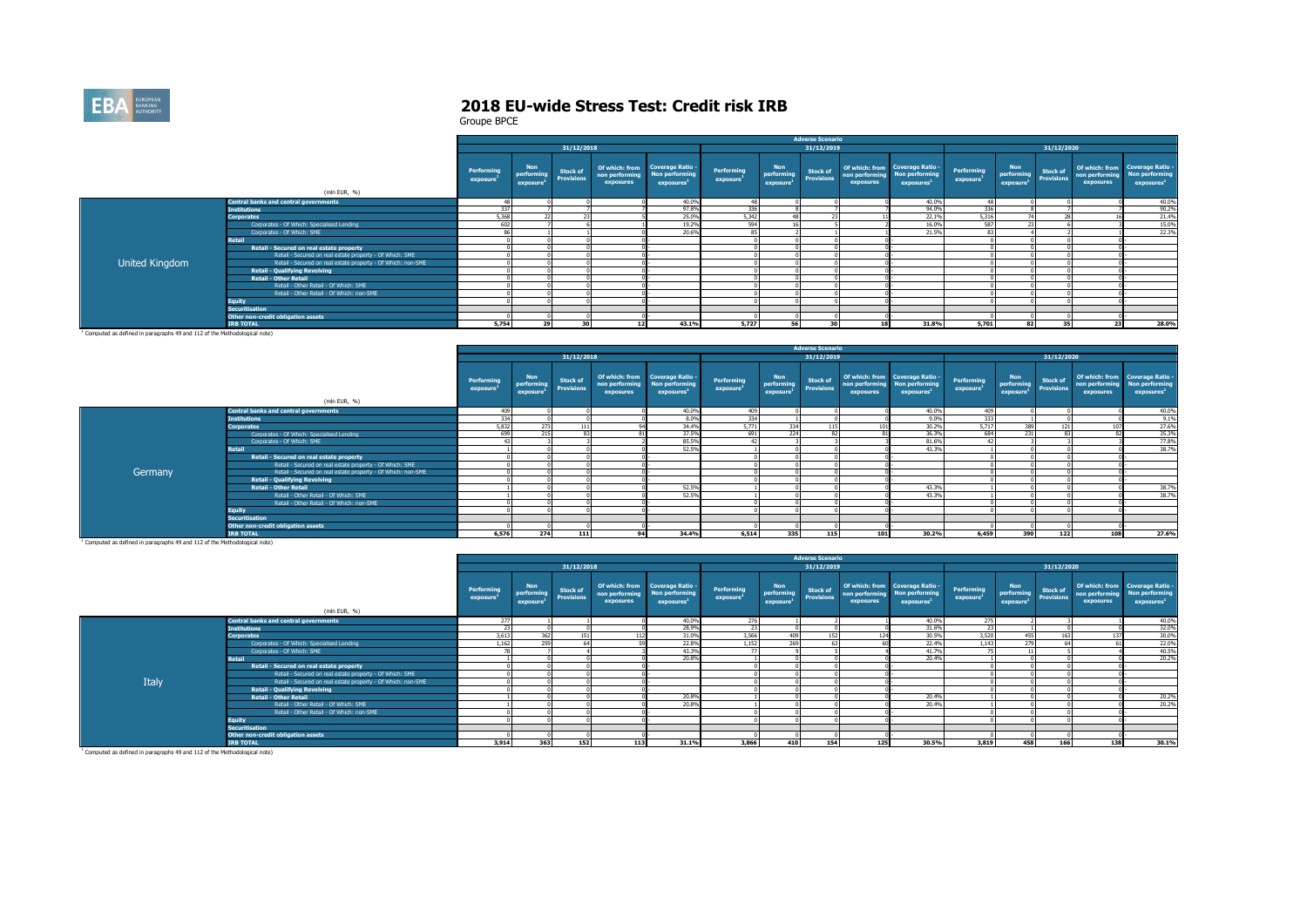

Groupe BPCE

|                                                                                                                                                                                                                                |                                                              |                        |                                                   |                                      |                             |                                                                                    |                                     |                                      | <b>Adverse Scenario</b>              |           |                                                                                            |                                     |                                                   |                                      |                             |                                                                             |
|--------------------------------------------------------------------------------------------------------------------------------------------------------------------------------------------------------------------------------|--------------------------------------------------------------|------------------------|---------------------------------------------------|--------------------------------------|-----------------------------|------------------------------------------------------------------------------------|-------------------------------------|--------------------------------------|--------------------------------------|-----------|--------------------------------------------------------------------------------------------|-------------------------------------|---------------------------------------------------|--------------------------------------|-----------------------------|-----------------------------------------------------------------------------|
|                                                                                                                                                                                                                                |                                                              |                        |                                                   | 31/12/2018                           |                             |                                                                                    |                                     |                                      | 31/12/2019                           |           |                                                                                            |                                     |                                                   | 31/12/2020                           |                             |                                                                             |
|                                                                                                                                                                                                                                | (mln EUR, %)                                                 | Performing<br>exposure | <b>Non</b><br>performing<br>exposure <sup>2</sup> | <b>Stock of</b><br><b>Provisions</b> | non performing<br>exposures | Of which: from Coverage Ratio -<br><b>Non performing</b><br>exposures <sup>1</sup> | Performing<br>exposure <sup>1</sup> | <b>Non</b><br>performing<br>exposure | <b>Stock of</b><br><b>Provisions</b> | exposures | Of which: from Coverage Ratio -<br>non performing Non performing<br>exposures <sup>1</sup> | Performing<br>exposure <sup>1</sup> | <b>Non</b><br>performing<br>exposure <sup>1</sup> | <b>Stock of</b><br><b>Provisions</b> | non performing<br>exposures | Of which: from Coverage Ratio -<br>Non performing<br>exposures <sup>1</sup> |
|                                                                                                                                                                                                                                | <b>Central banks and central governments</b>                 | 144                    |                                                   |                                      |                             | 40.0%                                                                              | 144                                 |                                      |                                      |           | 40.0%                                                                                      | 143                                 |                                                   |                                      |                             | 40.0%                                                                       |
|                                                                                                                                                                                                                                | <b>Institutions</b>                                          |                        |                                                   |                                      |                             | 37.2%                                                                              |                                     |                                      |                                      |           | 37.2%                                                                                      |                                     |                                                   |                                      |                             | 37.2%                                                                       |
|                                                                                                                                                                                                                                | <b>Corporates</b>                                            | 2.082                  |                                                   |                                      | 123                         | 66,9%                                                                              | 2,046                               |                                      |                                      |           | 59.1%                                                                                      | 2,012                               | 253                                               | 152                                  |                             | 54.1%                                                                       |
|                                                                                                                                                                                                                                | Corporates - Of Which: Specialised Lending                   | 487                    |                                                   |                                      |                             | 38,4%                                                                              | 47'                                 |                                      |                                      |           | 33.2%                                                                                      | 458                                 |                                                   |                                      |                             | 30.2%                                                                       |
|                                                                                                                                                                                                                                | Corporates - Of Which: SME                                   | 14.7                   |                                                   |                                      |                             | 51.7%                                                                              |                                     |                                      |                                      |           | 44.0%                                                                                      | 134                                 |                                                   |                                      |                             | 40.1%                                                                       |
|                                                                                                                                                                                                                                | <b>Retail</b>                                                |                        |                                                   |                                      |                             | 27.9%                                                                              |                                     |                                      |                                      |           | 23.6%                                                                                      |                                     |                                                   |                                      |                             | 21.9%                                                                       |
|                                                                                                                                                                                                                                | Retail - Secured on real estate property                     |                        |                                                   |                                      |                             |                                                                                    |                                     |                                      |                                      |           |                                                                                            |                                     |                                                   |                                      |                             |                                                                             |
|                                                                                                                                                                                                                                | Retail - Secured on real estate property - Of Which: SME     |                        |                                                   |                                      |                             |                                                                                    |                                     |                                      |                                      |           |                                                                                            |                                     |                                                   |                                      |                             |                                                                             |
| Spain                                                                                                                                                                                                                          | Retail - Secured on real estate property - Of Which: non-SME |                        |                                                   |                                      |                             |                                                                                    |                                     |                                      |                                      |           |                                                                                            |                                     |                                                   |                                      |                             |                                                                             |
|                                                                                                                                                                                                                                | <b>Retail - Qualifying Revolving</b>                         |                        |                                                   |                                      |                             |                                                                                    |                                     |                                      |                                      |           |                                                                                            |                                     |                                                   |                                      |                             |                                                                             |
|                                                                                                                                                                                                                                | <b>Retail - Other Retail</b>                                 |                        |                                                   |                                      |                             | 27.9%                                                                              |                                     |                                      |                                      |           | 23,6%                                                                                      |                                     |                                                   |                                      |                             | 21.9%                                                                       |
|                                                                                                                                                                                                                                | Retail - Other Retail - Of Which: SME                        |                        |                                                   |                                      |                             | 27.9%                                                                              |                                     |                                      |                                      |           | 23,6%                                                                                      |                                     |                                                   |                                      |                             | 21.9%                                                                       |
|                                                                                                                                                                                                                                | Retail - Other Retail - Of Which: non-SME                    |                        |                                                   |                                      |                             |                                                                                    |                                     |                                      |                                      |           |                                                                                            |                                     |                                                   |                                      |                             |                                                                             |
|                                                                                                                                                                                                                                | <b>Equity</b>                                                |                        |                                                   |                                      |                             |                                                                                    |                                     |                                      |                                      |           |                                                                                            |                                     |                                                   |                                      |                             |                                                                             |
|                                                                                                                                                                                                                                | <b>Securitisation</b>                                        |                        |                                                   |                                      |                             |                                                                                    |                                     |                                      |                                      |           |                                                                                            |                                     |                                                   |                                      |                             |                                                                             |
|                                                                                                                                                                                                                                | Other non-credit obligation assets                           |                        |                                                   |                                      |                             |                                                                                    |                                     |                                      |                                      |           |                                                                                            |                                     |                                                   |                                      |                             |                                                                             |
|                                                                                                                                                                                                                                | <b><i>IRB TOTAL</i></b>                                      | 2.241                  | 184                                               | 144                                  | 123                         | 66.8%                                                                              | 2,205                               | 220                                  | 146                                  | 130       | 59.1%                                                                                      | 2.171                               | 254                                               | 154                                  | 137                         | 54.0%                                                                       |
| the contract of the communication of the contract of the contract of the contract of the contract of the contract of the contract of the contract of the contract of the contract of the contract of the contract of the contr |                                                              |                        |                                                   |                                      |                             |                                                                                    |                                     |                                      |                                      |           |                                                                                            |                                     |                                                   |                                      |                             |                                                                             |

<sup>1</sup> Computed as defined in paragraphs 49 and 112 of the Methodological note)

|             |                                                              |                        |                                                   |                                      |                                               |                                                                     |                                     |                                                   | <b>Adverse Scenario</b>              |                             |                                                                             |                                     |                                                   |                               |                             |                                                                             |
|-------------|--------------------------------------------------------------|------------------------|---------------------------------------------------|--------------------------------------|-----------------------------------------------|---------------------------------------------------------------------|-------------------------------------|---------------------------------------------------|--------------------------------------|-----------------------------|-----------------------------------------------------------------------------|-------------------------------------|---------------------------------------------------|-------------------------------|-----------------------------|-----------------------------------------------------------------------------|
|             |                                                              |                        |                                                   | 31/12/2018                           |                                               |                                                                     |                                     |                                                   | 31/12/2019                           |                             |                                                                             |                                     |                                                   | 31/12/2020                    |                             |                                                                             |
|             | (mln EUR, %)                                                 | Performing<br>exposure | <b>Non</b><br>performing<br>exposure <sup>1</sup> | <b>Stock of</b><br><b>Provisions</b> | Of which: from<br>non performing<br>exposures | <b>Coverage Ratio -</b><br>Non performing<br>exposures <sup>1</sup> | Performing<br>exposure <sup>1</sup> | <b>Non</b><br>performing<br>exposure <sup>1</sup> | <b>Stock of</b><br><b>Provisions</b> | non performing<br>exposures | Of which: from Coverage Ratio -<br>Non performing<br>exposures <sup>1</sup> | Performing<br>exposure <sup>1</sup> | <b>Non</b><br>performing<br>exposure <sup>1</sup> | Stock of<br><b>Provisions</b> | non performing<br>exposures | Of which: from Coverage Ratio -<br>Non performing<br>exposures <sup>1</sup> |
|             | <b>Central banks and central governments</b>                 |                        |                                                   |                                      |                                               | 40.0%                                                               |                                     |                                                   |                                      |                             | 40.0%                                                                       |                                     |                                                   |                               |                             | 40.0%                                                                       |
|             | <b>Institutions</b>                                          |                        |                                                   |                                      |                                               | 16.1%                                                               |                                     |                                                   |                                      |                             | 17.0%                                                                       |                                     |                                                   |                               |                             | 16.9%                                                                       |
|             | <b>Corporates</b>                                            | 2,481                  |                                                   |                                      |                                               | 64.9%                                                               | 2.459                               |                                                   |                                      |                             | 49.7%                                                                       | 2,439                               |                                                   |                               |                             | 42.8%                                                                       |
|             | Corporates - Of Which: Specialised Lending                   |                        |                                                   |                                      |                                               |                                                                     |                                     |                                                   |                                      |                             |                                                                             |                                     |                                                   |                               |                             |                                                                             |
|             | Corporates - Of Which: SME                                   |                        |                                                   |                                      |                                               | 14.7%                                                               |                                     |                                                   |                                      |                             | 14.7%                                                                       |                                     |                                                   |                               |                             | 14.7%                                                                       |
|             | <b>Retail</b>                                                |                        |                                                   |                                      |                                               |                                                                     |                                     |                                                   |                                      |                             |                                                                             |                                     |                                                   |                               |                             |                                                                             |
|             | Retail - Secured on real estate property                     |                        |                                                   |                                      |                                               |                                                                     |                                     |                                                   |                                      |                             |                                                                             |                                     |                                                   |                               |                             |                                                                             |
|             | Retail - Secured on real estate property - Of Which: SME     |                        |                                                   |                                      |                                               |                                                                     |                                     |                                                   |                                      |                             |                                                                             |                                     |                                                   |                               |                             |                                                                             |
| Switzerland | Retail - Secured on real estate property - Of Which: non-SME |                        |                                                   |                                      |                                               |                                                                     |                                     |                                                   |                                      |                             |                                                                             |                                     |                                                   |                               |                             |                                                                             |
|             | <b>Retail - Qualifying Revolving</b>                         |                        |                                                   |                                      |                                               |                                                                     |                                     |                                                   |                                      |                             |                                                                             |                                     |                                                   |                               |                             |                                                                             |
|             | <b>Retail - Other Retail</b>                                 |                        |                                                   |                                      |                                               |                                                                     |                                     |                                                   |                                      |                             |                                                                             |                                     |                                                   |                               |                             |                                                                             |
|             | Retail - Other Retail - Of Which: SME                        |                        |                                                   |                                      |                                               |                                                                     |                                     |                                                   |                                      |                             |                                                                             |                                     |                                                   |                               |                             |                                                                             |
|             | Retail - Other Retail - Of Which: non-SME                    |                        |                                                   |                                      |                                               |                                                                     |                                     |                                                   |                                      |                             |                                                                             |                                     |                                                   |                               |                             |                                                                             |
|             | <b>Equity</b>                                                |                        |                                                   |                                      |                                               |                                                                     |                                     |                                                   |                                      |                             |                                                                             |                                     |                                                   |                               |                             |                                                                             |
|             | <b>Securitisation</b>                                        |                        |                                                   |                                      |                                               |                                                                     |                                     |                                                   |                                      |                             |                                                                             |                                     |                                                   |                               |                             |                                                                             |
|             | Other non-credit obligation assets                           |                        |                                                   |                                      |                                               |                                                                     |                                     |                                                   |                                      |                             |                                                                             |                                     |                                                   |                               |                             |                                                                             |
|             | <b>IRB TOTAL</b>                                             | 2,506                  | 41                                                | 41                                   |                                               | 64.9%                                                               | 2.485                               | 62                                                | 41                                   | 31                          | 49.7%                                                                       | 2.465                               | 82                                                | 45                            | 35                          | 42.8%                                                                       |

|                                                                                       |                                                              |                        |                                      |                                      |                                               |                                                                     |                                     |                                            | <b>Adverse Scenario</b>              |           |                                                                                            |                                     |                                                   |                               |                             |                                                                             |
|---------------------------------------------------------------------------------------|--------------------------------------------------------------|------------------------|--------------------------------------|--------------------------------------|-----------------------------------------------|---------------------------------------------------------------------|-------------------------------------|--------------------------------------------|--------------------------------------|-----------|--------------------------------------------------------------------------------------------|-------------------------------------|---------------------------------------------------|-------------------------------|-----------------------------|-----------------------------------------------------------------------------|
|                                                                                       |                                                              |                        |                                      | 31/12/2018                           |                                               |                                                                     |                                     |                                            | 31/12/2019                           |           |                                                                                            |                                     |                                                   | 31/12/2020                    |                             |                                                                             |
|                                                                                       | (mln EUR, %)                                                 | Performing<br>exposure | <b>Non</b><br>performing<br>exposure | <b>Stock of</b><br><b>Provisions</b> | Of which: from<br>non performing<br>exposures | <b>Coverage Ratio -</b><br>Non performing<br>exposures <sup>1</sup> | Performing<br>exposure <sup>1</sup> | Non <sup>1</sup><br>performing<br>exposure | <b>Stock of</b><br><b>Provisions</b> | exposures | Of which: from Coverage Ratio -<br>non performing Non performing<br>exposures <sup>1</sup> | Performing<br>exposure <sup>1</sup> | <b>Non</b><br>performing<br>exposure <sup>1</sup> | Stock of<br><b>Provisions</b> | non performing<br>exposures | Of which: from Coverage Ratio -<br>Non performing<br>exposures <sup>1</sup> |
|                                                                                       | <b>Central banks and central governments</b>                 |                        |                                      |                                      |                                               | 40.0%                                                               |                                     |                                            |                                      |           | 40.0%                                                                                      |                                     |                                                   |                               |                             | 40.0%                                                                       |
|                                                                                       | <b>Institutions</b>                                          |                        |                                      |                                      |                                               | 83.6%                                                               |                                     |                                            |                                      |           | 84.2%                                                                                      |                                     |                                                   |                               |                             | 83.9%                                                                       |
|                                                                                       | <b>Corporates</b>                                            | 2.462                  | 173                                  |                                      |                                               | 19.4%                                                               | 2.442                               |                                            |                                      |           | 19.5%                                                                                      | 2.421                               | 213                                               |                               |                             | 19.6%                                                                       |
|                                                                                       | Corporates - Of Which: Specialised Lending                   | 596                    |                                      |                                      |                                               | 11.9%                                                               | 591                                 |                                            |                                      |           | 10.0%                                                                                      | 587                                 |                                                   |                               |                             | 9.5%                                                                        |
|                                                                                       | Corporates - Of Which: SME                                   | 178                    |                                      |                                      |                                               | 21.6%                                                               | 174                                 |                                            |                                      |           | 21.8%                                                                                      | 170                                 |                                                   |                               |                             | 22.1%                                                                       |
|                                                                                       | <b>Retail</b>                                                |                        |                                      |                                      |                                               | 51.9%                                                               |                                     |                                            |                                      |           | 38,4%                                                                                      |                                     |                                                   |                               |                             | 33.0%                                                                       |
|                                                                                       | Retail - Secured on real estate property                     |                        |                                      |                                      |                                               |                                                                     |                                     |                                            |                                      |           |                                                                                            |                                     |                                                   |                               |                             |                                                                             |
|                                                                                       | Retail - Secured on real estate property - Of Which: SME     |                        |                                      |                                      |                                               |                                                                     |                                     |                                            |                                      |           |                                                                                            |                                     |                                                   |                               |                             |                                                                             |
| Luxembourg                                                                            | Retail - Secured on real estate property - Of Which: non-SME |                        |                                      |                                      |                                               |                                                                     |                                     |                                            |                                      |           |                                                                                            |                                     |                                                   |                               |                             |                                                                             |
|                                                                                       | <b>Retail - Qualifying Revolving</b>                         |                        |                                      |                                      |                                               |                                                                     |                                     |                                            |                                      |           |                                                                                            |                                     |                                                   |                               |                             |                                                                             |
|                                                                                       | <b>Retail - Other Retail</b>                                 |                        |                                      |                                      |                                               | 51.9%                                                               |                                     |                                            |                                      |           | 38.4%                                                                                      |                                     |                                                   |                               |                             | 33.0%                                                                       |
|                                                                                       | Retail - Other Retail - Of Which: SME                        |                        |                                      |                                      |                                               | 51.9%                                                               |                                     |                                            |                                      |           | 38.4%                                                                                      |                                     |                                                   |                               |                             | 33.0%                                                                       |
|                                                                                       | Retail - Other Retail - Of Which: non-SME                    |                        |                                      |                                      |                                               |                                                                     |                                     |                                            |                                      |           |                                                                                            |                                     |                                                   |                               |                             |                                                                             |
|                                                                                       | <b>Equity</b>                                                |                        |                                      |                                      |                                               |                                                                     |                                     |                                            |                                      |           |                                                                                            |                                     |                                                   |                               |                             |                                                                             |
|                                                                                       | <b>Securitisation</b>                                        |                        |                                      |                                      |                                               |                                                                     |                                     |                                            |                                      |           |                                                                                            |                                     |                                                   |                               |                             |                                                                             |
|                                                                                       | Other non-credit obligation assets                           |                        |                                      |                                      |                                               |                                                                     |                                     |                                            |                                      |           |                                                                                            |                                     |                                                   |                               |                             |                                                                             |
|                                                                                       | <b>IRB TOTAL</b>                                             | 2.471                  | 173                                  |                                      | 34                                            | 19.4%                                                               | 2,452                               | 193                                        | $A\Omega$                            | 20        | 19.5%                                                                                      | 2,430                               | 214                                               | 54                            |                             | 19.7%                                                                       |
| <sup>1</sup> Computed as defined in paragraphs 49 and 112 of the Methodological note) |                                                              |                        |                                      |                                      |                                               |                                                                     |                                     |                                            |                                      |           |                                                                                            |                                     |                                                   |                               |                             |                                                                             |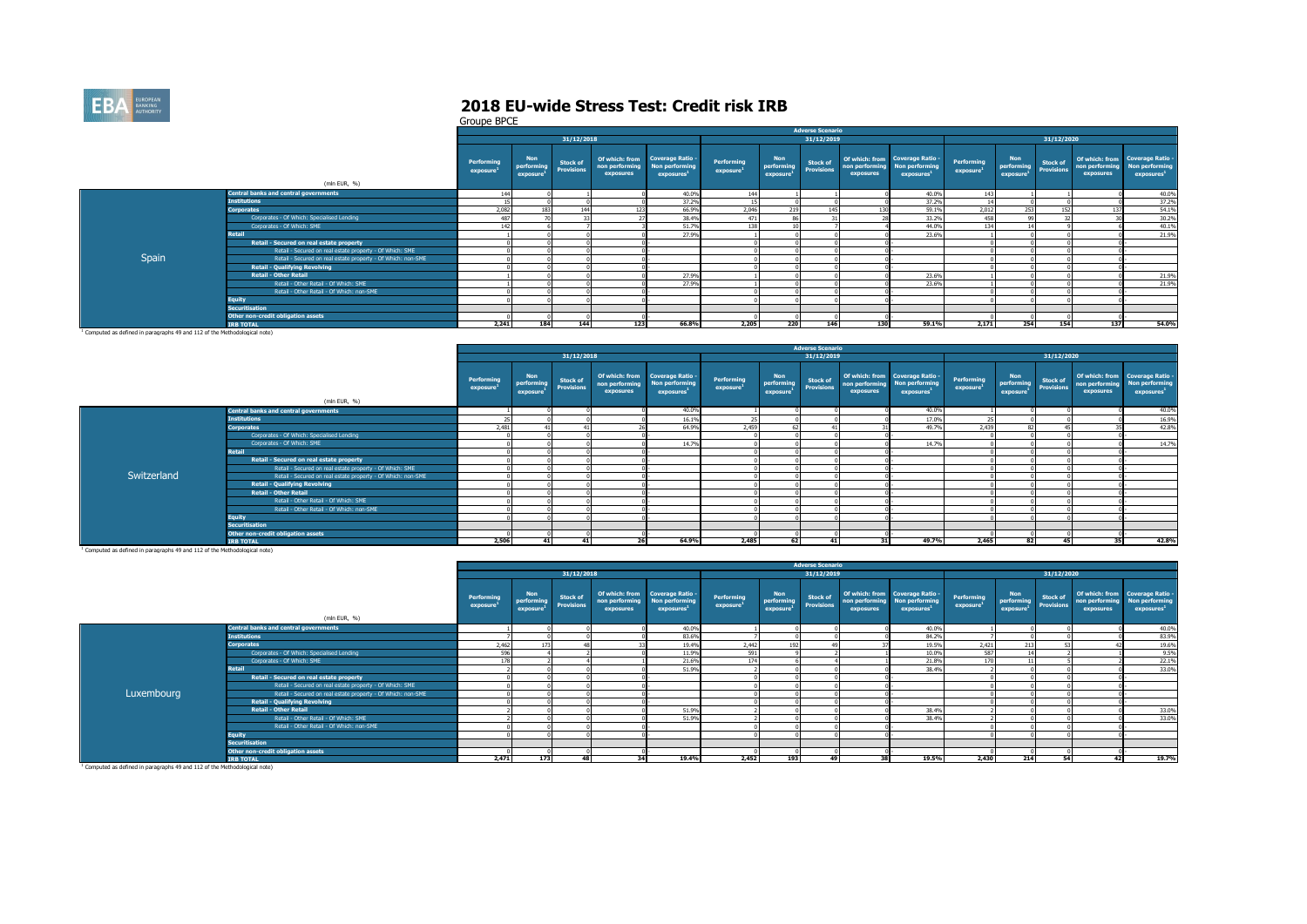

|                                                                                       |                                                              |                          |                                      |                                      |                             |                                                                             |                                     |                                                   | <b>Adverse Scenario</b>              |                             |                                                                             |                                     |                                                   |                                |                             |                                                                             |
|---------------------------------------------------------------------------------------|--------------------------------------------------------------|--------------------------|--------------------------------------|--------------------------------------|-----------------------------|-----------------------------------------------------------------------------|-------------------------------------|---------------------------------------------------|--------------------------------------|-----------------------------|-----------------------------------------------------------------------------|-------------------------------------|---------------------------------------------------|--------------------------------|-----------------------------|-----------------------------------------------------------------------------|
|                                                                                       |                                                              |                          |                                      | 31/12/2018                           |                             |                                                                             |                                     |                                                   | 31/12/2019                           |                             |                                                                             |                                     |                                                   | 31/12/2020                     |                             |                                                                             |
|                                                                                       | (mln EUR, %)                                                 | Performing<br>exposure   | <b>Non</b><br>performing<br>exposure | <b>Stock of</b><br><b>Provisions</b> | non performing<br>exposures | Of which: from Coverage Ratio -<br>Non performing<br>exposures <sup>1</sup> | Performing<br>exposure <sup>1</sup> | <b>Non</b><br>performing<br>exposure <sup>1</sup> | <b>Stock of</b><br><b>Provisions</b> | non performing<br>exposures | Of which: from Coverage Ratio -<br>Non performing<br>exposures <sup>1</sup> | Performing<br>exposure <sup>1</sup> | <b>Non</b><br>performing<br>exposure <sup>1</sup> | <b>Stock of<br/>Provisions</b> | non performing<br>exposures | Of which: from Coverage Ratio -<br>Non performing<br>exposures <sup>1</sup> |
|                                                                                       | <b>Central banks and central governments</b>                 | 296                      |                                      |                                      |                             | 40.0%                                                                       | 296                                 |                                                   |                                      |                             | 40.0%                                                                       | 296                                 |                                                   |                                |                             | 40.0%                                                                       |
|                                                                                       | <b>Institutions</b>                                          | $\sim$<br>$\prime\prime$ |                                      |                                      |                             | 13.0%                                                                       | $\sim$                              |                                                   |                                      |                             | 13,8%                                                                       |                                     |                                                   |                                |                             | 13.5%                                                                       |
|                                                                                       | <b>Corporates</b>                                            | 2.505                    |                                      |                                      |                             | 24.2%                                                                       | 2.483                               | 18                                                |                                      |                             | 23.9%                                                                       | 2.462                               | DO.                                               |                                |                             | 23.7%                                                                       |
|                                                                                       | Corporates - Of Which: Specialised Lending                   | 561                      |                                      |                                      |                             | 29.9%                                                                       | 551                                 |                                                   |                                      |                             | 26.8%                                                                       | 543                                 |                                                   |                                |                             | 24.9%                                                                       |
|                                                                                       | Corporates - Of Which: SME                                   |                          |                                      |                                      |                             | 21.8%                                                                       |                                     |                                                   |                                      |                             | 21.8%                                                                       |                                     |                                                   |                                |                             | 21.8%                                                                       |
|                                                                                       | <b>Retail</b>                                                |                          |                                      |                                      |                             |                                                                             |                                     |                                                   |                                      |                             |                                                                             |                                     |                                                   |                                |                             |                                                                             |
|                                                                                       | Retail - Secured on real estate property                     |                          |                                      |                                      |                             |                                                                             |                                     |                                                   |                                      |                             |                                                                             |                                     |                                                   |                                |                             |                                                                             |
|                                                                                       | Retail - Secured on real estate property - Of Which: SME     |                          |                                      |                                      |                             |                                                                             |                                     |                                                   |                                      |                             |                                                                             |                                     |                                                   |                                |                             |                                                                             |
| <b>Netherlands</b>                                                                    | Retail - Secured on real estate property - Of Which: non-SME |                          |                                      |                                      |                             |                                                                             |                                     |                                                   |                                      |                             |                                                                             |                                     |                                                   |                                |                             |                                                                             |
|                                                                                       | <b>Retail - Qualifying Revolving</b>                         |                          |                                      |                                      |                             |                                                                             |                                     |                                                   |                                      |                             |                                                                             |                                     |                                                   |                                |                             |                                                                             |
|                                                                                       | <b>Retail - Other Retail</b>                                 |                          |                                      |                                      |                             |                                                                             |                                     |                                                   |                                      |                             |                                                                             |                                     |                                                   |                                |                             |                                                                             |
|                                                                                       | Retail - Other Retail - Of Which: SME                        |                          |                                      |                                      |                             |                                                                             |                                     |                                                   |                                      |                             |                                                                             |                                     |                                                   |                                |                             |                                                                             |
|                                                                                       | Retail - Other Retail - Of Which: non-SME                    |                          |                                      |                                      |                             |                                                                             |                                     |                                                   |                                      |                             |                                                                             |                                     |                                                   |                                |                             |                                                                             |
|                                                                                       | <b>Equity</b>                                                |                          |                                      |                                      |                             |                                                                             |                                     |                                                   |                                      |                             |                                                                             |                                     |                                                   |                                |                             |                                                                             |
|                                                                                       | <b>Securitisation</b>                                        |                          |                                      |                                      |                             |                                                                             |                                     |                                                   |                                      |                             |                                                                             |                                     |                                                   |                                |                             |                                                                             |
|                                                                                       | Other non-credit obligation assets                           |                          |                                      |                                      |                             |                                                                             |                                     |                                                   |                                      |                             |                                                                             |                                     |                                                   |                                |                             |                                                                             |
|                                                                                       | <b>TRB TOTAL</b>                                             | 2.823                    | 161                                  | 53                                   | 39                          | 24.2%                                                                       | 2.801                               | 182                                               | 54                                   |                             | 23.9%                                                                       | 2,780                               | 203                                               | 59                             |                             | 23.7%                                                                       |
| <sup>1</sup> Computed as defined in paragraphs 49 and 112 of the Methodological note) |                                                              |                          |                                      |                                      |                             |                                                                             |                                     |                                                   |                                      |                             |                                                                             |                                     |                                                   |                                |                             |                                                                             |

|         |                                                              |                                     |                                                   |                                      |                             |                                                                                    |                                     |                                                   | <b>Adverse Scenario</b>              |                             |                                                                             |                                     |                                                              |                 |                             |                                                                             |
|---------|--------------------------------------------------------------|-------------------------------------|---------------------------------------------------|--------------------------------------|-----------------------------|------------------------------------------------------------------------------------|-------------------------------------|---------------------------------------------------|--------------------------------------|-----------------------------|-----------------------------------------------------------------------------|-------------------------------------|--------------------------------------------------------------|-----------------|-----------------------------|-----------------------------------------------------------------------------|
|         |                                                              |                                     |                                                   | 31/12/2018                           |                             |                                                                                    |                                     |                                                   | 31/12/2019                           |                             |                                                                             |                                     |                                                              | 31/12/2020      |                             |                                                                             |
|         |                                                              | Performing<br>exposure <sup>1</sup> | <b>Non</b><br>performing<br>exposure <sup>1</sup> | <b>Stock of</b><br><b>Provisions</b> | non performing<br>exposures | Of which: from Coverage Ratio -<br><b>Non performing</b><br>exposures <sup>1</sup> | Performing<br>exposure <sup>1</sup> | <b>Non</b><br>performing<br>exposure <sup>3</sup> | <b>Stock of</b><br><b>Provisions</b> | non performing<br>exposures | Of which: from Coverage Ratio -<br>Non performing<br>exposures <sup>1</sup> | Performing<br>exposure <sup>1</sup> | <b>Non</b><br>performing Provisions<br>exposure <sup>1</sup> | <b>Stock of</b> | non performing<br>exposures | Of which: from Coverage Ratio -<br>Non performing<br>exposures <sup>1</sup> |
|         | (mln EUR, %)                                                 |                                     |                                                   |                                      |                             |                                                                                    |                                     |                                                   |                                      |                             |                                                                             |                                     |                                                              |                 |                             |                                                                             |
|         | <b>Central banks and central governments</b>                 | 408                                 |                                                   |                                      |                             | 40.0%                                                                              | 408                                 |                                                   |                                      |                             | 40.0%                                                                       | 407                                 |                                                              |                 |                             | 40.0%                                                                       |
|         | <b>Institutions</b>                                          | 480                                 |                                                   |                                      |                             | 12.8%                                                                              | 480                                 |                                                   |                                      |                             | 13,4%                                                                       | 480                                 |                                                              |                 |                             | 12.6%                                                                       |
|         | <b>Corporates</b>                                            | 953                                 |                                                   |                                      |                             | 26.8%                                                                              | 947                                 |                                                   |                                      |                             | 25.5%                                                                       | 941                                 |                                                              |                 |                             | 25.1%                                                                       |
|         | Corporates - Of Which: Specialised Lending                   |                                     |                                                   |                                      |                             | 6.9%                                                                               | 17                                  |                                                   |                                      |                             | 5.6%                                                                        | 172                                 |                                                              |                 |                             | 5.3%                                                                        |
|         | Corporates - Of Which: SME                                   |                                     |                                                   |                                      |                             | 36.1%                                                                              |                                     |                                                   |                                      |                             | 36.0%                                                                       |                                     |                                                              |                 |                             | 35.8%                                                                       |
|         | <b>Retail</b>                                                |                                     |                                                   |                                      |                             | 55.5%                                                                              |                                     |                                                   |                                      |                             | 47.6%                                                                       |                                     |                                                              |                 |                             | 42.8%                                                                       |
|         | Retail - Secured on real estate property                     |                                     |                                                   |                                      |                             |                                                                                    |                                     |                                                   |                                      |                             |                                                                             |                                     |                                                              |                 |                             |                                                                             |
|         | Retail - Secured on real estate property - Of Which: SME     |                                     |                                                   |                                      |                             |                                                                                    |                                     |                                                   |                                      |                             |                                                                             |                                     |                                                              |                 |                             |                                                                             |
| Belgium | Retail - Secured on real estate property - Of Which: non-SME |                                     |                                                   |                                      |                             |                                                                                    |                                     |                                                   |                                      |                             |                                                                             |                                     |                                                              |                 |                             |                                                                             |
|         | <b>Retail - Qualifying Revolving</b>                         |                                     |                                                   |                                      |                             |                                                                                    |                                     |                                                   |                                      |                             |                                                                             |                                     |                                                              |                 |                             |                                                                             |
|         | <b>Retail - Other Retail</b>                                 |                                     |                                                   |                                      |                             | 55.5%                                                                              |                                     |                                                   |                                      |                             | 47.6%                                                                       |                                     |                                                              |                 |                             | 42.8%                                                                       |
|         | Retail - Other Retail - Of Which: SME                        |                                     |                                                   |                                      |                             | 55.5%                                                                              |                                     |                                                   |                                      |                             | 47.6%                                                                       |                                     |                                                              |                 |                             | 42.8%                                                                       |
|         | Retail - Other Retail - Of Which: non-SME                    |                                     |                                                   |                                      |                             |                                                                                    |                                     |                                                   |                                      |                             |                                                                             |                                     |                                                              |                 |                             |                                                                             |
|         | <b>Equity</b>                                                |                                     |                                                   |                                      |                             |                                                                                    |                                     |                                                   |                                      |                             |                                                                             |                                     |                                                              |                 |                             |                                                                             |
|         | <b>Securitisation</b>                                        |                                     |                                                   |                                      |                             |                                                                                    |                                     |                                                   |                                      |                             |                                                                             |                                     |                                                              |                 |                             |                                                                             |
|         | Other non-credit obligation assets                           |                                     |                                                   |                                      |                             |                                                                                    |                                     |                                                   |                                      |                             |                                                                             |                                     |                                                              |                 |                             |                                                                             |
|         | <b>IRB TOTAL</b>                                             | 1,843                               |                                                   |                                      |                             | 29.1%                                                                              | 1.837                               | 11                                                |                                      |                             | 26.9%                                                                       | 1.831                               | 17                                                           |                 |                             | 26.1%                                                                       |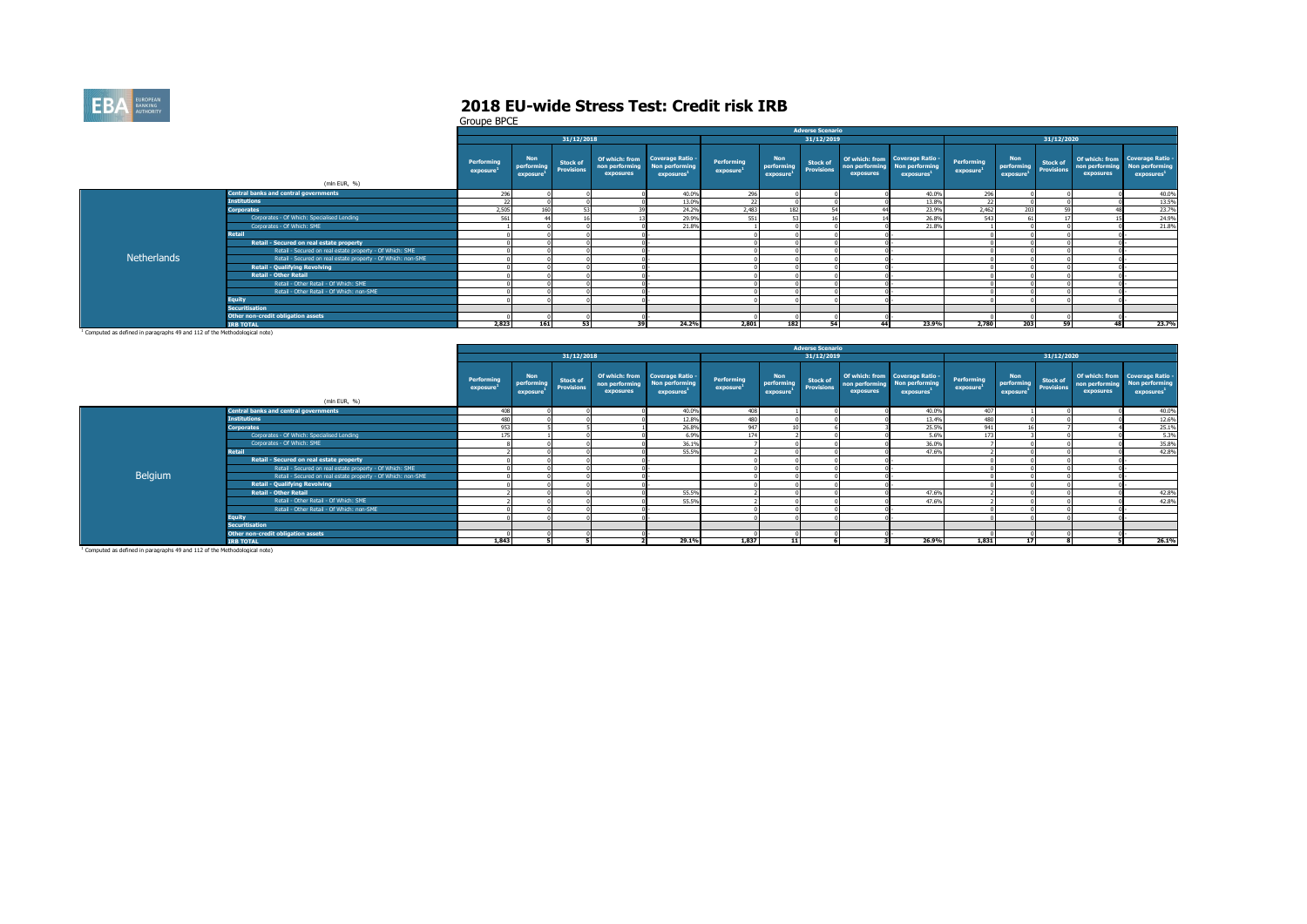

Groupe BPCE

|             |                                                                   |                        |           |                              |           | <b>Restated</b>         |                         |                               |                                     |                                     |
|-------------|-------------------------------------------------------------------|------------------------|-----------|------------------------------|-----------|-------------------------|-------------------------|-------------------------------|-------------------------------------|-------------------------------------|
|             |                                                                   |                        |           |                              |           | 31/12/2017              |                         |                               |                                     |                                     |
|             |                                                                   | <b>Exposure values</b> |           | <b>Risk exposure amounts</b> |           |                         | <b>Non</b>              |                               | Of which:                           | <b>Coverage Ratio -</b>             |
|             |                                                                   | Non-defaulted          | Defaulted | Non-defaulted                | Defaulted | Performing<br>exposure1 | performing<br>exposure1 | <b>Stock of</b><br>provisions | from non<br>performing<br>exposures | <b>Non performing</b><br>exposures1 |
|             | (mln EUR, %)                                                      |                        |           |                              |           |                         |                         |                               |                                     |                                     |
|             | <b>Central governments or central banks</b>                       | 87,560                 | $\Omega$  | 5.466                        |           | 80,491                  |                         |                               |                                     | 0.7%                                |
|             | <b>Regional governments or local authorities</b>                  | 61,445                 | 91        | 12,782                       | 116       | 58,886                  | 97                      | 46                            | 10                                  | 10.5%                               |
|             | <b>Public sector entities</b>                                     | 19.241                 | 67        | 3.787                        | 57        | 16,700                  | 72                      | 74                            | 21                                  | 28.9%                               |
|             | <b>Multilateral Development Banks</b>                             | 193                    |           |                              |           | 66                      |                         |                               |                                     | 0.0%                                |
|             | <b>International Organisations</b>                                | 870                    |           | $\Omega$                     |           | 186                     |                         |                               |                                     | 0.0%                                |
|             | <b>Institutions</b>                                               | 24,724                 | 22        | 2.045                        | 18        | 3.871                   | 22                      |                               |                                     | 23.6%                               |
|             | <b>Corporates</b>                                                 | 76,868                 | 4.056     | 64.166                       | 2,522     | 70,672                  | 4.237                   | 2.884                         | 2.148                               | 50.7%                               |
|             | of which: SME                                                     | 17,706                 | 911       | 15,840                       | 729       | 17,246                  | 996                     | 601                           | 380                                 | 38.1%                               |
|             | <b>Retail</b>                                                     | 8,138                  | 1,107     | 5.707                        | 569       | 8,118                   | 1,127                   | 784                           | 596                                 | 52.9%                               |
| Groupe BPCE | of which: SME                                                     | 1,452                  | 199       | 893                          | 166       | 1,447                   | 205                     | 125                           | 72                                  | 35.2%                               |
|             | Secured by mortgages on immovable property                        | 56,080                 | 2.837     | 22,561                       | 2,155     | 55,509                  | 3,306                   | 1.091                         | 711                                 | 21.5%                               |
|             | of which: SME                                                     | 7.102                  | 225       | 2.957                        | 183       | 7.043                   | 271                     | 146                           | 44                                  | 16.4%                               |
|             | Items associated with particularly high risk                      |                        |           | 12                           |           |                         |                         |                               |                                     | 0.0%                                |
|             | <b>Covered bonds</b>                                              | 514                    |           | 184                          |           | 460                     |                         |                               |                                     | 0.0%                                |
|             | Claims on institutions and corporates with a ST credit assessment | 647                    |           | 343                          |           | 373                     |                         |                               |                                     | 0.0%                                |
|             | Collective investments undertakings (CIU)                         | 931                    |           | 1.056                        |           |                         |                         |                               |                                     | 0.0%                                |
|             | <b>Equity</b>                                                     |                        |           | 11                           |           |                         |                         |                               |                                     | 0.0%                                |
|             | <b>Securitisation</b>                                             |                        |           |                              |           |                         |                         |                               |                                     |                                     |
|             | <b>Other exposures</b>                                            |                        |           |                              |           | 8.059                   |                         |                               |                                     | 0.0%                                |
|             | <b>Standardised Total</b>                                         | 337.218                | 8.179     | 118,110                      | 5,437     | 303,400                 | 8.861                   | 4,889                         | 3,491                               | 39.4%                               |

<sup>1</sup> Computed as defined in paragraphs 49 and 112 of the Methodological note)

|        |                                                                   | Restated               |           |                              |           |                         |                                       |                               |                                     |                                                         |  |  |  |
|--------|-------------------------------------------------------------------|------------------------|-----------|------------------------------|-----------|-------------------------|---------------------------------------|-------------------------------|-------------------------------------|---------------------------------------------------------|--|--|--|
|        |                                                                   |                        |           |                              |           | 31/12/2017              |                                       |                               |                                     |                                                         |  |  |  |
|        |                                                                   | <b>Exposure values</b> |           | <b>Risk exposure amounts</b> |           |                         |                                       |                               | Of which:                           |                                                         |  |  |  |
|        | (mln EUR, %)                                                      | Non-defaulted          | Defaulted | Non-defaulted                | Defaulted | Performing<br>exposure1 | <b>Non</b><br>performing<br>exposure1 | <b>Stock of</b><br>provisions | from non<br>performing<br>exposures | <b>Coverage Ratio -</b><br>Non performing<br>exposures1 |  |  |  |
|        | Central governments or central banks                              | 75,859                 |           | 4.618                        |           | 73.284                  |                                       |                               |                                     | 5.9%                                                    |  |  |  |
|        | Regional governments or local authorities                         | 54,445                 | 91        | 10,908                       | 116       | 52,337                  | 97                                    | 36                            | 10                                  | 10.5%                                                   |  |  |  |
|        | <b>Public sector entities</b>                                     | 18,902                 | 67        | 3.665                        | 57        | 16,558                  |                                       | 74                            | 21                                  | 28.9%                                                   |  |  |  |
|        | <b>Multilateral Development Banks</b>                             | 60                     |           |                              |           | 60                      |                                       |                               |                                     | 0.0%                                                    |  |  |  |
|        | <b>International Organisations</b>                                |                        |           |                              |           |                         |                                       |                               |                                     | 0.0%                                                    |  |  |  |
|        | <b>Institutions</b>                                               | 8,403                  | 11        | 1.033                        | 13        | 2,072                   |                                       |                               |                                     | 0.3%                                                    |  |  |  |
|        | <b>Corporates</b>                                                 | 68.252                 | 3,318     | 57,302                       | 2.109     | 64,505                  | 3,499                                 | 2.368                         | 1.711                               | 48.9%                                                   |  |  |  |
|        | of which: SME                                                     | 17,523                 | 890       | 15,665                       | 701       | 17,064                  | 976                                   | 597                           | 379                                 | 38.8%                                                   |  |  |  |
|        | Retail                                                            | 6,469                  | 949       | 4.586                        | 508       | 6,449                   | 969                                   | 628                           | 485                                 | 50.0%                                                   |  |  |  |
| France | of which: SMF                                                     | 1.214                  | 163       | 743                          | 116       | 1.208                   | 169                                   | 115                           | 72                                  | 42.4%                                                   |  |  |  |
|        | Secured by mortgages on immovable property                        | 53,474                 | 2.644     | 21,540                       | 1.981     | 52,903                  | 3.113                                 | 1.054                         | 685                                 | 22.0%                                                   |  |  |  |
|        | of which: SME                                                     | 6,958                  | 169       | 2.906                        | 124       | 6,900                   | 214                                   | 145                           | 43                                  | 20.3%                                                   |  |  |  |
|        | Items associated with particularly high risk                      |                        |           |                              |           |                         |                                       |                               |                                     | 0.0%                                                    |  |  |  |
|        | <b>Covered bonds</b>                                              | 288                    |           | 29                           |           | 234                     |                                       |                               |                                     | 0.0%                                                    |  |  |  |
|        | Claims on institutions and corporates with a ST credit assessment |                        |           |                              |           |                         |                                       |                               |                                     | 0.0%                                                    |  |  |  |
|        | Collective investments undertakings (CIU)                         | 561                    |           | 965                          |           |                         |                                       |                               |                                     | 0.0%                                                    |  |  |  |
|        | <b>Equity</b>                                                     |                        |           |                              |           |                         |                                       |                               |                                     | 0.0%                                                    |  |  |  |
|        | <b>Securitisation</b>                                             |                        |           |                              |           |                         |                                       |                               |                                     |                                                         |  |  |  |
|        | <b>Other exposures</b>                                            |                        |           |                              |           | 8.059                   |                                       |                               |                                     | 0.0%                                                    |  |  |  |
|        | <b>Standardised Total</b>                                         | 286.721                | 7,080     | 104,650                      | 4,784     | 276,469                 | 7,760                                 | 4.164                         | 2,912                               | 37.5%                                                   |  |  |  |

<sup>1</sup> Computed as defined in paragraphs 49 and 112 of the Methodological note)

|                      |                                                                   |                        |                         |                              |           | <b>Restated</b>         |                                       |                        |                                     |                                                  |
|----------------------|-------------------------------------------------------------------|------------------------|-------------------------|------------------------------|-----------|-------------------------|---------------------------------------|------------------------|-------------------------------------|--------------------------------------------------|
|                      |                                                                   |                        |                         |                              |           | 31/12/2017              |                                       |                        |                                     |                                                  |
|                      |                                                                   | <b>Exposure values</b> |                         | <b>Risk exposure amounts</b> |           |                         |                                       |                        | Of which:                           |                                                  |
|                      | (mln EUR, %)                                                      | Non-defaulted          | Defaulted               | Non-defaulted                | Defaulted | Performing<br>exposure1 | <b>Non</b><br>performing<br>exposure1 | Stock of<br>provisions | from non<br>performing<br>exposures | Coverage Ratio -<br>Non performing<br>exposures1 |
|                      | Central governments or central banks                              | 174                    | n                       | $\Omega$                     |           | 44                      |                                       |                        |                                     | 0.0%                                             |
|                      | Regional governments or local authorities                         | 1.503                  |                         | 683                          |           | 1.503                   |                                       |                        |                                     | 0.0%                                             |
|                      | <b>Public sector entities</b>                                     | 67                     |                         | 13                           |           |                         |                                       |                        |                                     | 0.0%                                             |
|                      | <b>Multilateral Development Banks</b>                             |                        |                         | $\Omega$                     |           |                         |                                       |                        |                                     | 0.0%                                             |
|                      | <b>International Organisations</b>                                |                        |                         | $\Omega$                     |           |                         |                                       |                        |                                     | 0.0%                                             |
|                      | <b>Institutions</b>                                               | 5.969                  |                         | 172                          |           | 283                     |                                       |                        |                                     | 100.0%                                           |
|                      | <b>Corporates</b>                                                 | 1.689                  |                         | 718                          |           | 731                     |                                       |                        |                                     | 0.0%                                             |
|                      | of which: SME                                                     |                        |                         | $\overline{ }$               |           |                         |                                       |                        |                                     | 0.0%                                             |
|                      | <b>Retail</b>                                                     |                        |                         |                              |           |                         |                                       |                        |                                     | 100.0%                                           |
| <b>United States</b> | of which: SME                                                     |                        |                         | $\Omega$                     |           |                         |                                       |                        |                                     | 0.0%                                             |
|                      | Secured by mortgages on immovable property                        |                        |                         |                              |           |                         |                                       |                        |                                     | 0.0%                                             |
|                      | of which: SME                                                     |                        |                         | $\Omega$                     |           |                         |                                       |                        |                                     | 0.0%                                             |
|                      | Items associated with particularly high risk                      |                        |                         | $\Omega$                     |           |                         |                                       |                        |                                     | 0.0%                                             |
|                      | <b>Covered bonds</b>                                              |                        |                         | n                            |           |                         |                                       |                        |                                     | 0.0%                                             |
|                      | Claims on institutions and corporates with a ST credit assessment |                        |                         |                              |           |                         |                                       |                        |                                     | 0.0%                                             |
|                      | <b>Collective investments undertakings (CIU)</b>                  |                        |                         | n                            |           |                         |                                       |                        |                                     | 0.0%                                             |
|                      | <b>Equity</b>                                                     |                        |                         |                              |           |                         |                                       |                        |                                     | 0.0%                                             |
|                      | <b>Securitisation</b>                                             |                        |                         |                              |           |                         |                                       |                        |                                     |                                                  |
|                      | Other exposures                                                   |                        |                         |                              |           |                         |                                       |                        |                                     | 0.0%                                             |
|                      | <b>Standardised Total</b>                                         | 9,409                  | $\overline{\mathbf{z}}$ | 1,589                        | $\Omega$  | 2,566                   |                                       |                        |                                     | 100.0%                                           |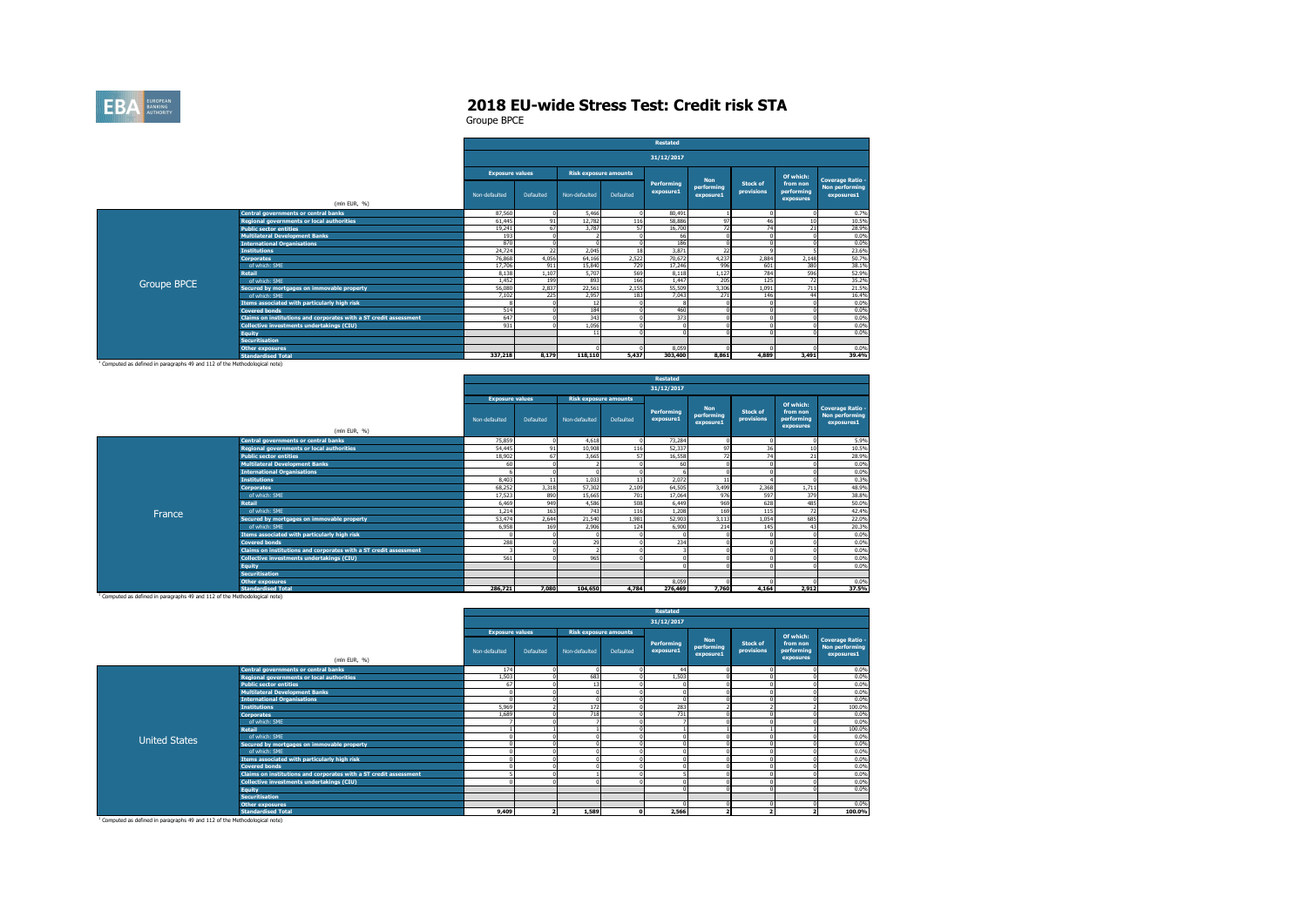

Groupe BPCE

|                |                                                                            | Restated               |           |               |                              |                         |                                       |                               |                                                  |                                                                |  |  |  |  |
|----------------|----------------------------------------------------------------------------|------------------------|-----------|---------------|------------------------------|-------------------------|---------------------------------------|-------------------------------|--------------------------------------------------|----------------------------------------------------------------|--|--|--|--|
|                |                                                                            |                        |           |               |                              | 31/12/2017              |                                       |                               |                                                  |                                                                |  |  |  |  |
|                |                                                                            | <b>Exposure values</b> |           |               | <b>Risk exposure amounts</b> |                         |                                       |                               |                                                  |                                                                |  |  |  |  |
|                | (mln EUR, %)                                                               | Non-defaulted          | Defaulted | Non-defaulted | Defaulted                    | Performing<br>exposure1 | <b>Non</b><br>performing<br>exposure1 | <b>Stock of</b><br>provisions | Of which:<br>from non<br>performing<br>exposures | <b>Coverage Ratio -</b><br><b>Non performing</b><br>exposures1 |  |  |  |  |
|                |                                                                            |                        |           |               |                              |                         |                                       |                               |                                                  | 0.0%                                                           |  |  |  |  |
|                | Central governments or central banks                                       | $\Omega$<br>$\Omega$   |           |               |                              |                         |                                       |                               |                                                  | 0.0%                                                           |  |  |  |  |
|                | Regional governments or local authorities<br><b>Public sector entities</b> | $\sqrt{2}$             |           |               |                              |                         |                                       |                               |                                                  | 0.0%                                                           |  |  |  |  |
|                |                                                                            | $\Omega$               |           |               |                              |                         |                                       |                               |                                                  | 0.0%                                                           |  |  |  |  |
|                | <b>Multilateral Development Banks</b>                                      | $\Omega$               |           |               |                              |                         |                                       |                               |                                                  | 0.0%                                                           |  |  |  |  |
|                | <b>International Organisations</b><br><b>Institutions</b>                  | 6,557                  |           | 257           |                              | 86                      |                                       |                               |                                                  | 0.0%                                                           |  |  |  |  |
|                | <b>Corporates</b>                                                          | 391                    |           | 286           |                              | 213                     |                                       |                               |                                                  | 3.0%                                                           |  |  |  |  |
|                | of which: SME                                                              |                        |           |               |                              |                         |                                       |                               |                                                  | 0.0%                                                           |  |  |  |  |
|                | <b>Retail</b>                                                              | 3                      |           |               |                              |                         |                                       |                               |                                                  | 33.9%                                                          |  |  |  |  |
|                | of which: SME                                                              | $\Omega$               |           |               |                              |                         |                                       |                               |                                                  | 33.9%                                                          |  |  |  |  |
| United Kingdom |                                                                            | $\Omega$               |           |               |                              |                         |                                       |                               |                                                  | 0.0%                                                           |  |  |  |  |
|                | Secured by mortgages on immovable property<br>of which: SME                | $\Omega$               |           |               |                              |                         |                                       |                               |                                                  | 0.0%                                                           |  |  |  |  |
|                | Items associated with particularly high risk                               | n                      |           |               |                              |                         |                                       |                               |                                                  | 0.0%                                                           |  |  |  |  |
|                | <b>Covered bonds</b>                                                       | $\Omega$               |           |               |                              |                         |                                       |                               |                                                  | 0.0%                                                           |  |  |  |  |
|                |                                                                            | $\Omega$               |           |               |                              |                         |                                       |                               |                                                  |                                                                |  |  |  |  |
|                | Claims on institutions and corporates with a ST credit assessment          |                        |           |               |                              |                         |                                       |                               |                                                  | 0.0%<br>0.0%                                                   |  |  |  |  |
|                | Collective investments undertakings (CIU)                                  |                        |           |               |                              |                         |                                       |                               |                                                  | 0.0%                                                           |  |  |  |  |
|                | <b>Equity</b>                                                              |                        |           |               |                              |                         |                                       |                               |                                                  |                                                                |  |  |  |  |
|                | <b>Securitisation</b>                                                      |                        |           |               |                              |                         |                                       |                               |                                                  | 0.0%                                                           |  |  |  |  |
|                | <b>Other exposures</b>                                                     |                        |           |               |                              |                         |                                       |                               |                                                  |                                                                |  |  |  |  |
|                | <b>Standardised Total</b>                                                  | 6,951                  |           | 545           |                              | 302                     |                                       |                               |                                                  | 3.9%                                                           |  |  |  |  |

<sup>1</sup> Computed as defined in paragraphs 49 and 112 of the Methodological note)

|         |                                                                   | <b>Restated</b>        |           |                              |           |                         |                                       |                        |                                     |                                                         |  |  |  |
|---------|-------------------------------------------------------------------|------------------------|-----------|------------------------------|-----------|-------------------------|---------------------------------------|------------------------|-------------------------------------|---------------------------------------------------------|--|--|--|
|         |                                                                   |                        |           |                              |           | 31/12/2017              |                                       |                        |                                     |                                                         |  |  |  |
|         |                                                                   | <b>Exposure values</b> |           | <b>Risk exposure amounts</b> |           |                         |                                       |                        | Of which:                           |                                                         |  |  |  |
|         | (mln EUR, %)                                                      | Non-defaulted          | Defaulted | Non-defaulted                | Defaulted | Performing<br>exposure1 | <b>Non</b><br>performing<br>exposure1 | Stock of<br>provisions | from non<br>performing<br>exposures | <b>Coverage Ratio -</b><br>Non performing<br>exposures1 |  |  |  |
|         | Central governments or central banks                              | 51                     |           |                              |           | 15                      |                                       |                        |                                     | 0.0%                                                    |  |  |  |
|         | Regional governments or local authorities                         | 169                    |           |                              |           |                         |                                       |                        |                                     | 0.0%                                                    |  |  |  |
|         | <b>Public sector entities</b>                                     | 45                     |           |                              |           |                         |                                       |                        |                                     | 0.0%                                                    |  |  |  |
|         | <b>Multilateral Development Banks</b>                             |                        |           |                              |           |                         |                                       |                        |                                     | 0.0%                                                    |  |  |  |
|         | <b>International Organisations</b>                                |                        |           |                              |           |                         |                                       |                        |                                     | 0.0%                                                    |  |  |  |
|         | <b>Institutions</b>                                               | 1,230                  | n         | 51                           |           | 494                     |                                       |                        |                                     | 0.0%                                                    |  |  |  |
|         | <b>Corporates</b>                                                 | 349                    | 56        | 244                          |           | 192                     | 56                                    | 56                     |                                     | 99.1%                                                   |  |  |  |
|         | of which: SME                                                     |                        |           |                              |           |                         |                                       |                        |                                     | 0.0%                                                    |  |  |  |
|         | <b>Retail</b>                                                     |                        |           |                              |           |                         |                                       |                        |                                     | 0.0%                                                    |  |  |  |
| Germany | of which: SME                                                     |                        |           |                              |           |                         |                                       |                        |                                     | 0.0%                                                    |  |  |  |
|         | Secured by mortgages on immovable property                        |                        |           |                              |           |                         |                                       |                        |                                     | 0.0%                                                    |  |  |  |
|         | of which: SME                                                     |                        |           |                              |           |                         |                                       |                        |                                     | 0.0%                                                    |  |  |  |
|         | Items associated with particularly high risk                      |                        |           |                              |           |                         |                                       |                        |                                     | 0.0%                                                    |  |  |  |
|         | <b>Covered bonds</b>                                              |                        |           |                              |           |                         |                                       |                        |                                     | 0.0%                                                    |  |  |  |
|         | Claims on institutions and corporates with a ST credit assessment |                        |           |                              |           |                         |                                       |                        |                                     | 0.0%                                                    |  |  |  |
|         | Collective investments undertakings (CIU)                         |                        |           |                              |           |                         |                                       |                        |                                     | 0.0%                                                    |  |  |  |
|         | <b>Equity</b>                                                     |                        |           |                              |           |                         |                                       |                        |                                     | 0.0%                                                    |  |  |  |
|         | <b>Securitisation</b>                                             |                        |           |                              |           |                         |                                       |                        |                                     |                                                         |  |  |  |
|         | <b>Other exposures</b>                                            |                        |           |                              |           |                         |                                       |                        |                                     | 0.0%                                                    |  |  |  |
|         | <b>Standardised Total</b>                                         | 1,855                  | 56        | 319                          |           | 710                     | 56                                    | 56                     | 55                                  | 99.1%                                                   |  |  |  |

<sup>1</sup> Computed as defined in paragraphs 49 and 112 of the Methodological note)

|                                                                           |                                                                   | Restated               |           |                              |           |                         |                                       |                               |                                                  |                                                                |  |  |
|---------------------------------------------------------------------------|-------------------------------------------------------------------|------------------------|-----------|------------------------------|-----------|-------------------------|---------------------------------------|-------------------------------|--------------------------------------------------|----------------------------------------------------------------|--|--|
|                                                                           |                                                                   |                        |           |                              |           | 31/12/2017              |                                       |                               |                                                  |                                                                |  |  |
|                                                                           |                                                                   | <b>Exposure values</b> |           | <b>Risk exposure amounts</b> |           |                         |                                       |                               |                                                  |                                                                |  |  |
|                                                                           | (mln EUR, %)                                                      | Non-defaulted          | Defaulted | Non-defaulted                | Defaulted | Performing<br>exposure1 | <b>Non</b><br>performing<br>exposure1 | <b>Stock of</b><br>provisions | Of which:<br>from non<br>performing<br>exposures | <b>Coverage Ratio -</b><br><b>Non performing</b><br>exposures1 |  |  |
|                                                                           | Central governments or central banks                              | 3,819                  | 0         | 88                           |           | 2.462                   |                                       |                               |                                                  | 0.0%                                                           |  |  |
|                                                                           | Regional governments or local authorities                         | 1.395                  |           | 279                          |           | 1.370                   |                                       |                               |                                                  | 0.0%                                                           |  |  |
|                                                                           | <b>Public sector entities</b>                                     |                        |           |                              |           |                         |                                       |                               |                                                  | 0.0%                                                           |  |  |
|                                                                           | <b>Multilateral Development Banks</b>                             |                        |           |                              |           |                         |                                       |                               |                                                  | 0.0%                                                           |  |  |
|                                                                           | <b>International Organisations</b>                                |                        |           |                              |           |                         |                                       |                               |                                                  | 0.0%                                                           |  |  |
|                                                                           | <b>Institutions</b>                                               | 52                     |           | 38                           |           | 39                      |                                       |                               |                                                  | 0.0%                                                           |  |  |
|                                                                           | <b>Corporates</b>                                                 | 250                    |           | 241                          |           | 123                     |                                       |                               |                                                  | 83.9%                                                          |  |  |
|                                                                           | of which: SME                                                     |                        |           |                              |           |                         |                                       |                               |                                                  | 67.5%                                                          |  |  |
|                                                                           | <b>Retail</b>                                                     |                        |           |                              |           |                         |                                       |                               |                                                  | 0.0%                                                           |  |  |
| Italy                                                                     | of which: SME                                                     |                        |           |                              |           |                         |                                       |                               |                                                  | 0.0%                                                           |  |  |
|                                                                           | Secured by mortgages on immovable property                        |                        |           |                              |           | 17                      |                                       |                               |                                                  | 1.4%                                                           |  |  |
|                                                                           | of which: SME                                                     |                        |           |                              |           |                         |                                       |                               |                                                  | 0.0%                                                           |  |  |
|                                                                           | Items associated with particularly high risk                      |                        |           |                              |           |                         |                                       |                               |                                                  | 0.0%                                                           |  |  |
|                                                                           | <b>Covered bonds</b>                                              |                        |           |                              |           |                         |                                       |                               |                                                  | 0.0%                                                           |  |  |
|                                                                           | Claims on institutions and corporates with a ST credit assessment |                        |           |                              |           |                         |                                       |                               |                                                  | 0.0%                                                           |  |  |
|                                                                           | Collective investments undertakings (CIU)                         | 343                    |           | 69                           |           |                         |                                       |                               |                                                  | 0.0%                                                           |  |  |
|                                                                           | <b>Equity</b>                                                     |                        |           |                              |           |                         |                                       |                               |                                                  | 0.0%                                                           |  |  |
|                                                                           | <b>Securitisation</b>                                             |                        |           |                              |           |                         |                                       |                               |                                                  |                                                                |  |  |
|                                                                           | <b>Other exposures</b>                                            |                        |           |                              |           |                         |                                       |                               |                                                  | 0.0%                                                           |  |  |
|                                                                           | <b>Standardised Total</b>                                         | 5,878                  | 5         | 724                          |           | 4.013                   |                                       | 10                            |                                                  | 79.3%                                                          |  |  |
| Computed an defined in naragraphs 40 and 117 of the Methodological note). |                                                                   |                        |           |                              |           |                         |                                       |                               |                                                  |                                                                |  |  |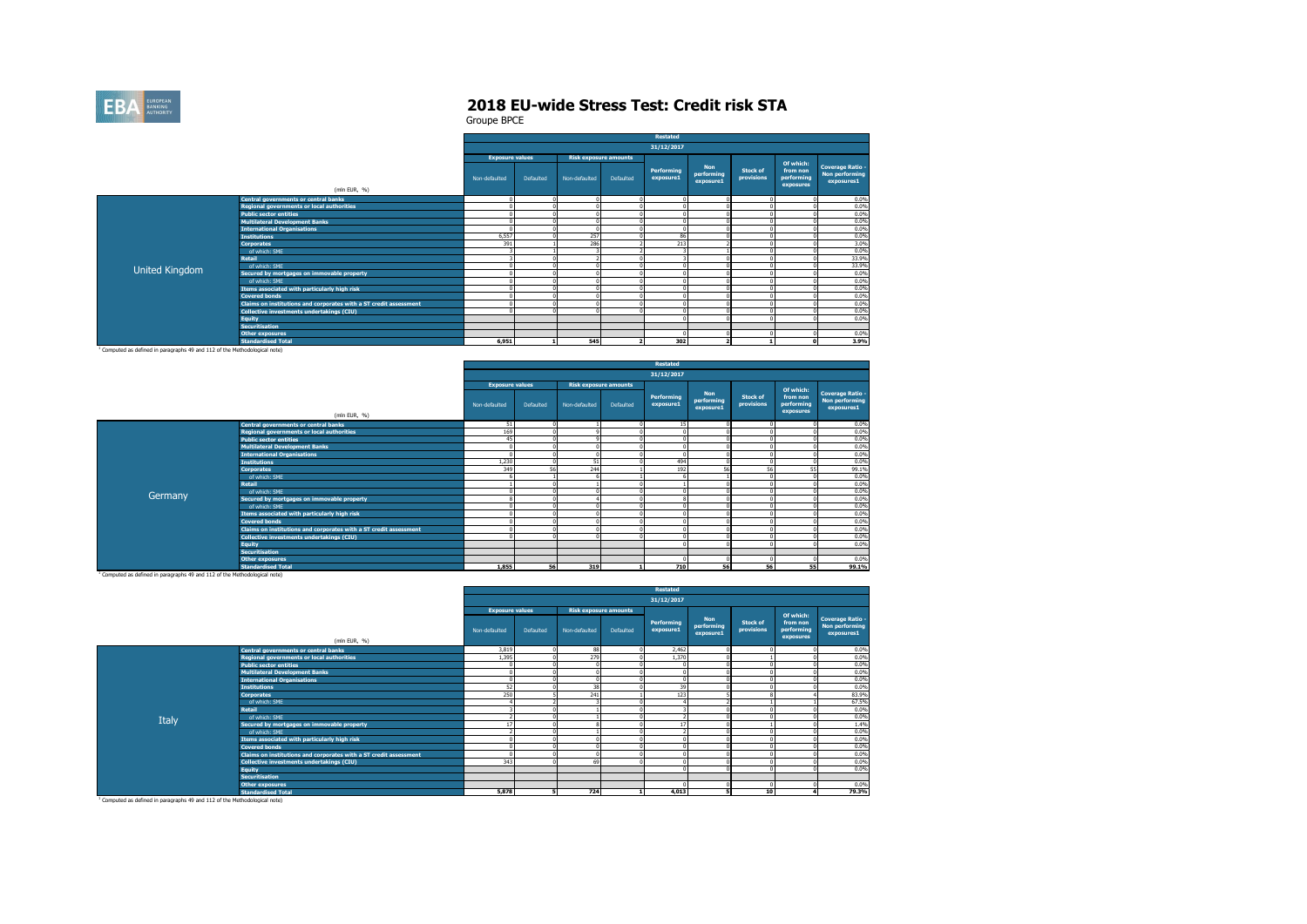

Groupe BPCE

|       |                                                                   | Restated               |                  |                              |           |                         |                                       |                               |                                                  |                                                         |  |  |  |
|-------|-------------------------------------------------------------------|------------------------|------------------|------------------------------|-----------|-------------------------|---------------------------------------|-------------------------------|--------------------------------------------------|---------------------------------------------------------|--|--|--|
|       |                                                                   |                        |                  |                              |           | 31/12/2017              |                                       |                               |                                                  |                                                         |  |  |  |
|       |                                                                   | <b>Exposure values</b> |                  | <b>Risk exposure amounts</b> |           |                         |                                       |                               |                                                  |                                                         |  |  |  |
|       | (mln EUR, %)                                                      | Non-defaulted          | <b>Defaulted</b> | Non-defaulted                | Defaulted | Performing<br>exposure1 | <b>Non</b><br>performing<br>exposure1 | <b>Stock of</b><br>provisions | Of which:<br>from non<br>performing<br>exposures | <b>Coverage Ratio -</b><br>Non performing<br>exposures1 |  |  |  |
|       | Central governments or central banks                              | 1,186                  | $\Omega$         | $\Omega$                     |           | 132                     |                                       |                               |                                                  | 0.0%                                                    |  |  |  |
|       | <b>Regional governments or local authorities</b>                  | 420                    |                  | 20                           |           | 420                     |                                       |                               |                                                  | 0.0%                                                    |  |  |  |
|       | <b>Public sector entities</b>                                     |                        |                  |                              |           |                         |                                       |                               |                                                  | 0.0%                                                    |  |  |  |
|       | <b>Multilateral Development Banks</b>                             | $\Omega$               |                  |                              |           |                         |                                       |                               |                                                  | 0.0%                                                    |  |  |  |
|       | <b>International Organisations</b>                                | $\Omega$               |                  |                              |           |                         |                                       |                               |                                                  | 0.0%                                                    |  |  |  |
|       | <b>Institutions</b>                                               | 104                    |                  |                              |           | 24                      |                                       |                               |                                                  | 0.0%                                                    |  |  |  |
|       | <b>Corporates</b>                                                 | 175                    |                  | 170                          |           | $\Delta$ 0              |                                       |                               |                                                  | 42.3%                                                   |  |  |  |
|       | of which: SME                                                     |                        |                  |                              |           |                         |                                       |                               |                                                  | 100.0%                                                  |  |  |  |
|       | <b>Retail</b>                                                     |                        |                  |                              |           |                         |                                       |                               |                                                  | 100.0%                                                  |  |  |  |
| Spain | of which: SME                                                     |                        |                  |                              |           |                         |                                       |                               |                                                  | 100.0%                                                  |  |  |  |
|       | Secured by mortgages on immovable property                        | 125                    | 57               | 55                           | 38        | 124                     | 57                                    | 20                            | 20                                               | 34.1%                                                   |  |  |  |
|       | of which: SME                                                     |                        |                  |                              |           |                         |                                       |                               |                                                  | 0.0%                                                    |  |  |  |
|       | Items associated with particularly high risk                      | $\Omega$               |                  | $\Omega$                     |           |                         |                                       |                               |                                                  | 0.0%                                                    |  |  |  |
|       | <b>Covered bonds</b>                                              | 53                     |                  | 11                           |           | 53                      |                                       |                               |                                                  | 0.0%                                                    |  |  |  |
|       | Claims on institutions and corporates with a ST credit assessment |                        |                  |                              |           |                         |                                       |                               |                                                  | 0.0%                                                    |  |  |  |
|       | <b>Collective investments undertakings (CIU)</b>                  | $\Omega$               |                  |                              |           |                         |                                       |                               |                                                  | 0.0%                                                    |  |  |  |
|       | <b>Equity</b>                                                     |                        |                  |                              |           |                         |                                       |                               |                                                  | 0.0%                                                    |  |  |  |
|       | <b>Securitisation</b>                                             |                        |                  |                              |           |                         |                                       |                               |                                                  |                                                         |  |  |  |
|       | <b>Other exposures</b>                                            |                        |                  |                              |           |                         |                                       |                               |                                                  | 0.0%                                                    |  |  |  |
|       | <b>Standardised Total</b>                                         | 2.070                  | 58               | 267                          | 38        | 801                     | 58                                    | 29                            | 20                                               | 34.5%                                                   |  |  |  |

<sup>1</sup> Computed as defined in paragraphs 49 and 112 of the Methodological note)

|             |                                                                   |                        |           |                              |           | 31/12/2017              |                                       |                               |                                                  |                                                                |
|-------------|-------------------------------------------------------------------|------------------------|-----------|------------------------------|-----------|-------------------------|---------------------------------------|-------------------------------|--------------------------------------------------|----------------------------------------------------------------|
|             |                                                                   | <b>Exposure values</b> |           | <b>Risk exposure amounts</b> |           |                         |                                       |                               |                                                  |                                                                |
|             | (mln EUR, %)                                                      | Non-defaulted          | Defaulted | Non-defaulted                | Defaulted | Performing<br>exposure1 | <b>Non</b><br>performing<br>exposure1 | <b>Stock of</b><br>provisions | Of which:<br>from non<br>performing<br>exposures | <b>Coverage Ratio -</b><br><b>Non performing</b><br>exposures1 |
|             | Central governments or central banks                              | 65                     |           |                              |           | 65                      |                                       |                               |                                                  | 0.0%                                                           |
|             | Regional governments or local authorities                         | 1.244                  |           | 249                          |           | 1.244                   |                                       |                               |                                                  | 0.0%                                                           |
|             | <b>Public sector entities</b>                                     |                        |           |                              |           |                         |                                       |                               |                                                  | 0.0%                                                           |
|             | <b>Multilateral Development Banks</b>                             | $\Omega$               |           |                              |           | $\Omega$                |                                       |                               |                                                  | 0.0%                                                           |
|             | <b>International Organisations</b>                                | 137                    |           |                              |           | £                       |                                       |                               |                                                  | 0.0%                                                           |
|             | <b>Institutions</b>                                               | 67                     |           | 21                           |           | 67                      |                                       |                               |                                                  | 39.7%                                                          |
|             | <b>Corporates</b>                                                 | 507                    | 27        | 408                          |           | 493                     | 27                                    | 25                            |                                                  | 87.2%                                                          |
|             | of which: SME                                                     |                        |           |                              |           |                         |                                       |                               |                                                  | 0.0%                                                           |
|             | <b>Retail</b>                                                     |                        |           |                              |           | -n                      |                                       |                               |                                                  | 100.0%                                                         |
| Switzerland | of which: SME                                                     | n                      |           |                              |           | £                       |                                       |                               |                                                  | 0.0%                                                           |
|             | Secured by mortgages on immovable property                        | 418                    |           | 208                          |           | 418                     |                                       |                               |                                                  | 0.0%                                                           |
|             | of which: SME                                                     |                        |           |                              |           | £.                      |                                       |                               |                                                  | 0.0%                                                           |
|             | Items associated with particularly high risk                      |                        |           |                              |           | £                       |                                       |                               |                                                  | 0.0%                                                           |
|             | <b>Covered bonds</b>                                              |                        |           |                              |           |                         |                                       |                               |                                                  | 0.0%                                                           |
|             | Claims on institutions and corporates with a ST credit assessment |                        |           |                              |           | £                       |                                       |                               |                                                  | 0.0%                                                           |
|             | Collective investments undertakings (CIU)                         |                        |           |                              |           | £                       |                                       |                               |                                                  | 0.0%                                                           |
|             | <b>Equity</b>                                                     |                        |           |                              |           |                         |                                       |                               |                                                  | 0.0%                                                           |
|             | <b>Securitisation</b>                                             |                        |           |                              |           |                         |                                       |                               |                                                  |                                                                |
|             | <b>Other exposures</b>                                            |                        |           |                              |           |                         |                                       |                               |                                                  | 0.0%                                                           |
|             | <b>Standardised Total</b>                                         | 2,439                  | 41        | 886                          | 10        | 2,288                   | 41                                    | 35                            | 32                                               | 78.8%                                                          |

<sup>1</sup> Computed as defined in paragraphs 49 and 112 of the Methodological note)

|                                                                                    |                                                                   | Restated               |           |                              |           |                         |                                       |                               |                                     |                                                         |  |  |
|------------------------------------------------------------------------------------|-------------------------------------------------------------------|------------------------|-----------|------------------------------|-----------|-------------------------|---------------------------------------|-------------------------------|-------------------------------------|---------------------------------------------------------|--|--|
|                                                                                    |                                                                   |                        |           |                              |           | 31/12/2017              |                                       |                               |                                     |                                                         |  |  |
|                                                                                    |                                                                   | <b>Exposure values</b> |           | <b>Risk exposure amounts</b> |           |                         |                                       |                               | Of which:                           |                                                         |  |  |
|                                                                                    | (mln EUR, %)                                                      | Non-defaulted          | Defaulted | Non-defaulted                | Defaulted | Performing<br>exposure1 | <b>Non</b><br>performing<br>exposure1 | <b>Stock of</b><br>provisions | from non<br>performing<br>exposures | <b>Coverage Ratio -</b><br>Non performing<br>exposures1 |  |  |
|                                                                                    | <b>Central governments or central banks</b>                       | 457                    |           |                              |           | 457                     |                                       |                               |                                     | 0.0%                                                    |  |  |
|                                                                                    | Regional governments or local authorities                         |                        |           |                              |           |                         |                                       |                               |                                     | 0.0%                                                    |  |  |
|                                                                                    | <b>Public sector entities</b>                                     |                        |           |                              |           |                         |                                       |                               |                                     | 0.0%                                                    |  |  |
|                                                                                    | <b>Multilateral Development Banks</b>                             |                        |           |                              |           |                         |                                       |                               |                                     | 0.0%                                                    |  |  |
|                                                                                    | <b>International Organisations</b>                                |                        |           |                              |           |                         |                                       |                               |                                     | 0.0%                                                    |  |  |
|                                                                                    | <b>Institutions</b>                                               | 23                     | n         |                              |           | 23                      |                                       |                               |                                     | 0.0%                                                    |  |  |
|                                                                                    | <b>Corporates</b>                                                 | 432                    | 67        | 351                          | 25        | 361                     | 67                                    | 53                            |                                     | 74.9%                                                   |  |  |
|                                                                                    | of which: SME                                                     | 91                     | 17        | 90                           | 25        | 91                      |                                       |                               |                                     | 0.0%                                                    |  |  |
|                                                                                    | <b>Retail</b>                                                     | 58                     | 16        | 42                           | 11        | 58                      | $\epsilon$                            |                               |                                     | 30.5%                                                   |  |  |
| Luxembourg                                                                         | of which: SME                                                     |                        |           |                              |           |                         |                                       |                               |                                     | 0.0%                                                    |  |  |
|                                                                                    | Secured by mortgages on immovable property                        | 567                    |           | 211                          |           | 567                     |                                       |                               |                                     | 43.4%                                                   |  |  |
|                                                                                    | of which: SME                                                     |                        |           |                              |           |                         |                                       |                               |                                     | 42.3%                                                   |  |  |
|                                                                                    | Items associated with particularly high risk                      |                        |           |                              |           |                         |                                       |                               |                                     | 0.0%                                                    |  |  |
|                                                                                    | <b>Covered bonds</b>                                              |                        |           |                              |           |                         |                                       |                               |                                     | 0.0%                                                    |  |  |
|                                                                                    | Claims on institutions and corporates with a ST credit assessment |                        |           |                              |           |                         |                                       |                               |                                     | 0.0%                                                    |  |  |
|                                                                                    | Collective investments undertakings (CIU)                         | 21                     |           | 17                           |           |                         |                                       |                               |                                     | 0.0%                                                    |  |  |
|                                                                                    | <b>Equity</b>                                                     |                        |           |                              |           |                         |                                       |                               |                                     | 0.0%                                                    |  |  |
|                                                                                    | <b>Securitisation</b>                                             |                        |           |                              |           |                         |                                       |                               |                                     |                                                         |  |  |
|                                                                                    | <b>Other exposures</b>                                            |                        |           |                              |           |                         |                                       |                               |                                     | 0.0%                                                    |  |  |
|                                                                                    | <b>Standardised Total</b>                                         | 1,567                  | 85        | 641                          | 37        | 1,474                   | 85                                    | 62                            | 56                                  | 65.7%                                                   |  |  |
| . Announced and advantage community of a community contract and contract contracts |                                                                   |                        |           |                              |           |                         |                                       |                               |                                     |                                                         |  |  |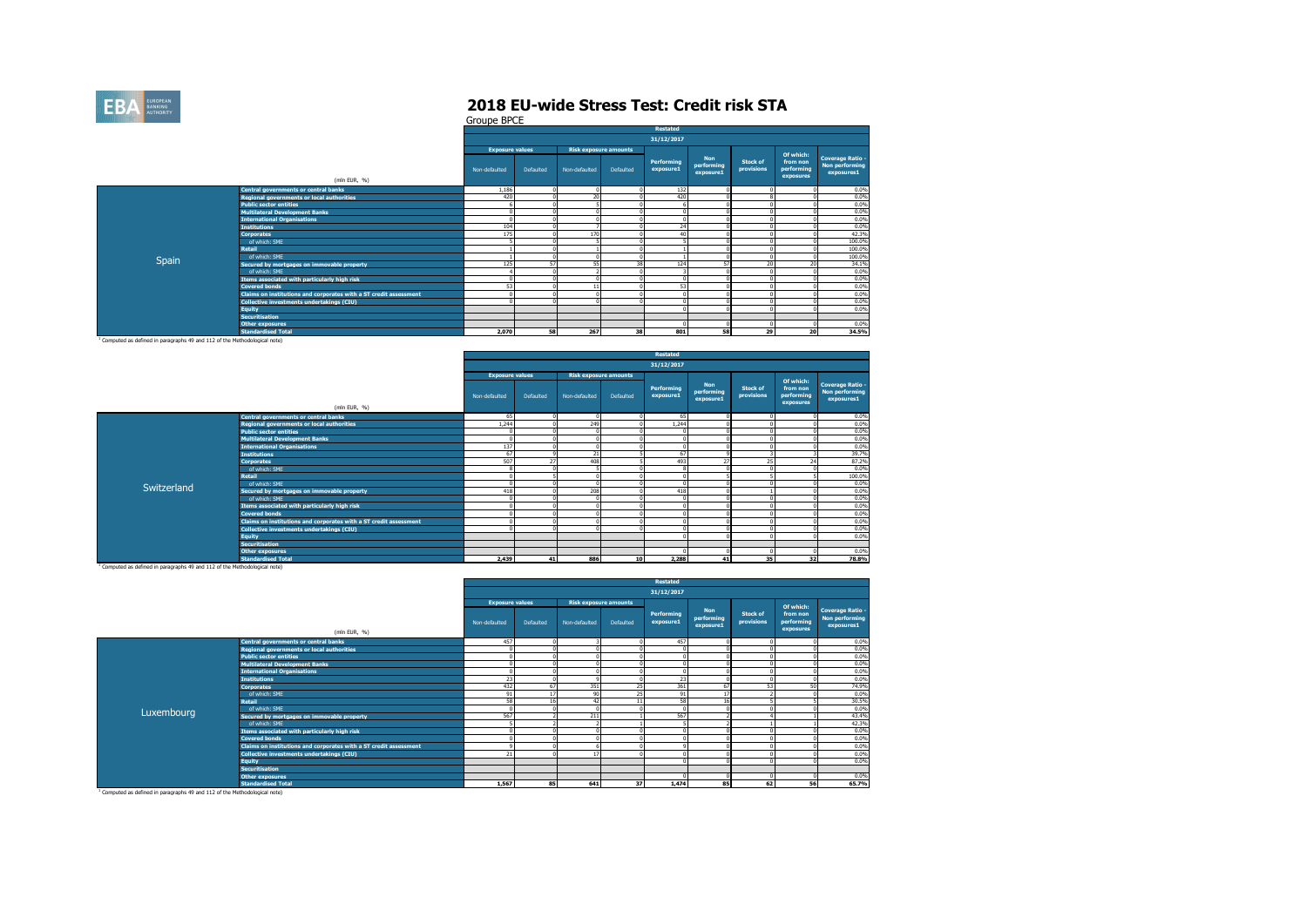

Groupe BPCE

|                    |                                                                   | Restated               |           |               |                              |                         |                                       |                               |                                                  |                                                         |  |  |
|--------------------|-------------------------------------------------------------------|------------------------|-----------|---------------|------------------------------|-------------------------|---------------------------------------|-------------------------------|--------------------------------------------------|---------------------------------------------------------|--|--|
|                    |                                                                   |                        |           |               |                              | 31/12/2017              |                                       |                               |                                                  |                                                         |  |  |
|                    |                                                                   | <b>Exposure values</b> |           |               | <b>Risk exposure amounts</b> |                         |                                       |                               |                                                  |                                                         |  |  |
|                    | (mln EUR, %)                                                      | Non-defaulted          | Defaulted | Non-defaulted | Defaulted                    | Performing<br>exposure1 | <b>Non</b><br>performing<br>exposure1 | <b>Stock of</b><br>provisions | Of which:<br>from non<br>performing<br>exposures | <b>Coverage Ratio -</b><br>Non performing<br>exposures1 |  |  |
|                    | Central governments or central banks                              | 297                    |           | $\Omega$      |                              |                         |                                       |                               |                                                  | 0.0%                                                    |  |  |
|                    | Regional governments or local authorities                         |                        |           |               |                              |                         |                                       |                               |                                                  | 0.0%                                                    |  |  |
|                    | <b>Public sector entities</b>                                     |                        |           |               |                              |                         |                                       |                               |                                                  | 0.0%                                                    |  |  |
|                    | <b>Multilateral Development Banks</b>                             |                        |           |               |                              |                         |                                       |                               |                                                  | 0.0%                                                    |  |  |
|                    | <b>International Organisations</b>                                |                        |           |               |                              |                         |                                       |                               |                                                  | 0.0%                                                    |  |  |
|                    | <b>Institutions</b>                                               |                        |           |               |                              |                         |                                       |                               |                                                  | 0.0%                                                    |  |  |
|                    | <b>Corporates</b>                                                 | 405                    |           | 276           |                              | 88                      |                                       |                               |                                                  | 0.0%                                                    |  |  |
|                    | of which: SME                                                     |                        |           |               |                              |                         |                                       |                               |                                                  | 0.0%                                                    |  |  |
|                    | <b>Retail</b>                                                     |                        |           |               |                              |                         |                                       |                               |                                                  | 0.0%                                                    |  |  |
| <b>Netherlands</b> | of which: SME                                                     |                        |           |               |                              |                         |                                       |                               |                                                  | 0.0%                                                    |  |  |
|                    | Secured by mortgages on immovable property                        |                        |           |               |                              |                         |                                       |                               |                                                  | 0.0%                                                    |  |  |
|                    | of which: SME                                                     |                        |           |               |                              |                         |                                       |                               |                                                  | 0.0%                                                    |  |  |
|                    | Items associated with particularly high risk                      |                        |           |               |                              |                         |                                       |                               |                                                  | 0.0%                                                    |  |  |
|                    | <b>Covered bonds</b>                                              |                        |           |               |                              |                         |                                       |                               |                                                  | 0.0%                                                    |  |  |
|                    | Claims on institutions and corporates with a ST credit assessment |                        |           |               |                              |                         |                                       |                               |                                                  | 0.0%                                                    |  |  |
|                    | Collective investments undertakings (CIU)                         |                        |           | r.            |                              |                         |                                       |                               |                                                  | 0.0%                                                    |  |  |
|                    | <b>Equity</b>                                                     |                        |           |               |                              |                         |                                       |                               |                                                  | 0.0%                                                    |  |  |
|                    | <b>Securitisation</b>                                             |                        |           |               |                              |                         |                                       |                               |                                                  |                                                         |  |  |
|                    | <b>Other exposures</b>                                            |                        |           |               |                              |                         |                                       |                               |                                                  | 0.0%                                                    |  |  |
|                    | <b>Standardised Total</b>                                         | 709                    | c         | 279           |                              | 94                      |                                       |                               |                                                  | 0.0%                                                    |  |  |

<sup>1</sup> Computed as defined in paragraphs 49 and 112 of the Methodological note)

|         |                                                                   | <b>Restated</b>        |           |               |                              |                         |                                       |                               |                                     |                                                                |  |  |  |
|---------|-------------------------------------------------------------------|------------------------|-----------|---------------|------------------------------|-------------------------|---------------------------------------|-------------------------------|-------------------------------------|----------------------------------------------------------------|--|--|--|
|         |                                                                   |                        |           |               |                              | 31/12/2017              |                                       |                               |                                     |                                                                |  |  |  |
|         |                                                                   | <b>Exposure values</b> |           |               | <b>Risk exposure amounts</b> |                         |                                       |                               | Of which:                           |                                                                |  |  |  |
|         | (mln EUR, %)                                                      | Non-defaulted          | Defaulted | Non-defaulted | Defaulted                    | Performing<br>exposure1 | <b>Non</b><br>performing<br>exposure1 | <b>Stock of</b><br>provisions | from non<br>performing<br>exposures | <b>Coverage Ratio -</b><br><b>Non performing</b><br>exposures1 |  |  |  |
|         | Central governments or central banks                              | 374                    |           |               |                              | 75                      |                                       |                               |                                     | 0.0%                                                           |  |  |  |
|         | Regional governments or local authorities                         | 260                    |           |               |                              |                         |                                       |                               |                                     | 0.0%                                                           |  |  |  |
|         | <b>Public sector entities</b>                                     | 97                     |           | 19            |                              | 47                      |                                       |                               |                                     | 0.0%                                                           |  |  |  |
|         | <b>Multilateral Development Banks</b>                             |                        |           |               |                              |                         |                                       |                               |                                     | 0.0%                                                           |  |  |  |
|         | <b>International Organisations</b>                                |                        |           | C             |                              |                         |                                       |                               |                                     | 0.0%                                                           |  |  |  |
|         | <b>Institutions</b>                                               |                        |           |               |                              |                         |                                       |                               |                                     | 0.0%                                                           |  |  |  |
|         | <b>Corporates</b>                                                 | 633                    |           | 562           |                              | 520                     |                                       |                               |                                     | 0.0%                                                           |  |  |  |
|         | of which: SME                                                     | 37                     |           | 35            |                              | 36                      |                                       |                               |                                     | 0.0%                                                           |  |  |  |
|         | <b>Retail</b>                                                     | 19                     |           | 13            |                              |                         |                                       |                               |                                     | 38.5%                                                          |  |  |  |
|         | of which: SME                                                     |                        |           |               |                              |                         |                                       |                               |                                     | 0.0%                                                           |  |  |  |
| Belgium | Secured by mortgages on immovable property                        | 656                    | 21        | 242           | 17                           | 656                     | 21                                    |                               |                                     | 20.7%                                                          |  |  |  |
|         | of which: SME                                                     |                        |           |               |                              |                         |                                       |                               |                                     | 0.0%                                                           |  |  |  |
|         | Items associated with particularly high risk                      |                        |           |               |                              |                         |                                       |                               |                                     | 0.0%                                                           |  |  |  |
|         | <b>Covered bonds</b>                                              |                        |           |               |                              |                         |                                       |                               |                                     | 0.0%                                                           |  |  |  |
|         | Claims on institutions and corporates with a ST credit assessment |                        |           |               |                              |                         |                                       |                               |                                     | 0.0%                                                           |  |  |  |
|         | Collective investments undertakings (CIU)                         |                        |           |               |                              |                         |                                       |                               |                                     | 0.0%                                                           |  |  |  |
|         | <b>Equity</b>                                                     |                        |           |               |                              |                         |                                       |                               |                                     | 0.0%                                                           |  |  |  |
|         | <b>Securitisation</b>                                             |                        |           |               |                              |                         |                                       |                               |                                     |                                                                |  |  |  |
|         | Other exposures                                                   |                        |           |               |                              |                         |                                       |                               |                                     | 0.0%                                                           |  |  |  |
|         | <b>Standardised Total</b>                                         | 2,053                  | 22        | 845           | 18                           | 1,300                   | 22                                    | 11                            |                                     | 20.4%                                                          |  |  |  |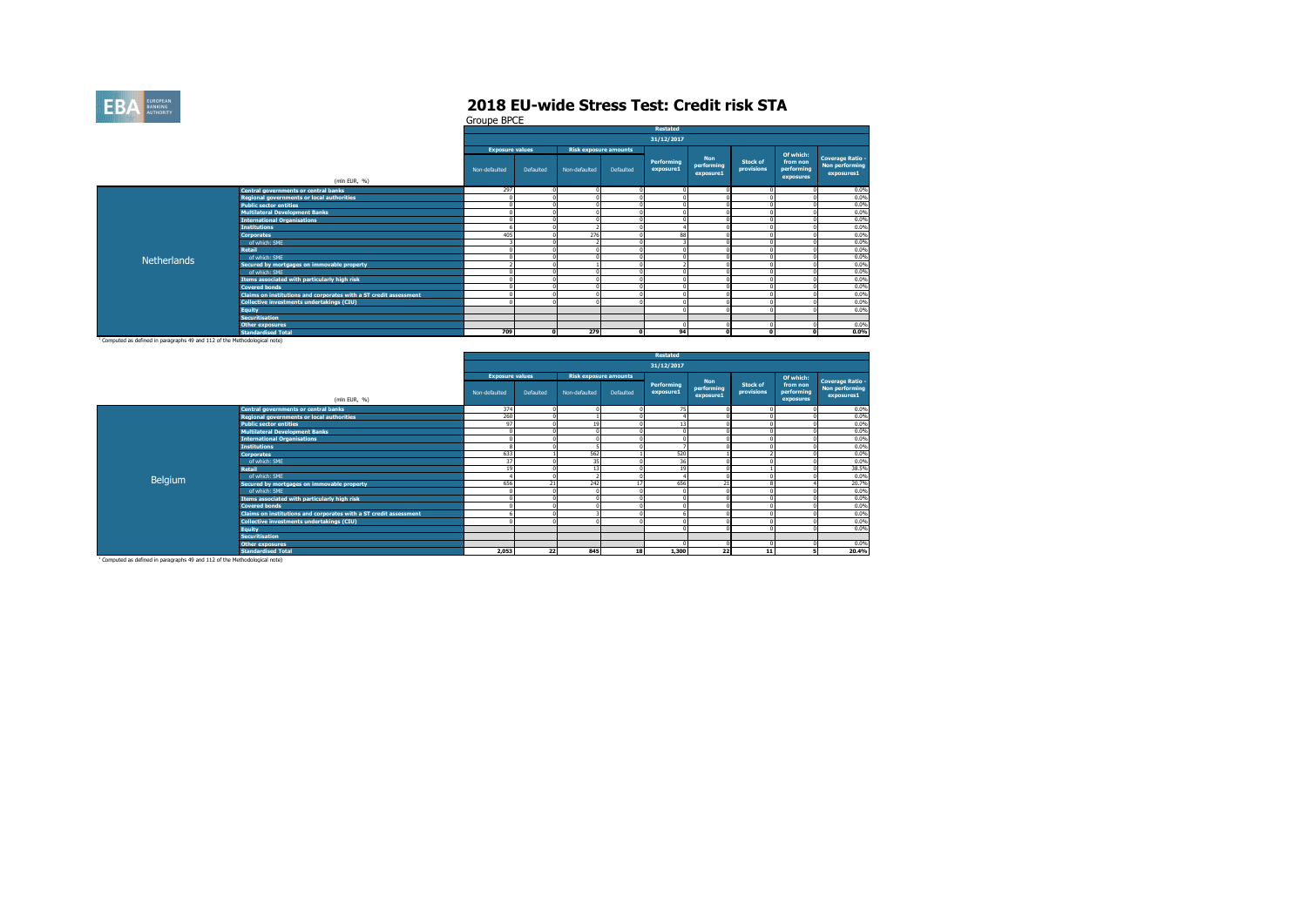

|                                                                                       |                                                                   | <b>Baseline Scenario</b> |                                       |                               |                                                  |                                                         |                         |                                       |                               |                                                  |                                                         |                         |                                       |                               |                                                  |                                                         |
|---------------------------------------------------------------------------------------|-------------------------------------------------------------------|--------------------------|---------------------------------------|-------------------------------|--------------------------------------------------|---------------------------------------------------------|-------------------------|---------------------------------------|-------------------------------|--------------------------------------------------|---------------------------------------------------------|-------------------------|---------------------------------------|-------------------------------|--------------------------------------------------|---------------------------------------------------------|
|                                                                                       |                                                                   |                          |                                       | 31/12/2018                    |                                                  |                                                         |                         |                                       | 31/12/2019                    |                                                  |                                                         |                         |                                       | 31/12/2020                    |                                                  |                                                         |
|                                                                                       | (mln EUR, %)                                                      | Performing<br>exposure1  | <b>Non</b><br>performing<br>exposure1 | <b>Stock of</b><br>provisions | Of which:<br>from non<br>performing<br>exposures | <b>Coverage Ratio -</b><br>Non performing<br>exposures1 | Performing<br>exposure1 | <b>Non</b><br>performing<br>exposure1 | <b>Stock of</b><br>provisions | Of which:<br>from non<br>performing<br>exposures | <b>Coverage Ratio -</b><br>Non performing<br>exposures1 | Performing<br>exposure1 | <b>Non</b><br>performing<br>exposure1 | <b>Stock of</b><br>provisions | Of which:<br>from non<br>performing<br>exposures | <b>Coverage Ratio -</b><br>Non performing<br>exposures1 |
|                                                                                       | Central governments or central banks                              | 80,445                   |                                       | 39                            |                                                  | 40.0%                                                   | 80,401                  | 91                                    | 61                            |                                                  | 40.0%                                                   | 80,358                  | 134                                   | 84                            |                                                  | 40.0%                                                   |
|                                                                                       | Regional governments or local authorities                         | 58,859                   |                                       | 96                            |                                                  | 40.0%                                                   | 58,833                  | 151                                   | 112                           |                                                  | 40.0%                                                   | 58,807                  | 176                                   | 128                           |                                                  | 40.0%                                                   |
|                                                                                       | <b>Public sector entities</b>                                     | 16,687                   |                                       | 48                            |                                                  | 30.0%                                                   | 16,665                  | 106                                   | 52                            |                                                  | 25.9%                                                   | 16,638                  | 134                                   | 56                            | -31                                              | 22.2%                                                   |
|                                                                                       | <b>Multilateral Development Banks</b>                             | 66                       |                                       |                               |                                                  | 40.0%                                                   | 66                      |                                       |                               |                                                  | 40.0%                                                   | 66                      |                                       |                               |                                                  | 40.0%                                                   |
|                                                                                       | <b>International Organisations</b>                                | 186                      |                                       |                               |                                                  | 40.0%                                                   | 186                     |                                       |                               |                                                  | 40.0%                                                   | 186                     |                                       |                               |                                                  | 40.0%                                                   |
|                                                                                       | <b>Institutions</b>                                               | 3,868                    | 25                                    | 21                            |                                                  | 27.6%                                                   | 3.863                   | 29                                    | 24                            |                                                  | 30.8%                                                   | 3.859                   | 34                                    | 26                            |                                                  | 33.3%                                                   |
|                                                                                       | <b>Corporates</b>                                                 | 69.861                   | 5047                                  | 2.851                         | 2.372                                            | 47.0%                                                   | 69.002                  | 5907                                  | 3.087                         | 2.596                                            | 43.9%                                                   | 68.143                  | 6765                                  | 3,321                         | 2.816                                            | 41.6%                                                   |
|                                                                                       | of which: SME                                                     | 16,942                   | 1300                                  | 621                           | 467                                              | 35.9%                                                   | 16.646                  | 1596                                  | 695                           | 544                                              | 34.1%                                                   | 16,367                  | 1875                                  | 769                           | 617                                              | 32.9%                                                   |
|                                                                                       | Retail                                                            | 7.828                    | 1417                                  | 882                           | 731                                              | 51.6%                                                   | 7,605                   | 1639                                  | 963                           | 837                                              | 50.7%                                                   | 7,414                   | 1830                                  | 1,041                         | 918                                              | 50.2%                                                   |
|                                                                                       | of which: SME                                                     | 1,366                    | 285                                   | 127                           |                                                  | 32.7%                                                   | 1,310                   | 341                                   | 136                           | 101                                              | 31.7%                                                   | 1,267                   | 385                                   | 145                           | 120                                              | 31.1%                                                   |
| <b>Groupe BPCE</b>                                                                    | Secured by mortgages on immovable property                        | 54,594                   | 4221                                  | 1.293                         | 937                                              | 22.2%                                                   | 53,755                  | 5060                                  | 1,460                         | 1.121                                            | 22.2%                                                   | 52,985                  | 5830                                  | 1.626                         | 1.289                                            | 22.1%                                                   |
|                                                                                       | of which: SME                                                     | 6,909                    |                                       | 175                           | 101                                              | 25.0%                                                   | 6,780                   | 533                                   | 205                           | 134                                              | 25.2%                                                   | 6.662                   | 652                                   | 234                           |                                                  | 25.2%                                                   |
|                                                                                       | Items associated with particularly high risk                      |                          |                                       |                               |                                                  | 0.0%                                                    |                         |                                       |                               |                                                  | 18.8%                                                   |                         |                                       |                               |                                                  | 39.3%                                                   |
|                                                                                       | <b>Covered bonds</b>                                              | 459                      |                                       |                               |                                                  | 81.6%                                                   | 459                     |                                       |                               |                                                  | 80.6%                                                   | 458                     |                                       |                               |                                                  | 79.9%                                                   |
|                                                                                       | Claims on institutions and corporates with a ST credit assessment | 373                      |                                       |                               |                                                  | 17.9%                                                   | 373                     |                                       |                               |                                                  | 19.0%                                                   | 372                     |                                       |                               |                                                  | 19.8%                                                   |
|                                                                                       | Collective investments undertakings (CIU)                         |                          |                                       |                               |                                                  | 0.0%                                                    |                         |                                       |                               |                                                  | 0.0%                                                    |                         |                                       |                               |                                                  | 0.0%                                                    |
|                                                                                       | <b>Equity</b>                                                     |                          |                                       |                               |                                                  | 0.0%                                                    |                         |                                       |                               |                                                  | 0.0%                                                    |                         |                                       |                               |                                                  | 0.0%                                                    |
|                                                                                       | <b>Securitisation</b>                                             |                          |                                       |                               |                                                  |                                                         |                         |                                       |                               |                                                  |                                                         |                         |                                       |                               |                                                  |                                                         |
|                                                                                       | <b>Other exposures</b>                                            | 8.059                    |                                       |                               |                                                  | 0.0%                                                    | 8.059                   |                                       |                               |                                                  | 0.0%                                                    | 8.059                   |                                       |                               |                                                  | 0.0%                                                    |
|                                                                                       | <b>Standardised Total</b>                                         | 301,295                  | 10966                                 | 5.234                         | 4.140                                            | 37.8%                                                   | 299.275                 | 12986                                 | 5,765                         | 4.683                                            | 36.1%                                                   | 297,354                 | 14907                                 | 6,288                         | 5,190                                            | 34.8%                                                   |
| <sup>1</sup> Computed as defined in paragraphs 49 and 112 of the Methodological note) |                                                                   |                          |                                       |                               |                                                  |                                                         |                         |                                       |                               |                                                  |                                                         |                         |                                       |                               |                                                  |                                                         |

|        |                                                                   | <b>Baseline Scenario</b> |                                       |                        |                                                  |                                                         |                         |                                       |                               |                                                  |                                                         |                         |                                       |                        |                                                  |                                                  |
|--------|-------------------------------------------------------------------|--------------------------|---------------------------------------|------------------------|--------------------------------------------------|---------------------------------------------------------|-------------------------|---------------------------------------|-------------------------------|--------------------------------------------------|---------------------------------------------------------|-------------------------|---------------------------------------|------------------------|--------------------------------------------------|--------------------------------------------------|
|        |                                                                   |                          |                                       | 31/12/2018             |                                                  |                                                         |                         |                                       | 31/12/2019                    |                                                  |                                                         |                         |                                       | 31/12/2020             |                                                  |                                                  |
|        | (mln EUR, %)                                                      | Performing<br>exposure1  | <b>Non</b><br>performing<br>exposure1 | Stock of<br>provisions | Of which:<br>from non<br>performing<br>exposures | <b>Coverage Ratio -</b><br>Non performing<br>exposures1 | Performing<br>exposure1 | <b>Non</b><br>performing<br>exposure1 | <b>Stock of</b><br>provisions | Of which:<br>from non<br>performing<br>exposures | <b>Coverage Ratio -</b><br>Non performing<br>exposures1 | Performing<br>exposure1 | <b>Non</b><br>performing<br>exposure1 | Stock of<br>provisions | Of which:<br>from non<br>performing<br>exposures | Coverage Ratio -<br>Non performing<br>exposures1 |
|        | Central governments or central banks                              | 73.254                   |                                       | 24                     |                                                  | 40.0%                                                   | 73.225                  |                                       | 35                            |                                                  | 40.0%                                                   | 73.197                  | 87                                    | AG.                    |                                                  | 40.0%                                            |
|        | Regional governments or local authorities                         | 52.316                   |                                       | 79                     |                                                  | 40.0%                                                   | 52.295                  | 139                                   | 90                            | 56                                               | 40.0%                                                   | 52,275                  | 160                                   | 100                    |                                                  | 40.0%                                            |
|        | Public sector entities                                            | 16.545                   |                                       | A <sub>0</sub>         |                                                  | 30.0%                                                   | 16.524                  | 106                                   | 52                            |                                                  | 25.9%                                                   | 16,496                  | 137                                   | 56                     |                                                  | 22.2%                                            |
|        | Multilateral Development Banks                                    | 60                       |                                       |                        |                                                  | 40.0%                                                   | 60                      |                                       |                               |                                                  | 40.0%                                                   | 60                      |                                       |                        |                                                  | 40.0%                                            |
|        | <b>International Organisations</b>                                |                          |                                       |                        |                                                  | 40.0%                                                   |                         |                                       |                               |                                                  | 40.0%                                                   |                         |                                       |                        |                                                  | 40.0%                                            |
|        | <b>Institutions</b>                                               | 2.070                    |                                       |                        |                                                  | 7.9%                                                    | 2,067                   |                                       | 10                            |                                                  | 14.5%                                                   | 2,065                   | 18                                    |                        |                                                  | 19.6%                                            |
|        | <b>Corporates</b>                                                 | 63,737                   | 4266                                  | 2,362                  | 1.914                                            | 44.9%                                                   | 62,924                  | 5079                                  | 2,582                         | 2,124                                            | 41.8%                                                   | 62,114                  | 5889                                  | 2,800                  | 2,330                                            | 39.6%                                            |
|        | of which: SME                                                     | 16,764                   | 1277                                  | 610                    |                                                  | 35.8%                                                   | 16,470                  | 1570                                  | 684                           | 534                                              | 34.0%                                                   | 16,194                  | 1846                                  | 756                    | 606                                              | 32.8%                                            |
|        | <b>Retail</b>                                                     | 6,239                    | 1178                                  | 673                    | 569                                              | 48.3%                                                   | 6.066                   | 1352                                  | 735                           | 640                                              | 47.3%                                                   | 5.913                   | 1505                                  | 795                    | 704                                              | 46.8%                                            |
| France | of which: SMF                                                     | 1.148                    | 229                                   | 106                    |                                                  | 36,7%                                                   | 1.104                   | 273                                   | 111                           | $\sim$                                           | 34.2%                                                   | 1.069                   | 308                                   | 117                    | 101                                              | 32.8%                                            |
|        | Secured by mortgages on immovable property                        | 52.031                   | 3985                                  | 1.212                  | 876                                              | 22.0%                                                   | 51,224                  | 4792                                  | 1.371                         | 1.051                                            | 21.9%                                                   | 50,483                  | 5533                                  | 1.529                  | 1,210                                            | 21.9%                                            |
|        | of which: SME                                                     | 6.773                    | 341                                   | 142                    |                                                  | 21.9%                                                   | 6.649                   | 464                                   | 170                           |                                                  | 22.5%                                                   | 6,535                   | 579                                   | 197                    | 132                                              | 22.8%                                            |
|        | Items associated with particularly high risk                      |                          |                                       |                        |                                                  | 0.0%                                                    |                         |                                       |                               |                                                  | 18.8%                                                   |                         |                                       |                        |                                                  | 39.3%                                            |
|        | <b>Covered bonds</b>                                              | 234                      |                                       |                        |                                                  | 27.3%                                                   | 234                     |                                       |                               |                                                  | 27.3%                                                   | 234                     |                                       |                        |                                                  | 27.3%                                            |
|        | Claims on institutions and corporates with a ST credit assessment |                          |                                       |                        |                                                  | 19.1%                                                   |                         |                                       |                               |                                                  | 19.0%                                                   |                         |                                       |                        |                                                  | 19.0%                                            |
|        | Collective investments undertakings (CIU)                         |                          |                                       |                        |                                                  | 0.0%                                                    |                         |                                       |                               |                                                  | 0.0%                                                    |                         |                                       |                        |                                                  | 0.0%                                             |
|        | <b>Equity</b>                                                     |                          |                                       |                        |                                                  | 0.0%                                                    |                         |                                       |                               |                                                  | 0.0%                                                    |                         |                                       |                        |                                                  | 0.0%                                             |
|        | <b>Securitisation</b>                                             |                          |                                       |                        |                                                  |                                                         |                         |                                       |                               |                                                  |                                                         |                         |                                       |                        |                                                  |                                                  |
|        | <b>Other exposures</b>                                            | 8.059                    |                                       |                        |                                                  | 0.0%                                                    | 8.059                   |                                       |                               |                                                  | 0.0%                                                    | 8.059                   |                                       |                        |                                                  | 0.0%                                             |
|        | <b>Standardised Total</b>                                         | 274,554                  | 9676                                  | 4.407                  | 3,444                                            | 35.6%                                                   | 272,687                 | 11543                                 | 4.875                         | 3.924                                            | 34.0%                                                   | 270,904                 | 13326                                 | 5,338                  | 4,376                                            | 32.8%                                            |

**Standardised Total** 1 Computed as defined in paragraphs 49 and 112 of the Methodological note)

|                      |                                                                   |                         |                                       |                               |                                                  |                                                         |                         |                                       | <b>Baseline Scenario</b> |                                                  |                                                         |                         |                                       |                               |                                                  |                                                         |
|----------------------|-------------------------------------------------------------------|-------------------------|---------------------------------------|-------------------------------|--------------------------------------------------|---------------------------------------------------------|-------------------------|---------------------------------------|--------------------------|--------------------------------------------------|---------------------------------------------------------|-------------------------|---------------------------------------|-------------------------------|--------------------------------------------------|---------------------------------------------------------|
|                      |                                                                   |                         |                                       | 31/12/2018                    |                                                  |                                                         |                         |                                       | 31/12/2019               |                                                  |                                                         |                         |                                       | 31/12/2020                    |                                                  |                                                         |
|                      | (mln EUR, %)                                                      | Performing<br>exposure1 | <b>Non</b><br>performing<br>exposure1 | <b>Stock of</b><br>provisions | Of which:<br>from non<br>performing<br>exposures | <b>Coverage Ratio -</b><br>Non performing<br>exposures1 | Performing<br>exposure1 | <b>Non</b><br>performing<br>exposure1 | Stock of<br>provisions   | Of which:<br>from non<br>performing<br>exposures | <b>Coverage Ratio -</b><br>Non performing<br>exposures1 | Performing<br>exposure1 | <b>Non</b><br>performing<br>exposure1 | <b>Stock of</b><br>provisions | Of which:<br>from non<br>performing<br>exposures | <b>Coverage Ratio -</b><br>Non performing<br>exposures1 |
|                      | <b>Central governments or central banks</b>                       | 44                      |                                       |                               |                                                  | 40.0%                                                   | 44                      |                                       |                          |                                                  | 40.0%                                                   | 44                      |                                       |                               |                                                  | 40.0%                                                   |
|                      | <b>Regional governments or local authorities</b>                  | 1.503                   |                                       |                               |                                                  | 40.0%                                                   | 1.502                   |                                       |                          |                                                  | 40.0%                                                   | 1.502                   |                                       |                               |                                                  | 40.0%                                                   |
|                      | <b>Public sector entities</b>                                     |                         |                                       |                               |                                                  | 0.0%                                                    |                         |                                       |                          |                                                  | 0.0%                                                    |                         |                                       |                               |                                                  | 0.0%                                                    |
|                      | <b>Multilateral Development Banks</b>                             |                         |                                       |                               |                                                  | 0.0%                                                    |                         |                                       |                          |                                                  | 0.0%                                                    |                         |                                       |                               |                                                  | 0.0%                                                    |
|                      | <b>International Organisations</b>                                |                         |                                       |                               |                                                  | 0.0%                                                    |                         |                                       |                          |                                                  | 0.0%                                                    |                         |                                       |                               |                                                  | 0.0%                                                    |
|                      | <b>Institutions</b>                                               | 283                     |                                       |                               |                                                  | 100.0%                                                  | 283                     |                                       |                          |                                                  | 99.9%                                                   | 283                     |                                       |                               |                                                  | 99.6%                                                   |
|                      | <b>Corporates</b>                                                 | 730                     |                                       |                               |                                                  | 27.8%                                                   | 730                     |                                       |                          |                                                  | 29.2%                                                   | 729                     |                                       |                               |                                                  | 30.1%                                                   |
|                      | of which: SME                                                     |                         |                                       |                               |                                                  | 29.0%                                                   |                         |                                       |                          |                                                  | 29.0%                                                   |                         |                                       |                               |                                                  | 29.0%                                                   |
|                      | <b>Retail</b>                                                     |                         |                                       |                               |                                                  | 91.7%                                                   |                         |                                       |                          |                                                  | 88.3%                                                   |                         |                                       |                               |                                                  | 86.2%                                                   |
| <b>United States</b> | of which: SME                                                     |                         |                                       |                               |                                                  | 0.0%                                                    |                         |                                       |                          |                                                  | 0.0%                                                    |                         |                                       |                               |                                                  | 0.0%                                                    |
|                      | Secured by mortgages on immovable property                        |                         |                                       |                               |                                                  | 0.0%                                                    |                         |                                       |                          |                                                  | 0.0%                                                    |                         |                                       |                               |                                                  | 0.0%                                                    |
|                      | of which: SME                                                     |                         |                                       |                               |                                                  | 0.0%                                                    |                         |                                       |                          |                                                  | 0.0%                                                    |                         |                                       |                               |                                                  | 0.0%                                                    |
|                      | Items associated with particularly high risk                      |                         |                                       |                               |                                                  | 0.0%                                                    |                         |                                       |                          |                                                  | 0.0%                                                    |                         |                                       |                               |                                                  | 0.0%                                                    |
|                      | <b>Covered bonds</b>                                              |                         |                                       |                               |                                                  | 0.0%                                                    |                         |                                       |                          |                                                  | 0.0%                                                    |                         |                                       |                               |                                                  | 0.0%                                                    |
|                      | Claims on institutions and corporates with a ST credit assessment |                         |                                       |                               |                                                  | 7.1%                                                    |                         |                                       |                          |                                                  | 7.1%                                                    |                         |                                       |                               |                                                  | 7.1%                                                    |
|                      | Collective investments undertakings (CIU)                         |                         |                                       |                               |                                                  | 0.0%                                                    |                         |                                       |                          |                                                  | 0.0%                                                    |                         |                                       |                               |                                                  | 0.0%                                                    |
|                      | <b>Equity</b>                                                     |                         |                                       |                               |                                                  | 0.0%                                                    |                         |                                       |                          |                                                  | 0.0%                                                    |                         |                                       |                               |                                                  | 0.0%                                                    |
|                      | <b>Securitisation</b>                                             |                         |                                       |                               |                                                  |                                                         |                         |                                       |                          |                                                  |                                                         |                         |                                       |                               |                                                  |                                                         |
|                      | <b>Other exposures</b>                                            |                         |                                       |                               |                                                  | 0.0%                                                    |                         |                                       |                          |                                                  | 0.0%                                                    |                         |                                       |                               |                                                  | 0.0%                                                    |
|                      | <b>Standardised Total</b>                                         | 2.565                   |                                       |                               |                                                  | 80.8%                                                   | 2.564                   |                                       |                          |                                                  | 69.1%                                                   | 2,563                   |                                       |                               |                                                  | 61.6%                                                   |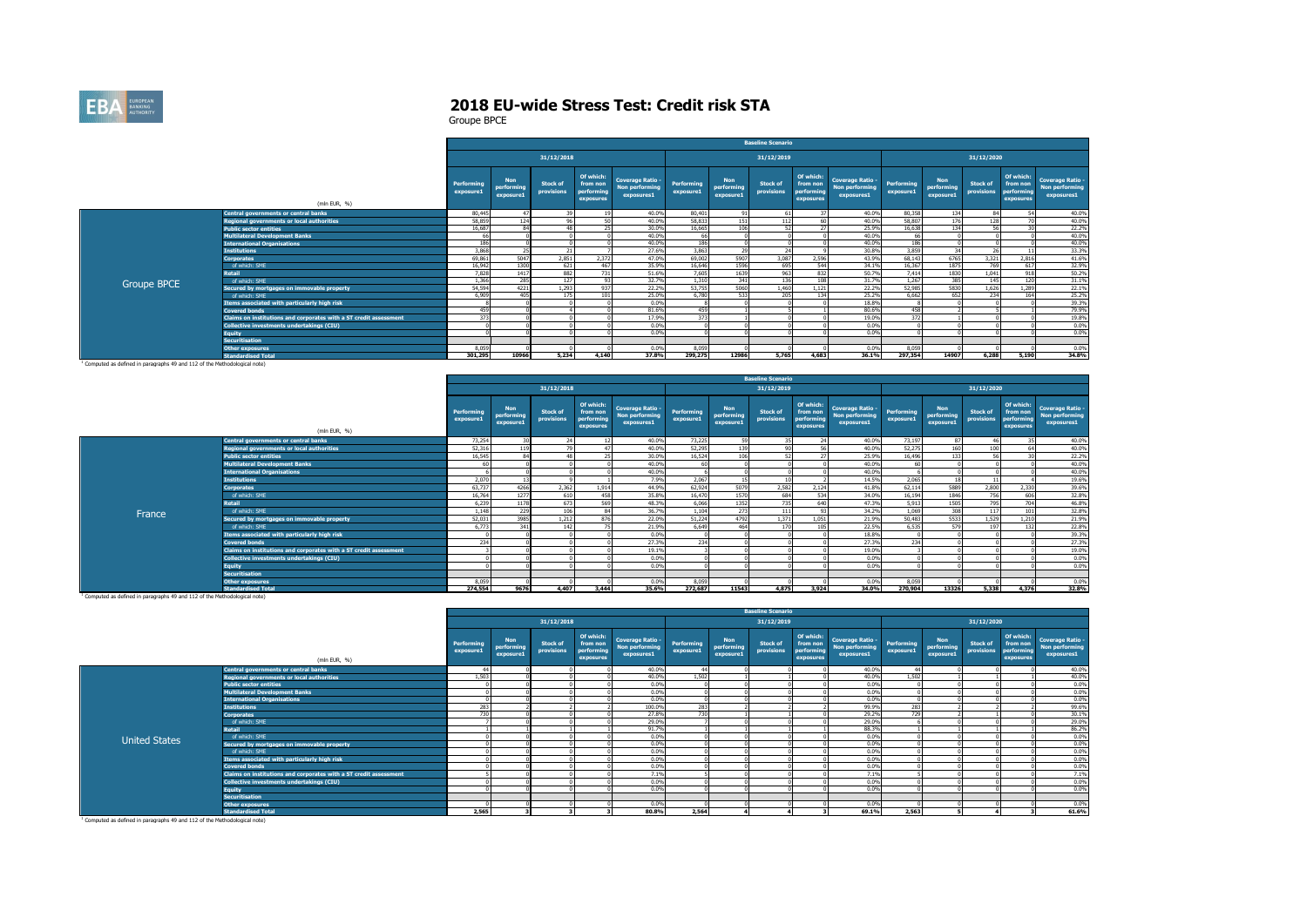

|                                                                                       |                                                                   |                         |                                       |                               |                                                  |                                                         |                         |                                | <b>Baseline Scenario</b>      |                                                  |                                                         |                         |                                |                               |                                                  |                                                  |
|---------------------------------------------------------------------------------------|-------------------------------------------------------------------|-------------------------|---------------------------------------|-------------------------------|--------------------------------------------------|---------------------------------------------------------|-------------------------|--------------------------------|-------------------------------|--------------------------------------------------|---------------------------------------------------------|-------------------------|--------------------------------|-------------------------------|--------------------------------------------------|--------------------------------------------------|
|                                                                                       |                                                                   |                         |                                       | 31/12/2018                    |                                                  |                                                         |                         |                                | 31/12/2019                    |                                                  |                                                         |                         |                                | 31/12/2020                    |                                                  |                                                  |
|                                                                                       | (mln EUR, %)                                                      | Performing<br>exposure1 | <b>Non</b><br>performing<br>exposure1 | <b>Stock of</b><br>provisions | Of which:<br>from non<br>performing<br>exposures | <b>Coverage Ratio -</b><br>Non performing<br>exposures1 | Performing<br>exposure1 | Non<br>performing<br>exposure1 | <b>Stock of</b><br>provisions | Of which:<br>from non<br>performing<br>exposures | <b>Coverage Ratio -</b><br>Non performing<br>exposures1 | Performing<br>exposure1 | Non<br>performing<br>exposure1 | <b>Stock of</b><br>provisions | Of which:<br>from non<br>performing<br>exposures | Coverage Ratio -<br>Non performing<br>exposures1 |
|                                                                                       | Central governments or central banks                              |                         |                                       |                               |                                                  | 0.0%                                                    |                         |                                |                               |                                                  | 0.0%                                                    |                         |                                |                               |                                                  | 0.0%                                             |
|                                                                                       | <b>Regional governments or local authorities</b>                  |                         |                                       |                               |                                                  | 0.0%                                                    |                         |                                |                               |                                                  | 0.0%                                                    |                         |                                |                               |                                                  | 0.0%                                             |
|                                                                                       | <b>Public sector entities</b>                                     |                         |                                       |                               |                                                  | 0.0%                                                    |                         |                                |                               |                                                  | 0.0%                                                    |                         |                                |                               |                                                  | 0.0%                                             |
|                                                                                       | <b>Multilateral Development Banks</b>                             |                         |                                       |                               |                                                  | 0.0%                                                    |                         |                                |                               |                                                  | 0.0%                                                    |                         |                                |                               |                                                  | 0.0%                                             |
|                                                                                       | <b>International Organisations</b>                                |                         |                                       |                               |                                                  | 0.0%                                                    |                         |                                |                               |                                                  | 0.0%                                                    |                         |                                |                               |                                                  | 0.0%                                             |
|                                                                                       | <b>Institutions</b>                                               |                         |                                       |                               |                                                  | 10.2%                                                   | 85                      |                                |                               |                                                  | 11.0%                                                   | 85                      |                                |                               |                                                  | 11.2%                                            |
|                                                                                       | <b>Corporates</b>                                                 | 212                     |                                       |                               |                                                  | 30.1%                                                   | 211                     |                                |                               |                                                  | 29.8%                                                   | 210                     |                                |                               |                                                  | 29.6%                                            |
|                                                                                       | of which: SME                                                     |                         |                                       |                               |                                                  | 39.8%                                                   |                         |                                |                               |                                                  | 39.6%                                                   |                         |                                |                               |                                                  | 39.4%                                            |
|                                                                                       | <b>Retail</b>                                                     |                         |                                       |                               |                                                  | 22.1%                                                   |                         |                                |                               |                                                  | 22.2%                                                   |                         |                                |                               |                                                  | 22.7%                                            |
| United Kingdom                                                                        | of which: SME                                                     |                         |                                       |                               |                                                  | 33.9%                                                   |                         |                                |                               |                                                  | 33.9%                                                   |                         |                                |                               |                                                  | 33.9%                                            |
|                                                                                       | Secured by mortgages on immovable property                        |                         |                                       |                               |                                                  | 0.0%                                                    |                         |                                |                               |                                                  | 0.0%                                                    |                         |                                |                               |                                                  | 0.0%                                             |
|                                                                                       | of which: SME                                                     |                         |                                       |                               |                                                  | 0.0%                                                    |                         |                                |                               |                                                  | 0.0%                                                    |                         |                                |                               |                                                  | 0.0%                                             |
|                                                                                       | Items associated with particularly high risk                      |                         |                                       |                               |                                                  | 0.0%                                                    |                         |                                |                               |                                                  | 0.0%                                                    |                         |                                |                               |                                                  | 0.0%                                             |
|                                                                                       | <b>Covered bonds</b>                                              |                         |                                       |                               |                                                  | 0.0%                                                    |                         |                                |                               |                                                  | 0.0%                                                    |                         |                                |                               |                                                  | 0.0%                                             |
|                                                                                       | Claims on institutions and corporates with a ST credit assessment |                         |                                       |                               |                                                  | 0.0%                                                    |                         |                                |                               |                                                  | 0.0%                                                    |                         |                                |                               |                                                  | 0.0%                                             |
|                                                                                       | Collective investments undertakings (CIU)                         |                         |                                       |                               |                                                  | 0.0%                                                    |                         |                                |                               |                                                  | 0.0%                                                    |                         |                                |                               |                                                  | 0.0%                                             |
|                                                                                       | <b>Equity</b>                                                     |                         |                                       |                               |                                                  | 0.0%                                                    |                         |                                |                               |                                                  | 0.0%                                                    |                         |                                |                               |                                                  | 0.0%                                             |
|                                                                                       | <b>Securitisation</b>                                             |                         |                                       |                               |                                                  |                                                         |                         |                                |                               |                                                  |                                                         |                         |                                |                               |                                                  |                                                  |
|                                                                                       | <b>Other exposures</b>                                            |                         |                                       |                               |                                                  | 0.0%                                                    |                         |                                |                               |                                                  | 0.0%                                                    |                         |                                |                               |                                                  | 0.0%                                             |
|                                                                                       | <b>Standardised Total</b>                                         | 301                     |                                       |                               |                                                  | 28.7%                                                   | 300                     |                                |                               |                                                  | 28.0%                                                   | 298                     |                                |                               |                                                  | 27.6%                                            |
| <sup>1</sup> Computed as defined in paragraphs 49 and 112 of the Methodological note) |                                                                   |                         |                                       |                               |                                                  |                                                         |                         |                                |                               |                                                  |                                                         |                         |                                |                               |                                                  |                                                  |

|         |                                                                   |                         |                                       |                               |                                                  |                                                         |                         |                                       | <b>Baseline Scenario</b>      |                                                  |                                                         |                         |                                       |                        |                                                  |                                                  |
|---------|-------------------------------------------------------------------|-------------------------|---------------------------------------|-------------------------------|--------------------------------------------------|---------------------------------------------------------|-------------------------|---------------------------------------|-------------------------------|--------------------------------------------------|---------------------------------------------------------|-------------------------|---------------------------------------|------------------------|--------------------------------------------------|--------------------------------------------------|
|         |                                                                   |                         |                                       | 31/12/2018                    |                                                  |                                                         |                         |                                       | 31/12/2019                    |                                                  |                                                         |                         |                                       | 31/12/2020             |                                                  |                                                  |
|         | (mln EUR, %)                                                      | Performing<br>exposure1 | <b>Non</b><br>performing<br>exposure1 | <b>Stock of</b><br>provisions | Of which:<br>from non<br>performing<br>exposures | <b>Coverage Ratio -</b><br>Non performing<br>exposures1 | Performing<br>exposure1 | <b>Non</b><br>performing<br>exposure1 | <b>Stock of</b><br>provisions | Of which:<br>from non<br>performing<br>exposures | <b>Coverage Ratio -</b><br>Non performing<br>exposures1 | Performing<br>exposure1 | <b>Non</b><br>performing<br>exposure1 | Stock of<br>provisions | Of which:<br>from non<br>performing<br>exposures | Coverage Ratio -<br>Non performing<br>exposures1 |
|         | Central governments or central banks                              | 15                      |                                       |                               |                                                  | 40.0%                                                   | 15                      |                                       |                               |                                                  | 40.0%                                                   | 15                      |                                       |                        |                                                  | 40.0%                                            |
|         | <b>Regional governments or local authorities</b>                  |                         |                                       |                               |                                                  | 0.0%                                                    |                         |                                       |                               |                                                  | 0.0%                                                    |                         |                                       |                        |                                                  | 0.0%                                             |
|         | <b>Public sector entities</b>                                     |                         |                                       |                               |                                                  | 0.0%                                                    |                         |                                       |                               |                                                  | 0.0%                                                    |                         |                                       |                        |                                                  | 0.0%                                             |
|         | <b>Multilateral Development Banks</b>                             |                         |                                       |                               |                                                  | 0.0%                                                    |                         |                                       |                               |                                                  | 0.0%                                                    |                         |                                       |                        |                                                  | 0.0%                                             |
|         | <b>International Organisations</b>                                |                         |                                       |                               |                                                  | 0.0%                                                    |                         |                                       |                               |                                                  | 0.0%                                                    |                         |                                       |                        |                                                  | 0.0%                                             |
|         | <b>Institutions</b>                                               | 494                     |                                       |                               |                                                  | 27.0%                                                   | 494                     |                                       |                               |                                                  | 23.2%                                                   | 494                     |                                       |                        |                                                  | 19.2%                                            |
|         | <b>Corporates</b>                                                 | 189                     |                                       |                               | 57                                               | 96.5%                                                   | 187                     |                                       |                               |                                                  | 94.0%                                                   | 185                     |                                       |                        |                                                  | 91.8%                                            |
|         | of which: SME                                                     |                         |                                       |                               |                                                  | 36.7%                                                   |                         |                                       |                               |                                                  | 35.5%                                                   |                         |                                       |                        |                                                  | 34.9%                                            |
|         | Retail                                                            |                         |                                       |                               |                                                  | 23.4%                                                   |                         |                                       |                               |                                                  | 24.3%                                                   |                         |                                       |                        |                                                  | 25.0%                                            |
| Germany | of which: SME                                                     |                         |                                       |                               |                                                  | 19.8%                                                   |                         |                                       |                               |                                                  | 19.8%                                                   |                         |                                       |                        |                                                  | 19.8%                                            |
|         | Secured by mortgages on immovable property                        |                         |                                       |                               |                                                  | 22.8%                                                   |                         |                                       |                               |                                                  | 22.8%                                                   |                         |                                       |                        |                                                  | 22.8%                                            |
|         | of which: SME                                                     |                         |                                       |                               |                                                  | 0.0%                                                    |                         |                                       |                               |                                                  | 0.0%                                                    |                         |                                       |                        |                                                  | 0.0%                                             |
|         | Items associated with particularly high risk                      |                         |                                       |                               |                                                  | 0.0%                                                    |                         |                                       |                               |                                                  | 0.0%                                                    |                         |                                       |                        |                                                  | 0.0%                                             |
|         | <b>Covered bonds</b>                                              |                         |                                       |                               |                                                  | 0.0%                                                    |                         |                                       |                               |                                                  | 0.0%                                                    |                         |                                       |                        |                                                  | 0.0%                                             |
|         | Claims on institutions and corporates with a ST credit assessment |                         |                                       |                               |                                                  | 0.0%                                                    |                         |                                       |                               |                                                  | 0.0%                                                    |                         |                                       |                        |                                                  | 0.0%                                             |
|         | Collective investments undertakings (CIU)                         |                         |                                       |                               |                                                  | 0.0%                                                    |                         |                                       |                               |                                                  | 0.0%                                                    |                         |                                       |                        |                                                  | 0.0%                                             |
|         | <b>Equity</b>                                                     |                         |                                       |                               |                                                  | 0.0%                                                    |                         |                                       |                               |                                                  | 0.0%                                                    |                         |                                       |                        |                                                  | 0.0%                                             |
|         | <b>Securitisation</b>                                             |                         |                                       |                               |                                                  |                                                         |                         |                                       |                               |                                                  |                                                         |                         |                                       |                        |                                                  |                                                  |
|         | <b>Other exposures</b>                                            |                         |                                       |                               |                                                  | 0.0%                                                    |                         |                                       |                               |                                                  | 0.0%                                                    |                         |                                       |                        |                                                  | 0.0%                                             |
|         | <b>Standardised Total</b>                                         | 707                     | 58                                    | 58                            | 56                                               | 96.2%                                                   | 705                     | 61                                    | 58                            | 57                                               | 93.4%                                                   | 703                     | 63                                    | 59                     | 57                                               | 91.0%                                            |

**Standardised Total** 1 Computed as defined in paragraphs 49 and 112 of the Methodological note)

|       |                                                                   |                         |                                       |                               |                                                  |                                                         |                          |                                       | <b>Baseline Scenario</b>      |                                                  |                                                  |                         |                                       |                                                                                   |                                                  |
|-------|-------------------------------------------------------------------|-------------------------|---------------------------------------|-------------------------------|--------------------------------------------------|---------------------------------------------------------|--------------------------|---------------------------------------|-------------------------------|--------------------------------------------------|--------------------------------------------------|-------------------------|---------------------------------------|-----------------------------------------------------------------------------------|--------------------------------------------------|
|       |                                                                   |                         |                                       | 31/12/2018                    |                                                  |                                                         |                          |                                       | 31/12/2019                    |                                                  |                                                  |                         |                                       | 31/12/2020                                                                        |                                                  |
|       | (mln EUR, %)                                                      | Performing<br>exposure1 | <b>Non</b><br>performing<br>exposure1 | <b>Stock of</b><br>provisions | Of which:<br>from non<br>performing<br>exposures | <b>Coverage Ratio -</b><br>Non performing<br>exposures1 | Performing<br>exposure1  | <b>Non</b><br>performing<br>exposure1 | <b>Stock of</b><br>provisions | Of which:<br>from non<br>performing<br>exposures | Coverage Ratio -<br>Non performing<br>exposures1 | Performing<br>exposure1 | <b>Non</b><br>performing<br>exposure1 | Of which:<br><b>Stock of</b><br>from non<br>performing<br>provisions<br>exposures | Coverage Ratio -<br>Non performing<br>exposures1 |
|       | <b>Central governments or central banks</b>                       | 2.457                   |                                       |                               |                                                  | 40.0%                                                   | 2.451                    | 10                                    | 131                           |                                                  | 40.0%                                            | 2.447                   | 15                                    | $\overline{20}$                                                                   | 40.0%                                            |
|       | <b>Regional governments or local authorities</b>                  | 1.367                   |                                       |                               |                                                  | 40.0%                                                   | 1.364                    |                                       |                               |                                                  | 40.0%                                            | 1.362                   |                                       |                                                                                   | 40.0%                                            |
|       | <b>Public sector entities</b>                                     |                         |                                       |                               |                                                  | 0.0%                                                    |                          |                                       |                               |                                                  | 0.0%                                             |                         |                                       |                                                                                   | 0.0%                                             |
|       | <b>Multilateral Development Banks</b>                             |                         |                                       |                               |                                                  | 0.0%                                                    |                          |                                       |                               |                                                  | 0.0%                                             |                         |                                       |                                                                                   | 0.0%                                             |
|       | <b>International Organisations</b>                                |                         |                                       |                               |                                                  | 0.0%                                                    |                          |                                       |                               |                                                  | 0.0%                                             |                         |                                       |                                                                                   | 0.0%                                             |
|       | <b>Institutions</b>                                               | 20                      |                                       |                               |                                                  | 18.2%                                                   |                          |                                       |                               |                                                  | 18.2%                                            | 20 <sub>1</sub>         |                                       |                                                                                   | 18.1%                                            |
|       | <b>Corporates</b>                                                 | 122                     |                                       |                               |                                                  | 79.0%                                                   | 122                      |                                       |                               |                                                  | 74.1%                                            | 121                     |                                       |                                                                                   | 69.5%                                            |
|       | of which: SME                                                     |                         |                                       |                               |                                                  | 65.2%                                                   |                          |                                       |                               |                                                  | 64.5%                                            |                         |                                       |                                                                                   | 64.1%                                            |
|       | <b>Retail</b>                                                     |                         |                                       |                               |                                                  | 21.5%                                                   |                          |                                       |                               |                                                  | 21.7%                                            |                         |                                       |                                                                                   | 21.7%                                            |
| Italy | of which: SME                                                     |                         |                                       |                               |                                                  | 21.4%                                                   |                          |                                       |                               |                                                  | 21.5%                                            |                         |                                       |                                                                                   | 21.5%                                            |
|       | Secured by mortgages on immovable property                        | 17                      |                                       |                               |                                                  | 24.1%                                                   | $\overline{\phantom{a}}$ |                                       |                               |                                                  | 25.5%                                            | 16                      |                                       |                                                                                   | 26.1%                                            |
|       | of which: SME                                                     |                         |                                       |                               |                                                  | 34.1%                                                   |                          |                                       |                               |                                                  | 33.2%                                            |                         |                                       |                                                                                   | 32.7%                                            |
|       | Items associated with particularly high risk                      |                         |                                       |                               |                                                  | 0.0%                                                    |                          |                                       |                               |                                                  | 0.0%                                             |                         |                                       |                                                                                   | 0.0%                                             |
|       | <b>Covered bonds</b>                                              |                         |                                       |                               |                                                  | 0.0%                                                    |                          |                                       |                               |                                                  | 0.0%                                             |                         |                                       |                                                                                   | 0.0%                                             |
|       | Claims on institutions and corporates with a ST credit assessment |                         |                                       |                               |                                                  | 0.0%                                                    |                          |                                       |                               |                                                  | 0.0%                                             |                         |                                       |                                                                                   | 0.0%                                             |
|       | Collective investments undertakings (CIU)                         |                         |                                       |                               |                                                  | 0.0%                                                    |                          |                                       |                               |                                                  | 0.0%                                             |                         |                                       |                                                                                   | 0.0%                                             |
|       | <b>Equity</b>                                                     |                         |                                       |                               |                                                  | 0.0%                                                    |                          |                                       |                               |                                                  | 0.0%                                             |                         |                                       |                                                                                   | 0.0%                                             |
|       | <b>Securitisation</b>                                             |                         |                                       |                               |                                                  |                                                         |                          |                                       |                               |                                                  |                                                  |                         |                                       |                                                                                   |                                                  |
|       | Other exposures                                                   |                         |                                       |                               |                                                  | 0.0%                                                    |                          |                                       |                               |                                                  | 0.0%                                             |                         |                                       |                                                                                   | 0.0%                                             |
|       | <b>Standardised Total</b>                                         | 4.004                   | 15                                    | 18                            |                                                  | 53.8%                                                   | 3,995                    | 24                                    | 28                            | 11                                               | 47.8%                                            | 3.986                   | 33                                    | 39<br>15                                                                          | 45.3%                                            |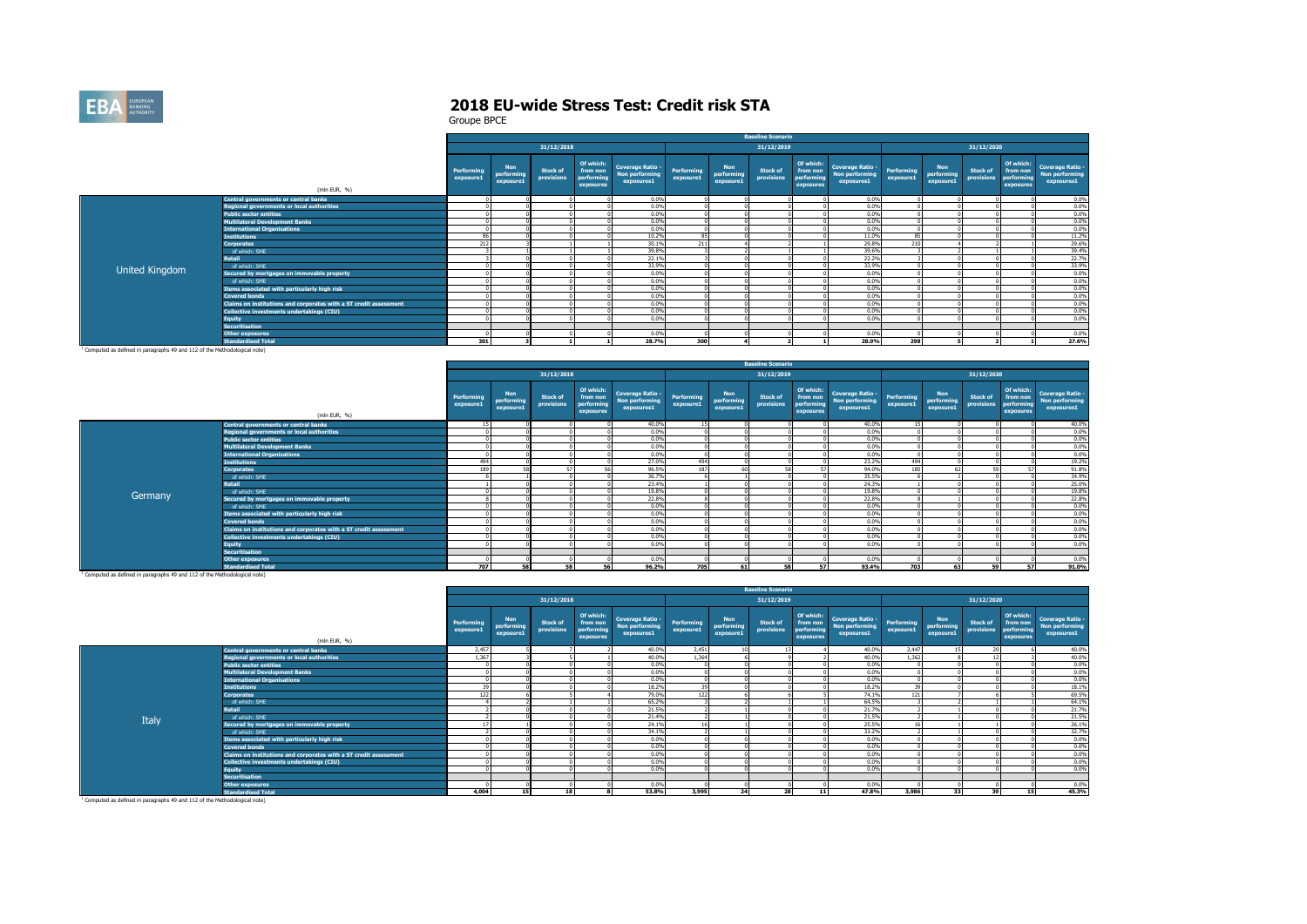

Groupe BPCE

|                                                                                       |                                                                   |                                |                                       |                               |                                                  |                                                         |                         |                                       | <b>Baseline Scenario</b>      |                                                  |                                                         |                         |                                       |                               |                                                  |                                                  |
|---------------------------------------------------------------------------------------|-------------------------------------------------------------------|--------------------------------|---------------------------------------|-------------------------------|--------------------------------------------------|---------------------------------------------------------|-------------------------|---------------------------------------|-------------------------------|--------------------------------------------------|---------------------------------------------------------|-------------------------|---------------------------------------|-------------------------------|--------------------------------------------------|--------------------------------------------------|
|                                                                                       |                                                                   |                                |                                       | 31/12/2018                    |                                                  |                                                         |                         |                                       | 31/12/2019                    |                                                  |                                                         |                         |                                       | 31/12/2020                    |                                                  |                                                  |
|                                                                                       | (mln EUR, %)                                                      | <b>Performing</b><br>exposure1 | <b>Non</b><br>performing<br>exposure1 | <b>Stock of</b><br>provisions | Of which:<br>from non<br>performing<br>exposures | <b>Coverage Ratio -</b><br>Non performing<br>exposures1 | Performing<br>exposure1 | <b>Non</b><br>performing<br>exposure1 | <b>Stock of</b><br>provisions | Of which:<br>from non<br>performing<br>exposures | <b>Coverage Ratio -</b><br>Non performing<br>exposures1 | Performing<br>exposure1 | <b>Non</b><br>performing<br>exposure1 | <b>Stock of</b><br>provisions | Of which:<br>from non<br>performing<br>exposures | Coverage Ratio -<br>Non performing<br>exposures1 |
|                                                                                       | <b>Central governments or central banks</b>                       | 132                            |                                       |                               |                                                  | 40.0%                                                   | 132                     |                                       |                               |                                                  | 40.0%                                                   | 131                     |                                       |                               |                                                  | 40.0%                                            |
|                                                                                       | <b>Regional governments or local authorities</b>                  | 419                            |                                       | 10                            |                                                  | 40.0%                                                   | 419                     |                                       | 11                            |                                                  | 40.0%                                                   | 418                     |                                       | $\sim$                        |                                                  | 40.0%                                            |
|                                                                                       | <b>Public sector entities</b>                                     |                                |                                       |                               |                                                  | 27.7%                                                   |                         |                                       |                               |                                                  | 27.7%                                                   |                         |                                       |                               |                                                  | 27.7%                                            |
|                                                                                       | <b>Multilateral Development Banks</b>                             |                                |                                       |                               |                                                  | 0.0%                                                    |                         |                                       |                               |                                                  | 0.0%                                                    |                         |                                       |                               |                                                  | 0.0%                                             |
|                                                                                       | <b>International Organisations</b>                                |                                |                                       |                               |                                                  | 0.0%                                                    |                         |                                       |                               |                                                  | 0.0%                                                    |                         |                                       |                               |                                                  | 0.0%                                             |
|                                                                                       | <b>Institutions</b>                                               | 24                             |                                       |                               |                                                  | 32.9%                                                   | 24                      |                                       |                               |                                                  | 33.19                                                   | 24                      |                                       |                               |                                                  | 33.4%                                            |
|                                                                                       | <b>Corporates</b>                                                 | 39                             |                                       |                               |                                                  | 32.7%                                                   | 38                      |                                       |                               |                                                  | 30.8%                                                   | 38                      |                                       |                               |                                                  | 29.9%                                            |
|                                                                                       | of which: SME                                                     |                                |                                       |                               |                                                  | 63.9%                                                   |                         |                                       |                               |                                                  | 50.8%                                                   |                         |                                       |                               |                                                  | 44.6%                                            |
|                                                                                       | <b>Retail</b>                                                     |                                |                                       |                               |                                                  | 77.4%                                                   |                         |                                       |                               |                                                  | 69.6%                                                   |                         |                                       |                               |                                                  | 65.6%                                            |
|                                                                                       | of which: SME                                                     |                                |                                       |                               |                                                  | 78.2%                                                   |                         |                                       |                               |                                                  | 70.8%                                                   |                         |                                       |                               |                                                  | 67.0%                                            |
| Spain                                                                                 | Secured by mortgages on immovable property                        | 122                            |                                       | 21                            |                                                  | 33.8%                                                   | 121                     |                                       | 21                            |                                                  | 33.5%                                                   | 119                     |                                       | 21                            |                                                  | 33.3%                                            |
|                                                                                       | of which: SME                                                     |                                |                                       |                               |                                                  | 36.3%                                                   |                         |                                       |                               |                                                  | 36.3%                                                   |                         |                                       |                               |                                                  | 36.3%                                            |
|                                                                                       | Items associated with particularly high risk                      |                                |                                       |                               |                                                  | 0.0%                                                    |                         |                                       |                               |                                                  | 0.0%                                                    |                         |                                       |                               |                                                  | 0.0%                                             |
|                                                                                       | <b>Covered bonds</b>                                              | C <sub>2</sub>                 |                                       |                               |                                                  | 47.8%                                                   | <b>CD</b>               |                                       |                               |                                                  | 47.8%                                                   | -77                     |                                       |                               |                                                  | 47.8%                                            |
|                                                                                       | Claims on institutions and corporates with a ST credit assessment |                                |                                       |                               |                                                  | 0.0%                                                    |                         |                                       |                               |                                                  | 0.0%                                                    |                         |                                       |                               |                                                  | 0.0%                                             |
|                                                                                       | Collective investments undertakings (CIU)                         |                                |                                       |                               |                                                  | 0.0%                                                    |                         |                                       |                               |                                                  | 0.0%                                                    |                         |                                       |                               |                                                  | 0.0%                                             |
|                                                                                       | <b>Equity</b>                                                     |                                |                                       |                               |                                                  | 0.0%                                                    |                         |                                       |                               |                                                  | 0.0%                                                    |                         |                                       |                               |                                                  | 0.0%                                             |
|                                                                                       | <b>Securitisation</b>                                             |                                |                                       |                               |                                                  |                                                         |                         |                                       |                               |                                                  |                                                         |                         |                                       |                               |                                                  |                                                  |
|                                                                                       | <b>Other exposures</b>                                            |                                |                                       |                               |                                                  | 0.0%                                                    |                         |                                       |                               |                                                  | 0.0%                                                    |                         |                                       |                               |                                                  | 0.0%                                             |
|                                                                                       | <b>Standardised Total</b>                                         | 797                            |                                       | 32                            | 21                                               | 34.2%                                                   | 793                     | 65                                    | 34                            | 22                                               | 34.0%                                                   | 790                     | 69                                    | 37                            | 23                                               | 33.8%                                            |
| <sup>1</sup> Computed as defined in paragraphs 49 and 112 of the Methodological note) |                                                                   |                                |                                       |                               |                                                  |                                                         |                         |                                       |                               |                                                  |                                                         |                         |                                       |                               |                                                  |                                                  |

|             |                                                                   |                         |                                       |                               |                                                  |                                                         |                         |                                       | <b>Baseline Scenario</b>      |                                                  |                                                         |                         |                                       |                               |                                                  |                                                  |
|-------------|-------------------------------------------------------------------|-------------------------|---------------------------------------|-------------------------------|--------------------------------------------------|---------------------------------------------------------|-------------------------|---------------------------------------|-------------------------------|--------------------------------------------------|---------------------------------------------------------|-------------------------|---------------------------------------|-------------------------------|--------------------------------------------------|--------------------------------------------------|
|             |                                                                   |                         |                                       | 31/12/2018                    |                                                  |                                                         |                         |                                       | 31/12/2019                    |                                                  |                                                         |                         |                                       | 31/12/2020                    |                                                  |                                                  |
|             | (mln EUR, %)                                                      | Performing<br>exposure1 | <b>Non</b><br>performing<br>exposure1 | <b>Stock of</b><br>provisions | Of which:<br>from non<br>performing<br>exposures | <b>Coverage Ratio -</b><br>Non performing<br>exposures1 | Performing<br>exposure1 | <b>Non</b><br>performing<br>exposure1 | <b>Stock of</b><br>provisions | Of which:<br>from non<br>performing<br>exposures | <b>Coverage Ratio -</b><br>Non performing<br>exposures1 | Performing<br>exposure1 | <b>Non</b><br>performing<br>exposure1 | <b>Stock of</b><br>provisions | Of which:<br>from non<br>performing<br>exposures | Coverage Ratio -<br>Non performing<br>exposures1 |
|             | <b>Central governments or central banks</b>                       | 65                      |                                       |                               |                                                  | 40.0%                                                   | 65                      |                                       |                               |                                                  | 40.0%                                                   | 65                      |                                       |                               |                                                  | 40.0%                                            |
|             | <b>Regional governments or local authorities</b>                  | 1,244                   |                                       |                               |                                                  | 40.0%                                                   | 1,243                   |                                       |                               |                                                  | 40.0%                                                   | 1.243                   |                                       |                               |                                                  | 40.0%                                            |
|             | <b>Public sector entities</b>                                     |                         |                                       |                               |                                                  | 0.0%                                                    |                         |                                       |                               |                                                  | 0.0%                                                    |                         |                                       |                               |                                                  | 0.0%                                             |
|             | <b>Multilateral Development Banks</b>                             |                         |                                       |                               |                                                  | 0.0%                                                    |                         |                                       |                               |                                                  | 0.0%                                                    |                         |                                       |                               |                                                  | 0.0%                                             |
|             | <b>International Organisations</b>                                |                         |                                       |                               |                                                  | 0.0%                                                    |                         |                                       |                               |                                                  | 0.0%                                                    |                         |                                       |                               |                                                  | 0.0%                                             |
|             | <b>Institutions</b>                                               | 67                      |                                       |                               |                                                  | 39.6%                                                   | 67                      |                                       |                               |                                                  | 39.6%                                                   | 67                      |                                       |                               |                                                  | 39.5%                                            |
|             | <b>Corporates</b>                                                 | 490                     |                                       | 27                            |                                                  | 80.6%                                                   | 486                     |                                       | 28                            |                                                  | 75.1%                                                   | 482                     |                                       | $\sim$                        |                                                  | 70.6%                                            |
|             | of which: SME                                                     |                         |                                       |                               |                                                  | 16.4%                                                   |                         |                                       |                               |                                                  | 16,4%                                                   |                         |                                       |                               |                                                  | 16.5%                                            |
|             | Retail                                                            |                         |                                       |                               |                                                  | 99.9%                                                   |                         |                                       |                               |                                                  | 99.8%                                                   |                         |                                       |                               |                                                  | 99.8%                                            |
| Switzerland | of which: SME                                                     |                         |                                       |                               |                                                  | 0.0%                                                    |                         |                                       |                               |                                                  | 0.0%                                                    |                         |                                       |                               |                                                  | 0.0%                                             |
|             | Secured by mortgages on immovable property                        | 417                     |                                       |                               |                                                  | 21.4%                                                   | 416                     |                                       |                               |                                                  | 21.3%                                                   | 415                     |                                       |                               |                                                  | 21.2%                                            |
|             | of which: SME                                                     |                         |                                       |                               |                                                  | 0.0%                                                    |                         |                                       |                               |                                                  | 0.0%                                                    |                         |                                       |                               |                                                  | 0.0%                                             |
|             | Items associated with particularly high risk                      |                         |                                       |                               |                                                  | 0.0%                                                    |                         |                                       |                               |                                                  | 0.0%                                                    |                         |                                       |                               |                                                  | 0.0%                                             |
|             | <b>Covered bonds</b>                                              |                         |                                       |                               |                                                  | 0.0%                                                    |                         |                                       |                               |                                                  | 0.0%                                                    |                         |                                       |                               |                                                  | 0.0%                                             |
|             | Claims on institutions and corporates with a ST credit assessment |                         |                                       |                               |                                                  | 0.0%                                                    |                         |                                       |                               |                                                  | 0.0%                                                    |                         |                                       |                               |                                                  | 0.0%                                             |
|             | Collective investments undertakings (CIU)                         |                         |                                       |                               |                                                  | 0.0%                                                    |                         |                                       |                               |                                                  | 0.0%                                                    |                         |                                       |                               |                                                  | 0.0%                                             |
|             | <b>Equity</b>                                                     |                         |                                       |                               |                                                  | 0.0%                                                    |                         |                                       |                               |                                                  | 0.0%                                                    |                         |                                       |                               |                                                  | 0.0%                                             |
|             | <b>Securitisation</b>                                             |                         |                                       |                               |                                                  |                                                         |                         |                                       |                               |                                                  |                                                         |                         |                                       |                               |                                                  |                                                  |
|             | <b>Other exposures</b>                                            |                         |                                       |                               |                                                  | 0.0%                                                    |                         |                                       |                               |                                                  | 0.0%                                                    |                         |                                       |                               |                                                  | 0.0%                                             |
|             | <b>Standardised Total</b>                                         | 2.283                   |                                       | 36                            | 34                                               | 73.8%                                                   | 2.277                   | 51                                    | 38                            | 35                                               | 69.0%                                                   | 2.271                   | 57                                    | 40                            | 37                                               | 65.0%                                            |

**Standardised Total** 1 Computed as defined in paragraphs 49 and 112 of the Methodological note)

|            |                                                                   |                         |                                       |                               |                                                  |                                                         |                         |                                       | <b>Baseline Scenario</b>      |                                                  |                                                             |           |                                       |                                                                                   |                                                  |
|------------|-------------------------------------------------------------------|-------------------------|---------------------------------------|-------------------------------|--------------------------------------------------|---------------------------------------------------------|-------------------------|---------------------------------------|-------------------------------|--------------------------------------------------|-------------------------------------------------------------|-----------|---------------------------------------|-----------------------------------------------------------------------------------|--------------------------------------------------|
|            |                                                                   |                         |                                       | 31/12/2018                    |                                                  |                                                         |                         |                                       | 31/12/2019                    |                                                  |                                                             |           |                                       | 31/12/2020                                                                        |                                                  |
|            | (mln EUR, %)                                                      | Performing<br>exposure1 | <b>Non</b><br>performing<br>exposure1 | <b>Stock of</b><br>provisions | Of which:<br>from non<br>performing<br>exposures | <b>Coverage Ratio -</b><br>Non performing<br>exposures1 | Performing<br>exposure1 | <b>Non</b><br>performing<br>exposure1 | <b>Stock of</b><br>provisions | Of which:<br>from non<br>performing<br>exposures | Coverage Ratio - Performing<br>Non performing<br>exposures1 | exposure1 | <b>Non</b><br>performing<br>exposure1 | Of which:<br><b>Stock of</b><br>from non<br>performing<br>provisions<br>exposures | Coverage Ratio -<br>Non performing<br>exposures1 |
|            | Central governments or central banks                              | 457                     |                                       |                               |                                                  | 40.0%                                                   | 457                     |                                       |                               |                                                  | 40.0%                                                       | 457       |                                       |                                                                                   | 40.0%                                            |
|            | <b>Regional governments or local authorities</b>                  |                         |                                       |                               |                                                  | 0.0%                                                    |                         |                                       |                               |                                                  | 0.0%                                                        |           |                                       |                                                                                   | 0.0%                                             |
|            | <b>Public sector entities</b>                                     |                         |                                       |                               |                                                  | 0.0%                                                    |                         |                                       |                               |                                                  | 0.0%                                                        |           |                                       |                                                                                   | 0.0%                                             |
|            | <b>Multilateral Development Banks</b>                             |                         |                                       |                               |                                                  | 0.0%                                                    |                         |                                       |                               |                                                  | 0.0%                                                        |           |                                       |                                                                                   | 0.0%                                             |
|            | <b>International Organisations</b>                                |                         |                                       |                               |                                                  | 0.0%                                                    |                         |                                       |                               |                                                  | 0.0%                                                        |           |                                       |                                                                                   | 0.0%                                             |
|            | <b>Institutions</b>                                               | 23                      |                                       |                               |                                                  | 60.9%                                                   | 23                      |                                       |                               |                                                  | 58.9%                                                       | 23        |                                       |                                                                                   | 57.3%                                            |
|            | <b>Corporates</b>                                                 | 356                     |                                       | 61                            |                                                  | 81.3%                                                   | 352                     |                                       | 62                            |                                                  | 78.3%                                                       | 348       |                                       | ch                                                                                | 75.8%                                            |
|            | of which: SME                                                     | on                      |                                       |                               |                                                  | 39.4%                                                   | 89                      |                                       |                               |                                                  | 38.9%                                                       | 87        |                                       |                                                                                   | 38.4%                                            |
|            | <b>Retail</b>                                                     | 57                      |                                       |                               |                                                  | 29.9%                                                   | 56                      |                                       |                               |                                                  | 29.4%                                                       | 55        |                                       |                                                                                   | 29.0%                                            |
| Luxembourg | of which: SME                                                     |                         |                                       |                               |                                                  | 19.8%                                                   |                         |                                       |                               |                                                  | 19.7%                                                       |           |                                       |                                                                                   | 19.7%                                            |
|            | Secured by mortgages on immovable property                        | 562                     |                                       |                               |                                                  | 23.7%                                                   | 556                     |                                       |                               |                                                  | 20.1%                                                       | 551       |                                       |                                                                                   | 18.3%                                            |
|            | of which: SME                                                     |                         |                                       |                               |                                                  | 42.0%                                                   |                         |                                       |                               |                                                  | 41.5%                                                       |           |                                       |                                                                                   | 41.1%                                            |
|            | Items associated with particularly high risk                      |                         |                                       |                               |                                                  | 0.0%                                                    |                         |                                       |                               |                                                  | 0.0%                                                        |           |                                       |                                                                                   | 0.0%                                             |
|            | <b>Covered bonds</b>                                              |                         |                                       |                               |                                                  | 0.0%                                                    |                         |                                       |                               |                                                  | 0.0%                                                        |           |                                       |                                                                                   | 0.0%                                             |
|            | Claims on institutions and corporates with a ST credit assessment |                         |                                       |                               |                                                  | 7.3%                                                    |                         |                                       |                               |                                                  | 7.5%                                                        |           |                                       |                                                                                   | 7.7%                                             |
|            | <b>Collective investments undertakings (CIU)</b>                  |                         |                                       |                               |                                                  | 0.0%                                                    |                         |                                       |                               |                                                  | 0.0%                                                        |           |                                       |                                                                                   | 0.0%                                             |
|            | Eauity                                                            |                         |                                       |                               |                                                  | 0.0%                                                    |                         |                                       |                               |                                                  | 0.0%                                                        |           |                                       |                                                                                   | 0.0%                                             |
|            | <b>Securitisation</b>                                             |                         |                                       |                               |                                                  |                                                         |                         |                                       |                               |                                                  |                                                             |           |                                       |                                                                                   |                                                  |
|            | Other exposures                                                   |                         |                                       |                               |                                                  | 0.0%                                                    |                         |                                       |                               |                                                  | 0.0%                                                        |           |                                       |                                                                                   | 0.0%                                             |
|            | <b>Standardised Total</b>                                         | 1,463                   | 97                                    | 70                            | 65                                               | 67.4%                                                   | 1,453                   | 107                                   | 72                            | 67                                               | 62.9%                                                       | 1,443     | 117                                   | 74                                                                                | 59.3%<br>69                                      |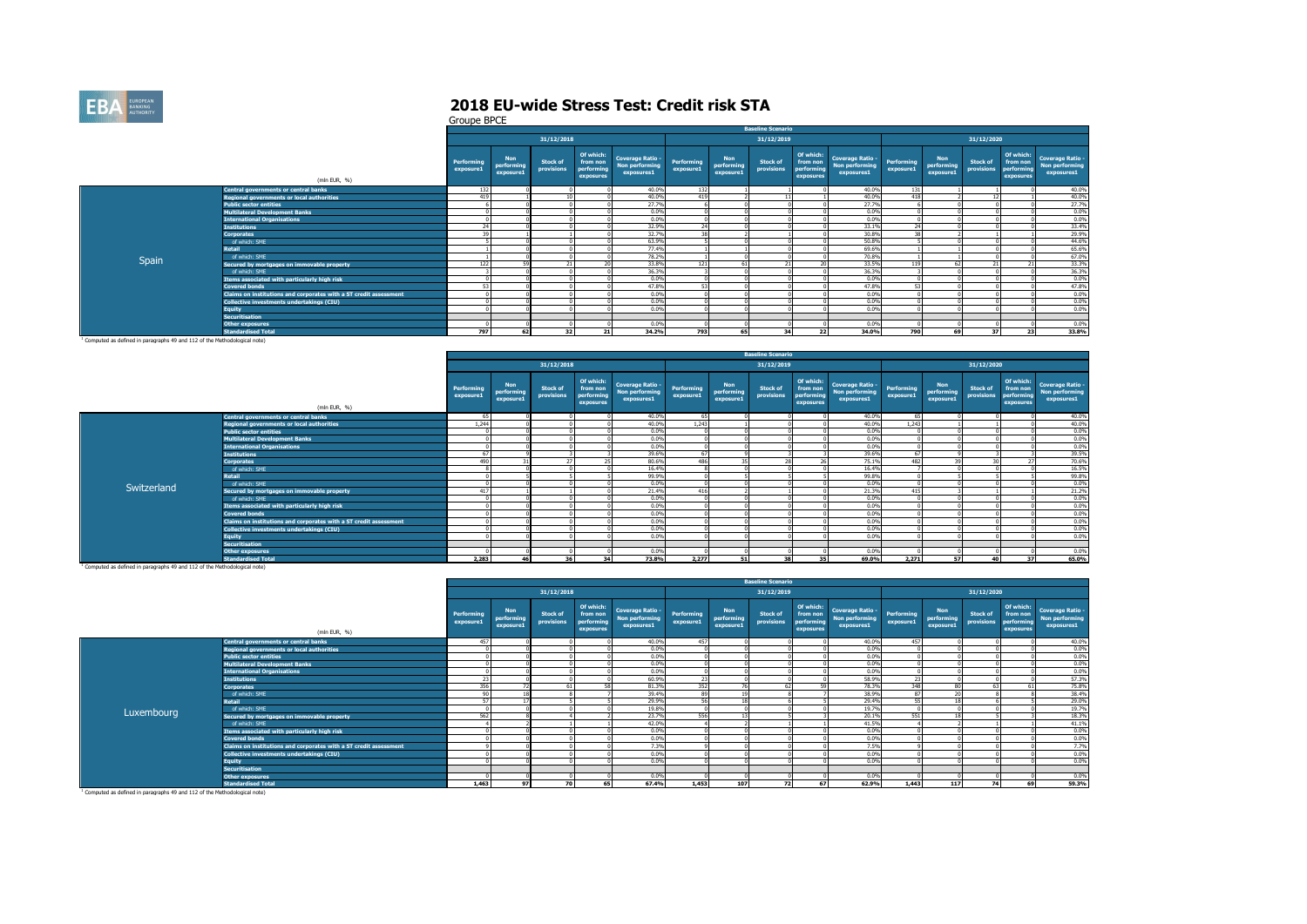

Groupe BPCE

|                                                                                       |                                                                   |                         |                                       |                        |                                                  |                                                         |                         |                                | <b>Baseline Scenario</b>      |                                                  |                                                         |                         |                                |                               |                                                  |                                                  |
|---------------------------------------------------------------------------------------|-------------------------------------------------------------------|-------------------------|---------------------------------------|------------------------|--------------------------------------------------|---------------------------------------------------------|-------------------------|--------------------------------|-------------------------------|--------------------------------------------------|---------------------------------------------------------|-------------------------|--------------------------------|-------------------------------|--------------------------------------------------|--------------------------------------------------|
|                                                                                       |                                                                   |                         |                                       | 31/12/2018             |                                                  |                                                         |                         |                                | 31/12/2019                    |                                                  |                                                         |                         |                                | 31/12/2020                    |                                                  |                                                  |
|                                                                                       | (mln EUR, %)                                                      | Performing<br>exposure1 | <b>Non</b><br>performing<br>exposure1 | Stock of<br>provisions | Of which:<br>from non<br>performing<br>exposures | <b>Coverage Ratio -</b><br>Non performing<br>exposures1 | Performing<br>exposure1 | Non<br>performing<br>exposure1 | <b>Stock of</b><br>provisions | Of which:<br>from non<br>performing<br>exposures | <b>Coverage Ratio -</b><br>Non performing<br>exposures1 | Performing<br>exposure1 | Non<br>performing<br>exposure1 | <b>Stock of</b><br>provisions | Of which:<br>from non<br>performing<br>exposures | Coverage Ratio -<br>Non performing<br>exposures1 |
|                                                                                       | <b>Central governments or central banks</b>                       |                         |                                       |                        |                                                  | 0.0%                                                    |                         |                                |                               |                                                  | 0.0%                                                    |                         |                                |                               |                                                  | 0.0%                                             |
|                                                                                       | <b>Regional governments or local authorities</b>                  |                         |                                       |                        |                                                  | 0.0%                                                    |                         |                                |                               |                                                  | 0.0%                                                    |                         |                                |                               |                                                  | 0.0%                                             |
|                                                                                       | <b>Public sector entities</b>                                     |                         |                                       |                        |                                                  | 0.0%                                                    |                         |                                |                               |                                                  | 0.0%                                                    |                         |                                |                               |                                                  | 0.0%                                             |
|                                                                                       | <b>Multilateral Development Banks</b>                             |                         |                                       |                        |                                                  | 0.0%                                                    |                         |                                |                               |                                                  | 0.0%                                                    |                         |                                |                               |                                                  | 0.0%                                             |
|                                                                                       | <b>International Organisations</b>                                |                         |                                       |                        |                                                  | 0.0%                                                    |                         |                                |                               |                                                  | 0.0%                                                    |                         |                                |                               |                                                  | 0.0%                                             |
|                                                                                       | <b>Institutions</b>                                               |                         |                                       |                        |                                                  | 27.2%                                                   |                         |                                |                               |                                                  | 27.2%                                                   |                         |                                |                               |                                                  | 27.2%                                            |
|                                                                                       | <b>Corporates</b>                                                 |                         |                                       |                        |                                                  | 30.1%                                                   |                         |                                |                               |                                                  | 29.9%                                                   | 86                      |                                |                               |                                                  | 29.8%                                            |
|                                                                                       | of which: SME                                                     |                         |                                       |                        |                                                  | 32.0%                                                   |                         |                                |                               |                                                  | 32.0%                                                   |                         |                                |                               |                                                  | 32.0%                                            |
|                                                                                       | <b>Retail</b>                                                     |                         |                                       |                        |                                                  | 40.0%                                                   |                         |                                |                               |                                                  | 40.0%                                                   |                         |                                |                               |                                                  | 40.0%                                            |
| Netherlands                                                                           | of which: SME                                                     |                         |                                       |                        |                                                  | 0.0%                                                    |                         |                                |                               |                                                  | 0.0%                                                    |                         |                                |                               |                                                  | 0.0%                                             |
|                                                                                       | Secured by mortgages on immovable property                        |                         |                                       |                        |                                                  | 21.9%                                                   |                         |                                |                               |                                                  | 21.9%                                                   |                         |                                |                               |                                                  | 21.9%                                            |
|                                                                                       | of which: SME                                                     |                         |                                       |                        |                                                  | 0.0%                                                    |                         |                                |                               |                                                  | 0.0%                                                    |                         |                                |                               |                                                  | 0.0%                                             |
|                                                                                       | Items associated with particularly high risk                      |                         |                                       |                        |                                                  | 0.0%                                                    |                         |                                |                               |                                                  | 0.0%                                                    |                         |                                |                               |                                                  | 0.0%                                             |
|                                                                                       | <b>Covered bonds</b>                                              |                         |                                       |                        |                                                  | 0.0%                                                    |                         |                                |                               |                                                  | 0.0%                                                    |                         |                                |                               |                                                  | 0.0%                                             |
|                                                                                       | Claims on institutions and corporates with a ST credit assessment |                         |                                       |                        |                                                  | 0.0%                                                    |                         |                                |                               |                                                  | 0.0%                                                    |                         |                                |                               |                                                  | 0.0%                                             |
|                                                                                       | Collective investments undertakings (CIU)                         |                         |                                       |                        |                                                  | 0.0%                                                    |                         |                                |                               |                                                  | 0.0%                                                    |                         |                                |                               |                                                  | 0.0%                                             |
|                                                                                       | <b>Equity</b>                                                     |                         |                                       |                        |                                                  | 0.0%                                                    |                         |                                |                               |                                                  | 0.0%                                                    |                         |                                |                               |                                                  | 0.0%                                             |
|                                                                                       | <b>Securitisation</b>                                             |                         |                                       |                        |                                                  |                                                         |                         |                                |                               |                                                  |                                                         |                         |                                |                               |                                                  |                                                  |
|                                                                                       | <b>Other exposures</b>                                            |                         |                                       |                        |                                                  | 0.0%                                                    |                         |                                |                               |                                                  | 0.0%                                                    |                         |                                |                               |                                                  | 0.0%                                             |
|                                                                                       | <b>Standardised Total</b>                                         | 94                      |                                       |                        |                                                  | 30.0%                                                   | 93                      |                                |                               |                                                  | 29.8%                                                   | 92                      |                                |                               |                                                  | 29.7%                                            |
| <sup>1</sup> Computed as defined in paragraphs 49 and 112 of the Methodological note) |                                                                   |                         |                                       |                        |                                                  |                                                         |                         |                                |                               |                                                  |                                                         |                         |                                |                               |                                                  |                                                  |

|         |                                                                   |                                |                                       |                               |                                                  |                                                         |                         |                                       | <b>Baseline Scenario</b>      |                                                  |                                                         |                         |                                       |                               |                                                  |                                                         |
|---------|-------------------------------------------------------------------|--------------------------------|---------------------------------------|-------------------------------|--------------------------------------------------|---------------------------------------------------------|-------------------------|---------------------------------------|-------------------------------|--------------------------------------------------|---------------------------------------------------------|-------------------------|---------------------------------------|-------------------------------|--------------------------------------------------|---------------------------------------------------------|
|         |                                                                   |                                |                                       | 31/12/2018                    |                                                  |                                                         |                         |                                       | 31/12/2019                    |                                                  |                                                         |                         |                                       | 31/12/2020                    |                                                  |                                                         |
|         | (mln EUR, %)                                                      | <b>Performing</b><br>exposure1 | <b>Non</b><br>performing<br>exposure1 | <b>Stock of</b><br>provisions | Of which:<br>from non<br>performing<br>exposures | <b>Coverage Ratio -</b><br>Non performing<br>exposures1 | Performing<br>exposure1 | <b>Non</b><br>performing<br>exposure1 | <b>Stock of</b><br>provisions | Of which:<br>from non<br>performing<br>exposures | <b>Coverage Ratio -</b><br>Non performing<br>exposures1 | Performing<br>exposure1 | <b>Non</b><br>performing<br>exposure1 | <b>Stock of</b><br>provisions | Of which:<br>from non<br>performing<br>exposures | <b>Coverage Ratio -</b><br>Non performing<br>exposures1 |
|         | <b>Central governments or central banks</b>                       |                                |                                       |                               |                                                  | 40.0%                                                   | 74                      |                                       |                               |                                                  | 40.0%                                                   | 74                      |                                       |                               |                                                  | 40.0%                                                   |
|         | <b>Regional governments or local authorities</b>                  |                                |                                       |                               |                                                  | 40.0%                                                   |                         |                                       |                               |                                                  | 40.0%                                                   |                         |                                       |                               |                                                  | 40.0%                                                   |
|         | <b>Public sector entities</b>                                     |                                |                                       |                               |                                                  | 27.7%                                                   |                         |                                       |                               |                                                  | 27.7%                                                   |                         |                                       |                               |                                                  | 27.7%                                                   |
|         | <b>Multilateral Development Banks</b>                             |                                |                                       |                               |                                                  | 0.0%                                                    |                         |                                       |                               |                                                  | 0.0%                                                    |                         |                                       |                               |                                                  | 0.0%                                                    |
|         | <b>International Organisations</b>                                |                                |                                       |                               |                                                  | 0.0%                                                    |                         |                                       |                               |                                                  | 0.0%                                                    |                         |                                       |                               |                                                  | 0.0%                                                    |
|         | <b>Institutions</b>                                               |                                |                                       |                               |                                                  | 27.1%                                                   |                         |                                       |                               |                                                  | 27.0%                                                   |                         |                                       |                               |                                                  | 26.9%                                                   |
|         | <b>Corporates</b>                                                 | 517                            |                                       |                               |                                                  | 30.3%                                                   | 512                     |                                       |                               |                                                  | 29.5%                                                   | 507                     |                                       |                               |                                                  | 29.1%                                                   |
|         | of which: SME                                                     |                                |                                       |                               |                                                  | 23.4%                                                   | 35                      |                                       |                               |                                                  | 24.0%                                                   | 34                      |                                       |                               |                                                  | 24.2%                                                   |
|         | <b>Retail</b>                                                     | 18                             |                                       |                               |                                                  | 27.5%                                                   | 18                      |                                       |                               |                                                  | 27.1%                                                   | 17                      |                                       |                               |                                                  | 27.3%                                                   |
| Belgium | of which: SME                                                     |                                |                                       |                               |                                                  | 19.8%                                                   |                         |                                       |                               |                                                  | 19.8%                                                   |                         |                                       |                               |                                                  | 19.8%                                                   |
|         | Secured by mortgages on immovable property                        | 644                            |                                       | 10 <sup>1</sup>               |                                                  | 21.2%                                                   | 635                     |                                       | 12                            |                                                  | 21.4%                                                   | 626                     |                                       | 14                            |                                                  | 21.5%                                                   |
|         | of which: SME                                                     |                                |                                       |                               |                                                  | 0.0%                                                    |                         |                                       |                               |                                                  | 0.0%                                                    |                         |                                       |                               |                                                  | 0.0%                                                    |
|         | Items associated with particularly high risk                      |                                |                                       |                               |                                                  | 0.0%                                                    |                         |                                       |                               |                                                  | 0.0%                                                    |                         |                                       |                               |                                                  | 0.0%                                                    |
|         | <b>Covered bonds</b>                                              |                                |                                       |                               |                                                  | 0.0%                                                    |                         |                                       |                               |                                                  | 0.0%                                                    |                         |                                       |                               |                                                  | 0.0%                                                    |
|         | Claims on institutions and corporates with a ST credit assessment |                                |                                       |                               |                                                  | 7.1%                                                    |                         |                                       |                               |                                                  | 7.1%                                                    |                         |                                       |                               |                                                  | 7.1%                                                    |
|         | Collective investments undertakings (CIU)                         |                                |                                       |                               |                                                  | 0.0%                                                    |                         |                                       |                               |                                                  | 0.0%                                                    |                         |                                       |                               |                                                  | 0.0%                                                    |
|         | <b>Equity</b>                                                     |                                |                                       |                               |                                                  | 0.0%                                                    |                         |                                       |                               |                                                  | 0.0%                                                    |                         |                                       |                               |                                                  | 0.0%                                                    |
|         | <b>Securitisation</b>                                             |                                |                                       |                               |                                                  |                                                         |                         |                                       |                               |                                                  |                                                         |                         |                                       |                               |                                                  |                                                         |
|         | Other exposures                                                   |                                |                                       |                               |                                                  | 0.0%                                                    |                         |                                       |                               |                                                  | 0.0%                                                    |                         |                                       |                               |                                                  | 0.0%                                                    |
|         | <b>Standardised Total</b>                                         | 1,284                          | 38                                    | 14                            |                                                  | 22.4%                                                   | 1,269                   | 53                                    | 18                            | 12                                               | 23.0%                                                   | 1,254                   | 68                                    | 22                            | 16                                               | 23.3%                                                   |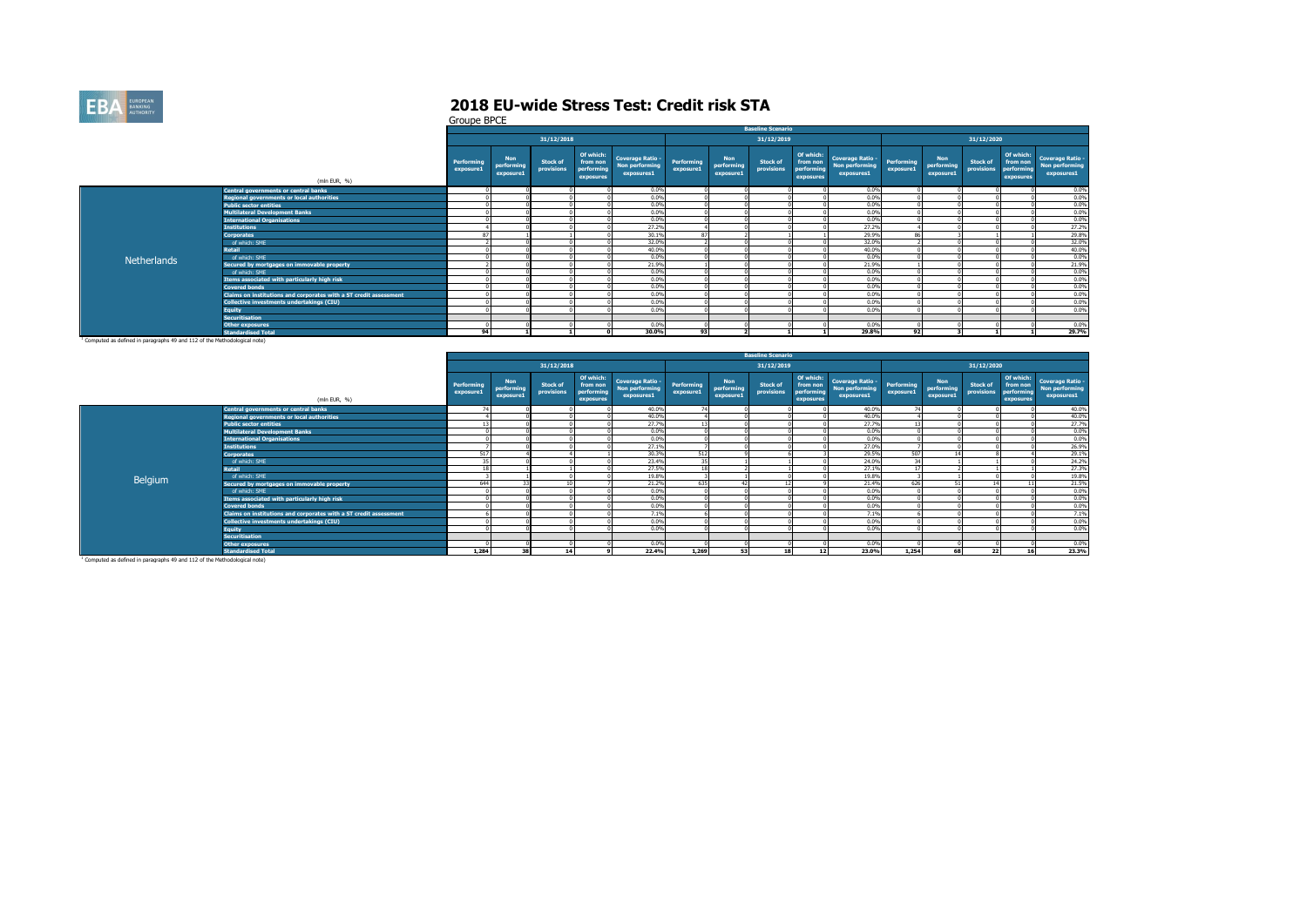

Groupe BPCE

|             |                                                                   |                         |                                       |                        |                                                  |                                                         |                         |                                       | <b>Adverse Scenario</b>       |                                                  |                                                                |                         |                                       |                        |                                                  |                                                         |
|-------------|-------------------------------------------------------------------|-------------------------|---------------------------------------|------------------------|--------------------------------------------------|---------------------------------------------------------|-------------------------|---------------------------------------|-------------------------------|--------------------------------------------------|----------------------------------------------------------------|-------------------------|---------------------------------------|------------------------|--------------------------------------------------|---------------------------------------------------------|
|             |                                                                   |                         |                                       | 31/12/2018             |                                                  |                                                         |                         |                                       | 31/12/2019                    |                                                  |                                                                |                         |                                       | 31/12/2020             |                                                  |                                                         |
|             | (mln EUR, %)                                                      | Performing<br>exposure1 | <b>Non</b><br>performing<br>exposure1 | Stock of<br>provisions | Of which:<br>from non<br>performina<br>exposures | <b>Coverage Ratio -</b><br>Non performing<br>exposures1 | Performing<br>exposure1 | <b>Non</b><br>performing<br>exposure1 | <b>Stock of</b><br>provisions | Of which:<br>from non<br>performing<br>exposures | <b>Coverage Ratio -</b><br><b>Non performing</b><br>exposures1 | Performing<br>exposure1 | <b>Non</b><br>performing<br>exposure1 | Stock of<br>provisions | Of which:<br>from non<br>performing<br>exposures | <b>Coverage Ratio -</b><br>Non performing<br>exposures1 |
|             | <b>Central governments or central banks</b>                       | 80,444                  |                                       | 43                     |                                                  | 40.0%                                                   | 80.396                  | 96                                    | 69                            | $\sim$                                           | 40.0%                                                          | 80.347                  | 145                                   | 95                     | 58                                               | 40.0%                                                   |
|             | <b>Regional governments or local authorities</b>                  | 58,858                  | 125                                   |                        |                                                  | 40.0%                                                   | 58,830                  | 154                                   | 117                           |                                                  | 40.0%                                                          | 58,800                  | 183                                   | 135                    | 73                                               | 40.0%                                                   |
|             | <b>Public sector entities</b>                                     | 16,684                  |                                       | <b>CO</b>              |                                                  | 29.2%                                                   | 16,653                  | 119                                   | 54                            |                                                  | 23.7%                                                          | 16,608                  | 163                                   | 59                     | 31                                               | 19.0%                                                   |
|             | <b>Multilateral Development Banks</b>                             | -66                     |                                       |                        |                                                  | 40.0%                                                   | 66                      |                                       |                               |                                                  | 40.0%                                                          | 66                      |                                       |                        |                                                  | 40.0%                                                   |
|             | <b>International Organisations</b>                                | 186                     |                                       |                        |                                                  | 40.0%                                                   | 186                     |                                       |                               |                                                  | 40.0%                                                          | 186                     |                                       |                        |                                                  | 40.0%                                                   |
|             | <b>Institutions</b>                                               | 3,865                   | 27                                    | 29                     |                                                  | 29.8%                                                   | 3,854                   | 38                                    | 33                            |                                                  | 33.4%                                                          | 3,844                   | 49                                    | 36                     | 17                                               | 34.9%                                                   |
|             | <b>Corporates</b>                                                 | 69,719                  | 5190                                  | 3,884                  | 3.201                                            | 61.7%                                                   | 68,458                  | 6451                                  | 4,280                         | 3,530                                            | 54.7%                                                          | 67,031                  | 7878                                  | 4.652                  | 3.894                                            | 49.4%                                                   |
|             | of which: SME                                                     | 16,899                  | 1343                                  | 693                    | 478                                              | 35.6%                                                   | 16,469                  | 1773                                  | 824                           | 591                                              | 33.3%                                                          | 16,002                  | 2240                                  | 944                    | 712                                              | 31.8%                                                   |
|             | <b>Retail</b>                                                     | 7,797                   | 1448                                  | 967                    | 792                                              | 54.7%                                                   | 7,523                   | 1722                                  | 1,083                         | 919                                              | 53.4%                                                          | 7.268                   | 1977                                  | 1.189                  | 1.036                                            | 52.4%                                                   |
|             | of which: SME                                                     | 1,363                   | 289                                   | 139                    | 100                                              | 34.7%                                                   | 1,296                   | 355                                   | 152                           | 118                                              | 33.2%                                                          | 1,239                   | 412                                   | 164                    | 133                                              | 32.4%                                                   |
| Groupe BPCE | Secured by mortgages on immovable property                        | 54,509                  | 4306                                  | 2,084                  | 1,501                                            | 34.9%                                                   | 53,359                  | 5455                                  | 2,503                         | 1.859                                            | 34.1%                                                          | 52,107                  | 6707                                  | 2,904                  | 2,242                                            | 33.4%                                                   |
|             | of which: SME                                                     | 6.893                   | 421                                   | 206                    | 107                                              | 25.3%                                                   | 6.710                   | 603                                   | 257                           | 153                                              | 25.3%                                                          | 6.515                   | 799                                   | 304                    | 202                                              | 25.3%                                                   |
|             | Items associated with particularly high risk                      |                         |                                       |                        |                                                  | 40.0%                                                   |                         |                                       |                               |                                                  | 40.0%                                                          |                         |                                       |                        |                                                  | 40.0%                                                   |
|             | <b>Covered bonds</b>                                              | 459                     |                                       |                        |                                                  | 80.1%                                                   | 458                     |                                       |                               |                                                  | 74.6%                                                          | 457                     |                                       |                        |                                                  | 73.2%                                                   |
|             | Claims on institutions and corporates with a ST credit assessment | 373                     |                                       |                        |                                                  | 18.3%                                                   | 372                     |                                       |                               |                                                  | 20.1%                                                          | 372                     |                                       |                        |                                                  | 21.1%                                                   |
|             | Collective investments undertakings (CIU)                         |                         |                                       |                        |                                                  | 0.0%                                                    |                         |                                       |                               |                                                  | 0.0%                                                           |                         |                                       |                        |                                                  | 0.0%                                                    |
|             | <b>Equity</b>                                                     |                         |                                       |                        |                                                  | 0.0%                                                    |                         |                                       |                               |                                                  | 0.0%                                                           |                         |                                       |                        |                                                  | 0.0%                                                    |
|             | <b>Securitisation</b>                                             |                         |                                       |                        |                                                  |                                                         |                         |                                       |                               |                                                  |                                                                |                         |                                       |                        |                                                  |                                                         |
|             | <b>Other exposures</b>                                            | 8.059                   |                                       |                        |                                                  | 0.0%                                                    | 8.059                   |                                       |                               |                                                  | 0.0%                                                           | 8.059                   |                                       |                        |                                                  | 0.0%                                                    |
|             | <b>Standardised Total</b>                                         | 301,028                 | 11233                                 | 7.160                  | 5.597                                            | 49.8%                                                   | 298.222                 | 14039                                 | 8.145                         | 6,450                                            | 45.9%                                                          | 295.154                 | 17107                                 | 9,078                  | 7,353                                            | 43.0%                                                   |

**Standardised Total** 1 Computed as defined in paragraphs 49 and 112 of the Methodological note)

|        |                                                                   |                         |                                       |                               |                                                  |                                                         |                         |                                       | <b>Adverse Scenario</b>           |                                    |                                                         |                         |                                       |                        |                                                  |                                                         |
|--------|-------------------------------------------------------------------|-------------------------|---------------------------------------|-------------------------------|--------------------------------------------------|---------------------------------------------------------|-------------------------|---------------------------------------|-----------------------------------|------------------------------------|---------------------------------------------------------|-------------------------|---------------------------------------|------------------------|--------------------------------------------------|---------------------------------------------------------|
|        |                                                                   |                         |                                       | 31/12/2018                    |                                                  |                                                         |                         |                                       | 31/12/2019                        |                                    |                                                         |                         |                                       | 31/12/2020             |                                                  |                                                         |
|        | (mln EUR, %)                                                      | Performing<br>exposure1 | <b>Non</b><br>performina<br>exposure1 | <b>Stock of</b><br>provisions | Of which:<br>from non<br>performing<br>exposures | <b>Coverage Ratio -</b><br>Non performing<br>exposures1 | Performing<br>exposure1 | <b>Non</b><br>performing<br>exposure1 | Stock of<br>provisions performing | Of which:<br>from non<br>exposures | <b>Coverage Ratio -</b><br>Non performing<br>exposures1 | Performing<br>exposure1 | <b>Non</b><br>performing<br>exposure1 | Stock of<br>provisions | Of which:<br>from non<br>performing<br>exposures | <b>Coverage Ratio -</b><br>Non performing<br>exposures1 |
|        | Central governments or central banks                              | 73,254                  |                                       | 24                            |                                                  | 40.0%                                                   | 73,223                  |                                       | 37                                |                                    | 40.0%                                                   | 73,191                  |                                       | co.                    |                                                  | 40.0%                                                   |
|        | <b>Regional governments or local authorities</b>                  | 52,315                  | 119                                   | 80                            |                                                  | 40.0%                                                   | 52,293                  | 141                                   | 97                                |                                    | 40.0%                                                   | 52,271                  | 164                                   | 103                    |                                                  | 40.0%                                                   |
|        | <b>Public sector entities</b>                                     | 16,542                  |                                       | 50 <sub>0</sub>               |                                                  | 29.2%                                                   | 16.511                  |                                       | 54                                |                                    | 23,7%                                                   | 16,467                  |                                       | 59                     |                                                  | 19.0%                                                   |
|        | <b>Multilateral Development Banks</b>                             | 60                      |                                       |                               |                                                  | 40.0%                                                   | 60                      |                                       |                                   |                                    | 40.0%                                                   | 60                      |                                       |                        |                                                  | 40.0%                                                   |
|        | <b>International Organisations</b>                                |                         |                                       |                               |                                                  | 40.0%                                                   |                         |                                       |                                   |                                    | 40.0%                                                   |                         |                                       |                        |                                                  | 40.0%                                                   |
|        | <b>Institutions</b>                                               | 2,069                   |                                       | 12                            |                                                  | 11.8%                                                   | 2.063                   |                                       | 15                                |                                    | 20.2%                                                   | 2,058                   |                                       | 16                     |                                                  | 24.5%                                                   |
|        | <b>Corporates</b>                                                 | 63,611                  | 4393                                  | 3,372                         | 2.738                                            | 62.3%                                                   | 62,419                  | 5584                                  | 3,749                             | 3,047                              | 54.6%                                                   | 61.063                  | 6941                                  | 4.100                  | 3.389                                            | 48.8%                                                   |
|        | of which: SME                                                     | 16,721                  | 1319                                  | 681                           | 469                                              | 35.5%                                                   | 16,295                  | 1745                                  | 811                               | 580                                | 33.2%                                                   | 15,832                  | 2208                                  | 930                    | 700                                              | 31.7%                                                   |
|        | <b>Retail</b>                                                     | 6,213                   | 1205                                  | 747                           | 626                                              | 52.0%                                                   | 5,999                   | 1419                                  | 833                               | 716                                | 50.5%                                                   | 5,796                   | 1622                                  | 914                    | 802                                              | 49.5%                                                   |
| France | of which: SME                                                     | 1.145                   | 232                                   | 115                           | Q <sub>1</sub>                                   | 39.1%                                                   | 1.093                   | 284                                   | 124                               | 102                                | 35.9%                                                   | 1.048                   | 329                                   | 132                    | 112                                              | 34.0%                                                   |
|        | Secured by mortgages on immovable property                        | 51,948                  | 4068                                  | 1.984                         | 1.429                                            | 35.1%                                                   | 50.841                  | 5175                                  | 2,387                             | 1.773                              | 34.3%                                                   | 49,633                  | 6383                                  | 2,775                  | 2.142                                            | 33.6%                                                   |
|        | of which: SME                                                     | 6.757                   | 357                                   | 173                           |                                                  | 22.3%                                                   | 6,580                   | 533                                   | 220                               | 123                                | 23.0%                                                   | 6.391                   | 723                                   | 264                    | 168                                              | 23.3%                                                   |
|        | Items associated with particularly high risk                      |                         |                                       |                               |                                                  | 40.0%                                                   |                         |                                       |                                   |                                    | 40.0%                                                   |                         |                                       |                        |                                                  | 40.0%                                                   |
|        | <b>Covered bonds</b>                                              | 234                     |                                       |                               |                                                  | 27.3%                                                   | 234                     |                                       |                                   |                                    | 27.3%                                                   | 234                     |                                       |                        |                                                  | 27.3%                                                   |
|        | Claims on institutions and corporates with a ST credit assessment |                         |                                       |                               |                                                  | 18.8%                                                   |                         |                                       |                                   |                                    | 18.4%                                                   |                         |                                       |                        |                                                  | 18.4%                                                   |
|        | Collective investments undertakings (CIU)                         |                         |                                       |                               |                                                  | 0.0%                                                    |                         |                                       |                                   |                                    | 0.0%                                                    |                         |                                       |                        |                                                  | 0.0%                                                    |
|        | <b>Equity</b>                                                     |                         |                                       |                               |                                                  | 0.0%                                                    |                         |                                       |                                   |                                    | 0.0%                                                    |                         |                                       |                        |                                                  | 0.0%                                                    |
|        | <b>Securitisation</b>                                             |                         |                                       |                               |                                                  |                                                         |                         |                                       |                                   |                                    |                                                         |                         |                                       |                        |                                                  |                                                         |
|        | <b>Other exposures</b>                                            | 8.059                   |                                       |                               |                                                  | 0.0%                                                    | 8.059                   |                                       |                                   |                                    | 0.0%                                                    | 8.059                   |                                       |                        |                                                  | 0.0%                                                    |
|        | <b>Standardised Total</b>                                         | 274,313                 | 9916                                  | 6,270                         | 4.881                                            | 49.2%                                                   | 271,712                 | 12518                                 | 7.167                             | 5,649                              | 45.1%                                                   | 268.840                 | 15390                                 | 8.018                  | 6.473                                            | 42.1%                                                   |

**Standardised Total** 1 Computed as defined in paragraphs 49 and 112 of the Methodological note)

|                      |                                                                   |                                |                                       |                        |                                                  |                                                         |                         |                         | <b>Adverse Scenario</b>                                                                      |                                                         |                         |                                       |                               |                                                  |                                                                |
|----------------------|-------------------------------------------------------------------|--------------------------------|---------------------------------------|------------------------|--------------------------------------------------|---------------------------------------------------------|-------------------------|-------------------------|----------------------------------------------------------------------------------------------|---------------------------------------------------------|-------------------------|---------------------------------------|-------------------------------|--------------------------------------------------|----------------------------------------------------------------|
|                      |                                                                   |                                |                                       | 31/12/2018             |                                                  |                                                         |                         |                         | 31/12/2019                                                                                   |                                                         |                         |                                       | 31/12/2020                    |                                                  |                                                                |
|                      | (mln EUR, %)                                                      | <b>Performing</b><br>exposure1 | <b>Non</b><br>performing<br>exposure1 | Stock of<br>provisions | Of which:<br>from non<br>performing<br>exposures | <b>Coverage Ratio -</b><br>Non performing<br>exposures1 | Performing<br>exposure1 | <b>Non</b><br>exposure1 | Of which:<br><b>Stock of</b><br>from non<br>performing provisions<br>performing<br>exposures | <b>Coverage Ratio -</b><br>Non performing<br>exposures1 | Performing<br>exposure1 | <b>Non</b><br>performing<br>exposure1 | <b>Stock of</b><br>provisions | Of which:<br>from non<br>performing<br>exposures | <b>Coverage Ratio -</b><br><b>Non performing</b><br>exposures1 |
|                      | Central governments or central banks                              |                                |                                       |                        |                                                  | 40.0%                                                   | 44                      |                         |                                                                                              | 40.0%                                                   | 44                      |                                       |                               |                                                  | 40.0%                                                          |
|                      | Regional governments or local authorities                         | 1.503                          |                                       |                        |                                                  | 40.0%                                                   | 1.502                   |                         |                                                                                              | 40.0%                                                   | 1.502                   |                                       |                               |                                                  | 40.0%                                                          |
|                      | <b>Public sector entities</b>                                     |                                |                                       |                        |                                                  | 0.0%                                                    |                         |                         |                                                                                              | 0.0%                                                    |                         |                                       |                               |                                                  | 0.0%                                                           |
|                      | <b>Multilateral Development Banks</b>                             |                                |                                       |                        |                                                  | 0.0%                                                    |                         |                         |                                                                                              | 0.0%                                                    |                         |                                       |                               |                                                  | 0.0%                                                           |
|                      | <b>International Organisations</b>                                |                                |                                       |                        |                                                  | 0.0%                                                    |                         |                         |                                                                                              | 0.0%                                                    |                         |                                       |                               |                                                  | 0.0%                                                           |
|                      | <b>Institutions</b>                                               | 283                            |                                       |                        |                                                  | 100,0%                                                  | 283                     |                         |                                                                                              | 99.7%                                                   | 283                     |                                       |                               |                                                  | 99.0%                                                          |
|                      | <b>Corporates</b>                                                 | 720                            |                                       |                        |                                                  | 29.8%                                                   | 729                     |                         |                                                                                              | 31.0%                                                   | 728                     |                                       |                               |                                                  | 31.7%                                                          |
|                      | of which: SME                                                     |                                |                                       |                        |                                                  | 29.0%                                                   |                         |                         |                                                                                              | 29.0%                                                   |                         |                                       |                               |                                                  | 29.0%                                                          |
|                      | <b>Retail</b>                                                     |                                |                                       |                        |                                                  | 91.5%                                                   |                         |                         |                                                                                              | 87.6%                                                   |                         |                                       |                               |                                                  | 84.9%                                                          |
| <b>United States</b> | of which: SME                                                     |                                |                                       |                        |                                                  | 0.0%                                                    |                         |                         |                                                                                              | 0.0%                                                    |                         |                                       |                               |                                                  | 0.0%                                                           |
|                      | Secured by mortgages on immovable property                        |                                |                                       |                        |                                                  | 0.0%                                                    |                         |                         |                                                                                              | 0.0%                                                    |                         |                                       |                               |                                                  | 0.0%                                                           |
|                      | of which: SME                                                     |                                |                                       |                        |                                                  | 0.0%                                                    |                         |                         |                                                                                              | 0.0%                                                    |                         |                                       |                               |                                                  | 0.0%                                                           |
|                      | Items associated with particularly high risk                      |                                |                                       |                        |                                                  | 0.0%                                                    |                         |                         |                                                                                              | 0.0%                                                    |                         |                                       |                               |                                                  | 0.0%                                                           |
|                      | <b>Covered bonds</b>                                              |                                |                                       |                        |                                                  | 0.0%                                                    |                         |                         |                                                                                              | 0.0%                                                    |                         |                                       |                               |                                                  | 0.0%                                                           |
|                      | Claims on institutions and corporates with a ST credit assessment |                                |                                       |                        |                                                  | 7.1%                                                    |                         |                         |                                                                                              | 7.1%                                                    |                         |                                       |                               |                                                  | 7.1%                                                           |
|                      | Collective investments undertakings (CIU)                         |                                |                                       |                        |                                                  | 0.0%                                                    |                         |                         |                                                                                              | 0.0%                                                    |                         |                                       |                               |                                                  | 0.0%                                                           |
|                      | <b>Equity</b>                                                     |                                |                                       |                        |                                                  | 0.0%                                                    |                         |                         |                                                                                              | 0.0%                                                    |                         |                                       |                               |                                                  | 0.0%                                                           |
|                      | <b>Securitisation</b>                                             |                                |                                       |                        |                                                  |                                                         |                         |                         |                                                                                              |                                                         |                         |                                       |                               |                                                  |                                                                |
|                      | <b>Other exposures</b>                                            |                                |                                       |                        |                                                  | 0.0%                                                    |                         |                         |                                                                                              | 0.0%                                                    |                         |                                       |                               |                                                  | 0.0%                                                           |
|                      | <b>Standardised Total</b>                                         | 2.565                          |                                       |                        |                                                  | 77.3%                                                   | 2.563                   | 5                       |                                                                                              | 64.1%                                                   | 2.562                   |                                       |                               |                                                  | 57.1%                                                          |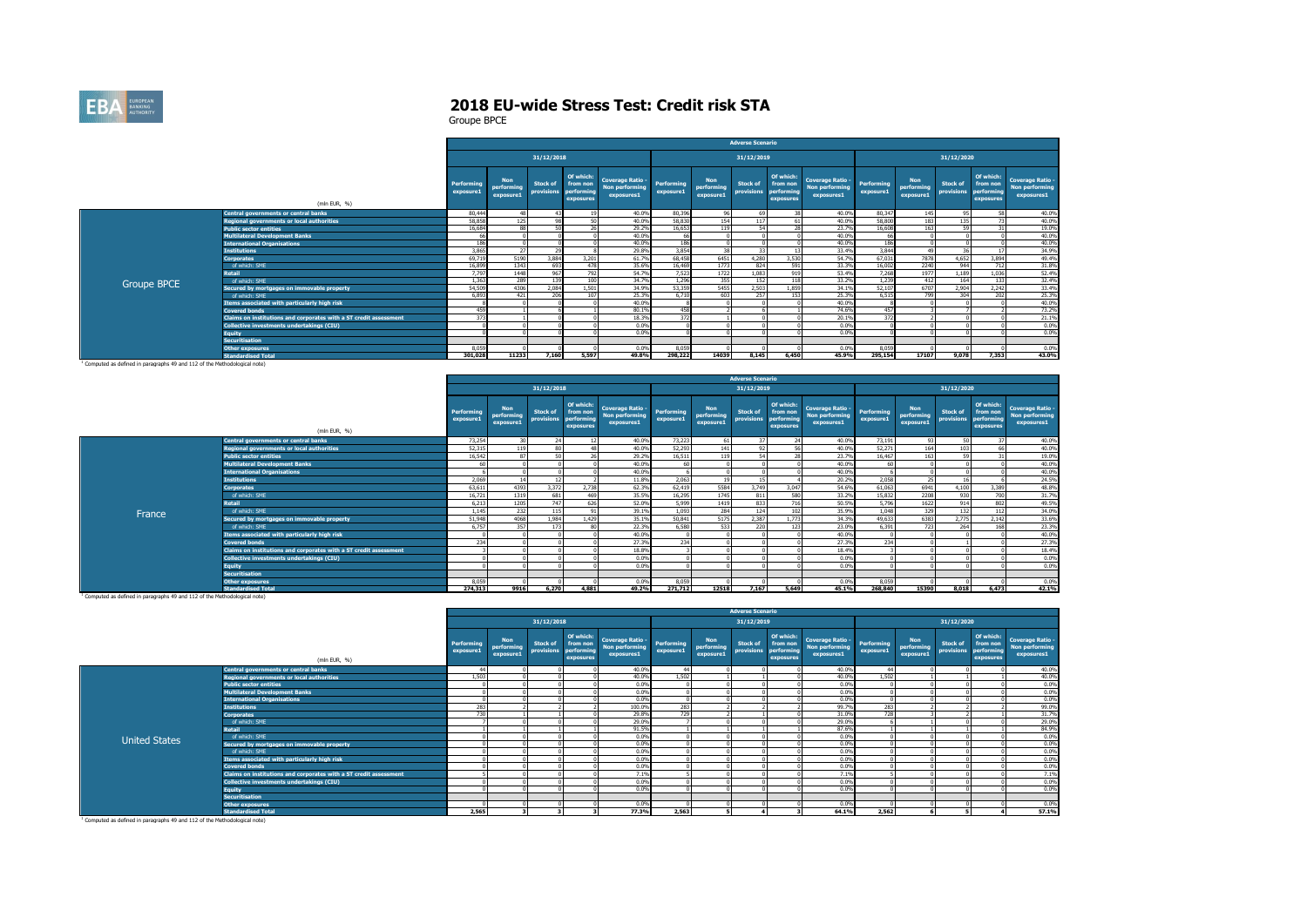

|                |                                                                   |                                |                                       |                 |                                                             |                                                             |           |                                | <b>Adverse Scenario</b> |                                                  |                                                         |                         |                                       |                               |                                                  |                                                                |
|----------------|-------------------------------------------------------------------|--------------------------------|---------------------------------------|-----------------|-------------------------------------------------------------|-------------------------------------------------------------|-----------|--------------------------------|-------------------------|--------------------------------------------------|---------------------------------------------------------|-------------------------|---------------------------------------|-------------------------------|--------------------------------------------------|----------------------------------------------------------------|
|                |                                                                   |                                |                                       | 31/12/2018      |                                                             |                                                             |           |                                | 31/12/2019              |                                                  |                                                         |                         |                                       | 31/12/2020                    |                                                  |                                                                |
|                | (mln EUR, %)                                                      | <b>Performing</b><br>exposure1 | <b>Non</b><br>performing<br>exposure1 | <b>Stock of</b> | Of which:<br>from non<br>provisions performing<br>exposures | Coverage Ratio - Performing<br>Non performing<br>exposures1 | exposure1 | Non<br>performing<br>exposure1 | Stock of<br>provisions  | Of which:<br>from non<br>performing<br>exposures | <b>Coverage Ratio -</b><br>Non performing<br>exposures1 | Performing<br>exposure1 | <b>Non</b><br>performing<br>exposure1 | <b>Stock of</b><br>provisions | Of which:<br>from non<br>performing<br>exposures | <b>Coverage Ratio -</b><br><b>Non performing</b><br>exposures1 |
|                | Central governments or central banks                              |                                |                                       |                 |                                                             | 0.0%                                                        |           |                                |                         |                                                  | 0.0%                                                    | $\sim$                  |                                       |                               |                                                  | 0.0%                                                           |
|                | Regional governments or local authorities                         |                                |                                       |                 |                                                             | 0.0%                                                        |           |                                |                         |                                                  | 0.0%                                                    |                         |                                       |                               |                                                  | 0.0%                                                           |
|                | <b>Public sector entities</b>                                     |                                |                                       |                 |                                                             | 0.0%                                                        |           |                                |                         |                                                  | 0.0%                                                    |                         |                                       |                               |                                                  | 0.0%                                                           |
|                | <b>Multilateral Development Banks</b>                             |                                |                                       |                 |                                                             | 0.0%                                                        |           |                                |                         |                                                  | 0.0%                                                    |                         |                                       |                               |                                                  | 0.0%                                                           |
|                | <b>International Organisations</b>                                |                                |                                       |                 |                                                             | 0.0%                                                        |           |                                |                         |                                                  | 0.0%                                                    |                         |                                       |                               |                                                  | 0.0%                                                           |
|                | <b>Institutions</b>                                               | 85                             |                                       |                 |                                                             | 11.4%                                                       | 85        |                                |                         |                                                  | 16.1%                                                   | 85                      |                                       |                               |                                                  | 17.1%                                                          |
|                | <b>Corporates</b>                                                 | 211                            |                                       |                 |                                                             | 30.6%                                                       | 210       |                                |                         |                                                  | 30.1%                                                   | 209                     |                                       |                               |                                                  | 29.9%                                                          |
|                | of which: SME                                                     |                                |                                       |                 |                                                             | 39.7%                                                       |           |                                |                         |                                                  | 39.5%                                                   |                         |                                       |                               |                                                  | 39.2%                                                          |
|                | <b>Retail</b>                                                     |                                |                                       |                 |                                                             | 23.8%                                                       |           |                                |                         |                                                  | 23.8%                                                   |                         |                                       |                               |                                                  | 24.2%                                                          |
| United Kingdom | of which: SME                                                     |                                |                                       |                 |                                                             | 33.9%                                                       |           |                                |                         |                                                  | 33.9%                                                   |                         |                                       |                               |                                                  | 33.9%                                                          |
|                | Secured by mortgages on immovable property                        |                                |                                       |                 |                                                             | 0.0%                                                        |           |                                |                         |                                                  | 0.0%                                                    |                         |                                       |                               |                                                  | 0.0%                                                           |
|                | of which: SME                                                     |                                |                                       |                 |                                                             | 0.0%                                                        |           |                                |                         |                                                  | 0.0%                                                    |                         |                                       |                               |                                                  | 0.0%                                                           |
|                | Items associated with particularly high risk                      |                                |                                       |                 |                                                             | 0.0%                                                        |           |                                |                         |                                                  | 0.0%                                                    |                         |                                       |                               |                                                  | 0.0%                                                           |
|                | <b>Covered bonds</b>                                              |                                |                                       |                 |                                                             | 0.0%                                                        |           |                                |                         |                                                  | 0.0%                                                    |                         |                                       |                               |                                                  | 0.0%                                                           |
|                | Claims on institutions and corporates with a ST credit assessment |                                |                                       |                 |                                                             | 0.0%                                                        |           |                                |                         |                                                  | 0.0%                                                    |                         |                                       |                               |                                                  | 0.0%                                                           |
|                | <b>Collective investments undertakings (CIU)</b>                  |                                |                                       |                 |                                                             | 0.0%                                                        |           |                                |                         |                                                  | 0.0%                                                    |                         |                                       |                               |                                                  | 0.0%                                                           |
|                | <b>Equity</b>                                                     |                                |                                       |                 |                                                             | 0.0%                                                        |           |                                |                         |                                                  | 0.0%                                                    |                         |                                       |                               |                                                  | 0.0%                                                           |
|                | <b>Securitisation</b>                                             |                                |                                       |                 |                                                             |                                                             |           |                                |                         |                                                  |                                                         |                         |                                       |                               |                                                  |                                                                |
|                | <b>Other exposures</b>                                            |                                |                                       |                 |                                                             | 0.0%                                                        |           |                                |                         |                                                  | 0.0%                                                    |                         |                                       |                               |                                                  | 0.0%                                                           |
|                | <b>Standardised Total</b>                                         | 300                            |                                       |                 |                                                             | 29.0%                                                       | 298       |                                | $\sim$                  |                                                  | 28.0%                                                   | 297                     |                                       |                               |                                                  | 27.7%                                                          |

**Standardised Total** 1 Computed as defined in paragraphs 49 and 112 of the Methodological note)

|         |                                                                   |                         |                                       |                               |                                                  |                                                         |                         |                                       | <b>Adverse Scenario</b>       |                                                  |                                                  |                         |                                       |                        |                                                  |                                                         |
|---------|-------------------------------------------------------------------|-------------------------|---------------------------------------|-------------------------------|--------------------------------------------------|---------------------------------------------------------|-------------------------|---------------------------------------|-------------------------------|--------------------------------------------------|--------------------------------------------------|-------------------------|---------------------------------------|------------------------|--------------------------------------------------|---------------------------------------------------------|
|         |                                                                   |                         |                                       | 31/12/2018                    |                                                  |                                                         |                         |                                       | 31/12/2019                    |                                                  |                                                  |                         |                                       | 31/12/2020             |                                                  |                                                         |
|         | (mln EUR, %)                                                      | Performing<br>exposure1 | <b>Non</b><br>performing<br>exposure1 | <b>Stock of</b><br>provisions | Of which:<br>from non<br>performing<br>exposures | <b>Coverage Ratio -</b><br>Non performing<br>exposures1 | Performing<br>exposure1 | <b>Non</b><br>performing<br>exposure1 | <b>Stock of</b><br>provisions | Of which:<br>from non<br>performing<br>exposures | Coverage Ratio -<br>Non performing<br>exposures1 | Performing<br>exposure1 | <b>Non</b><br>performing<br>exposure1 | Stock of<br>provisions | Of which:<br>from non<br>performing<br>exposures | <b>Coverage Ratio -</b><br>Non performing<br>exposures1 |
|         | <b>Central governments or central banks</b>                       |                         |                                       |                               |                                                  | 40.0%                                                   | 15                      |                                       |                               |                                                  | 40.0%                                            | 15                      |                                       |                        |                                                  | 40.0%                                                   |
|         | Regional governments or local authorities                         |                         |                                       |                               |                                                  | 0.0%                                                    |                         |                                       | $\sim$                        |                                                  | 0.0%                                             |                         |                                       |                        |                                                  | 0.0%                                                    |
|         | <b>Public sector entities</b>                                     |                         |                                       |                               |                                                  | 0.0%                                                    |                         |                                       |                               |                                                  | 0.0%                                             |                         |                                       |                        |                                                  | 0.0%                                                    |
|         | <b>Multilateral Development Banks</b>                             |                         |                                       |                               |                                                  | 0.0%                                                    |                         |                                       |                               |                                                  | 0.0%                                             |                         |                                       |                        |                                                  | 0.0%                                                    |
|         | <b>International Organisations</b>                                |                         |                                       |                               |                                                  | 0.0%                                                    |                         |                                       |                               |                                                  | 0.0%                                             |                         |                                       |                        |                                                  | 0.0%                                                    |
|         | <b>Institutions</b>                                               | 494                     |                                       |                               |                                                  | 26.9%                                                   | 494                     |                                       | $\sim$                        |                                                  | 21.5%                                            | 494                     |                                       |                        |                                                  | 17.2%                                                   |
|         | <b>Corporates</b>                                                 | 188                     |                                       | ro.                           |                                                  | 95.6%                                                   | 185                     |                                       | 5                             |                                                  | 92.1%                                            | 182                     |                                       | 60                     | <b>CC</b>                                        | 89.3%                                                   |
|         | of which: SME                                                     |                         |                                       |                               |                                                  | 36,4%                                                   |                         |                                       |                               |                                                  | 35.0%                                            |                         |                                       |                        |                                                  | 34.3%                                                   |
|         | Retail                                                            |                         |                                       |                               |                                                  | 24.0%                                                   |                         |                                       |                               |                                                  | 24.8%                                            |                         |                                       |                        |                                                  | 25.4%                                                   |
| Germany | of which: SME                                                     |                         |                                       |                               |                                                  | 19.8%                                                   |                         |                                       |                               |                                                  | 19.8%                                            |                         |                                       |                        |                                                  | 19.8%<br>22.8%                                          |
|         | Secured by mortgages on immovable property                        |                         |                                       |                               |                                                  | 22.8%                                                   |                         |                                       |                               |                                                  | 22.8%                                            |                         |                                       |                        |                                                  |                                                         |
|         | of which: SME                                                     |                         |                                       |                               |                                                  | 0.0%                                                    |                         |                                       |                               |                                                  | 0.0%                                             |                         |                                       |                        |                                                  | 0.0%                                                    |
|         | Items associated with particularly high risk                      |                         |                                       |                               |                                                  | 0.0%                                                    |                         |                                       |                               |                                                  | 0.0%                                             |                         |                                       |                        |                                                  | 0.0%                                                    |
|         | <b>Covered bonds</b>                                              |                         |                                       |                               |                                                  | 0.0%                                                    |                         |                                       |                               |                                                  | 0.0%                                             |                         |                                       |                        |                                                  | 0.0%                                                    |
|         | Claims on institutions and corporates with a ST credit assessment |                         |                                       |                               |                                                  | 0.0%                                                    |                         |                                       |                               |                                                  | 0.0%                                             |                         |                                       |                        |                                                  | $\frac{0.0\%}{0.0\%}$                                   |
|         | Collective investments undertakings (CIU)                         |                         |                                       |                               |                                                  | 0.0%                                                    |                         |                                       |                               |                                                  | 0.0%                                             |                         |                                       |                        |                                                  |                                                         |
|         | <b>Equity</b>                                                     |                         |                                       |                               |                                                  | 0.0%                                                    |                         |                                       |                               |                                                  | 0.0%                                             |                         |                                       |                        |                                                  | 0.0%                                                    |
|         | <b>Securitisation</b>                                             |                         |                                       |                               |                                                  |                                                         |                         |                                       |                               |                                                  |                                                  |                         |                                       |                        |                                                  |                                                         |
|         | <b>Other exposures</b>                                            |                         |                                       |                               |                                                  | 0.0%                                                    |                         |                                       |                               |                                                  | 0.0%                                             |                         |                                       |                        |                                                  | 0.0%                                                    |
|         | <b>Standardised Total</b>                                         | 707                     | 59                                    | 59                            | 56                                               | 95.3%                                                   | 703                     | 63                                    | 59                            | 57                                               | 91.4%                                            | 700                     | 66                                    | 60                     | 58                                               | 88.3%                                                   |

**Standardised Total** 1 Computed as defined in paragraphs 49 and 112 of the Methodological note)

|       |                                                                   |                         |                                       |                               |                                                  |                                                         |                         |                                       | <b>Adverse Scenario</b>       |                                                  |                                                         |                         |                                       |                               |                                                  |                                                         |
|-------|-------------------------------------------------------------------|-------------------------|---------------------------------------|-------------------------------|--------------------------------------------------|---------------------------------------------------------|-------------------------|---------------------------------------|-------------------------------|--------------------------------------------------|---------------------------------------------------------|-------------------------|---------------------------------------|-------------------------------|--------------------------------------------------|---------------------------------------------------------|
|       |                                                                   |                         |                                       | 31/12/2018                    |                                                  |                                                         |                         |                                       | 31/12/2019                    |                                                  |                                                         |                         |                                       | 31/12/2020                    |                                                  |                                                         |
|       | (mln EUR, %)                                                      | Performing<br>exposure1 | <b>Non</b><br>performing<br>exposure1 | <b>Stock of</b><br>provisions | Of which:<br>from non<br>performing<br>exposures | <b>Coverage Ratio -</b><br>Non performing<br>exposures1 | Performing<br>exposure1 | <b>Non</b><br>performing<br>exposure1 | <b>Stock of</b><br>provisions | Of which:<br>from non<br>performing<br>exposures | <b>Coverage Ratio -</b><br>Non performing<br>exposures1 | Performing<br>exposure1 | <b>Non</b><br>performing<br>exposure1 | <b>Stock of</b><br>provisions | Of which:<br>from non<br>performing<br>exposures | <b>Coverage Ratio -</b><br>Non performing<br>exposures1 |
|       | Central governments or central banks                              | 2.456                   |                                       |                               |                                                  | 40.0%                                                   | 2.450                   |                                       |                               |                                                  | 40.0%                                                   | 2.443                   |                                       | 26                            |                                                  | 40.0%                                                   |
|       | Regional governments or local authorities                         | 1,367                   |                                       |                               |                                                  | 40.0%                                                   | 1,363                   |                                       | 11                            |                                                  | 40.0%                                                   | 1.359                   |                                       | $\overline{16}$               |                                                  | 40.0%                                                   |
|       | <b>Public sector entities</b>                                     |                         |                                       |                               |                                                  | 0.0%                                                    |                         |                                       |                               |                                                  | 0.0%                                                    |                         |                                       |                               |                                                  | 0.0%                                                    |
|       | <b>Multilateral Development Banks</b>                             |                         |                                       |                               |                                                  | 0.0%                                                    |                         |                                       |                               |                                                  | 0.0%                                                    |                         |                                       |                               |                                                  | 0.0%                                                    |
|       | <b>International Organisations</b>                                |                         |                                       |                               |                                                  | 0.0%                                                    |                         |                                       |                               |                                                  | 0.0%                                                    |                         |                                       |                               |                                                  | 0.0%                                                    |
|       | <b>Institutions</b>                                               | 20                      |                                       |                               |                                                  | 17.9%                                                   | 39                      |                                       |                               |                                                  | 17.9%                                                   | 39                      |                                       |                               |                                                  | 18.0%                                                   |
|       | <b>Corporates</b>                                                 | 122                     |                                       |                               |                                                  | 77.6%                                                   | 121                     |                                       |                               |                                                  | 70.6%                                                   | 120                     |                                       |                               |                                                  | 64.9%                                                   |
|       | of which: SME                                                     |                         |                                       |                               |                                                  | 65.1%                                                   |                         |                                       |                               |                                                  | 64.1%                                                   |                         |                                       |                               |                                                  | 63.6%                                                   |
|       | Retail                                                            |                         |                                       |                               |                                                  | 21.6%                                                   |                         |                                       |                               |                                                  | 21.7%                                                   |                         |                                       |                               |                                                  | 21.8%                                                   |
| Italy | of which: SME                                                     |                         |                                       |                               |                                                  | 21.4%                                                   |                         |                                       |                               |                                                  | 21.5%                                                   |                         |                                       |                               |                                                  | 21.5%                                                   |
|       | Secured by mortgages on immovable property                        |                         |                                       |                               |                                                  | 25.3%                                                   | 16                      |                                       |                               |                                                  | 26.6%                                                   | 16                      |                                       |                               |                                                  | 27.0%                                                   |
|       | of which: SME                                                     |                         |                                       |                               |                                                  | 34.1%                                                   |                         |                                       |                               |                                                  | 33.1%                                                   |                         |                                       |                               |                                                  | 32.7%                                                   |
|       | Items associated with particularly high risk                      |                         |                                       |                               |                                                  | 0.0%                                                    |                         |                                       |                               |                                                  | 0.0%                                                    |                         |                                       |                               |                                                  | 0.0%                                                    |
|       | <b>Covered bonds</b>                                              |                         |                                       |                               |                                                  | 0.0%                                                    |                         |                                       |                               |                                                  | 0.0%                                                    |                         |                                       |                               |                                                  | 0.0%                                                    |
|       | Claims on institutions and corporates with a ST credit assessment |                         |                                       |                               |                                                  | 0.0%                                                    |                         |                                       |                               |                                                  | 0.0%                                                    |                         |                                       |                               |                                                  | 0.0%                                                    |
|       | Collective investments undertakings (CIU)                         |                         |                                       |                               |                                                  | 0.0%                                                    |                         |                                       |                               |                                                  | 0.0%                                                    |                         |                                       |                               |                                                  | 0.0%                                                    |
|       | <b>Equity</b>                                                     |                         |                                       |                               |                                                  | 0.0%                                                    |                         |                                       |                               |                                                  | 0.0%                                                    |                         |                                       |                               |                                                  | 0.0%                                                    |
|       | <b>Securitisation</b>                                             |                         |                                       |                               |                                                  |                                                         |                         |                                       |                               |                                                  |                                                         |                         |                                       |                               |                                                  |                                                         |
|       | <b>Other exposures</b>                                            |                         |                                       |                               |                                                  | 0.0%                                                    |                         |                                       |                               |                                                  | 0.0%                                                    |                         |                                       |                               |                                                  | 0.0%                                                    |
|       | <b>Standardised Total</b>                                         | 4,003                   | 16                                    | 22                            |                                                  | 52.6%                                                   | 3.991                   | 28                                    | 35                            | 13                                               | 46.4%                                                   | 3,978                   |                                       | 49                            |                                                  | 43.9%                                                   |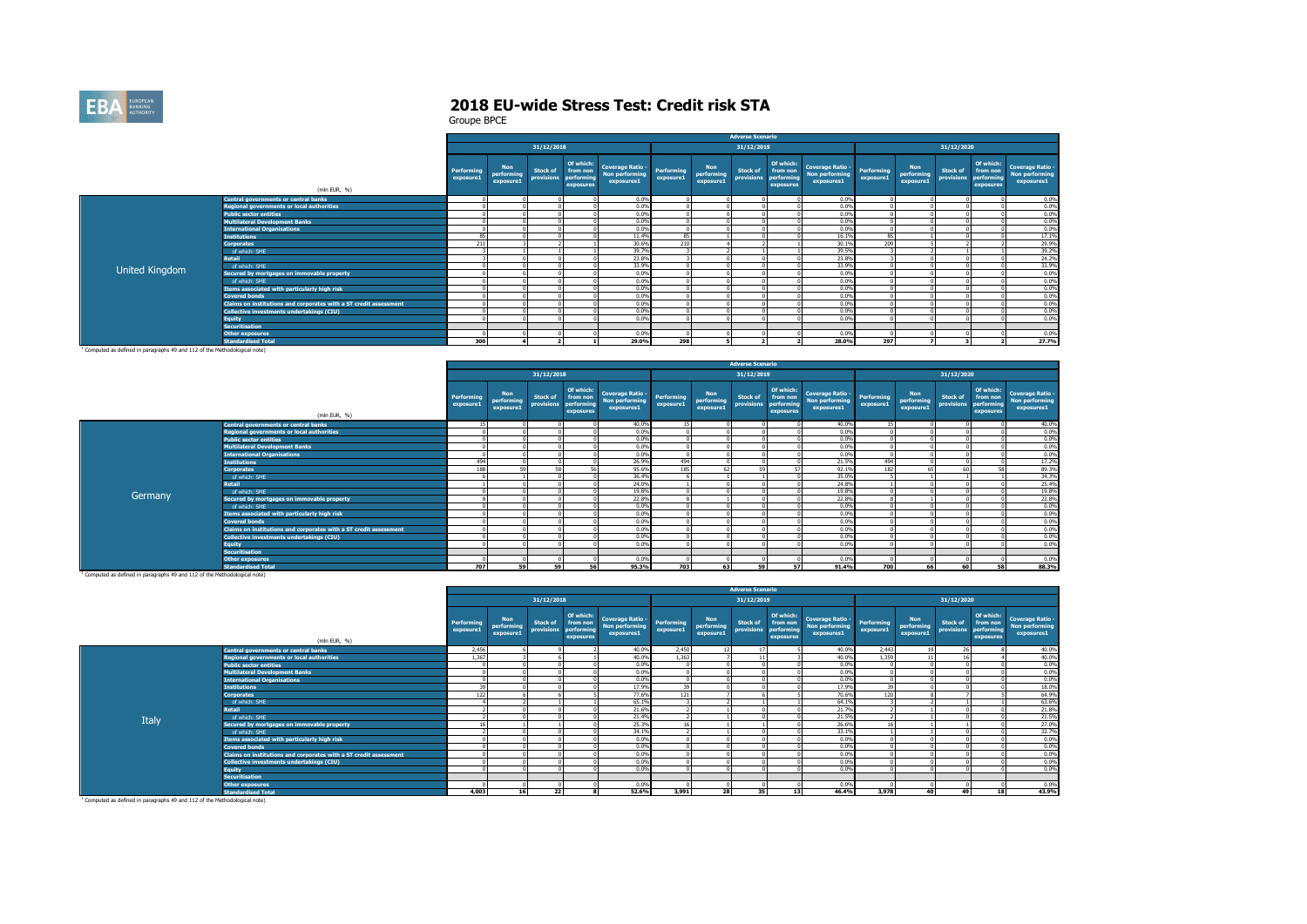

|                                                                                       |                                                                   | OI VUPC DI CE           |                                       |                               |                                                  |                                                         |                         |                                       | <b>Adverse Scenario</b>       |                                                  |                                                         |                         |                                       |                        |                                                  |                                                                |
|---------------------------------------------------------------------------------------|-------------------------------------------------------------------|-------------------------|---------------------------------------|-------------------------------|--------------------------------------------------|---------------------------------------------------------|-------------------------|---------------------------------------|-------------------------------|--------------------------------------------------|---------------------------------------------------------|-------------------------|---------------------------------------|------------------------|--------------------------------------------------|----------------------------------------------------------------|
|                                                                                       |                                                                   |                         |                                       | 31/12/2018                    |                                                  |                                                         |                         |                                       | 31/12/2019                    |                                                  |                                                         |                         |                                       | 31/12/2020             |                                                  |                                                                |
|                                                                                       | (mln EUR, %)                                                      | Performing<br>exposure1 | <b>Non</b><br>performing<br>exposure1 | <b>Stock of</b><br>provisions | Of which:<br>from non<br>performing<br>exposures | <b>Coverage Ratio -</b><br>Non performing<br>exposures1 | Performing<br>exposure1 | <b>Non</b><br>performing<br>exposure1 | <b>Stock of</b><br>provisions | Of which:<br>from non<br>performing<br>exposures | <b>Coverage Ratio -</b><br>Non performing<br>exposures1 | Performing<br>exposure1 | <b>Non</b><br>performing<br>exposure1 | Stock of<br>provisions | Of which:<br>from non<br>performing<br>exposures | <b>Coverage Ratio -</b><br><b>Non performing</b><br>exposures1 |
|                                                                                       | <b>Central governments or central banks</b>                       | 132                     |                                       |                               |                                                  | 40.0%                                                   | 131                     |                                       |                               |                                                  | 40.0%                                                   | 131                     |                                       |                        |                                                  | 40.0%                                                          |
|                                                                                       | <b>Regional governments or local authorities</b>                  | 419                     |                                       | $\overline{a}$                |                                                  | 40.0%                                                   | 418                     |                                       | 12                            |                                                  | 40.0%                                                   | 417                     |                                       |                        |                                                  | 40.0%                                                          |
|                                                                                       | <b>Public sector entities</b>                                     |                         |                                       |                               |                                                  | 32.2%                                                   |                         |                                       |                               |                                                  | 29.8%                                                   |                         |                                       |                        |                                                  | 29.1%                                                          |
|                                                                                       | <b>Multilateral Development Banks</b>                             |                         |                                       |                               |                                                  | 0.0%                                                    |                         |                                       |                               |                                                  | 0.0%                                                    |                         |                                       |                        |                                                  | 0.0%                                                           |
|                                                                                       | <b>International Organisations</b>                                |                         |                                       |                               |                                                  | 0.0%                                                    |                         |                                       |                               |                                                  | 0.0%                                                    |                         |                                       |                        |                                                  | 0.0%                                                           |
|                                                                                       | <b>Institutions</b>                                               | 24                      |                                       |                               |                                                  | 34.6%                                                   | 24                      |                                       |                               |                                                  | 34.4%                                                   | 24                      |                                       |                        |                                                  | 34.2%                                                          |
|                                                                                       | <b>Corporates</b>                                                 | 39                      |                                       |                               |                                                  | 33.6%                                                   | 38                      |                                       |                               |                                                  | 31.3%                                                   | $\overline{37}$         |                                       |                        |                                                  | 30.5%                                                          |
|                                                                                       | of which: SME                                                     |                         |                                       |                               |                                                  | 57.5%                                                   |                         |                                       |                               |                                                  | 45.4%                                                   |                         |                                       |                        |                                                  | 40.6%                                                          |
|                                                                                       | Retail                                                            |                         |                                       |                               |                                                  | 76.5%                                                   |                         |                                       |                               |                                                  | 68.0%                                                   |                         |                                       |                        |                                                  | 63.5%                                                          |
| <b>Spain</b>                                                                          | of which: SME                                                     |                         |                                       |                               |                                                  | 77.5%                                                   |                         |                                       |                               |                                                  | 69.3%                                                   |                         |                                       |                        |                                                  | 64.9%                                                          |
|                                                                                       | Secured by mortgages on immovable property                        | 122                     |                                       | 28                            | 27                                               | 45.4%                                                   | 120                     |                                       | 29                            |                                                  | 44.8%                                                   | 117                     |                                       | 20 <sup>o</sup>        |                                                  | 44.2%                                                          |
|                                                                                       | of which: SME                                                     |                         |                                       |                               |                                                  | 36.3%                                                   |                         |                                       |                               |                                                  | 36.3%                                                   |                         |                                       |                        |                                                  | 36.3%                                                          |
|                                                                                       | Items associated with particularly high risk                      |                         |                                       |                               |                                                  | 0.0%                                                    |                         |                                       |                               |                                                  | 0.0%                                                    |                         |                                       |                        |                                                  | 0.0%                                                           |
|                                                                                       | <b>Covered bonds</b>                                              | 53                      |                                       |                               |                                                  | 47.8%                                                   | 53                      |                                       |                               |                                                  | 47.8%                                                   | 53                      |                                       |                        |                                                  | 47.8%                                                          |
|                                                                                       | Claims on institutions and corporates with a ST credit assessment |                         |                                       |                               |                                                  | 0.0%                                                    |                         |                                       |                               |                                                  | 0.0%                                                    |                         |                                       |                        |                                                  | 0.0%                                                           |
|                                                                                       | Collective investments undertakings (CIU)                         |                         |                                       |                               |                                                  | 0.0%                                                    |                         |                                       |                               |                                                  | 0.0%                                                    |                         |                                       |                        |                                                  | 0.0%                                                           |
|                                                                                       | <b>Equity</b>                                                     |                         |                                       |                               |                                                  | 0.0%                                                    |                         |                                       |                               |                                                  | 0.0%                                                    |                         |                                       |                        |                                                  | 0.0%                                                           |
|                                                                                       | <b>Securitisation</b>                                             |                         |                                       |                               |                                                  |                                                         |                         |                                       |                               |                                                  |                                                         |                         |                                       |                        |                                                  |                                                                |
|                                                                                       | <b>Other exposures</b>                                            |                         |                                       |                               |                                                  | 0.0%                                                    |                         |                                       |                               |                                                  | 0.0%                                                    |                         |                                       |                        |                                                  | 0.0%                                                           |
|                                                                                       | <b>Standardised Total</b>                                         | 796                     | 62                                    | 40 <sub>1</sub>               | 28                                               | 45.3%                                                   | 791                     | 67                                    | 43                            | 20                                               | 44.3%                                                   | 786                     | 72                                    | AC                     | 31                                               | 43.5%                                                          |
| <sup>1</sup> Computed as defined in paragraphs 49 and 112 of the Methodological note) |                                                                   |                         |                                       |                               |                                                  |                                                         |                         |                                       |                               |                                                  |                                                         |                         |                                       |                        |                                                  |                                                                |

|             |                                                                   |                         |                                       |                 |                                                             |                                                         |                         |                                       | <b>Adverse Scenario</b>       |                                                  |                                                         |                         |                                       |                               |                                                  |                                                  |
|-------------|-------------------------------------------------------------------|-------------------------|---------------------------------------|-----------------|-------------------------------------------------------------|---------------------------------------------------------|-------------------------|---------------------------------------|-------------------------------|--------------------------------------------------|---------------------------------------------------------|-------------------------|---------------------------------------|-------------------------------|--------------------------------------------------|--------------------------------------------------|
|             |                                                                   |                         |                                       | 31/12/2018      |                                                             |                                                         |                         |                                       | 31/12/2019                    |                                                  |                                                         |                         |                                       | 31/12/2020                    |                                                  |                                                  |
|             | (mln EUR, %)                                                      | Performing<br>exposure1 | <b>Non</b><br>performing<br>exposure1 | <b>Stock of</b> | Of which:<br>from non<br>provisions performing<br>exposures | <b>Coverage Ratio -</b><br>Non performing<br>exposures1 | Performing<br>exposure1 | <b>Non</b><br>performing<br>exposure1 | <b>Stock of</b><br>provisions | Of which:<br>from non<br>performing<br>exposures | <b>Coverage Ratio -</b><br>Non performing<br>exposures1 | Performing<br>exposure1 | <b>Non</b><br>performing<br>exposure1 | <b>Stock of</b><br>provisions | Of which:<br>from non<br>performing<br>exposures | Coverage Ratio -<br>Non performing<br>exposures1 |
|             | Central governments or central banks                              | 65                      |                                       |                 |                                                             | 40.0%                                                   | 65                      |                                       |                               |                                                  | 40.0%                                                   | 65                      |                                       |                               |                                                  | 40.0%                                            |
|             | <b>Regional governments or local authorities</b>                  | 1.244                   |                                       |                 |                                                             | 40.0%                                                   | 1.243                   |                                       |                               |                                                  | 40.0%                                                   | 1.243                   |                                       |                               |                                                  | 40.0%                                            |
|             | <b>Public sector entities</b>                                     |                         |                                       |                 |                                                             | 0.0%                                                    |                         |                                       |                               |                                                  | 0.0%                                                    |                         |                                       |                               |                                                  | 0.0%                                             |
|             | <b>Multilateral Development Banks</b>                             |                         |                                       |                 |                                                             | 0.0%                                                    |                         |                                       |                               |                                                  | 0.0%                                                    |                         |                                       |                               |                                                  | 0.0%                                             |
|             | <b>International Organisations</b>                                |                         |                                       |                 |                                                             | 0.0%                                                    |                         |                                       |                               |                                                  | 0.0%                                                    |                         |                                       |                               |                                                  | 0.0%                                             |
|             | <b>Institutions</b>                                               | 67                      |                                       |                 |                                                             | 39.6%                                                   | 67                      |                                       |                               |                                                  | 39.4%                                                   |                         |                                       |                               |                                                  | 39.2%                                            |
|             | <b>Corporates</b>                                                 | 489                     | 24                                    | DO <sub>1</sub> |                                                             | 79.4%                                                   | 483                     |                                       | 20                            |                                                  | 71.9%                                                   | 477                     |                                       | 33                            | $\sim$                                           | 65.9%                                            |
|             | of which: SME                                                     |                         |                                       |                 |                                                             | 17.5%                                                   |                         |                                       |                               |                                                  | 16.9%                                                   |                         |                                       |                               |                                                  | 16.6%                                            |
|             | <b>Retail</b>                                                     |                         |                                       |                 |                                                             | 99.9%                                                   |                         |                                       |                               |                                                  | 99.8%                                                   |                         |                                       |                               |                                                  | 99.7%                                            |
| Switzerland | of which: SME                                                     |                         |                                       |                 |                                                             | 0.0%                                                    |                         |                                       |                               |                                                  | 0.0%                                                    |                         |                                       |                               |                                                  | 0.0%                                             |
|             | Secured by mortgages on immovable property                        | 417                     |                                       |                 |                                                             | 27.6%                                                   | 415                     |                                       |                               |                                                  | 27.5%                                                   | 413                     |                                       |                               |                                                  | 27,4%                                            |
|             | of which: SME                                                     |                         |                                       |                 |                                                             | 0.0%                                                    |                         |                                       |                               |                                                  | 0.0%                                                    |                         |                                       |                               |                                                  | 0.0%                                             |
|             | Items associated with particularly high risk                      |                         |                                       |                 |                                                             | 0.0%                                                    |                         |                                       |                               |                                                  | 0.0%                                                    |                         |                                       |                               |                                                  | 0.0%                                             |
|             | <b>Covered bonds</b>                                              |                         |                                       |                 |                                                             | 0.0%                                                    |                         |                                       |                               |                                                  | 0.0%                                                    |                         |                                       |                               |                                                  | 0.0%                                             |
|             | Claims on institutions and corporates with a ST credit assessment |                         |                                       |                 |                                                             | 0.0%                                                    |                         |                                       |                               |                                                  | 0.0%                                                    |                         |                                       |                               |                                                  | 0.0%                                             |
|             | Collective investments undertakings (CIU)                         |                         |                                       |                 |                                                             | 0.0%                                                    |                         |                                       |                               |                                                  | 0.0%                                                    |                         |                                       |                               |                                                  | 0.0%                                             |
|             | <b>Equity</b>                                                     |                         |                                       |                 |                                                             | 0.0%                                                    |                         |                                       |                               |                                                  | 0.0%                                                    |                         |                                       |                               |                                                  | 0.0%                                             |
|             | <b>Securitisation</b>                                             |                         |                                       |                 |                                                             |                                                         |                         |                                       |                               |                                                  |                                                         |                         |                                       |                               |                                                  |                                                  |
|             | <b>Other exposures</b>                                            |                         |                                       |                 |                                                             | 0.0%                                                    |                         |                                       |                               |                                                  | 0.0%                                                    |                         |                                       |                               |                                                  | 0.0%                                             |
|             | <b>Standardised Total</b>                                         | 2.282                   | 47                                    | 38              | 34                                                          | 73.1%                                                   | 2.274                   | 55                                    | 42                            | 36                                               | 66.9%                                                   | 2.264                   | 64                                    | 45                            | 39                                               | 61.5%                                            |

**Standardised Total** 1 Computed as defined in paragraphs 49 and 112 of the Methodological note)

|            |                                                                   |                         |                                       |                                   |                                    |                                                         |                         |                                       | <b>Adverse Scenario</b> |                                                  |                                                         |                         |                                       |                        |                                                  |                                                         |
|------------|-------------------------------------------------------------------|-------------------------|---------------------------------------|-----------------------------------|------------------------------------|---------------------------------------------------------|-------------------------|---------------------------------------|-------------------------|--------------------------------------------------|---------------------------------------------------------|-------------------------|---------------------------------------|------------------------|--------------------------------------------------|---------------------------------------------------------|
|            |                                                                   |                         |                                       | 31/12/2018                        |                                    |                                                         |                         |                                       | 31/12/2019              |                                                  |                                                         |                         |                                       | 31/12/2020             |                                                  |                                                         |
|            | (mln EUR, %)                                                      | Performing<br>exposure1 | <b>Non</b><br>performing<br>exposure1 | Stock of<br>provisions performing | Of which:<br>from non<br>exposures | <b>Coverage Ratio -</b><br>Non performing<br>exposures1 | Performing<br>exposure1 | <b>Non</b><br>performing<br>exposure1 | Stock of<br>provisions  | Of which:<br>from non<br>performing<br>exposures | <b>Coverage Ratio -</b><br>Non performing<br>exposures1 | Performing<br>exposure1 | <b>Non</b><br>performing<br>exposure1 | Stock of<br>provisions | Of which:<br>from non<br>performing<br>exposures | <b>Coverage Ratio -</b><br>Non performing<br>exposures1 |
|            | <b>Central governments or central banks</b>                       | 457                     |                                       |                                   |                                    | 40.0%                                                   | 457                     |                                       |                         |                                                  | 40.0%                                                   | 457                     |                                       |                        |                                                  | 40.0%                                                   |
|            | Regional governments or local authorities                         |                         |                                       |                                   |                                    | 0.0%                                                    |                         |                                       |                         |                                                  | 0.0%                                                    |                         |                                       |                        |                                                  | 0.0%                                                    |
|            | <b>Public sector entities</b>                                     |                         |                                       |                                   |                                    | 0.0%                                                    |                         |                                       |                         |                                                  | 0.0%                                                    |                         |                                       |                        |                                                  | 0.0%                                                    |
|            | <b>Multilateral Development Banks</b>                             |                         |                                       |                                   |                                    | 0.0%                                                    |                         |                                       |                         |                                                  | 0.0%                                                    |                         |                                       |                        |                                                  | 0.0%                                                    |
|            | <b>International Organisations</b>                                |                         |                                       |                                   |                                    | 0.0%                                                    |                         |                                       |                         |                                                  | 0.0%                                                    |                         |                                       |                        |                                                  | 0.0%                                                    |
|            | <b>Institutions</b>                                               | $\overline{2}$          |                                       |                                   |                                    | 59.4%                                                   | 23                      |                                       |                         |                                                  | 58.0%                                                   | 22                      |                                       |                        |                                                  | 56.9%                                                   |
|            | <b>Corporates</b>                                                 | 355                     |                                       |                                   |                                    | 80.7%                                                   | 349                     |                                       |                         |                                                  | 76.6%                                                   | 342                     |                                       | 66                     |                                                  | 72.99                                                   |
|            | of which: SME                                                     | 90                      | 18                                    |                                   |                                    | 39.3%                                                   | 88                      | 20                                    |                         |                                                  | 38.6%                                                   | 86                      | $\overline{2}$                        |                        |                                                  | 37.9%                                                   |
|            | <b>Retail</b>                                                     | ਨ                       | 17                                    |                                   |                                    | 29.9%                                                   | 56                      | 10                                    |                         |                                                  | 29.3%                                                   | 55                      | 15.0                                  |                        |                                                  | 28.7%                                                   |
| Luxembourg | of which: SME                                                     |                         |                                       |                                   |                                    | 19.8%                                                   |                         |                                       |                         |                                                  | 19.7%                                                   |                         |                                       |                        |                                                  | 19.7%                                                   |
|            | Secured by mortgages on immovable property                        | 561                     |                                       |                                   |                                    | 24.1%                                                   | 554                     |                                       |                         |                                                  | 20,5%                                                   | 547                     |                                       |                        |                                                  | 18.69                                                   |
|            | of which: SME                                                     |                         |                                       |                                   |                                    | 41.9%                                                   |                         |                                       |                         |                                                  | 41.3%                                                   |                         |                                       |                        |                                                  | 40.6%                                                   |
|            | Items associated with particularly high risk                      |                         |                                       |                                   |                                    | 0.0%                                                    |                         |                                       |                         |                                                  | 0.0%                                                    |                         |                                       |                        |                                                  | 0.0%                                                    |
|            | <b>Covered bonds</b>                                              |                         |                                       |                                   |                                    | 0.0%                                                    |                         |                                       |                         |                                                  | 0.0%                                                    |                         |                                       |                        |                                                  | 0.0%                                                    |
|            | Claims on institutions and corporates with a ST credit assessment |                         |                                       |                                   |                                    | 7.4%                                                    |                         |                                       |                         |                                                  | 7.6%                                                    |                         |                                       |                        |                                                  | 7.8%                                                    |
|            | Collective investments undertakings (CIU)                         |                         |                                       |                                   |                                    | 0.0%                                                    |                         |                                       |                         |                                                  | 0.0%                                                    |                         |                                       |                        |                                                  | 0.0%                                                    |
|            | <b>Equity</b>                                                     |                         |                                       |                                   |                                    | 0.0%                                                    |                         |                                       |                         |                                                  | 0.0%                                                    |                         |                                       |                        |                                                  | 0.0%                                                    |
|            | <b>Securitisation</b>                                             |                         |                                       |                                   |                                    |                                                         |                         |                                       |                         |                                                  |                                                         |                         |                                       |                        |                                                  |                                                         |
|            | <b>Other exposures</b>                                            |                         |                                       |                                   |                                    | 0.0%                                                    |                         |                                       |                         |                                                  | 0.0%                                                    |                         |                                       |                        |                                                  | 0.0%                                                    |
|            | <b>Standardised Total</b>                                         | 1,462                   | 98                                    | 73                                | 66                                 | 66.9%                                                   | 1,447                   | 113                                   | 76                      | 69                                               | 61.2%                                                   | 1,432                   | 128                                   | 80                     | 72                                               | 56.4%                                                   |
|            |                                                                   |                         |                                       |                                   |                                    |                                                         |                         |                                       |                         |                                                  |                                                         |                         |                                       |                        |                                                  |                                                         |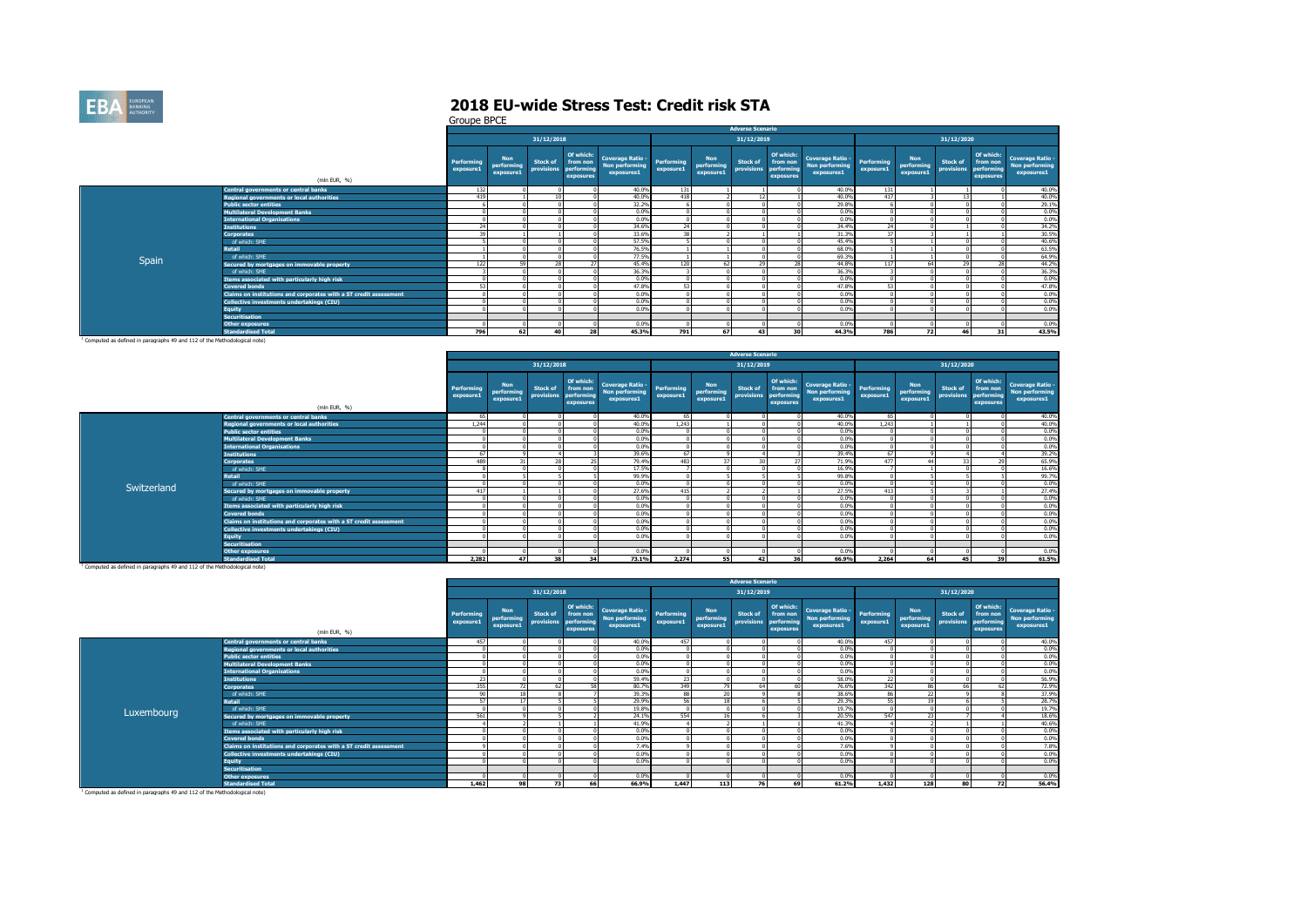

|                                                                                       |                                                                   |                         |                                       |                               |                                                  |                                                         |                         |                                       | <b>Adverse Scenario</b>       |                                                  |                                                         |                         |                                       |                               |                                                  |                                                         |
|---------------------------------------------------------------------------------------|-------------------------------------------------------------------|-------------------------|---------------------------------------|-------------------------------|--------------------------------------------------|---------------------------------------------------------|-------------------------|---------------------------------------|-------------------------------|--------------------------------------------------|---------------------------------------------------------|-------------------------|---------------------------------------|-------------------------------|--------------------------------------------------|---------------------------------------------------------|
|                                                                                       |                                                                   |                         |                                       | 31/12/2018                    |                                                  |                                                         |                         |                                       | 31/12/2019                    |                                                  |                                                         |                         |                                       | 31/12/2020                    |                                                  |                                                         |
|                                                                                       | (mln EUR, %)                                                      | Performing<br>exposure1 | <b>Non</b><br>performing<br>exposure1 | <b>Stock of</b><br>provisions | Of which:<br>from non<br>performing<br>exposures | <b>Coverage Ratio -</b><br>Non performing<br>exposures1 | Performing<br>exposure1 | <b>Non</b><br>performing<br>exposure1 | <b>Stock of</b><br>provisions | Of which:<br>from non<br>performing<br>exposures | <b>Coverage Ratio -</b><br>Non performing<br>exposures1 | Performing<br>exposure1 | <b>Non</b><br>performing<br>exposure1 | <b>Stock of</b><br>provisions | Of which:<br>from non<br>performing<br>exposures | <b>Coverage Ratio -</b><br>Non performing<br>exposures1 |
|                                                                                       | <b>Central governments or central banks</b>                       |                         |                                       |                               |                                                  | 0.0%                                                    |                         |                                       |                               |                                                  | 0.0%                                                    |                         |                                       |                               |                                                  | 0.0%                                                    |
|                                                                                       | <b>Regional governments or local authorities</b>                  |                         |                                       |                               |                                                  | 0.0%                                                    |                         |                                       |                               |                                                  | 0.0%                                                    |                         |                                       |                               |                                                  | 0.0%                                                    |
|                                                                                       | <b>Public sector entities</b>                                     |                         |                                       |                               |                                                  | 0.0%                                                    |                         |                                       |                               |                                                  | 0.0%                                                    |                         |                                       |                               |                                                  | 0.0%                                                    |
|                                                                                       | <b>Multilateral Development Banks</b>                             |                         |                                       |                               |                                                  | 0.0%                                                    |                         |                                       |                               |                                                  | 0.0%                                                    |                         |                                       |                               |                                                  | 0.0%                                                    |
|                                                                                       | <b>International Organisations</b>                                |                         |                                       |                               |                                                  | 0.0%                                                    |                         |                                       |                               |                                                  | 0.0%                                                    |                         |                                       |                               |                                                  | 0.0%                                                    |
|                                                                                       | <b>Institutions</b>                                               |                         |                                       |                               |                                                  | 27.2%                                                   |                         |                                       |                               |                                                  | 27.2%                                                   |                         |                                       |                               |                                                  | 27.2%                                                   |
|                                                                                       | <b>Corporates</b>                                                 | 87                      |                                       |                               |                                                  | 32.2%                                                   | 86                      |                                       |                               |                                                  | 31.1%                                                   | 85                      |                                       |                               |                                                  | 30.7%                                                   |
|                                                                                       | of which: SME                                                     |                         |                                       |                               |                                                  | 32.0%                                                   |                         |                                       |                               |                                                  | 32.0%                                                   |                         |                                       |                               |                                                  | 32.0%                                                   |
|                                                                                       | Retail                                                            |                         |                                       |                               |                                                  | 40.0%                                                   |                         |                                       |                               |                                                  | 40.0%                                                   |                         |                                       |                               |                                                  | 40.0%                                                   |
| Netherlands                                                                           | of which: SME                                                     |                         |                                       |                               |                                                  | 0.0%                                                    |                         |                                       |                               |                                                  | 0.0%                                                    |                         |                                       |                               |                                                  | 0.0%                                                    |
|                                                                                       | Secured by mortgages on immovable property                        |                         |                                       |                               |                                                  | 28.3%                                                   |                         |                                       |                               |                                                  | 28.3%                                                   |                         |                                       |                               |                                                  | 28.3%                                                   |
|                                                                                       | of which: SME                                                     |                         |                                       |                               |                                                  | 0.0%                                                    |                         |                                       |                               |                                                  | 0.0%                                                    |                         |                                       |                               |                                                  | 0.0%                                                    |
|                                                                                       | Items associated with particularly high risk                      |                         |                                       |                               |                                                  | 0.0%                                                    |                         |                                       |                               |                                                  | 0.0%                                                    |                         |                                       |                               |                                                  | 0.0%                                                    |
|                                                                                       | <b>Covered bonds</b>                                              |                         |                                       |                               |                                                  | 0.0%                                                    |                         |                                       |                               |                                                  | 0.0%                                                    |                         |                                       |                               |                                                  | 0.0%                                                    |
|                                                                                       | Claims on institutions and corporates with a ST credit assessment |                         |                                       |                               |                                                  | 0.0%                                                    |                         |                                       |                               |                                                  | 0.0%                                                    |                         |                                       |                               |                                                  | 0.0%                                                    |
|                                                                                       | Collective investments undertakings (CIU)                         |                         |                                       |                               |                                                  | 0.0%                                                    |                         |                                       |                               |                                                  | 0.0%                                                    |                         |                                       |                               |                                                  | 0.0%                                                    |
|                                                                                       | <b>Equity</b>                                                     |                         |                                       |                               |                                                  | 0.0%                                                    |                         |                                       |                               |                                                  | 0.0%                                                    |                         |                                       |                               |                                                  | 0.0%                                                    |
|                                                                                       | <b>Securitisation</b>                                             |                         |                                       |                               |                                                  |                                                         |                         |                                       |                               |                                                  |                                                         |                         |                                       |                               |                                                  |                                                         |
|                                                                                       | <b>Other exposures</b>                                            |                         |                                       |                               |                                                  | 0.0%                                                    |                         |                                       |                               |                                                  | 0.0%                                                    |                         |                                       |                               |                                                  | 0.0%                                                    |
|                                                                                       | <b>Standardised Total</b>                                         | 93                      |                                       |                               |                                                  | 32.2%                                                   | 92                      |                                       |                               |                                                  | 31.1%                                                   | 91                      |                                       |                               |                                                  | 30.8%                                                   |
| <sup>1</sup> Computed as defined in paragraphs 49 and 112 of the Methodological note) |                                                                   |                         |                                       |                               |                                                  |                                                         |                         |                                       |                               |                                                  |                                                         |                         |                                       |                               |                                                  |                                                         |

|         |                                                                   |                         |                                       |                        |                                                  |                                                             |           |                                | <b>Adverse Scenario</b>       |                                                  |                                                  |                         |                                       |                                                                                  |                                                         |
|---------|-------------------------------------------------------------------|-------------------------|---------------------------------------|------------------------|--------------------------------------------------|-------------------------------------------------------------|-----------|--------------------------------|-------------------------------|--------------------------------------------------|--------------------------------------------------|-------------------------|---------------------------------------|----------------------------------------------------------------------------------|---------------------------------------------------------|
|         |                                                                   |                         |                                       | 31/12/2018             |                                                  |                                                             |           |                                | 31/12/2019                    |                                                  |                                                  |                         |                                       | 31/12/2020                                                                       |                                                         |
|         | (mln EUR, %)                                                      | Performing<br>exposure1 | <b>Non</b><br>performing<br>exposure1 | Stock of<br>provisions | Of which:<br>from non<br>performing<br>exposures | Coverage Ratio - Performing<br>Non performing<br>exposures1 | exposure1 | Non<br>performing<br>exposure1 | <b>Stock of</b><br>provisions | Of which:<br>from non<br>performing<br>exposures | Coverage Ratio -<br>Non performing<br>exposures1 | Performing<br>exposure1 | <b>Non</b><br>performing<br>exposure1 | Of which:<br><b>Stock of</b><br>from non<br>provisions<br>performin<br>exposures | <b>Coverage Ratio -</b><br>Non performing<br>exposures1 |
|         | Central governments or central banks                              | <b>т</b>                |                                       |                        |                                                  | 40.0%                                                       | 74        |                                |                               |                                                  | 40.0%                                            | 74                      |                                       |                                                                                  | 40.0%                                                   |
|         | Regional governments or local authorities                         |                         |                                       |                        |                                                  | 40.0%                                                       |           |                                |                               |                                                  | 40.0%                                            |                         |                                       |                                                                                  | 40.0%                                                   |
|         | <b>Public sector entities</b>                                     |                         |                                       |                        |                                                  | 32.2%                                                       | 13        |                                |                               |                                                  | 28,4%                                            | 13                      |                                       |                                                                                  | 28.0%                                                   |
|         | <b>Multilateral Development Banks</b>                             |                         |                                       |                        |                                                  | 0.0%                                                        |           |                                |                               |                                                  | 0.0%                                             |                         |                                       |                                                                                  | 0.0%                                                    |
|         | <b>International Organisations,</b>                               |                         |                                       |                        |                                                  | 0.0%                                                        |           |                                |                               |                                                  | 0.0%                                             |                         |                                       |                                                                                  | 0.0%                                                    |
|         | <b>Institutions</b>                                               |                         |                                       |                        |                                                  | 27.1%                                                       |           |                                |                               |                                                  | 27.0%                                            |                         |                                       |                                                                                  | 27.0%                                                   |
|         | <b>Corporates</b>                                                 | 516                     |                                       |                        |                                                  | 30.8%                                                       | 509       |                                |                               |                                                  | 29.6%                                            | 500                     |                                       | $\sim$                                                                           | 29.1%                                                   |
|         | of which: SME                                                     |                         |                                       |                        |                                                  | 23.5%                                                       | 35        |                                |                               |                                                  | 24.1%                                            | $\mathcal{L}$           |                                       |                                                                                  | 24.3%                                                   |
|         | Retail                                                            | $\overline{a}$          |                                       |                        |                                                  | 31.2%                                                       | 17        |                                |                               |                                                  | 29.9%                                            | 17                      |                                       |                                                                                  | 29.7%                                                   |
| Belgium | of which: SME                                                     |                         |                                       |                        |                                                  | 19.8%                                                       |           |                                |                               |                                                  | 19.8%                                            |                         |                                       |                                                                                  | 19.8%                                                   |
|         | Secured by mortgages on immovable property                        | 643                     |                                       | 14                     |                                                  | 27.8%                                                       | 630       |                                | 18                            |                                                  | 27.7%                                            | 616                     |                                       | 23                                                                               | 27.7%                                                   |
|         | of which: SME                                                     |                         |                                       |                        |                                                  | 0.0%                                                        |           |                                |                               |                                                  | 0.0%                                             |                         |                                       |                                                                                  | 0.0%                                                    |
|         | Items associated with particularly high risk                      |                         |                                       |                        |                                                  | 0.0%                                                        |           |                                |                               |                                                  | 0.0%                                             |                         |                                       |                                                                                  | 0.0%                                                    |
|         | <b>Covered bonds</b>                                              |                         |                                       |                        |                                                  | 0.0%                                                        |           |                                |                               |                                                  | 0.0%                                             |                         |                                       |                                                                                  | 0.0%                                                    |
|         | Claims on institutions and corporates with a ST credit assessment |                         |                                       |                        |                                                  | 7.1%                                                        |           |                                |                               |                                                  | 7.1%                                             |                         |                                       |                                                                                  | 7.1%                                                    |
|         | Collective investments undertakings (CIU)                         |                         |                                       |                        |                                                  | 0.0%                                                        |           |                                |                               |                                                  | 0.0%                                             |                         |                                       |                                                                                  | 0.0%                                                    |
|         | <b>Equity</b>                                                     |                         |                                       |                        |                                                  | 0.0%                                                        |           |                                |                               |                                                  | 0.0%                                             |                         |                                       |                                                                                  | 0.0%                                                    |
|         | <b>Securitisation</b>                                             |                         |                                       |                        |                                                  |                                                             |           |                                |                               |                                                  |                                                  |                         |                                       |                                                                                  |                                                         |
|         | <b>Other exposures</b>                                            |                         |                                       |                        |                                                  | 0.0%                                                        |           |                                |                               |                                                  | 0.0%                                             |                         |                                       |                                                                                  | 0.0%                                                    |
|         | <b>Standardised Total</b>                                         | 1,282                   | 40                                    | 20                     | 11                                               | 28.3%                                                       | 1.261     | 61                             | 28                            | 17                                               | 28.2%                                            | 1,238                   | 85                                    | 35<br>24                                                                         | 28.1%                                                   |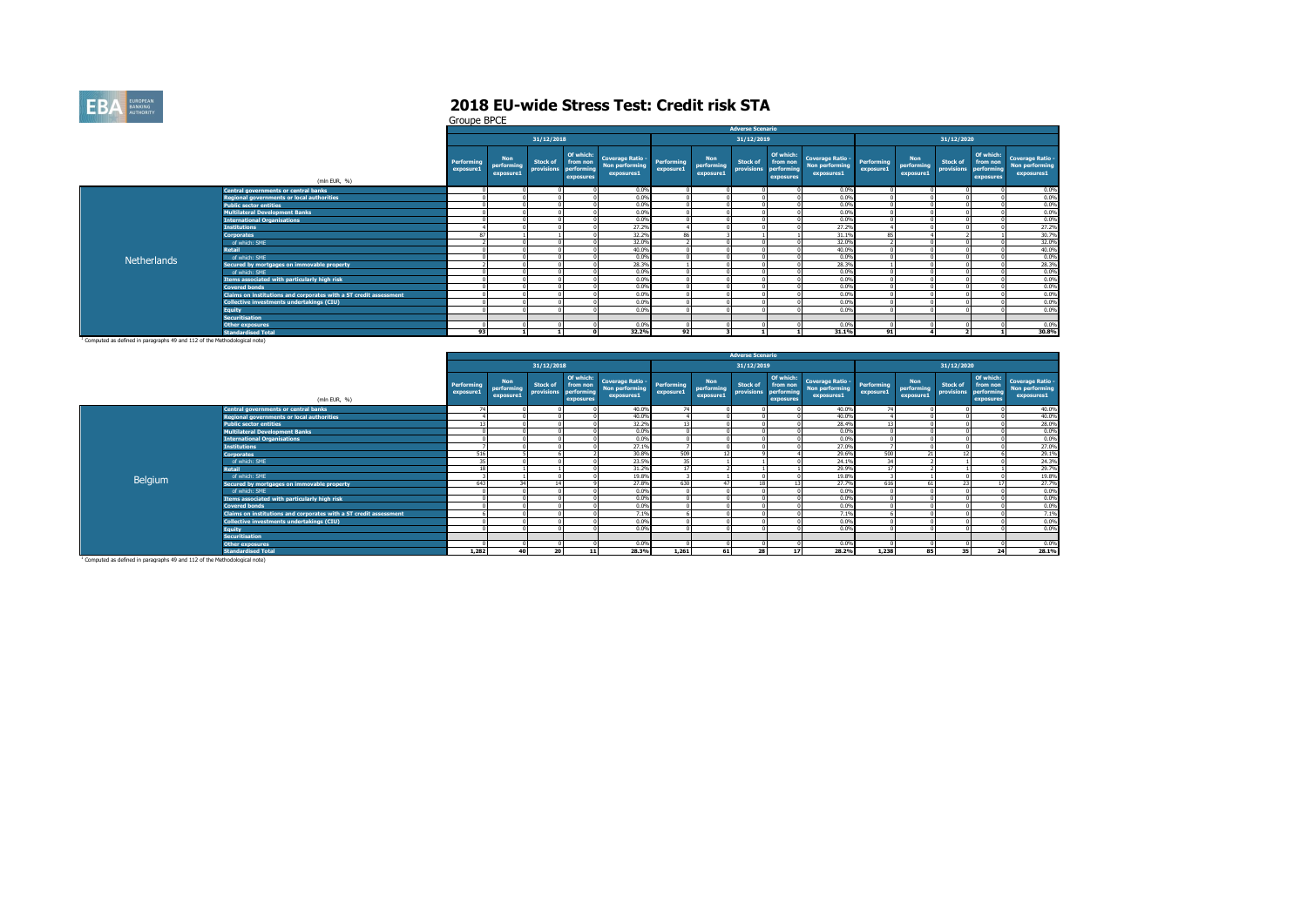

### **2018 EU-wide Stress Test: Securitisations**

|                        |              |                                                       | Actual     | <b>Restated</b> |            | <b>Baseline Scenario</b> |            |            | <b>Adverse Scenario</b> |            |
|------------------------|--------------|-------------------------------------------------------|------------|-----------------|------------|--------------------------|------------|------------|-------------------------|------------|
|                        |              | (mln EUR)                                             | 31/12/2017 | 31/12/2017      | 31/12/2018 | 31/12/2019               | 31/12/2020 | 31/12/2018 | 31/12/2019              | 31/12/2020 |
|                        | <b>STA</b>   |                                                       | '.569      | 7.561           |            |                          |            |            |                         |            |
| <b>Exposure values</b> | <b>IRB</b>   |                                                       | 247        | 7.247           |            |                          |            |            |                         |            |
|                        | <b>Total</b> |                                                       | 14,816     | 14,809          |            |                          |            |            |                         |            |
|                        | <b>STA</b>   |                                                       | 3,932      | 3,928           | 4,291      | 4.415                    | 4.52       | 5,357      | 6.451                   | 7,318      |
| <b>REA</b>             | IRE          |                                                       | 1.637      | 1.603           | 4.622      | 1.781                    | 4848       | 5,100      | 5,853                   | 6.477      |
|                        | <b>Total</b> |                                                       | 5,569      | 5,530           | 8,914      | 9,196                    | 9,371      | 10,457     | 12,304                  | 13,795     |
| <b>Impairments</b>     | <b>Total</b> | Total banking book others than assessed at fair value |            | $\sim$          | 18         | --                       | 26         |            | 69                      |            |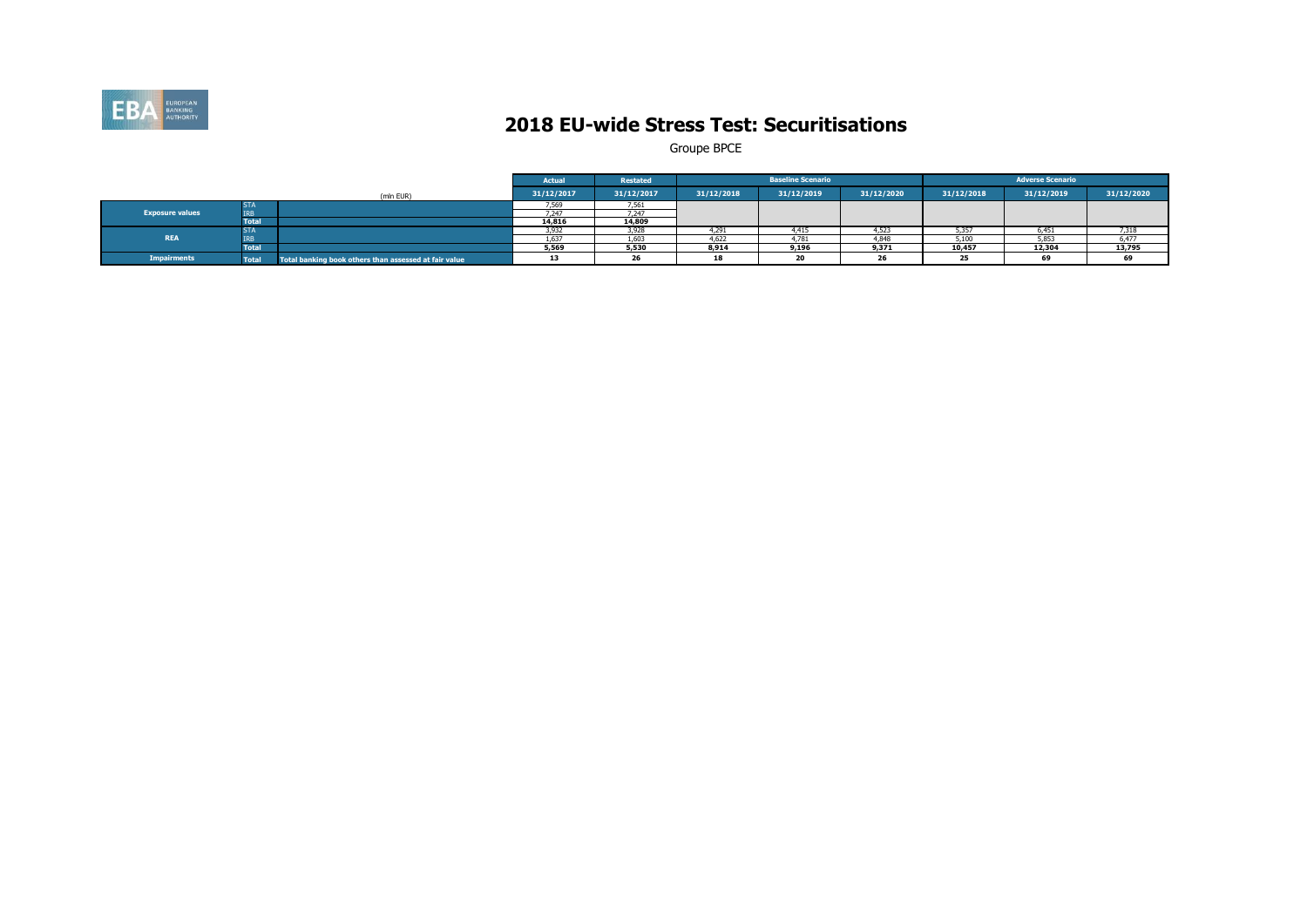

## **2018 EU-wide Stress Test: Risk exposure amounts**

|                                                                 | <b>Actual</b> | <b>Restated</b> |            | <b>Baseline scenario</b> |            |            | <b>Adverse scenario</b> |            |
|-----------------------------------------------------------------|---------------|-----------------|------------|--------------------------|------------|------------|-------------------------|------------|
| (mln EUR)                                                       | 31/12/2017    | 31/12/2017      | 31/12/2018 | 31/12/2019               | 31/12/2020 | 31/12/2018 | 31/12/2019              | 31/12/2020 |
| Risk exposure amount for credit risk                            | 335,978       | 335,106         | 338,673    | 341,445                  | 344,394    | 342,988    | 351,353                 | 356,113    |
| Risk exposure amount for securitisations and re-securitisations | 5,569         | 5,530           | 8,914      | 9,196                    | 9,371      | 10,457     | 12,304                  | 13,795     |
| Risk exposure amount other credit risk                          | 330,409       | 329,575         | 329,760    | 332,250                  | 335,023    | 332,531    | 339,049                 | 342,317    |
| Risk exposure amount for market risk                            | 12,289        | 12,289          | 12,289     | 12,289                   | 12,289     | 13,620     | 13,834                  | 13,958     |
| Risk exposure amount for operational risk                       | 38,055        | 38,055          | 38,055     | 38,055                   | 38,055     | 38,055     | 38,055                  | 38,055     |
| Other risk exposure amounts                                     | 10            | 10              | 227        | 396                      | 453        | $-953$     | 644                     | 976        |
| <b>Total risk exposure amount</b>                               | 386,331       | 385,459         | 389,244    | 392,185                  | 395,191    | 393,711    | 403,887                 | 409,102    |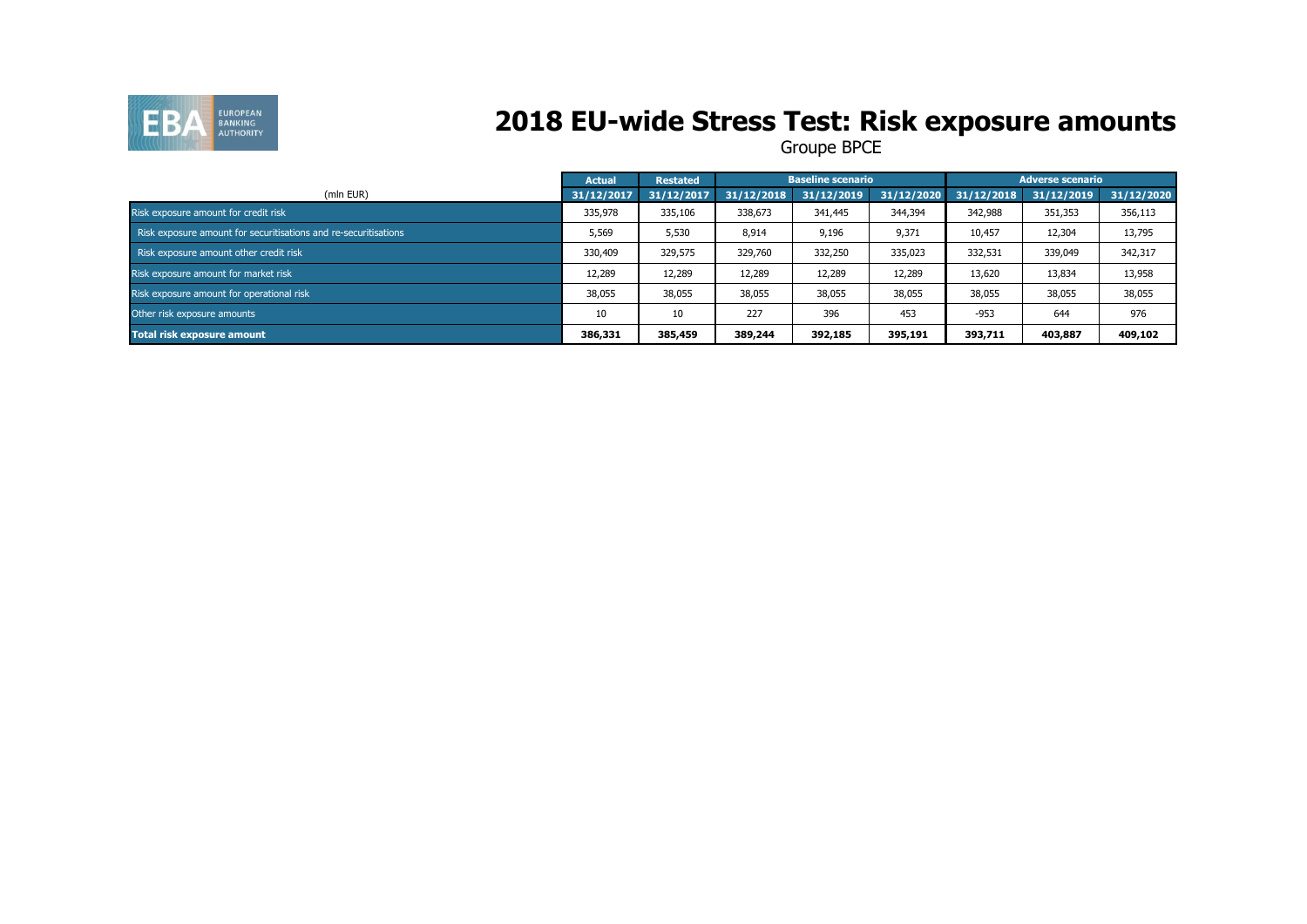## **EBA** EUROPEAN

#### **2018 EU-wide Stress Test: Capital**

|                  |            |                                                                                                                                                                                                      | Actual         | Restated   |          | <b>Baseline Scenario</b> |          |          | <b>Adverse Scenario</b> |          |
|------------------|------------|------------------------------------------------------------------------------------------------------------------------------------------------------------------------------------------------------|----------------|------------|----------|--------------------------|----------|----------|-------------------------|----------|
|                  |            | (mln EUR,%)                                                                                                                                                                                          | 31/12/2017     | 31/12/2017 | 2018     | 2019                     | 2020     | 2018     | 2019                    | 2020     |
|                  | A          | <b>OWN FUNDS</b>                                                                                                                                                                                     | 74,047         | 73,455     | 76,887   | 79,464                   | 80,473   | 63,225   | 59,326                  | 56,040   |
|                  | A.1        | COMMON EQUITY TIER 1 CAPITAL (net of deductions and after applying transitional<br>adiustments)                                                                                                      | 59,042         | 58,451     | 62,187   | 65,651                   | 68,146   | 48,525   | 45,513                  | 43,714   |
|                  | A.1.1      | Capital instruments eligible as CET1 Capital (including share premium and net own capital instruments)                                                                                               | 22,657         | 22,657     | 22,657   | 22,657                   | 22,657   | 22,657   | 22.657                  | 22,657   |
|                  | A.1.1.1    | Of which: CET1 instruments subscribed by Government                                                                                                                                                  |                |            |          |                          |          |          |                         |          |
|                  | A.1.2      | Retained earnings                                                                                                                                                                                    | 5,022          | 5.02       | 8.528    | 11.601                   | 14.146   | $-360$   | $-2,473$                | $-3,937$ |
|                  | A.1.3      | Accumulated other comprehensive income                                                                                                                                                               | 1,517          | 1,51       | 1,448    | 1,380                    | 1,33     | 177      | 181                     | 260      |
|                  | A.1.3.1    | Arising from full revaluation, cash flow hedge and liquidity reserves                                                                                                                                | 1,671          | 1,671      | 1,671    | 1,671                    | 1,67     | 616      | 616                     | 616      |
|                  | A.1.3.2    | OCI Impact of defined benefit pension plans [gain or (-) loss]                                                                                                                                       | $-293$         | $-293$     | $-293$   | $-293$                   | $-293$   | $-133$   | $-133$                  | $-133$   |
|                  | A.1.3.3    | Other OCI contributions                                                                                                                                                                              | 139            | 139        | 69       |                          | $-44$    | $-307$   | $-302$                  | $-223$   |
|                  | A.1.4      | Other Reserves                                                                                                                                                                                       | 32.287         | 30.73      | 30.732   | 30.732                   | 30.732   | 30.732   | 30.732                  | 30,732   |
|                  | A.1.5      | Funds for general banking risk                                                                                                                                                                       |                |            |          |                          |          |          |                         |          |
|                  | A.1.6      | Minority interest given recognition in CET1 capital                                                                                                                                                  | 4,340          | 4,26       | 4,573    | 4.86                     | 4,925    | 3,998    | 3,961                   | 3,990    |
|                  | A.1.7      | Adjustments to CET1 due to prudential filters                                                                                                                                                        | 155            | 155        | 155      | 155                      | 155      | 133      | 133                     | 133      |
|                  | A.1.8      | (-) Intangible assets (including Goodwill)                                                                                                                                                           | $-4,912$       | $-4,91$    | $-4,912$ | -4,912                   | $-4,912$ | $-4,912$ | $-4,912$                | $-4,912$ |
|                  | A.1.9      | (-) DTAs that rely on future profitability and do not arise from temporary differences net of associated DTLs                                                                                        | $-861$         | $-86$      | $-287$   |                          |          | $-3.301$ | $-3.941$                | $-4,321$ |
|                  | A.1.10     | (-) IRB shortfall of credit risk adjustments to expected losses                                                                                                                                      | $-1,285$       | $-250$     | $-197$   | $-196$                   | $-196$   | $-205$   | $-195$                  | $-193$   |
|                  | A.1.11     | (-) Defined benefit pension fund assets                                                                                                                                                              |                |            |          |                          |          |          | $\Omega$                |          |
|                  | A.1.12     | (-) Reciprocal cross holdings in CET1 Capital                                                                                                                                                        |                |            |          |                          |          |          | $\overline{0}$          |          |
|                  | A.1.13     | (-) Excess deduction from AT1 items over AT1 Capital                                                                                                                                                 |                |            |          |                          |          |          | $\circ$                 |          |
|                  | A.1.14     | (-) Deductions related to assets which can alternatively be subject to a 1.250% risk weight                                                                                                          |                |            |          |                          |          |          | $^{\circ}$              |          |
|                  | A.1.14.1   | Of which: from securitisation positions (-)                                                                                                                                                          |                |            |          |                          |          |          | $\Omega$                |          |
|                  | A.1.15     | (-) Holdings of CET1 capital instruments of financial sector entities where the institution does not have a                                                                                          |                |            |          |                          |          |          | $^{\circ}$              |          |
|                  | A.1.16     | (-) Deductible DTAs that rely on future profitability and arise from temporary differences                                                                                                           |                |            |          |                          |          |          | $\,$ 0                  |          |
|                  | A.1.17     | (-) CET1 instruments of financial sector entities where the institution has a significant investment                                                                                                 |                |            |          |                          |          |          | $\Omega$                |          |
|                  | A.1.18     | (-) Amount exceding the 17.65% threshold                                                                                                                                                             |                |            |          |                          |          |          |                         |          |
|                  | A.1.19     | (-) Additional deductions of CET1 Capital due to Article 3 CRR                                                                                                                                       |                |            |          |                          |          |          | $\Omega$                |          |
|                  | A.1.20     | CET1 capital elements or deductions - other                                                                                                                                                          |                |            | $-567$   | $-630$                   | $-696$   | $-567$   | $-630$                  | $-696$   |
| <b>OWN FUNDS</b> | A.1.21     | Memo item: Gross cumulative IFRS 9 impact on capital (net of taxes)                                                                                                                                  |                | $-58$      |          |                          |          |          |                         |          |
|                  | A.1.21.1   | Of which: subject to transitional arrangements                                                                                                                                                       |                |            |          |                          |          |          | $\overline{0}$          |          |
|                  | A.1.21.1.1 | Increase in IFRS 9 ECL provisions net of EL compared to related IAS 39 figures as at 31/12/17                                                                                                        |                |            |          |                          |          |          | $\ddot{\phantom{0}}$    |          |
|                  | A.1.21.1.2 | Increase in non-credit-impaired IFRS 9 ECL provisions net of EL compared to related IFRS 9<br>figures as at 01/01/2018                                                                               |                |            |          |                          |          |          | $\Omega$                |          |
|                  | A.1.21.1.3 | Increase of CET1 capital due to the tax deductibility of the amounts above                                                                                                                           |                |            |          |                          |          |          | $\overline{0}$          |          |
|                  | A.1.22     | <b>Transitional adjustments</b>                                                                                                                                                                      | 122            | 122        | 57       |                          |          | 172      | $\bf 0$                 |          |
|                  | A.1.22.1   | Transitional adjustments due to grandfathered CET1 Capital instruments (+/-)                                                                                                                         |                |            |          |                          |          |          | $\overline{0}$          |          |
|                  | A.1.22.2   | Transitional adjustments due to additional minority interests (+/-)                                                                                                                                  | 229            | 229        |          |                          |          |          |                         |          |
|                  | A.1.22.3   | Adjustments due to IFRS 9 transitional arrangements                                                                                                                                                  |                |            |          |                          |          |          | $\circ$                 |          |
|                  | A.1.22.3.1 | From the increased IFRS 9 ECL provisions net of EL                                                                                                                                                   |                |            |          |                          |          |          | $\,$ 0                  |          |
|                  | A.1.22.3.2 | From the amount of DTAs that is deducted from CET1 capital                                                                                                                                           |                | $-60$      | $-60$    | $+60$                    | $-60$    | $-60$    | $-60$                   | -60      |
|                  | A.1.22.4   | Other transitional adjustments to CET1 Capital                                                                                                                                                       | $-107$         | $-107$     | 57       |                          |          | 172      | $^{\circ}$              |          |
|                  | A.1.22.4.1 | Of which: due to DTAs that rely on future profitability and do not arise from temporary<br>difference                                                                                                | 344            | 344        | 57       |                          |          | 172      | $\,$ 0                  |          |
|                  | A.1.22.4.2 | Of which: due to DTAs that rely on future profitability and arise from temporary differences and<br>CET1 instruments of financial sector entities where the institution has a significant investment | $\sqrt{2}$     |            |          |                          |          |          | $\Omega$                |          |
|                  | A.1.22.4.3 | Of which: Transitional adjustments to CET1 Capital from unrealised gains/losses (+/-)                                                                                                                | $\mathfrak{g}$ |            |          |                          |          |          |                         |          |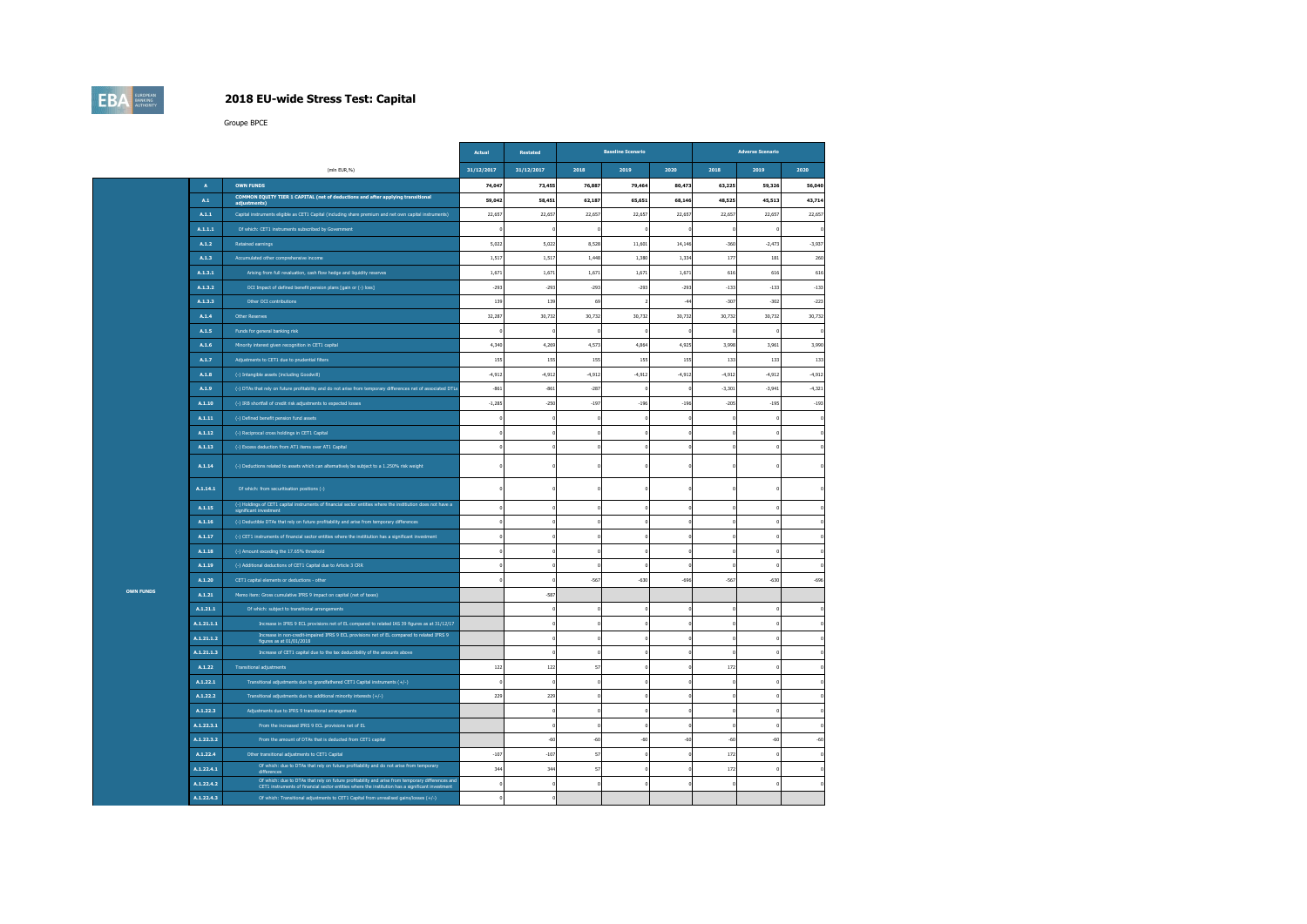## **EBA**

#### **2018 EU-wide Stress Test: Capital**

Groupe BPCE

|                                                         |              |                                                                                                                                                                                               | <b>Actual</b> | Restated   |           | <b>Baseline Scenario</b> |           |              | <b>Adverse Scenario</b> |            |
|---------------------------------------------------------|--------------|-----------------------------------------------------------------------------------------------------------------------------------------------------------------------------------------------|---------------|------------|-----------|--------------------------|-----------|--------------|-------------------------|------------|
|                                                         |              | (mln EUR.%)                                                                                                                                                                                   | 31/12/2017    | 31/12/2017 | 2018      | 2019                     | 2020      | 2018         | 2019                    | 2020       |
|                                                         | A.2          | ADDITIONAL TIER 1 CAPITAL (net of deductions and after transitional adjustments)                                                                                                              | 448           | 448        | 452       | 333                      | 215       | 452          | 333                     | 215        |
|                                                         | A.2.1        | Additional Tier 1 Capital instruments                                                                                                                                                         |               |            |           | $\theta$                 |           |              | $\theta$                | $\epsilon$ |
|                                                         | A.2.2        | (-) Excess deduction from T2 items over T2 capital                                                                                                                                            |               |            |           | $\theta$                 |           |              | $\Omega$                | <b>I</b>   |
|                                                         | A.2.3        | Other Additional Tier 1 Capital components and deductions                                                                                                                                     | $-2i$         | $-22$      | $-22$     | $-22$                    | $-22$     | $-22$        | $-22$                   | $-22$      |
|                                                         | A.2.4        | Additional Tier 1 transitional adjustments                                                                                                                                                    | 470           | 470        | 474       | 355                      | 237       | 474          | 355                     | 237        |
|                                                         | A.2.4.1      | Of which: adjustments due to IFRS 9 transitional arrangements                                                                                                                                 |               |            |           |                          |           |              |                         | ¢          |
|                                                         | A.3          | TIER 1 CAPITAL (net of deductions and after transitional adjustments)                                                                                                                         | 59,490        | 58,898     | 62,639    | 65,984                   | 68,361    | 48,977       | 45,846                  | 43,928     |
|                                                         | A.4          | TIER 2 CAPITAL (net of deductions and after transitional adjustments)                                                                                                                         | 14,55         | 14,557     | 14,249    | 13,480                   | 12,112    | 14,249       | 13,480                  | 12,112     |
|                                                         | A.4.1        | Tier 2 Capital instruments                                                                                                                                                                    | 15.057        | 15,057     | 14,858    | 14.080                   | 12,704    | 14,858       | 14.080                  | 12.704     |
|                                                         | A.4.2        | Other Tier 2 Capital components and deductions                                                                                                                                                | $-703$        | $-703$     | $-660$    | $-660$                   | $-660$    | $-660$       | $-660$                  | $-660$     |
|                                                         | A.4.3        | Tier 2 transitional adjustments                                                                                                                                                               | 203           | 203        | 51        | 59                       | 68        | 51           | 59                      | 68         |
|                                                         | A.4.3.1      | Of which: adjustments due to IFRS 9 transitional arrangements                                                                                                                                 |               |            |           | ò                        |           |              | ò                       | $\epsilon$ |
|                                                         | A.5          | Grandfathered Additional Tier 1 Capital instruments eligible as Tier 2                                                                                                                        |               |            |           |                          |           |              |                         | $\epsilon$ |
|                                                         | $\,$ B $\,$  | TOTAL RISK EXPOSURE AMOUNT                                                                                                                                                                    | 386,331       | 385,459    | 389,244   | 392.185                  | 395,191   | 393,711      | 403.887                 | 409,102    |
| TOTAL RISK EXPOSURE AMOUNT                              | <b>B.1</b>   | Of which: Transitional adjustments included                                                                                                                                                   |               |            |           |                          |           |              |                         | ſ          |
|                                                         | B.2          | Adjustments due to IFRS 9 transitional arrangements                                                                                                                                           |               |            |           | $\mathbf{0}$             |           | $\mathbf 0$  | $\Omega$                | -C         |
|                                                         | C.1          | <b>Common Equity Tier 1 Capital ratio</b>                                                                                                                                                     | 15.28%        | 15.16%     | 15.98%    | 16.74%                   | 17.24%    | 12.33%       | 11.27%                  | 10.69%     |
| <b>CAPITAL RATIOS (%)</b><br><b>Transitional period</b> | C.2          | <b>Tier 1 Capital ratio</b>                                                                                                                                                                   | 15.40%        | 15.28%     | 16.09%    | 16.82%                   | 17.30%    | 12.44%       | 11.35%                  | 10.74%     |
|                                                         | C.3          | <b>Total Capital ratio</b>                                                                                                                                                                    | 19.17%        | 19.06%     | 19.75%    | 20.26%                   | 20.36%    | 16.06%       | 14.69%                  | 13.70%     |
|                                                         | D.1          | COMMON EQUITY TIER 1 CAPITAL (fully loaded)                                                                                                                                                   | 58,899        | 58,307     | 62,108    | 65,629                   | 68,124    | 48,331       | 45,491                  | 43,692     |
| <b>Fully loaded</b><br>CAPITAL                          | D.2          | <b>TIER 1 CAPITAL (fully loaded)</b>                                                                                                                                                          | 58,899        | 58,307     | 62,108    | 65,629                   | 68,124    | 48,331       | 45,491                  | 43,692     |
|                                                         | D.3          | <b>TOTAL CAPITAL (fully loaded)</b>                                                                                                                                                           | 73,253        | 72,661     | 76,305    | 79,049                   | 80,168    | 62,529       | 58,911                  | 55,735     |
|                                                         | E.1          | <b>Common Equity Tier 1 Capital ratio</b>                                                                                                                                                     | 15.25%        | 15.13%     | 15.96%    | 16.73%                   | 17.24%    | 12.28%       | 11.26%                  | 10.68%     |
| <b>CAPITAL RATIOS (%)</b><br><b>Fully loaded</b>        | E.2          | <b>Tier 1 Capital ratio</b>                                                                                                                                                                   | 15.25%        | 15.13%     | 15.96%    | 16.73%                   | 17.24%    | 12.28%       | 11.26%                  | 10.68%     |
|                                                         | E.3          | <b>Total Capital ratio</b>                                                                                                                                                                    | 18.96%        | 18.85%     | 19.60%    | 20.16%                   | 20.29%    | 15.88%       | 14.59%                  | 13.62%     |
|                                                         | F.           | Total amount of instruments with mandatory conversion into ordinary shares upon a fixed date in the 2018<br>2020 period (cumulative conversions) (1)                                          |               |            |           | $\Omega$                 |           | $\mathbf{r}$ | $\Omega$                | $\epsilon$ |
|                                                         | $\mathbf{G}$ | Total Additional Tier 1 and Tier 2 instruments eligible as regulatory capital under the CRR provisions that<br>convert into Common Equity Tier 1 or are written down upon a trigger event (2) |               |            |           | $\mathbf{o}$             |           | $\mathbf 0$  | $\mathbf{0}$            | -C         |
|                                                         | G.1          | Of which: eligible instruments whose trigger is above CET1 capital ratio in the adverse scenario (2)                                                                                          |               |            |           | $\mathbf{o}$             |           | $\mathbf{o}$ |                         |            |
| <b>Memorandum items</b>                                 | H.1          | <b>Total leverage ratio exposures (transitional)</b>                                                                                                                                          | 1,177,243     | 1,177,243  | 1,177,243 | 1,177,243                | 1,177,243 | 1,177,243    | 1,177,243               | 1,177,243  |
|                                                         | H.2          | Total leverage ratio exposures (fully loaded)                                                                                                                                                 | 1,177,021     | 1,177,021  | 1,177,021 | 1,177,021                | 1,177,021 | 1,177,021    | 1,177,021               | 1,177,021  |
|                                                         | <b>H3</b>    | Leverage ratio (transitional)                                                                                                                                                                 | 5.05%         | 5.00%      | 5.32%     | 5.60%                    | 5.81%     | 4.16%        | 3.89%                   | 3.73%      |
|                                                         | H.A          | Leverage ratio (fully loaded)                                                                                                                                                                 | 5.00%         | 4.95%      | 5.28%     | 5.58%                    | 5.79%     | 4.11%        | 3.86%                   | 3.71%      |
|                                                         | P.1          | <b>Capital conservation buffer</b>                                                                                                                                                            | 1.25%         | 1.25%      | 1.88%     | 2.50%                    | 2.50%     | 1.88%        | 2.50%                   | 2.50%      |
|                                                         | P.2          | <b>Countercyclical capital buffer</b>                                                                                                                                                         | 0.00%         | 0.00%      | 0.00%     | 0.00%                    | 0.00%     | 0.00%        | 0.00%                   | 0.00%      |
|                                                         | P.3          | <b>O-SII buffer</b>                                                                                                                                                                           | 0.00%         | 0.00%      | 0.00%     | 0.00%                    | 0.00%     | 0.00%        | 0.00%                   | 0.00%      |
| <b>Transitional combined buffer</b><br>requirements (%) | <b>P.4</b>   | <b>G-SII buffer</b>                                                                                                                                                                           | 0.50%         | 0.50%      | 0.75%     | 1.00%                    | 1.00%     | 0.75%        | 1.00%                   | 1.00%      |
|                                                         | P.5          | Systemic risk buffer applied to all exposures according to article 133 (4) of CRD IV                                                                                                          | 0.00%         | 0.00%      | 0.00%     | 0.00%                    | 0.00%     | 0.00%        | 0.00%                   | 0.00%      |
|                                                         | P.5.1        | Systemic risk buffer applied to domestic exposures only according to article 133 (5) of CRD IV                                                                                                | 0.00%         | 0.00%      | 0.00%     | 0.00%                    | 0.00%     | 0.00%        | 0.00%                   | 0.00%      |
|                                                         | P.6          | <b>Combined buffer</b>                                                                                                                                                                        | 1.75%         | 1.75%      | 2.63%     | 3.50%                    | 3.50%     | 2.63%        | 3.50%                   | 3.50%      |

(1) Conversions not considered for CET1 computation (2) Excluding instruments included in row F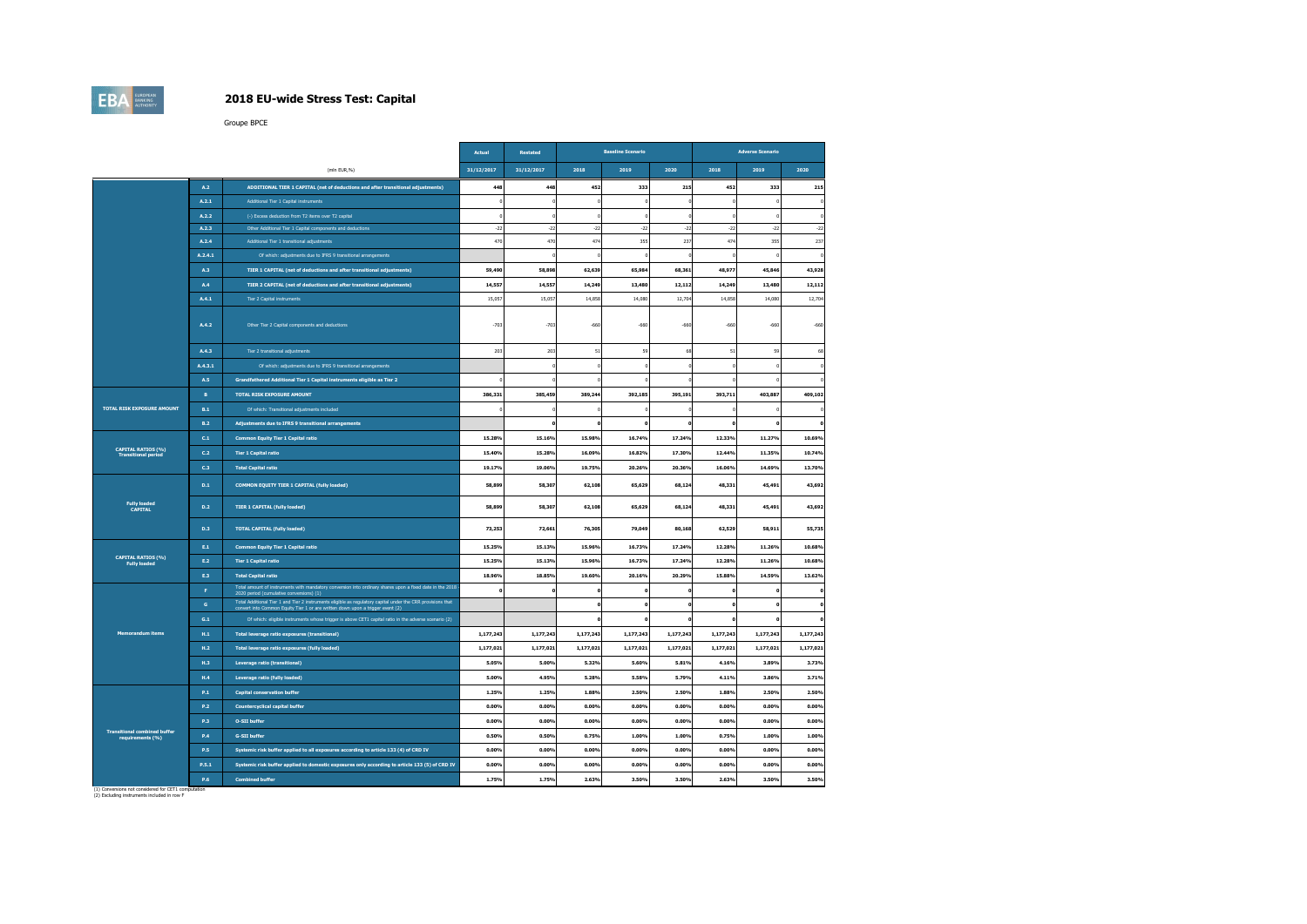

### **2018 EU-wide Stress Test: P&L**

|                                                                                                                                                                                                                              | <b>Actual</b> | <b>Baseline scenario</b> |            |            | <b>Adverse scenario</b> |            |            |
|------------------------------------------------------------------------------------------------------------------------------------------------------------------------------------------------------------------------------|---------------|--------------------------|------------|------------|-------------------------|------------|------------|
| (mln EUR)                                                                                                                                                                                                                    | 31/12/2017    | 31/12/2018               | 31/12/2019 | 31/12/2020 | 31/12/2018              | 31/12/2019 | 31/12/2020 |
| <b>Net interest income</b>                                                                                                                                                                                                   | 8,861         | 10,049                   | 9,625      | 9,186      | 7,580                   | 5,995      | 5,616      |
| Interest income                                                                                                                                                                                                              | 24,968        | 22,800                   | 21,557     | 22,186     | 23,982                  | 23,709     | 23,631     |
| Interest expense                                                                                                                                                                                                             | $-16,107$     | $-12,751$                | $-11,932$  | $-13,000$  | $-16,402$               | $-17,715$  | $-18,015$  |
| <b>Dividend income</b>                                                                                                                                                                                                       | 172           | 172                      | 172        | 172        | 86                      | 86         | 86         |
| Net fee and commission income                                                                                                                                                                                                | 10,357        | 10,357                   | 10,357     | 10,357     | 9,170                   | 8,838      | 9,248      |
| Gains or losses on financial assets and liabilities held for trading and trading financial assets and trading<br>financial liabilities                                                                                       | 2,709         | 1,796                    | 1,796      | 1,796      | $-1,010$                | 1,106      | 1,331      |
| Gains or losses on non-trading financial assets mandatorily at fair value through profit or loss by<br>instrument and Gains or losses on financial assets and liabilities designated at fair value through profit or<br>loss |               |                          |            |            | $-3,288$                |            |            |
| Other operating income not listed above, net                                                                                                                                                                                 | 466           | 551                      | 551        | 551        | 1,821                   | 551        | 551        |
| <b>Total operating income, net</b>                                                                                                                                                                                           | 22,565        | 22,925                   | 22,501     | 22,063     | 14,359                  | 16,576     | 16,831     |
| Impairment or (-) reversal of impairment on financial assets not measured at fair value through profit or<br><b>loss</b>                                                                                                     | $-1,328$      | $-1,712$                 | $-1,378$   | $-1,345$   | $-4,951$                | $-2,205$   | $-2,224$   |
| Other income and expenses not listed above, net                                                                                                                                                                              | $-15,962$     | $-16,005$                | $-16,020$  | $-16,038$  | $-17,681$               | $-16,648$  | $-16,014$  |
| Profit or (-) loss before tax from continuing operations                                                                                                                                                                     | 5,276         | 5,208                    | 5,103      | 4,680      | $-8,274$                | $-2,277$   | $-1,406$   |
| Tax expenses or $\overline{(-)}$ income related to profit or loss from continuing operations                                                                                                                                 | $-1,602$      | $-1,035$                 | $-1,299$   | $-1,320$   | 2,440                   | 641        | 380        |
| Profit or (-) loss after tax from discontinued operations                                                                                                                                                                    | $\mathbf 0$   |                          |            |            |                         |            |            |
| Profit or (-) loss for the year                                                                                                                                                                                              | 3,673         | 4,173                    | 3,804      | 3,360      | $-5,834$                | $-1,636$   | $-1,026$   |
| Amount of dividends paid and minority interests after MDA-related adjustments                                                                                                                                                | 1,121         | 667                      | 731        | 814        | $-452$                  | 477        | 438        |
| Attributable to owners of the parent net of estimated dividends                                                                                                                                                              | 2,552         | 3,506                    | 3,072      | 2,546      | $-5,382$                | $-2,113$   | $-1,464$   |
| Memo row: Impact of one-off adjustments                                                                                                                                                                                      |               | 210                      | 210        | 210        | 210                     | 210        | 210        |
| The results include distribution restrictions for MDA adjustments                                                                                                                                                            |               | No                       | No         | No         | No                      | No         | Yes        |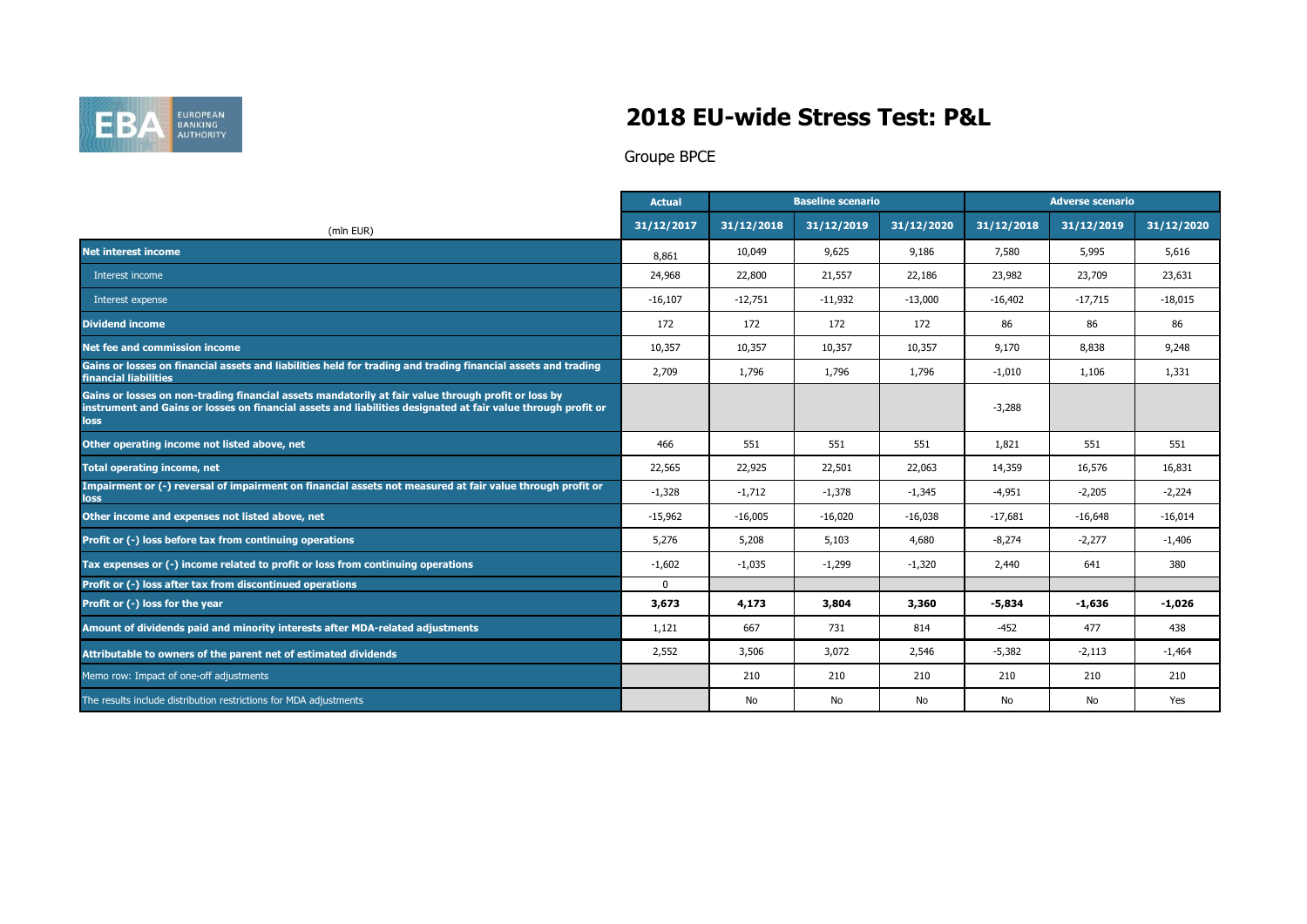

# **2018 EU-wide Stress Test: Major capital measures and realised losses**

| <b>Issuance of CET 1 Instruments 01 January to 30 June 2018</b> | <b>Impact on Common Equity</b><br>Tier 1<br>min EUR |
|-----------------------------------------------------------------|-----------------------------------------------------|
| Raising of capital instruments eligible as CET1 capital $(+)$   |                                                     |
| Repayment of CET1 capital, buybacks (-)                         | 0                                                   |
| Conversion to CET1 of $\overline{hybrid}$ instruments $(+)$     | 0                                                   |

| Net issuance of Additional Tier 1 and Tier 2 Instruments 01 January to 30 June 2018                                                                                                  | <b>Impact on Additional Tier</b><br>1 and Tier 2<br>min EUR |
|--------------------------------------------------------------------------------------------------------------------------------------------------------------------------------------|-------------------------------------------------------------|
| Net issuance of Additional Tier 1 and T2 Instruments with a trigger at or above bank's post stress test CET1<br>ratio in the adverse scenario during the stress test horizon $(+/-)$ | $\mathbf{0}$                                                |
| Net issuance of Additional Tier 1 and T2 Instrument with a trigger below bank's post stress test CET1 ratio in<br>the adverse scenario during the stress test horizon $(+/-)$        | $\Omega$                                                    |

| <b>Realised losses 01 January to 30 June 2018</b>       | min EUR |
|---------------------------------------------------------|---------|
| Realised fines/litigation costs (net of provisions) (-) |         |
| Other material losses and provisions (-)                |         |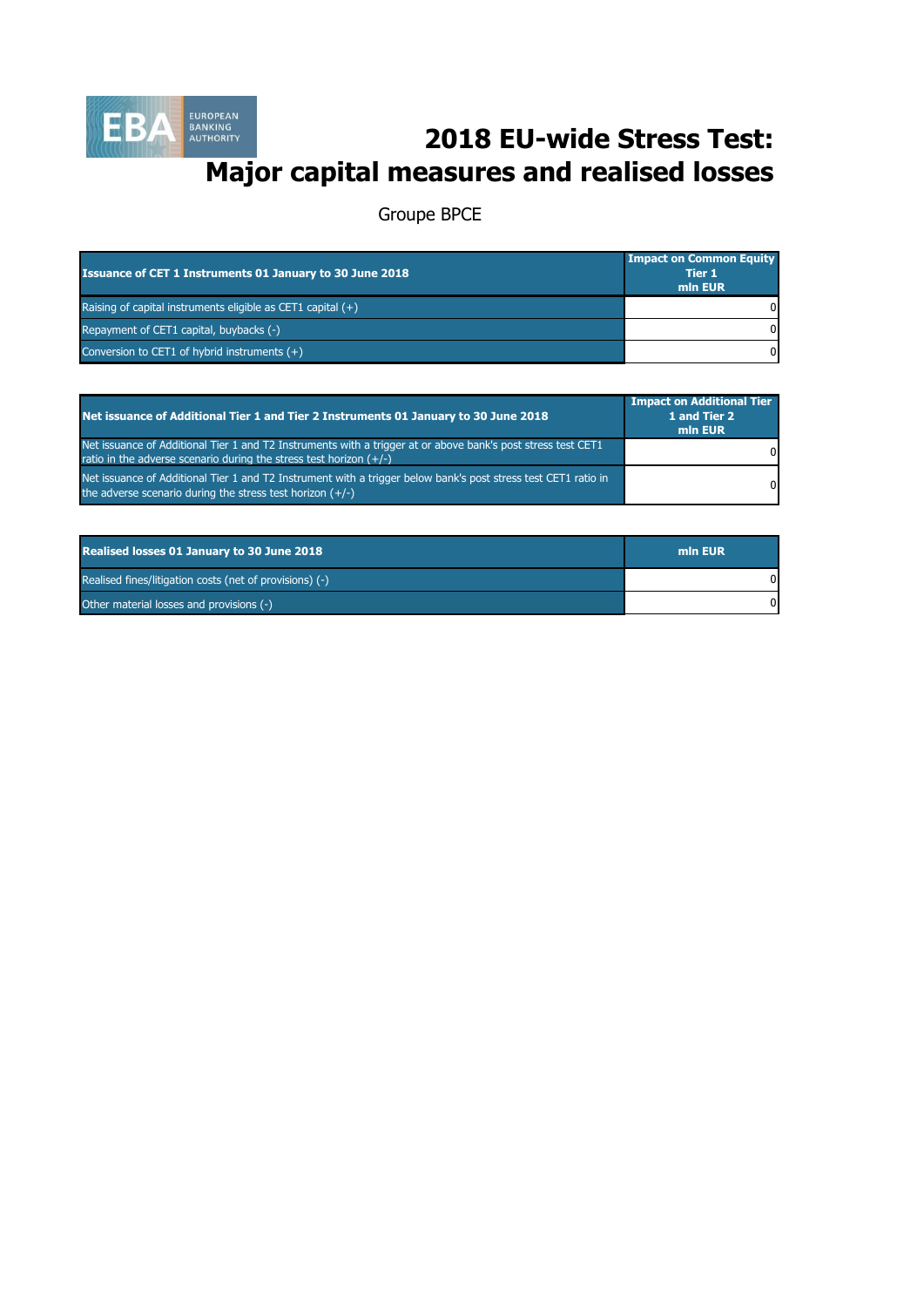

# **2018 EU-wide Stress Test**

### **Information on performing and non-performing exposures<sup>1</sup>**

Groupe BPCE

|                                                                | <b>Actual</b>                |                                              |                         |                        |                                                                                                          |                                     |                                              |  |
|----------------------------------------------------------------|------------------------------|----------------------------------------------|-------------------------|------------------------|----------------------------------------------------------------------------------------------------------|-------------------------------------|----------------------------------------------|--|
|                                                                | 31/12/2017                   |                                              |                         |                        |                                                                                                          |                                     |                                              |  |
|                                                                | <b>Gross carrying amount</b> |                                              |                         |                        | <b>Accumulated impairment,</b><br>accumulated changes in fair value due<br>to credit risk and provisions | <b>Collaterals and</b><br>financial |                                              |  |
|                                                                |                              | Of which performing                          | Of which non-performing |                        | On performing                                                                                            | On non-performing                   | quarantees<br>received on non-<br>performing |  |
| (mln EUR)                                                      |                              | but past due >30 days<br>and $\leq$ =90 days |                         | Of which:<br>defaulted | exposures <sup>2</sup>                                                                                   | exposures <sup>3</sup>              | exposures                                    |  |
| Debt securities (including at amortised cost and fair value)   | 67,590                       | 0                                            | 421                     | 420                    | $\overline{\mathbf{z}}$                                                                                  | 187                                 | 67                                           |  |
| Central banks                                                  | 590                          | $\Omega$                                     | $\mathbf{0}$            | 0                      | $\Omega$                                                                                                 | $\mathbf 0$                         | $\mathbf 0$                                  |  |
| General governments                                            | 45,215                       | $\mathbf 0$                                  |                         | $\mathbf 0$            | $\Omega$                                                                                                 | $\mathbf 0$                         | $\mathbf 0$                                  |  |
| Credit institutions                                            | 3,872                        | $\mathbf 0$                                  | 24                      | 24                     | $\mathbf{0}$                                                                                             | 14                                  | $\mathbf 0$                                  |  |
| Other financial corporations                                   | 9,016                        | $\mathbf 0$                                  | 136                     | 135                    | $\overline{2}$                                                                                           | 94                                  | $\mathbf 0$                                  |  |
| Non-financial corporations                                     | 8,896                        | $\Omega$                                     | 261                     | 260                    | 5                                                                                                        | 79                                  | 67                                           |  |
| Loans and advances(including at amortised cost and fair value) | 906,682                      | 1,840                                        | 24,730                  | 23,448                 | 1,307                                                                                                    | 10,494                              | 11,249                                       |  |
| Central banks                                                  | 96,416                       | $\Omega$                                     | 24                      | 20                     | 3                                                                                                        | 20                                  | $\Omega$                                     |  |
| General governments                                            | 126,556                      | 59                                           | 236                     | 231                    | $\overline{7}$                                                                                           | 41                                  | 76                                           |  |
| Credit institutions                                            | 39,243                       | 3                                            | 86                      | 86                     | 6                                                                                                        | 42                                  | $\mathbf 0$                                  |  |
| Other financial corporations                                   | 76,187                       |                                              | 146                     | 145                    |                                                                                                          | 67                                  | 42                                           |  |
| Non-financial corporations                                     | 232,073                      | 691                                          | 13,754                  | 13,336                 | 731                                                                                                      | 6,612                               | 4,872                                        |  |
| Households                                                     | 336,208                      | 1,086                                        | 10,484                  | 9,629                  | 560                                                                                                      | 3,712                               | 6,259                                        |  |
| <b>DEBT INSTRUMENTS other than HFT</b>                         | 974,272                      | 1,840                                        | 25,151                  | 23,868                 | 1,314                                                                                                    | 10,681                              | 11,316                                       |  |
| <b>OFF-BALANCE SHEET EXPOSURES</b>                             | 170,821                      |                                              | 1,581                   | 1,396                  | $-87$                                                                                                    | $-214$                              | 202                                          |  |

<sup>1</sup> For the definition of non-performing exposures please refer to COMMISSION IMPLEMENTING REGULATION (EU) 2015/227 of 9 January 2015, ANNEX V, Part 2-Template related instructions, subtitle 29

<sup>2</sup> Institutions report here collective allowances for incurred but not reported losses (instruments at amortised cost) and changes in fair value of performing exposures due to credit risk and provisions (instruments at fa

<sup>3</sup> Institutions report here specific allowances for financial assets, individually and collectively estimated (instruments at amortised cost) and changes in fair value of NPE due to credit risk and provisions (instruments